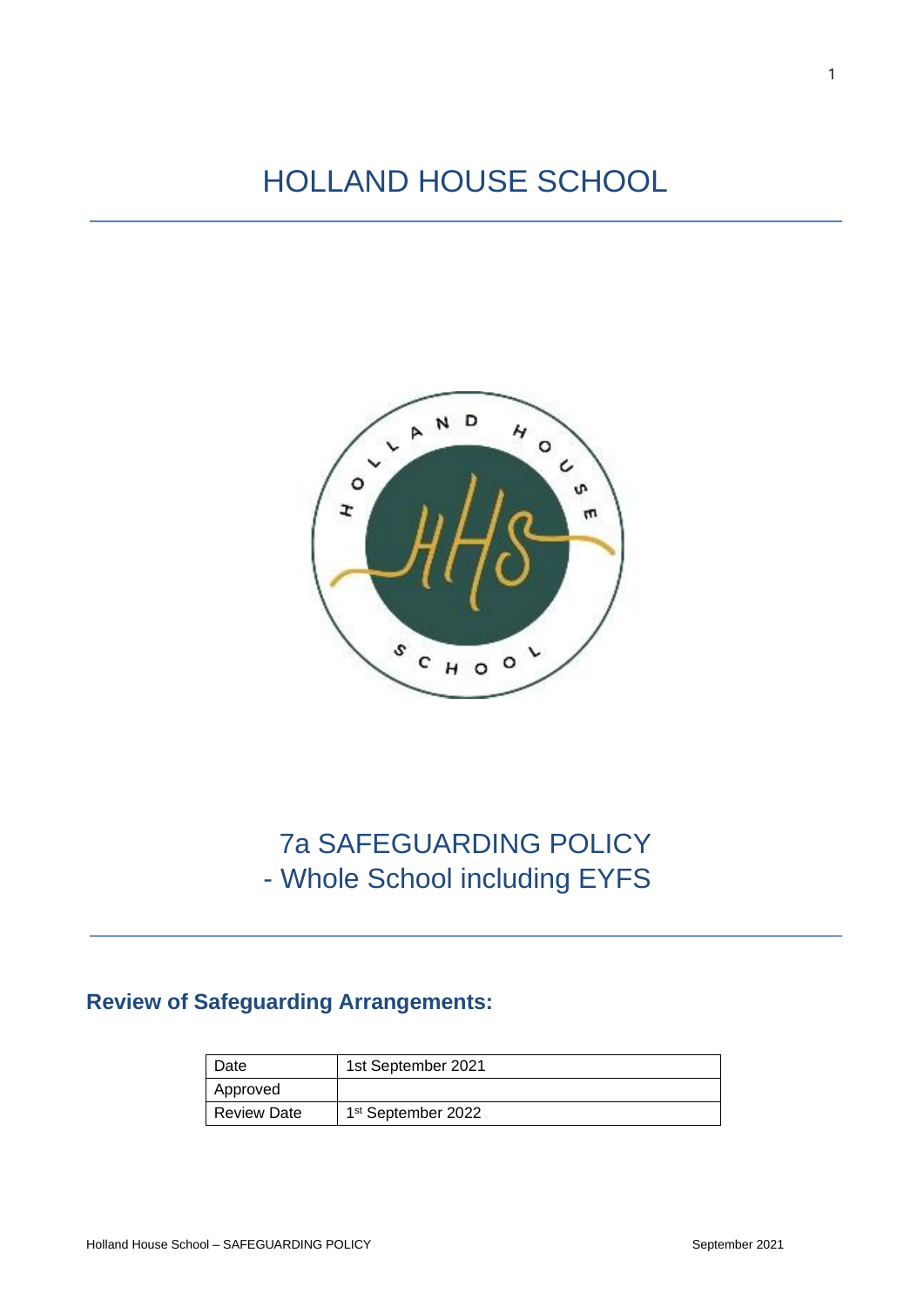## **1 Related Information**

### **1.1 Availability of Statutory Policies**

All statutory policies are available on the School's website.

#### **1.2 Statutory Guidance**

This statutory policy has been reviewed in accordance with the following guidance:

ISSR Part 7 The standard in this paragraph is met if the proprietor ensures that- (a) arrangements are made to safeguard and promote the welfare of pupils at the School; and (b) such arrangements have regard to any guidance issued by the Secretary of State.

#### **1.3 Supporting Documents**

The following related information is referred to in this policy:

| Anti-Bullying and Racism Policy                             |  |
|-------------------------------------------------------------|--|
| Behaviour, Rewards and Sanctions Policy                     |  |
| <b>Code of Conduct for Staff</b>                            |  |
| <b>First Aid Policy</b>                                     |  |
| <b>Missing Child Policy</b>                                 |  |
| <b>Safer Recruitment Policy</b>                             |  |
| <b>Whistleblowing Policy</b>                                |  |
| <b>Mental Health and Well-Being Policy</b>                  |  |
| e-safety Policy                                             |  |
| Children Missing from Education Policy (within this policy) |  |

#### **1.4 Terminology**

**Head,** where not explicitly defined, means the Head of the School.

**Parents** includes one or both parents, a legal guardian, or education guardian.

**School means Holland House School.** 

**Pupil or Pupils** means any pupil or pupils in the School at any age.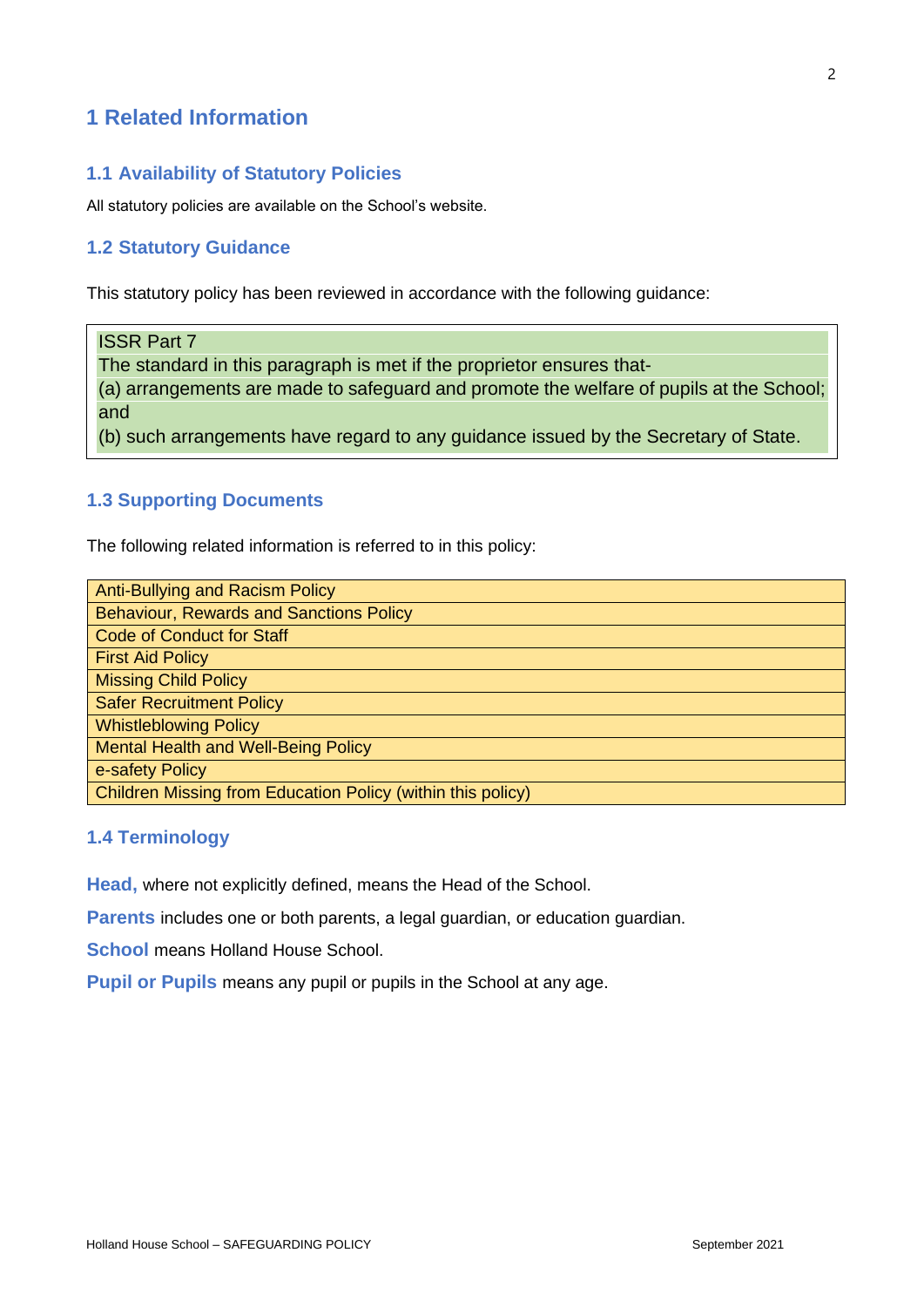## **2. Safeguarding Statement**

Safeguarding underpins everything the School does with children if they are to thrive in all areas of life at the School and beyond. Every member of staff, supply staff, volunteer or contractor who comes into contact with children at the School has a role to play in safeguarding, a responsibility to act and to be confident reporting concerns, sharing information and putting the child's needs first, regardless of how difficult it might be or how uncomfortable it might feel. Staff are encouraged to maintain the attitude of 'it could happen here.'

This policy has been authorised by the Governors, is addressed to all members of staff, supply staff, including visiting music teachers, sports coaches and volunteers. It is available to Parents via the School website and also available to Parents in paper form on request. It applies to all those who work with Pupils even where this is away from the School, for example, at an activity centre or an educational visit. This policy has been developed in accordance with, and is directed by, the following legislation, statutory guidance and advice:

- Children and Social Work Act 2017
- Children Missing in Education (September 2016)
- Counter-Terrorism and Security Act 2015
- **•** Information Sharing: Advice for Practitioners providing safeguarding services to children, young people, parents and carers (2015)
- Keeping Children Safe in Education (KCSIE) (September 2021)
- London Safeguarding Children Board Child Protection Procedures 5th Edition 2016
- Prevent Duty Guidance for England and Wales (March 2015)
- **The Advice and Guidance from the Safeguarding Partnerships and their Child Protection** School Liaison Office
- **The Children Act 1989, 2004**
- The Education Act 2002
- The Female Genital Mutilation Act 2003 (via the Serious Crime Act 2015)
- The Prevent Duty (Departmental Advice for Schools and Childcare Providers June 2015)
- What to do if you are worried a child is being abused (March 2015)
- Working Together to Safeguard Children (July 2018)
- Voyeurism (Offences) Act 2019
- Sexual Violence and Sexual Harassment between Children in Schools and Colleges (September 2021)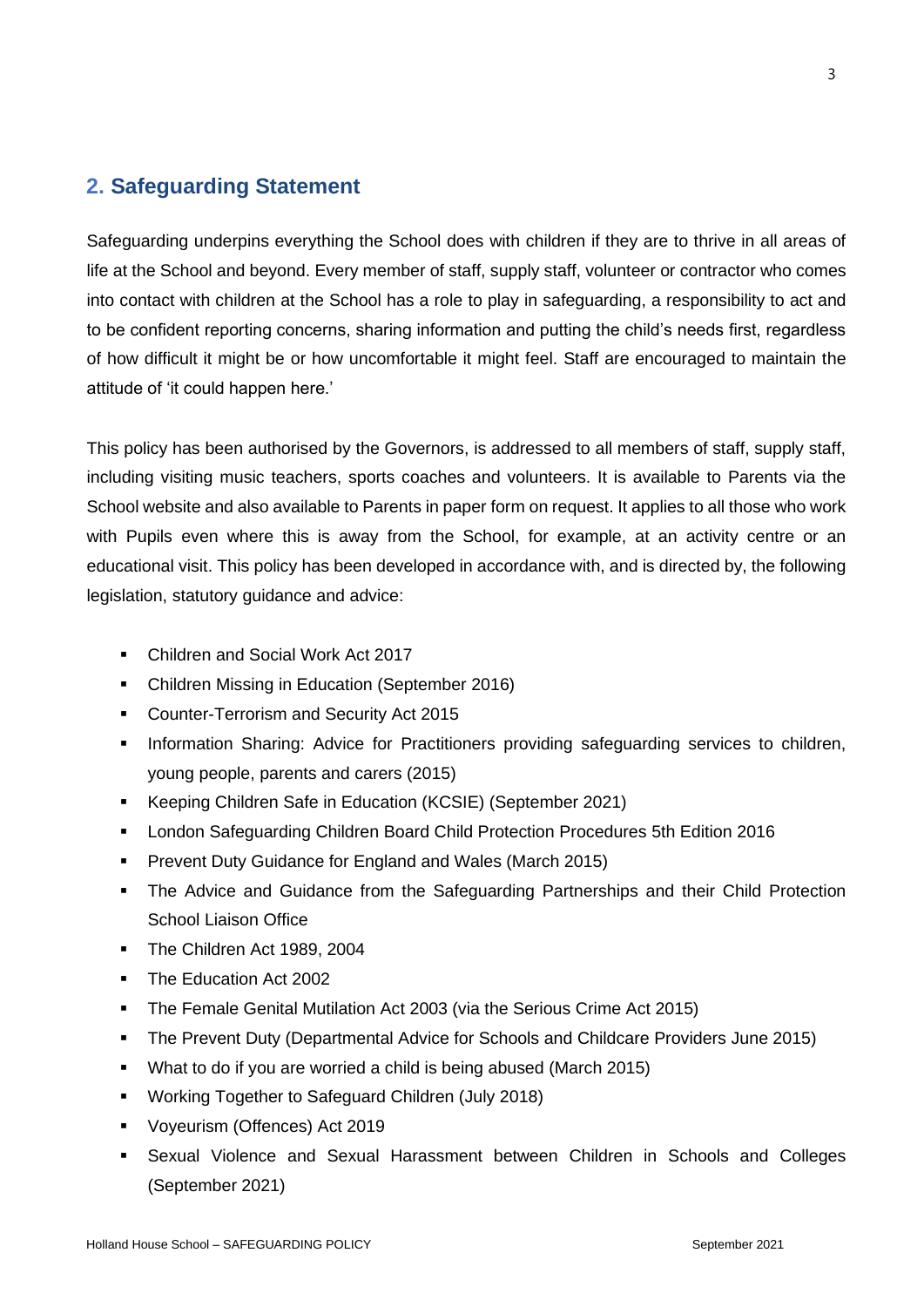Relationships Education, Relationships and Sex Education (RSE) and Health Education (2021)

This policy aims to be a child-centred policy where the needs and views of the child are foremost in the decision-making and in the policy itself. Children want to be respected, their views heard, to have stable relationships with professionals built on trust and to have consistent support provided for their individual needs. "Nothing is more important than children's welfare" (Working Together to Safeguard Children July 2018). This premise underpins the provision and planning of PSHE and RSE lessons, form time and assemblies, the reviewing of anti-bullying procedures and policies, as well as the positive relationships Pupils have with teachers and the range of staff available for Pupils to turn to for support.

No single professional can have a full picture of a child's needs and circumstances. In order for children and their families to receive the right help at the right time, everyone who comes into contact with them has a role to play in identifying concerns, sharing information and taking prompt action.

This policy is reviewed annually, approved by the Board of Governors and signed off by the Chair of Governors. There may be a need, either through reviews or a change in staffing, legislation or guidance, to update the policy at any time during the School year. If this is the case the DSL would inform the governing body via the Governor with responsibility for safeguarding matters. The Safeguarding Governor pays regular visits to check that safeguarding processes are in place and being followed and produces an annual report to the Governing Board on safeguarding matters.

The School fully recognises its duties and responsibilities in respect of child protection and the safeguarding of all its Pupils is its highest priority. Every member of staff, supply staff, including visiting music teachers, sports coaches, volunteers and Governors is under a general legal duty to:

- Protect all children from all kinds of abuse
- Be aware of the School's Child Protection procedures and to follow them
- To always act in the best interests of the child, ensuring early help is sought whatever the concern.

Safeguarding and promoting the welfare of children is defined as: protecting children from maltreatment; preventing impairment of children's mental and physical health or development; ensuring that children grow up in circumstances consistent with the provision of safe and effective care; and taking action to enable all children to have the best outcomes (KCSIE (September 2021)). Where a child is suffering significant harm, or is likely to do so, action should be taken to protect that child. Action should also be taken to promote the welfare of a child in need of additional support, even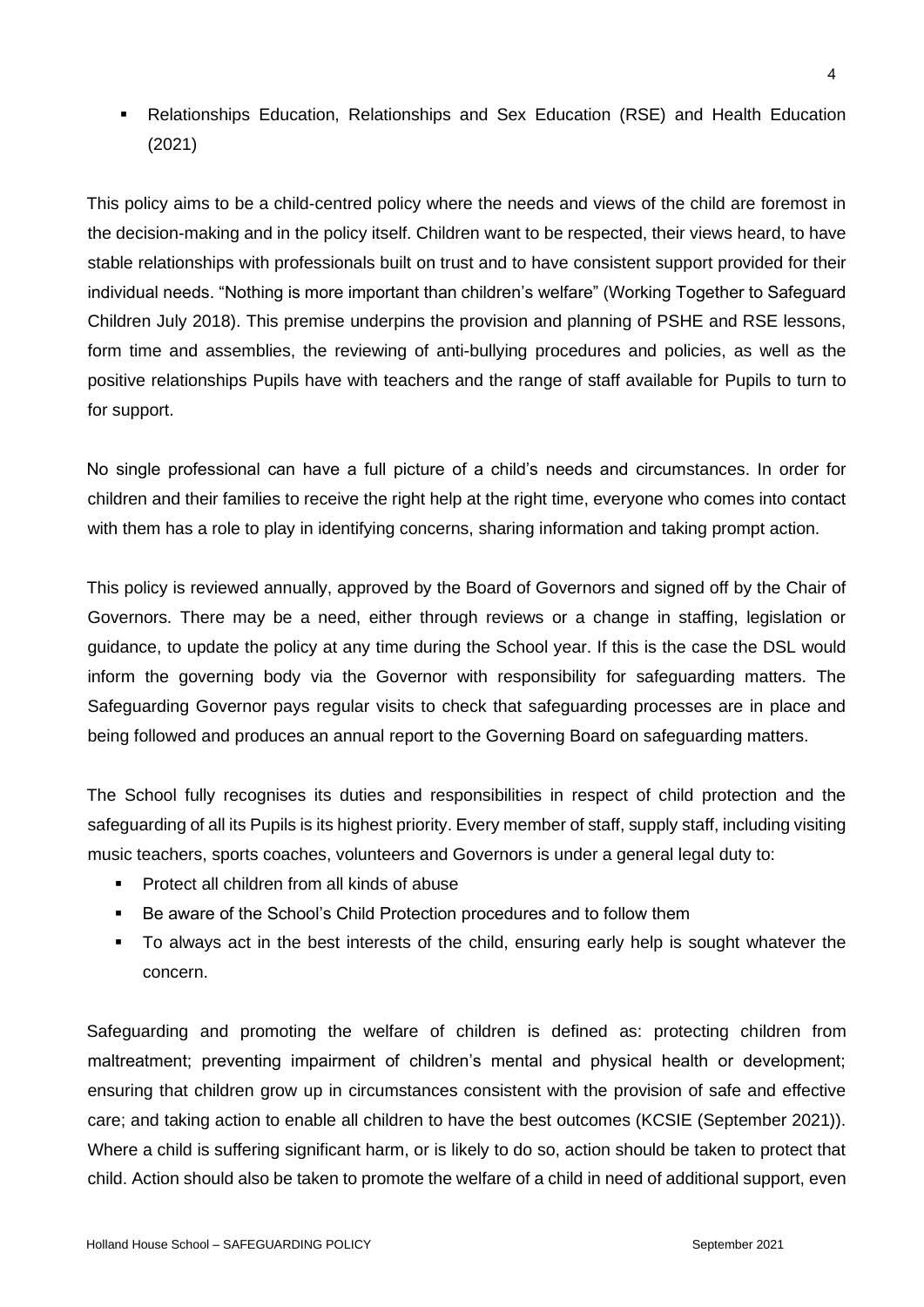if they are not suffering harm or at immediate risk. "Children" includes everyone under the age of 18 (KCSIE (September 2021)). The School is committed to safeguarding and promoting the welfare of children and young people and expects all staff and volunteers to share this commitment.

This policy is applicable to all pupils, including those in the EYFS. The local safeguarding partnership is Barnet Safeguarding Children Partnership (Barnet SCP) and the School follows its procedures, including multi-agency safeguarding arrangements.

## **2.1 Aims**

The School recognises and implements:

- The maintenance of a safe environment in which children can learn, develop, are listened to and encouraged to talk;
- A support network, so that children are confident that there are adults to whom they can talk to if they are feeling worried;
- Raising awareness of Child Protection (CP) issues and equipping children with the skills needed to keep them safe;
- Guidance for staff on the support of children who have been abused;
- Safe recruitment procedures in compliance with regulations;
- Development, monitoring and review of procedures for identifying and reporting cases, or suspected cases of abuse;
- Any deficiency in CP policy or procedure is recognised and remedied.

The Statement of Aims in the School Prospectus states:

*"Our aim is to provide a school where children are happy and productive. We believe that education can be fun and that enjoyment of school life does not preclude high academic achievement.* 

*We believe that confidence and self-esteem, even in the young child, follow intellectual development be it academic or moral.* 

*All children are strongly motivated by the staff to give of their best in the belief that every child has something important to offer. Achievement, in whatever field, is rewarded.* 

*Each child is helped to discover and to do what is right, to continually develop all the qualities of good character, including productiveness, honesty and justice to all.* 

*The School seeks to identify the most that each child can do and then to make it possible for each child to achieve the most."* 

Safeguarding children means: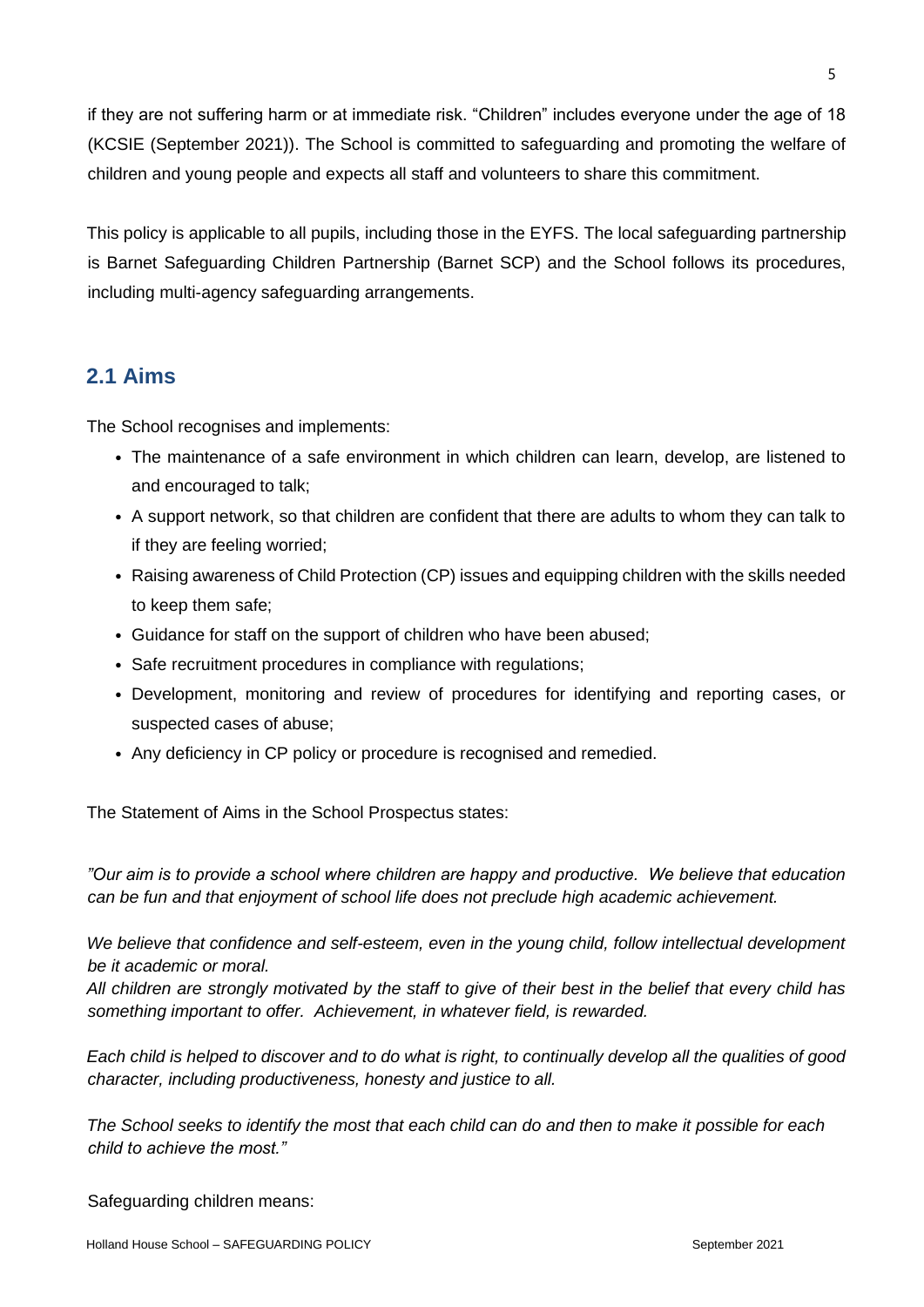- Protecting children from maltreatment;
- Preventing the impairment of children's mental and physical health or development;
- ensuring they grow up in circumstances consistent with the provision of safe and effective care and;
- taking action to enable all children to have the best outcomes.

## **3. The Designated Safeguarding Lead and other Key Staff**

The School has appointed a Designated Safeguarding Lead for Child Protection (DSL) who takes responsibility for all safeguarding and child protection matters, (including online), - which includes liaising with the local authority, liaising with the School Governor responsible for safeguarding matters, training (staff, governor and appropriate training), secure record-keeping and transfers of such records, as well as maintaining an overview of safeguarding within the School. See Appendix A – Role of the Designated Safeguarding Lead.

The DSL has the time, status and authority to be responsible for such matters. They are supported by the Head in their role. The Parents are welcome to contact the DSL if they have any concerns about the welfare of any child in the School, whether their concerns relate to their own child, another child in the School or to any other member of the School community. The Parents or Pupils may also discuss concerns with a form tutor or another member of staff who will notify the DSL in accordance with the procedures outlined in Section 6 "Identifying and Recognising Signs of Abuse and Neglect" and Section 7 "Reporting Concerns". If concerns relate to a member of staff, Parents or Pupil should contact the Head. All staff, including the DSL, will always report allegations of abuse against staff to the Head without delay (see Section 8 on "Allegations"). If the concern relates to the Head, they should contact the Chair of Governors.

The DSL receives updated child protection training at least every two years so that they have a complete safeguarding picture. This will include local inter-agency working protocols and training in Prevent duties. This is supplemented with regular updates, for example, scenario training, e-bulletins and staff meetings at least annually. The DSL has relevant multi-agency training to make referrals and would normally lead on referrals, including those to Channel (the Prevent referral programme). The DSL will also support staff who make direct referrals to Social Care or Channel, and is available for general safeguarding advice for Pupils, staff and Parents.

The Designated Safeguarding Lead (DSL) is Mrs Raksha Dave who is a member of the Senior Leadership Team (SLT). She is also the practitioner responsible for safeguarding in the Early Years setting.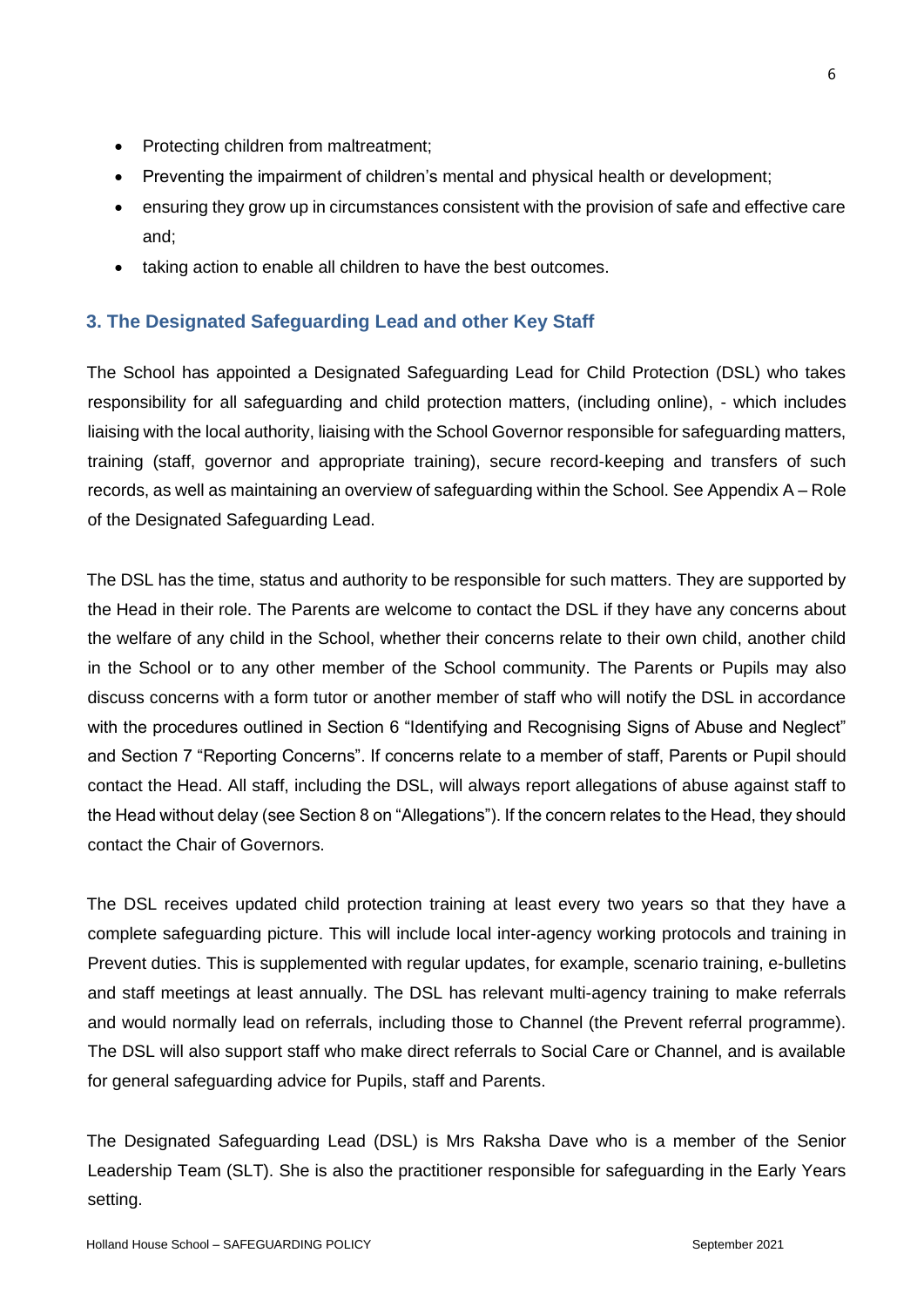Pupils, staff and Parents are able to seek safeguarding support or advice during the working day (between 8am and 3.30pm on any school day) by calling the School directly on 0208 958 6979 or by contacting the DSL directly on 07977 994441 or emailing rakshadave@hollandhouse.org.uk. Should an urgent safeguarding issue arise outside these times, parents and pupils are advised to seek external support or to contact emergency services as appropriate.

In the absence of the DSL, a deputy DSL should be contacted. The Deputy DSL is the Head and can be contacted on the School telephone number as above or by emailing head@hollandhouse.org.uk The nominated School Governor with responsibility for Safeguarding and Child Protection is Mrs Safia Tharoo who can be contacted by email at safiatharoo@hollandhouse.org.uk

## **4. Providing a Safe Environment for Pupils and Staff**

Every Pupil should feel safe and protected from any form of abuse which, in this policy, is detailed further in Section 6. The priority as a School is to provide all Pupils with a safe, secure and supportive environment in which they can learn, develop and have the best outcomes. To ensure an effective safeguarding culture, the School will take all reasonable measures to:

- Protect each child from any form of abuse, whether from an adult, another Pupil or any other young person
- **E** Ensure that all staff and volunteers are alert to the signs of abuse both in the School and from outside
- **Establish, maintain and promote an environment and ethos in which Pupils, the School staff** and volunteers feel safe and secure, are encouraged to talk and are confident of being listened to when they have concerns about the safety and wellbeing of a child
- **Ensure that children are aware of how to safely report concerns they may have about their** own safety and wellbeing or that of others
- **•** Include opportunities in the PSHE and RSE curricula, assemblies and elsewhere for children to develop the skills they need to recognise and stay safe from abuse, including appropriate education around family relationships, personal relationships, peer on peer abuse, emotional intelligence and resilience, accessing appropriate support, e-safety and radicalisation
- Work with Parents to build an understanding of the School's responsibility for the welfare of their children
- Provide sufficient support and guidance so that Pupils have a range of appropriate adults to whom they can talk if they experience difficulties
- Contribute to the prevention of abuse by ensuring that the provision of teaching helps Pupils to protect themselves and develops responsible attitudes to adult life and parenthood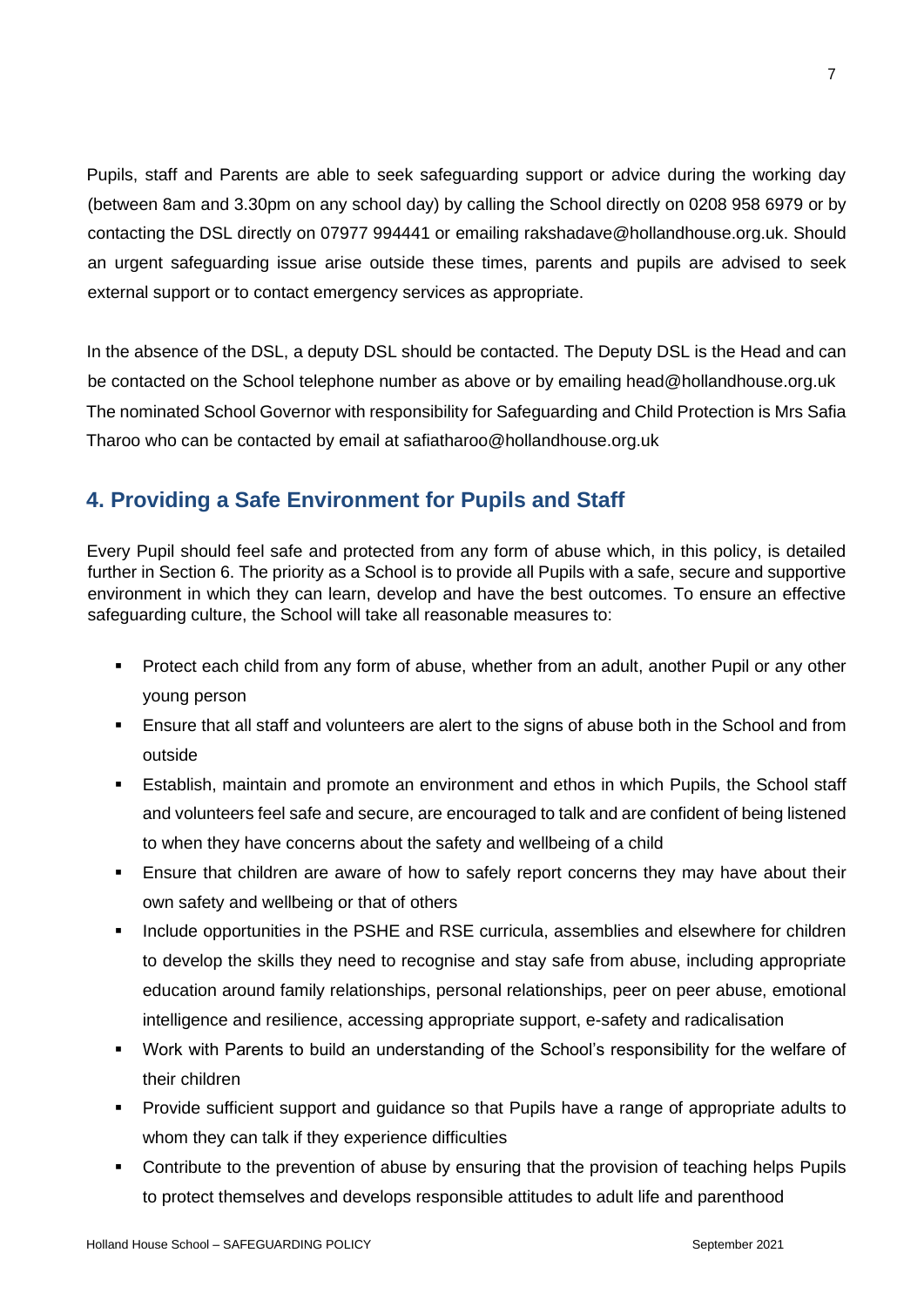- Deal sensitively and appropriately with every suspicion or disclosure of abuse
- Follow the local inter-agency procedures of the Safeguarding Partnerships (where a referral is made to another local safeguarding children's board their procedures and advice will be followed)
- Support a child who has previously been looked after and may now still be vulnerable; the DSL will inform the Head of relevant information in these circumstances. The Head will have the responsibility for the welfare and progress of looked after children and is trained for the role.
- **•** The DSL will liaise with the child's Virtual School if they are in care or have previously been in care
- **E** Support children who have been abused in accordance with their Child Protection Plan
- Support children in need of additional support, for example through CAMHS or other agencies, and their families in order to provide early intervention and help
- Provide guidance to Parents, children and staff about obtaining suitable support
- Work with other agencies to provide the best support for the Pupil and/or their Parents
- **•** Design and operate procedures which promote this policy, including relevant child protection training for all staff
- Ensure that all staff are identifiable on the School site.
- **Ensure that the DSL makes prompt contact with the police if a criminal offence is suspected** taking context into account.

## **4.1 Medical, Health and Safety**

The School will take all reasonable measures to:

- Be alert to the medical needs (and other possible needs) of children with medical conditions, whether physical or mental health issues
- Operate robust health and safety procedures
- Take practicable steps to ensure that School premises are secure
- Ensure all visitors sign in on arrival and out on departure and are escorted while on the School premises by a member of staff or appropriately vetted volunteer. All visitors are given a visitor badge which must be clearly displayed at all times
- Provide relevant and up to date medical and health and safety training.

## **5 Child Protection Training and Teaching**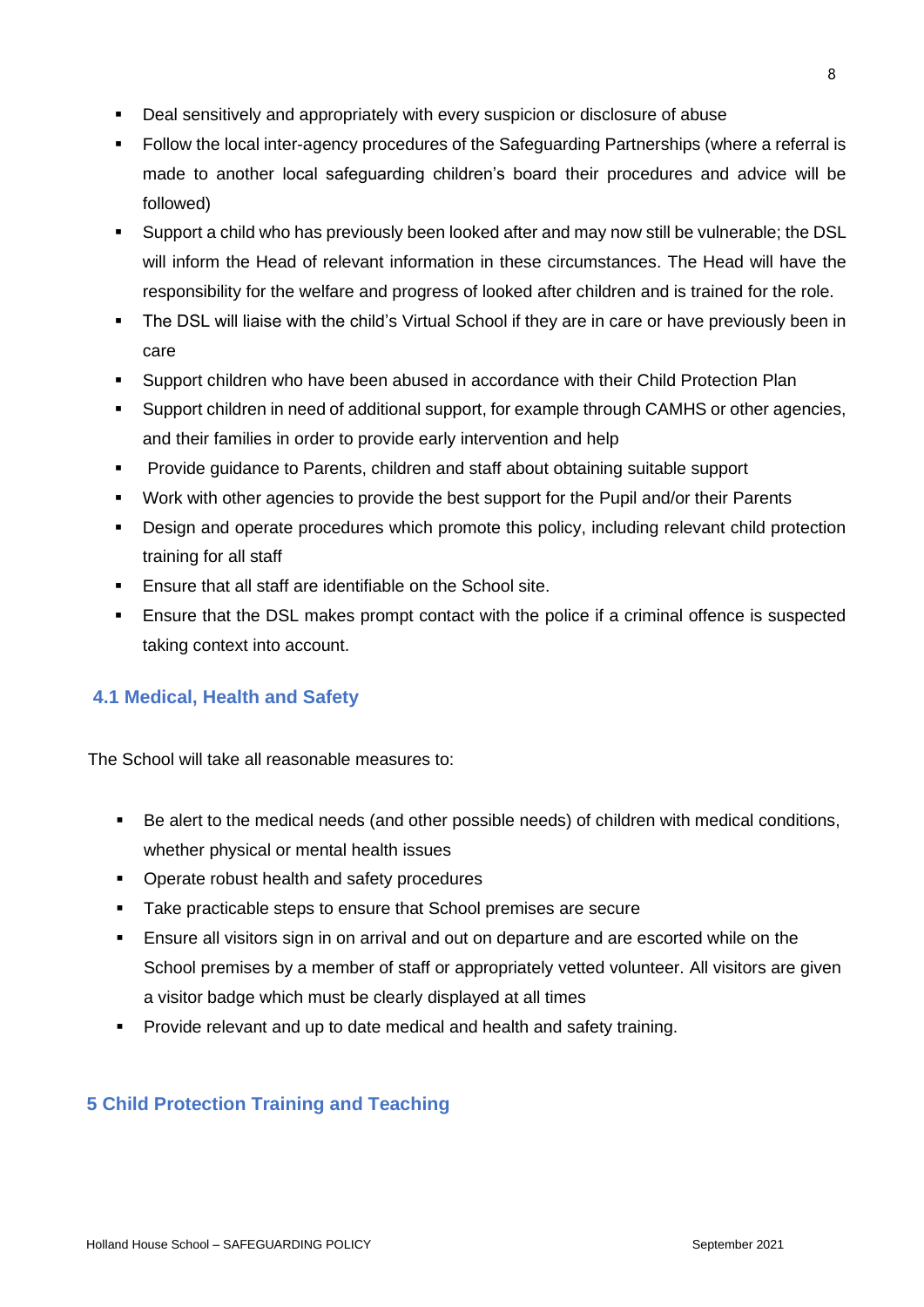All staff (including volunteers in regulated activity) are given Level 1 Child Protection training every three years (which includes Prevent awareness, how to identify children at risk, and online safety) in line with the recommendations and advice of the Safeguarding Partnerships. The Head, and DSL, complete Level 3 Child Protection training every two years.

All staff receive informal annual training on how to be aware of indicators, which may signal that children are at risk from, or are involved with serious violent crime, gangs and county lines. These may include increased absence from school, a change in friendships or relationships with older individuals or groups, a significant decline in performance, signs of self-harm or a significant change in wellbeing, or signs of assault or unexpected injuries. Unexplained gifts or new possessions could also indicate that children have been approached by, or are involved with, individuals associated with criminal networks or gangs. All staff receive informal safeguarding updates termly at INSET and weekly in staff meetings. During these meetings, staff are given safeguarding scenarios to work through and these are discussed.

All staff who work directly with children must read and confirm they have understood Part One of KCSIE (September 2021) and Annex B in order to fully understand and discharge their role and responsibility in terms of safeguarding children. Staff are also expected to read and understand this Safeguarding Policy, where the name and role of the DSL is detailed, in order to fulfil these responsibilities and to be able to respond to safeguarding concerns relating to Pupils or staff. Those staff who do not work directly with children read either Part one or Annex A (a condensed version of Part one) of the full version of the document.

New staff joining partway through the year will complete Child Protection training online and meet with the DSL or DDSL and be issued with a copy of the Safeguarding Policy.

Visiting music teachers (VMTs), PE coaches, supply staff and volunteers are given appropriate child protection training and as part of this are made aware of the School's child protection procedures and how to report any concerns.

All staff, supply staff and volunteers, as part of their induction are advised of the following documents:

- The School's Safeguarding Policy including the role and identity of the DSLs (this policy) which includes information on Children Missing in Education
- **·** Information on Online safety
- KCSIE Part 1 and Annex B (September 2021)
- Behaviour, Rewards and Sanctions Policy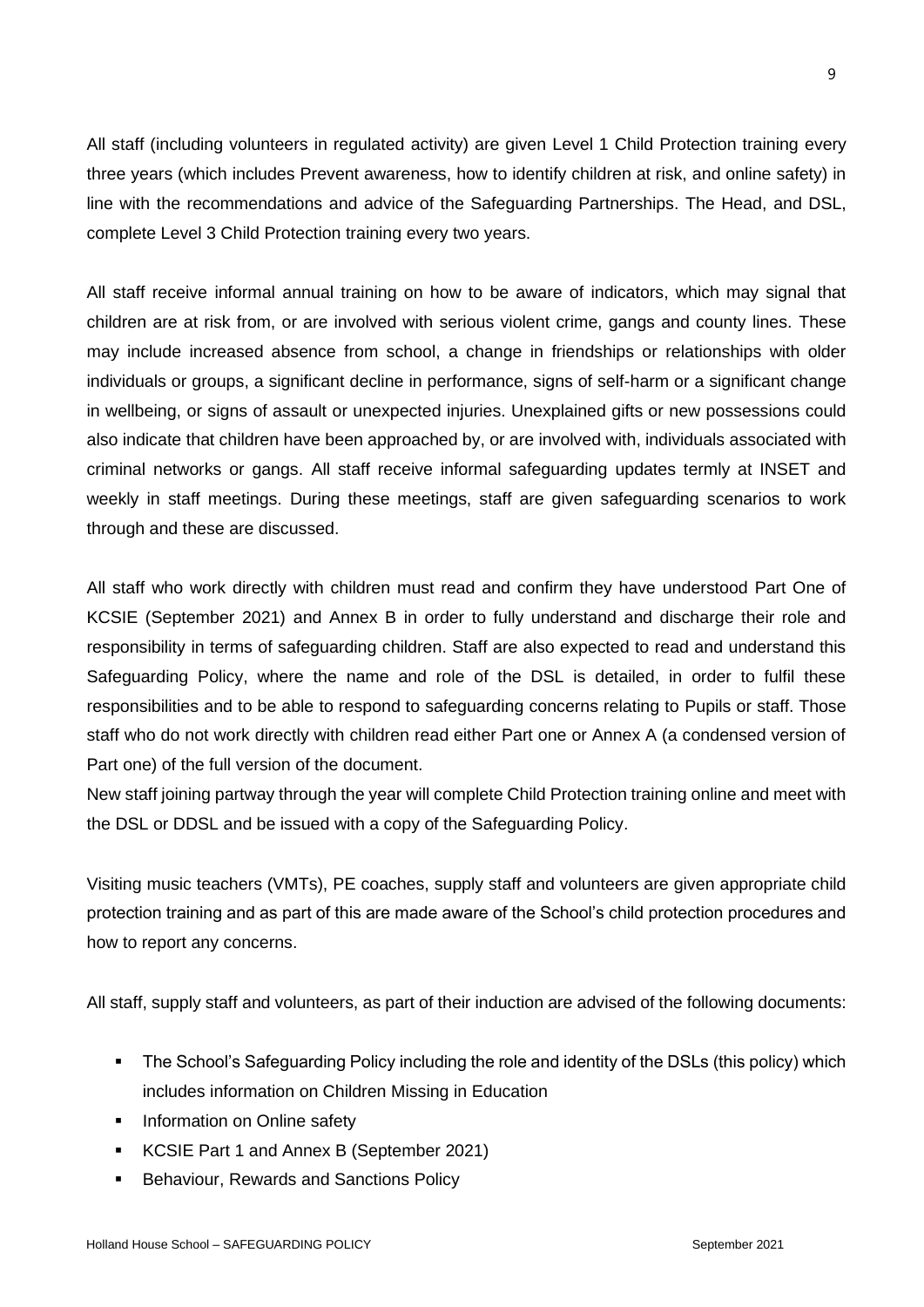- The Code of Conduct for Staff which includes guidance on staff/pupil relationships and communications using social media
- Whistleblowing Policy
- Staff ICT Acceptable Use Policy.
- Anti-Bullying Policy
- Mental Health Policy

They will also have a briefing with the DSL/Deputy DSL.

All Governors of the School are required to complete relevant safeguarding training and updates.

## **6. Identifying and Recognising Signs of Abuse and Neglect**

Staff training covers the types of abuse, neglect and other safeguarding issues or causes for concern and the signs and symptoms in greater detail; the main points are highlighted below.

## **6.1 Types of Abuse and Neglect**

All School staff should be aware that abuse, neglect and safeguarding issues are rarely standalone events that can be covered by one definition or label. All staff, but especially the DSL should consider whether children are at risk of abuse or exploitation in situations outside their families (contextual safeguarding). Extra-familial harms take a variety of different forms and children can be vulnerable to multiple harms including (but not limited to) sexual exploitation, criminal exploitation, sexual abuse, serious youth violence and county lines.

Types of abuse/neglect (as described in KCSIE (September 2021)):

Abuse: a form of maltreatment of a child. Somebody may abuse or neglect a child by inflicting harm or by failing to act to prevent harm. Children may be abused in a family or in an institutional or community setting by those known to them or, more rarely, by others. Abuse can take place wholly online, or technology may be used to facilitate offline abuse. Children may be abused by an adult or adults or by another child or children.

It is essential that **all** victims are reassured that they are being taken seriously and they will be supported and kept safe. A victim should never be given the impression that they are creating a problem by reporting physical abuse, emotional abuse, sexual abuse or neglect. Nor should a victim, ever be made to feel ashamed for making a report.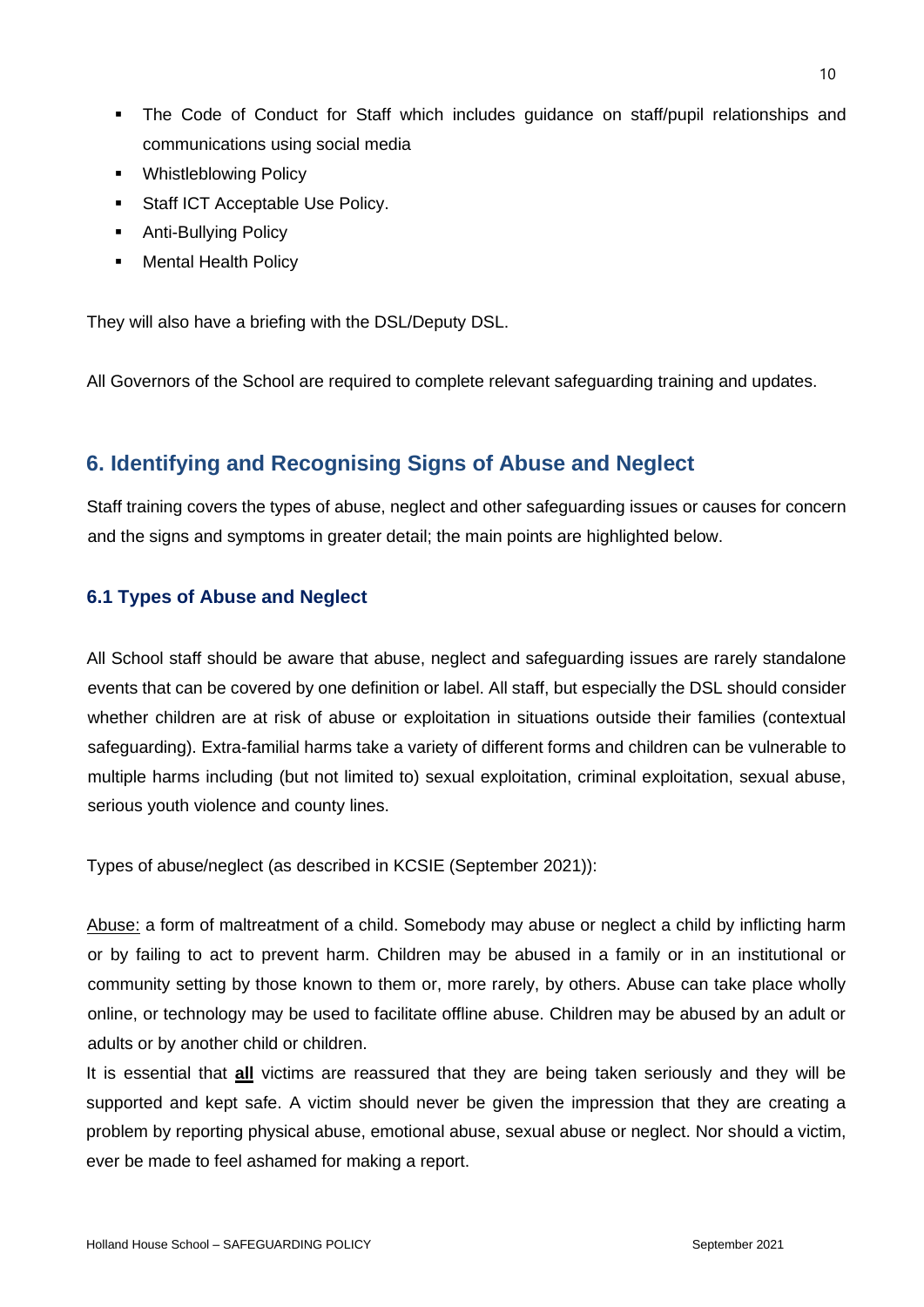Physical Abuse: a form of abuse which may involve hitting, shaking, throwing, poisoning, burning or scalding, drowning, suffocating or otherwise causing physical harm to a child. Physical harm may also be caused when Parents fabricate the symptoms of, or deliberately induces, illness in a child.

Emotional Abuse: the persistent emotional maltreatment of a child such as to cause severe and adverse effects on the child's emotional development. It may involve conveying to a child that they are worthless or unloved, inadequate, or valued only insofar as they meet the needs of another person. It may include not giving the child opportunities to express their views, deliberately silencing them or 'making fun' of what they say or how they communicate. It may feature age or developmentally inappropriate expectations being imposed on children. These may include interactions that are beyond a child's developmental capability as well as overprotection and limitation of exploration and learning or preventing the child participating in normal social interaction. It may involve seeing or hearing the ill-treatment of another. It may involve serious bullying (including cyberbullying), causing children frequently to feel frightened or in danger, or the exploitation or corruption of children. Some level of emotional abuse is involved in all types of maltreatment of a child, although it may occur alone.

Sexual Abuse: involves forcing or enticing a child or young person to take part in sexual activities, not necessarily involving a high level of violence, whether or not the child is aware of what is happening. The activities may involve physical contact, including assault by penetration (for example, rape or oral sex) or non-penetrative acts such as masturbation, kissing, rubbing and touching outside of clothing. They may also include non-contact activities, such as involving children in looking at, or in the production of, sexual images, watching sexual activities, encouraging children to behave in sexually inappropriate ways, or grooming a child in preparation for abuse. Sexual abuse can take place online, and technology can be used to facilitate offline abuse. Sexual abuse is not solely perpetrated by adult males. Women can also commit acts of sexual abuse, as can other children. The sexual abuse of children by other children is a specific safeguarding issue (also known as peer on peer abuse) in education and all staff should be aware of it and of the School's policy and procedures for dealing with it.

Neglect: the persistent failure to meet a child's basic physical and/or psychological needs, likely to result in the serious impairment of the child's health or development. Neglect may occur during pregnancy as a result of maternal substance abuse. Once a child is born, neglect may involve Parents failing to: provide adequate food, clothing and shelter (including exclusion from home or abandonment); protect a child from physical and emotional harm or danger; ensure adequate supervision (including the use of inadequate care-givers); or ensure access to appropriate medical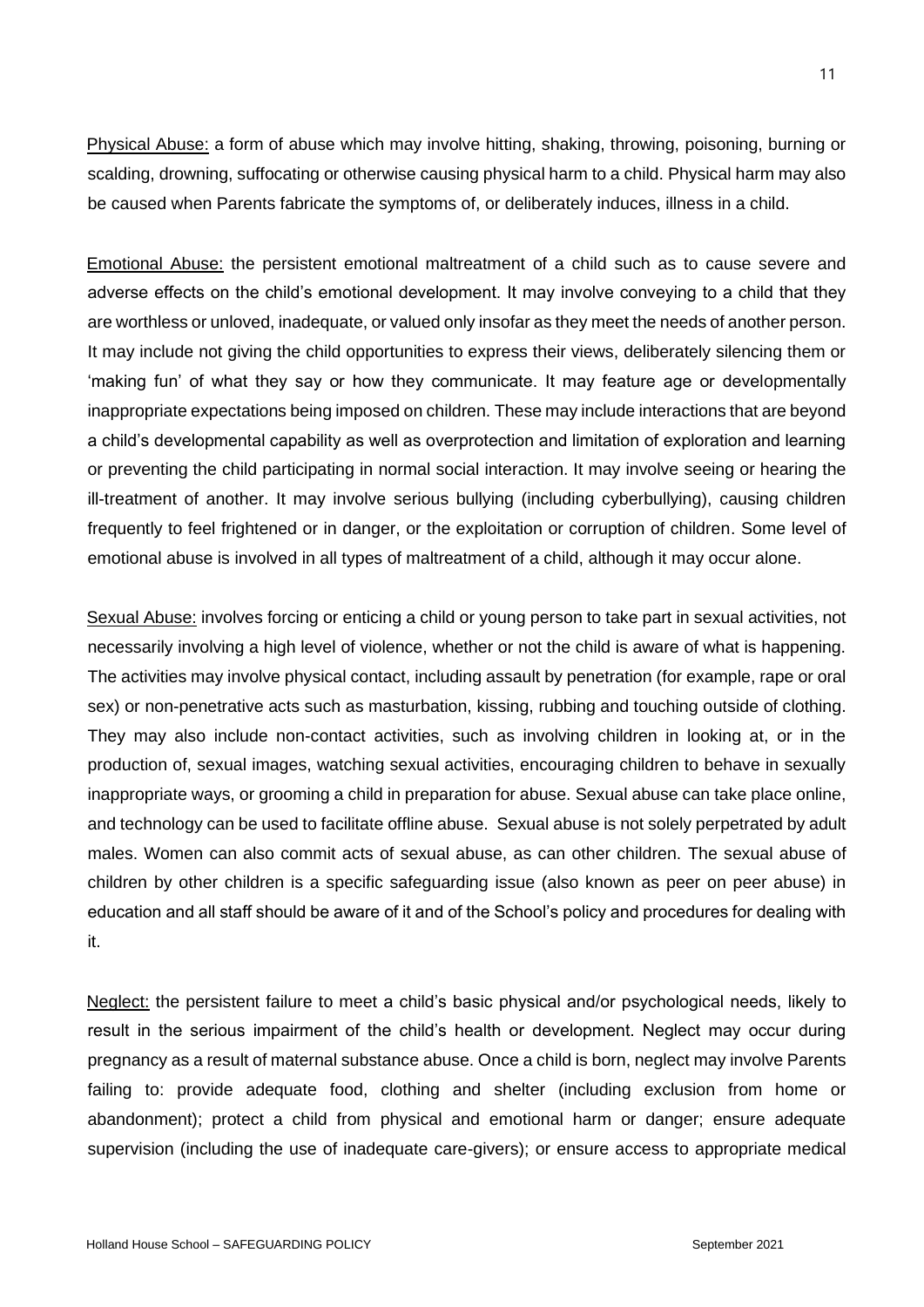care or treatment. It may also include neglect of, or unresponsiveness to, a child's basic emotional needs.

In addition, abuse can also be as described in London Safeguarding Children Board Child Protection Procedures 5th Edition 2016.

Complex and Organised Abuse: may be defined as abuse involving one or more abusers and a number of related or non-related abused children and may take place in any setting. The adults concerned may be acting in concert to abuse children, sometimes acting in isolation or may be using an institutional framework or position of authority such as a teacher, coach, faith group leader or be in a celebrity position to access and recruit children for abuse. Such abuse can occur both as part of a network of abuse across a family or community and within institutions such as residential settings, boarding schools, in day care and in other provisions such as youth services, sports clubs, faith groups and voluntary groups. There will also be cases of children being abused via the use of electronic devices, such as mobile phones, computers, games consoles etc which all access the internet and, in particular, social networking websites. Although in most cases of complex and organised abuse the abuser(s) is an adult, it is also possible for children/young people to be the perpetrators of such harm, with or without adult abusers.

## **6.2 Signs of Abuse**

6.2.1 *Signs of possible Physical Abuse* (Please see Appendix C for further detail) Unexplained injuries, bruising, scalds, injuries on parts of the body where accidental injury is unlikely

■ The child may be reluctant for you to contact Parents, they may flinch when approached or touched, they may be reluctant to change for PE, they may cover their legs and arms even when hot, they may exhibit behaviour which is unusual for them.

6.2.2 *Signs of possible Emotional Abuse* (Please see Appendix D for further detail) Failure to grow or thrive, sudden speech disorders, delayed development

▪ Compulsive nervous behaviour, unwillingness to socialise, excessive fear of mistakes and excessive lack of confidence, reluctance to have their Parents contacted, excessive deference towards others, especially adults.

*6.2.3 Signs of possible Sexual Abuse* (Please see Appendix E for further detail)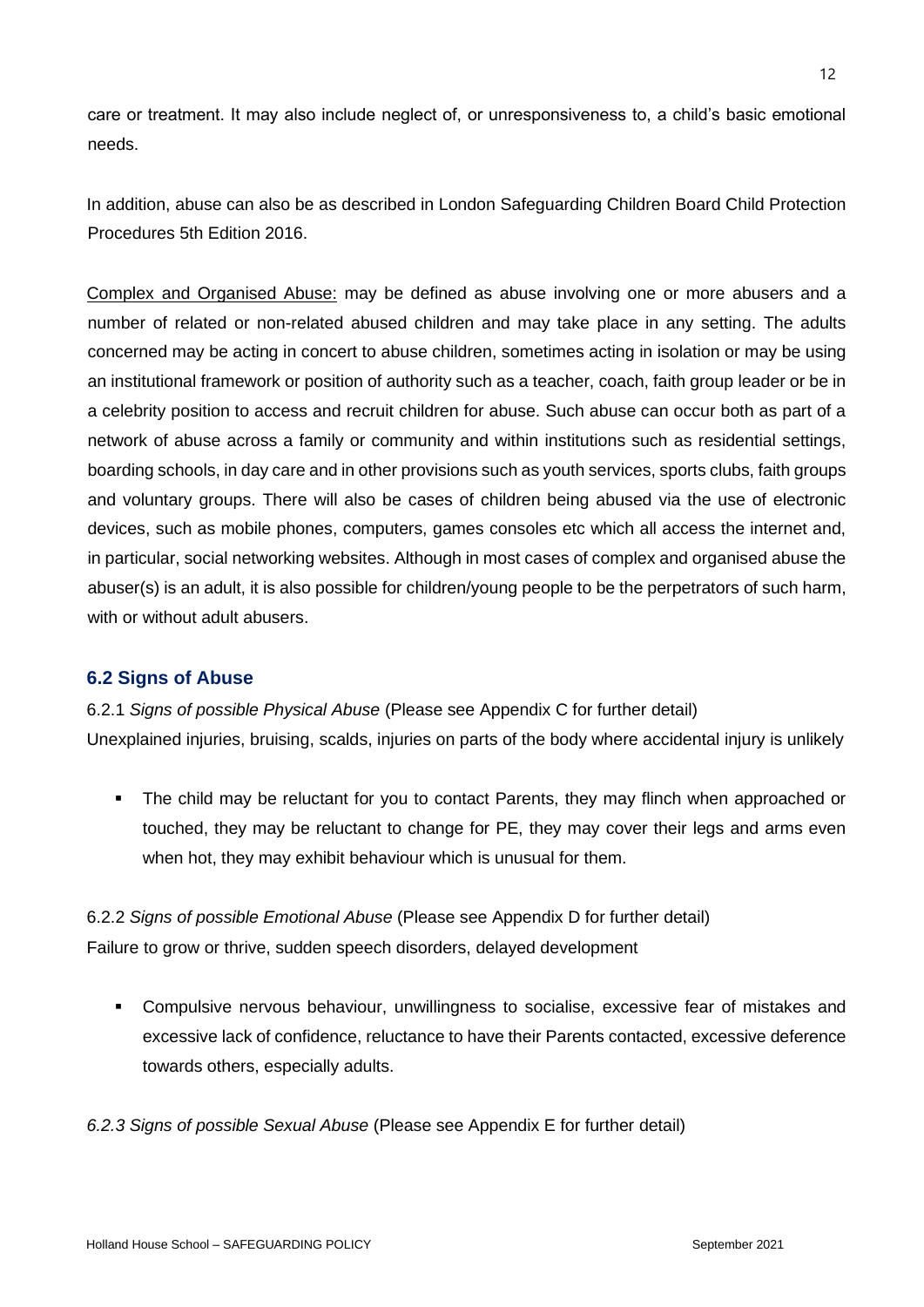- Pain, itching, bruising or bleeding in the genital or anal areas, STDs, recurrent urinary tract infections, stomach pain or discomfort when the child is sitting or walking
- Sudden and unexplained changes in behaviour, apparent fear of someone, self-harm, eating disorders or suicide attempts, sexualised behaviour inconsistent with the child's age, reluctance to change for PE, possession of unexplained amounts of money or gifts.

6.2.4 *Signs of possible Neglect* (Please see Appendix F for further detail)

- **•** Being constantly hungry and sometimes stealing food, unkempt, loss of weight or constantly underweight, being dressed inappropriately for the weather conditions, untreated medical conditions
- Being tired all the time, frequently missing School or being late, unable to socialise, often left unsupervised.

## **6.3 Children with Special Educational Needs and Disabilities**

Children with special educational needs (SEN) and disabilities can face additional safeguarding challenges. This policy reflects the fact that additional barriers can exist when recognising abuse and neglect in this group of children. These can include:

- **EXE** Assumptions that indicators of possible abuse such as behaviour, mood and injury relate to the child's disability without further exploration
- Being more prone to peer group isolation than other children.
- **•** The potential for children with SEN and disabilities being disproportionally impacted by behaviours such as bullying, without outwardly showing any signs
- Communication barriers and difficulties in overcoming these barriers (KCSIE (September 2021)).

At Holland House School we identify pupils who might need more support to be kept safe or to keep themselves safe by ensuring they have a greater availability of mentoring and extra pastoral support. Care plans are put in place where necessary.

## The use of 'reasonable force' in schools

There are circumstances when it is appropriate for staff to use reasonable force to safeguard children. The term 'reasonable force' covers the broad range of actions used by staff that involve a degree of physical contact to control or restrain children. This can range from guiding a child to safety by the arm, to more extreme circumstances such as breaking up a fight or where a young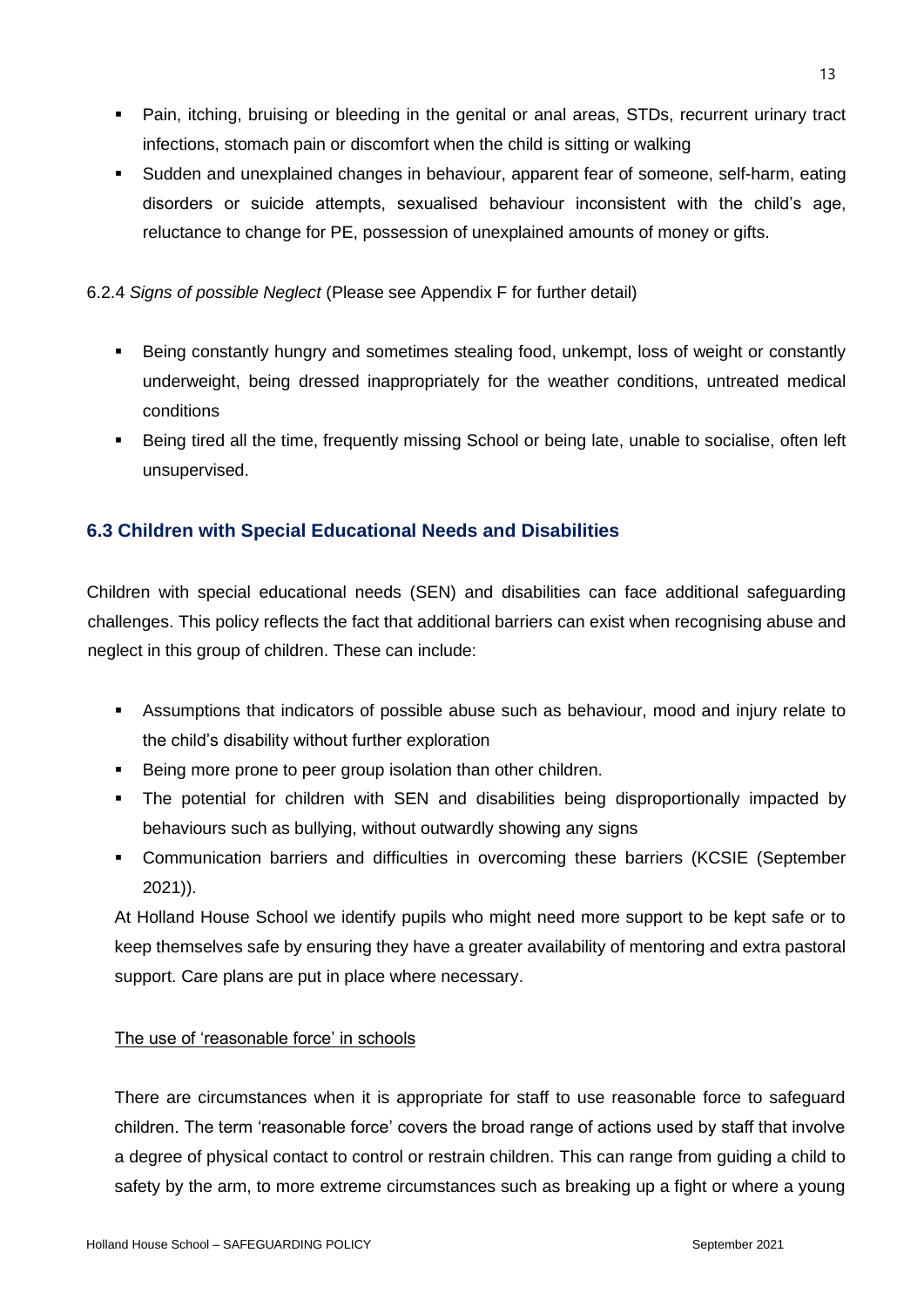person needs to be restrained to prevent violence or injury. 'Reasonable' in these circumstances means 'using no more force than is needed'. The use of force may involve either passive physical contact, such as standing between pupils or blocking a pupil's path, or active contact such as leading a pupil by the arm out of the classroom.

### **6.4 Other Specific Safeguarding Issues**

All staff are made aware of, and alert to, other specific safeguarding issues, and given particular advice on these, by the DSL in the annual refresher training on CP matters. Further information can be obtained from the DSL.

Under the guidance of Children Missing in Education (September 2016), the School also has a duty to notify the local authority when a Student joins or leaves the School.

#### **6.5 Child Missing from Education**

Staff are aware that a Child Missing from Education is potentially a safeguarding concern and could be a sign of abuse or neglect, or of Child Sexual Exploitation (CSE) or Child Criminal Exploitation (CCE). Staff are alert to patterns of regular absence and will alert the DSL in line with other potential safeguarding concerns. In addition, the School, where reasonably possible, will hold at least two emergency contact numbers for each Pupil. The School has a duty to inform the local authority of any Pupil who fails to attend School regularly or has been absent without the School's permission for a continuous period of 10 days or more. The School's attendance monitoring systems regularly highlight Pupils whose attendance falls below 95% to staff to ensure that attendance is closely monitored, and regular absence is followed up in the best interests of the child.

The School has an admission register and an attendance register. All pupils are placed on both registers as soon as they are admitted to the school. Parents are required to provide at least two emergency contacts for their child and update the school as soon as possible if the numbers change.

The School monitors attendance carefully and addresses poor or irregular attendance without delay. Should a child be absent from school and no explanation offered (i.e. no reason given via telephone, e-mail etc.), the School will attempt to contact the parent to ascertain the reason for the child's absence. Class teachers are aware of the requirement to use an absence code for any absence and will contact the Designated Safeguarding Lead should they have any cause for concern about a pupil's absence/attendance record.

The school has: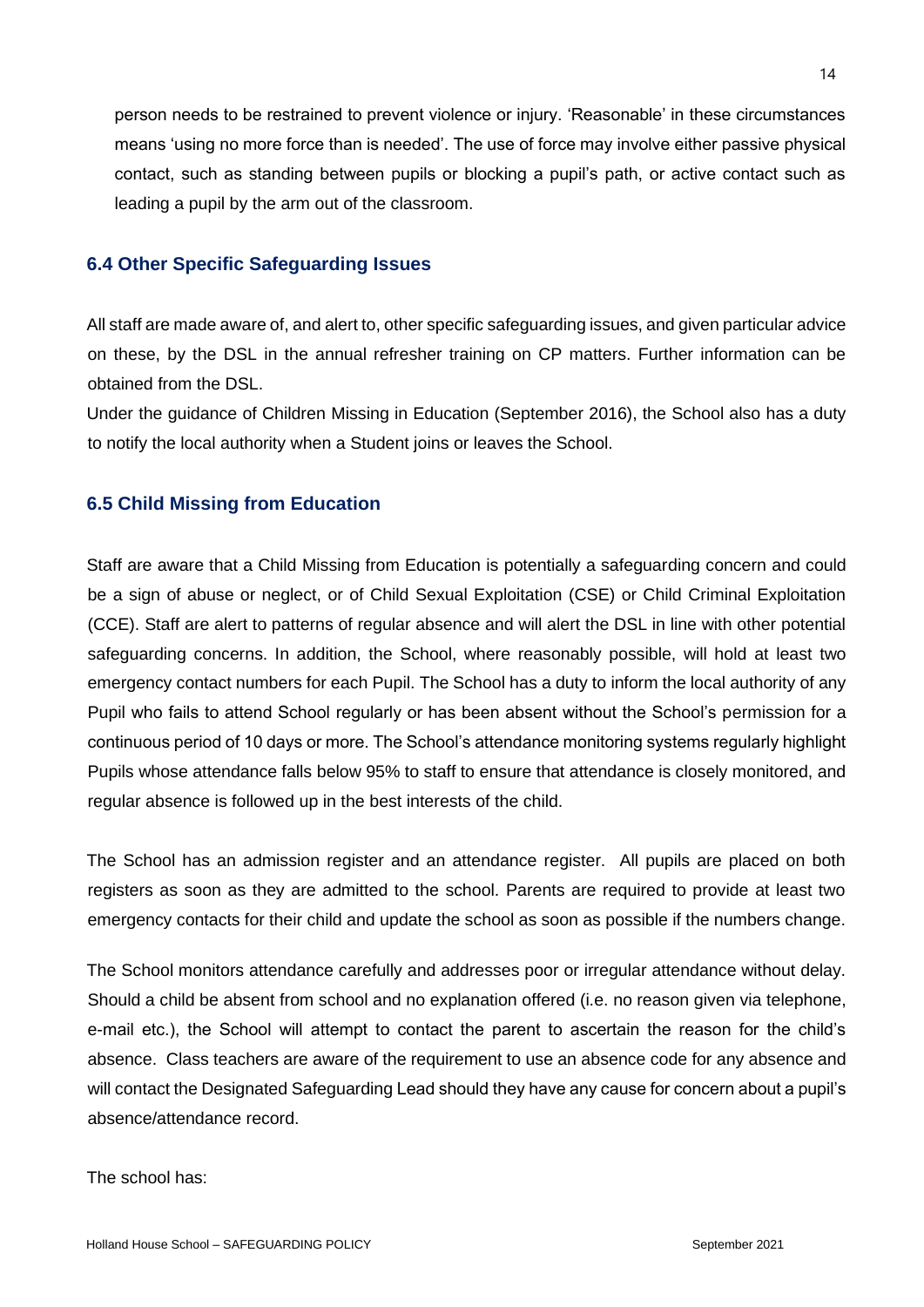- 1. Staff who understand what to do when children do not attend regularly
- 2. Appropriate policies, procedures and responses for pupils who go missing from education (especially on repeat occasions)
- 3. Staff who know the signs and triggers for travelling to conflict zones, FGM and forced marriages.
- 4. Procedures to inform the local authority when we plan to take off-roll when they:
	- a. Leave school to be home educated
	- b. Move away from the school's location
	- c. Remain medically unfit beyond compulsory school age
	- d. Are in custody for four months or more (and will not return to school afterwards); or
	- e. Are permanently excluded

The School will ensure that pupils who are expected to attend the school, but fail to take up the place will be referred to the local authority. When a pupil leaves the school, the School will record the name of the pupil's new school and their expected start date.

All staff are aware and alert to the signs to look out for and the individual triggers to be aware of when considering the risks of potential safeguarding concerns such as travelling to conflict zones, FGM and forced marriage.

## **6.6 Child Sexual Exploitation (CSE) and Child Criminal Exploitation (CCE) including County Lines, and Serious Violence**

Different forms of harm often overlap, and perpetrators may subject children and young people to multiple forms of abuse, such as criminal exploitation (including county lines) and sexual exploitation. In some cases the exploitation or abuse will be in exchange for something the victim needs or wants (for example, money, gifts or affection), and/or will be to the financial benefit or other advantage, such as increased status, of the perpetrator or facilitator. Children can be exploited by adult males or females, as individuals or in groups. They may also be exploited by other children, who themselves may be experiencing exploitation – where this is the case, it is important that the child perpetrator is also recognised as a victim. Whilst the age of the child may be a contributing factor for an imbalance of power, there are a range of other factors that could make a child more vulnerable to exploitation, including, sexual identity, cognitive ability, learning difficulties, communication ability, physical strength, status, and access to economic or other resources.

Some of the following can be indicators of both child criminal and sexual exploitation where children:

- appear with unexplained gifts, money or new possessions;
- associate with other children involved in exploitation;
- suffer from changes in emotional well-being;
- misuse drugs and alcohol;
- go missing for periods of time or regularly come home late; and
- regularly miss school or education or do not take part in education.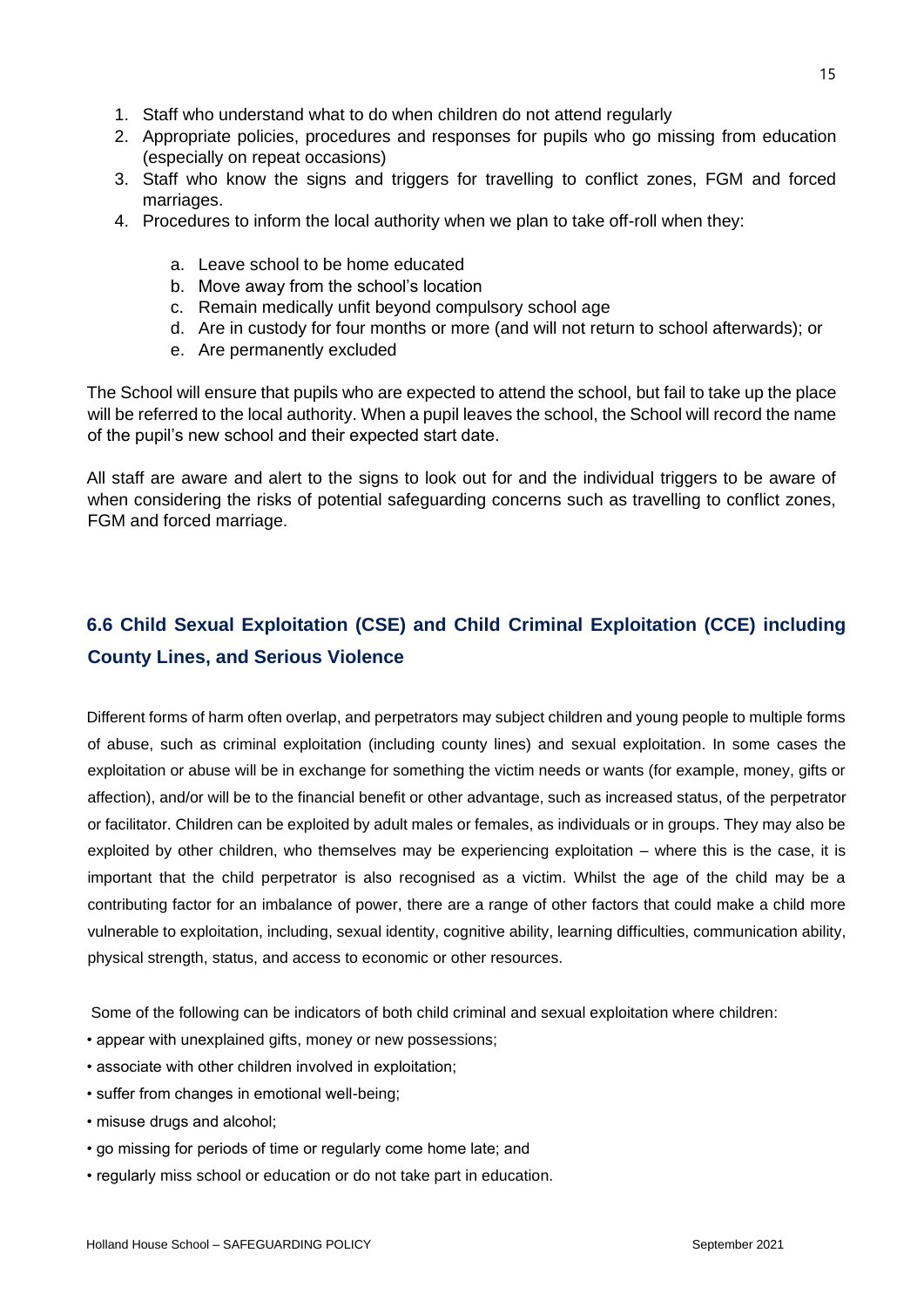Children who have been exploited will need additional support to help maintain them in education. CSE can be a one-off occurrence or a series of incidents over time and range from opportunistic to complex organised abuse. It can involve force and/or enticement-based methods of compliance and may, or may not, be accompanied by violence or threats of violence.

Some additional specific indicators that may be present in CSE are children who:

• have older boyfriends or girlfriends; and

• suffer from sexually transmitted infections, display sexual behaviours beyond expected sexual development or become pregnant.

County lines is a term used to describe gangs and organised criminal networks involved in exporting illegal drugs using dedicated mobile phone lines or other form of "deal line". This activity can happen locally as well as across the UK - no specified distance of travel is required. Children and vulnerable adults are exploited to move, store and sell drugs and money. Offenders will often use coercion, intimidation, violence (including sexual violence) and weapons to ensure compliance of victims. Children can be targeted and recruited into county lines in a number of locations including schools (mainstream and special), further and higher educational institutions, pupil referral units, children's homes and care homes. Children are also increasingly being targeted and recruited online using social media. Children can easily become trapped by this type of exploitation as county lines gangs can manufacture drug debts which need to be worked off or threaten serious violence and kidnap towards victims (and their families) if they attempt to leave the county lines network. A number of the indicators for CSE and CCE as detailed above may be applicable to where children are involved in county lines.

Some additional specific indicators that may be present where a child is criminally exploited through involvement in county lines are children who:

• go missing and are subsequently found in areas away from their home;

• have been the victim or perpetrator of serious violence (e.g. knife crime);

• are involved in receiving requests for drugs via a phone line, moving drugs, handing over and collecting money for drugs;

• are exposed to techniques such as 'plugging', where drugs are concealed internally to avoid detection;

• are found in accommodation that they have no connection with, often called a 'trap house or cuckooing' or hotel room where there is drug activity;

• owe a 'debt bond' to their exploiters;

• have their bank accounts used to facilitate drug dealing.

Both CSE and CCE are forms of abuse and both occur where an individual or group takes advantage of an imbalance in power to coerce, manipulate or deceive a child into sexual or criminal activity. Whilst age may be the most obvious, this power imbalance can also be due to a range of other factors including gender, sexual identity, cognitive ability, physical strength, status, and access to economic or other resources. In some cases, the abuse will be in exchange for something the victim needs or wants and/or will be to the financial benefit or other advantage (such as increased status) of the perpetrator or facilitator. This abuse can be perpetrated by individuals or groups, males or females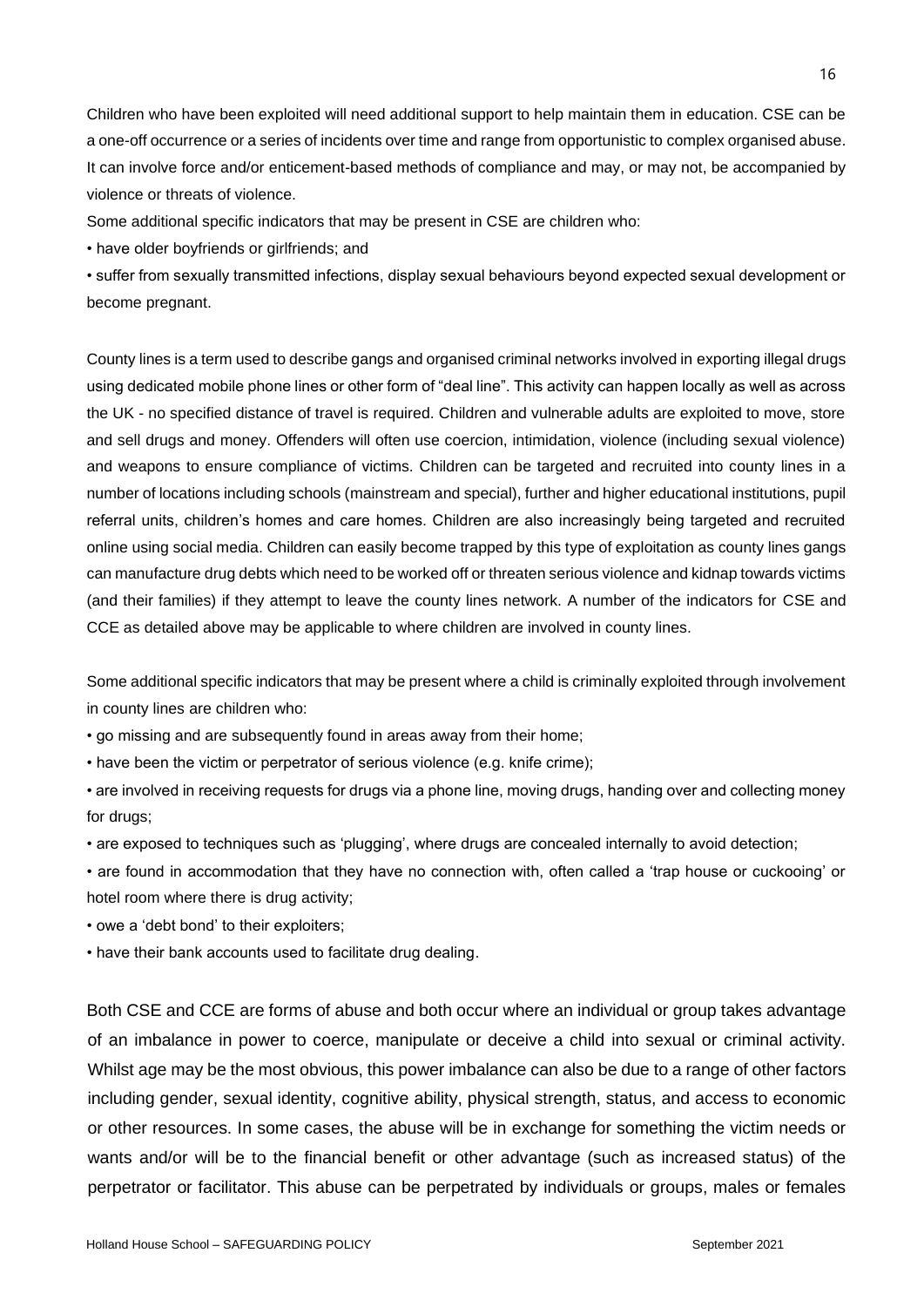and other children or adults. The abuse can be a one-off occurrence or a series of incidents over time and range from opportunistic to complex organised abuse. It can involve force and/or enticementbased methods of compliance and may, or may not, be accompanied by violence or threats of violence. Victims can be exploited even when activity appears consensual, and it should be noted that exploitation does not always involve physical or in-person contact; it can also be facilitated and/or take place online.

Indicators of child exploitation might include where children appear with unexplained gifts, money or new possessions, suffer from changes in emotional wellbeing, misuse drugs and alcohol, have older girlfriends or boyfriends, regularly come home late or regularly miss school.

'County lines' is a term used specifically to describe gangs and organised criminal networks involved in exporting illegal drugs locally or across the UK. Children can be exploited to move, store and sell drugs and money. There is often significant crossover with the techniques used by perpetrators of CSE/CCE and many of the indicators for these detailed above may also be applicable to children involved in county lines. Additionally, going missing and being found in areas away from their home, or being found in accommodation they have no connection with and being involved in the exchange of drugs or money for drugs, or in serious violence are also possible signs of involvement.

Both CSE and CCE can happen to any young person – whatever their background, age, gender, race or sexuality or wherever they live. CSE and CCE can be very difficult to identify. Warning signs can be easily mistaken for 'normal childhood behaviour'.

Indicators that signal children are at risk from or involved in serious violent crime include increased absence from school, changes in friendships or relationships with older individuals or groups, significant declines in performance, signs of self-harm or significant changes in wellbeing or signs of assault or unexplained injuries. Risk factors which increase the likelihood of involvement in serious violence include being male, having been frequently absent or permanently excluded from school, having experienced child maltreatment and having been involved in offending, such as theft or robbery.

The School recognises that CSE and CCE are forms of abuse and understands its safeguarding duties and will strive to protect any pupil that it may consider at risk of CSE either presently or in the future. Should any member of staff suspect that a pupil is at risk of CSE, they will report their suspicions to the Designated Safeguarding Lead, who will respond with sensitivity and act in the best interest of the child to ensure their safety and prevent any future harm.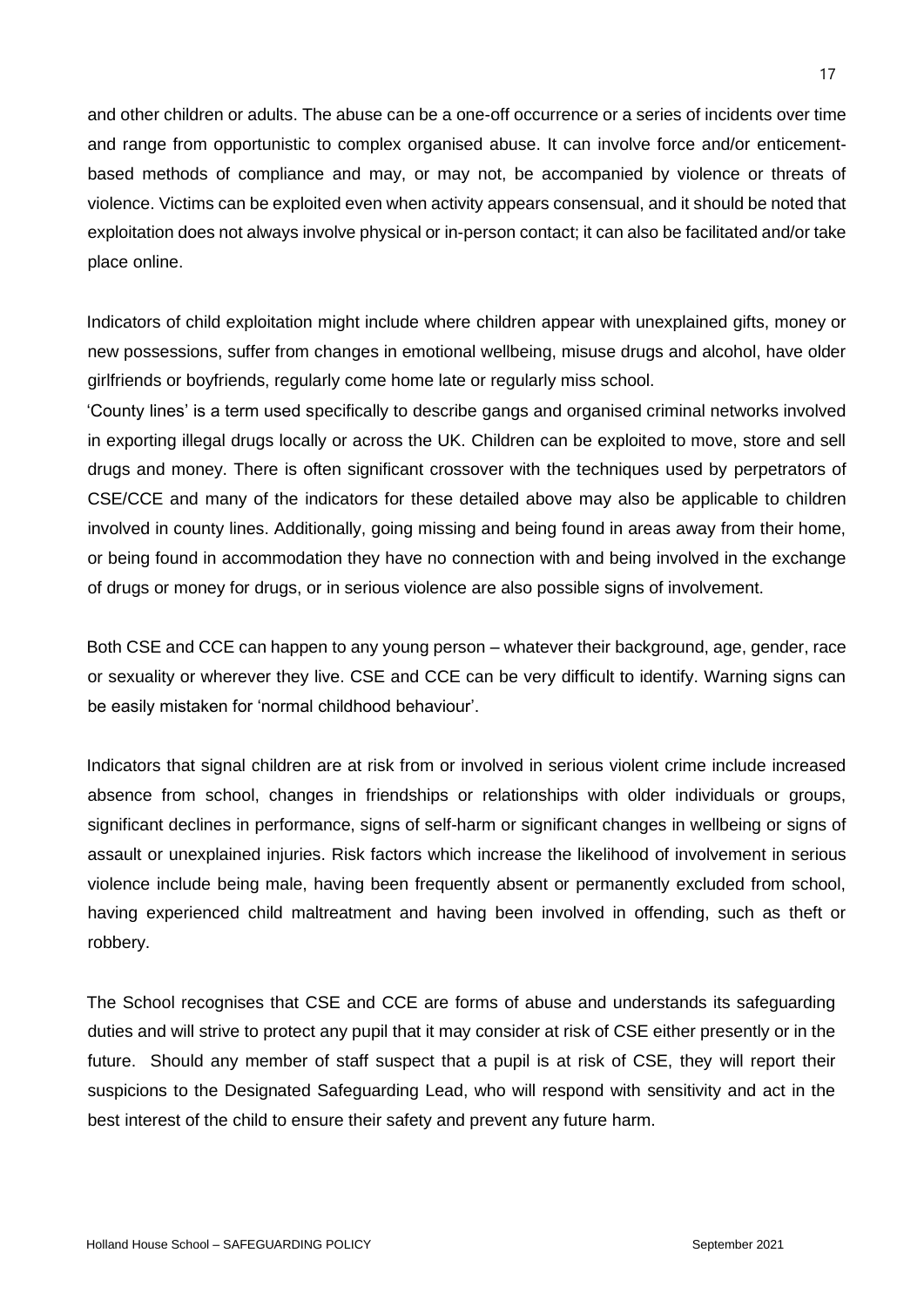#### **Modern Slavery and the National Referral Mechanism**

Modern slavery encompasses human trafficking and slavery, servitude and forced or compulsory labour. Exploitation can take many forms, including: sexual exploitation, forced labour, slavery, servitude, forced criminality and the removal of organs. Further information on the signs that someone may be a victim of modern slavery, the support available to victims and how to refer them to the NRM is available in the Modern Slavery Statutory Guidance. Modern slavery: how to identify and support victims - GOV.UK [\(www.gov.uk\)](http://www.gov.uk/)

#### **Cybercrime**

Cybercrime is criminal activity committed using computers and/or the internet. It is broadly categorised as either 'cyber-enabled' (crimes that can happen off-line but are enabled at scale and at speed on-line) or 'cyber dependent' (crimes that can be committed only by using a computer).

Cyber-dependent crimes include;

• unauthorised access to computers (illegal 'hacking'), for example accessing a school's computer network to look for test paper answers or change grades awarded;

• denial of Service (Dos or DDoS) attacks or 'booting'. These are attempts to make a computer, network or website unavailable by overwhelming it with internet traffic from multiple sources; and,

• making, supplying or obtaining malware (malicious software) such as viruses, spyware, ransomware, botnets and Remote Access Trojans with the intent to commit further offence, including those above.

Children with particular skill and interest in computing and technology may inadvertently or deliberately stray into cyber-dependent crime. If there are concerns about a child in this area, the designated safeguarding lead (or a deputy), should consider referring into the Cyber Choices programme. This is a nationwide police programme supported by the Home Office and led by the National Crime Agency, working with regional and local policing. It aims to intervene where young people are at risk of committing, or being drawn into, low level cyber-dependent offences and divert them to a more positive use of their skills and interests. Note that Cyber Choices does not currently cover 'cyber-enabled' crime such as fraud, purchasing of illegal drugs on-line and child sexual abuse and exploitation, nor other areas of concern such as on-line bullying or general on-line safety. Additional advice can be found at: Cyber Choices, 'NPCC- When to call the Police' and National Cyber Security Centre - NCSC.GOV.UK

#### **Child abduction and community safety incidents**

Child abduction is the unauthorised removal or retention of a minor from a parent or anyone with legal responsibility for the child. Child abduction can be committed by parents or other family members; by people known but not related to the victim (such as neighbours, friends and acquaintances); and by strangers. Other community safety incidents in the vicinity of a school can raise concerns amongst children and parents, for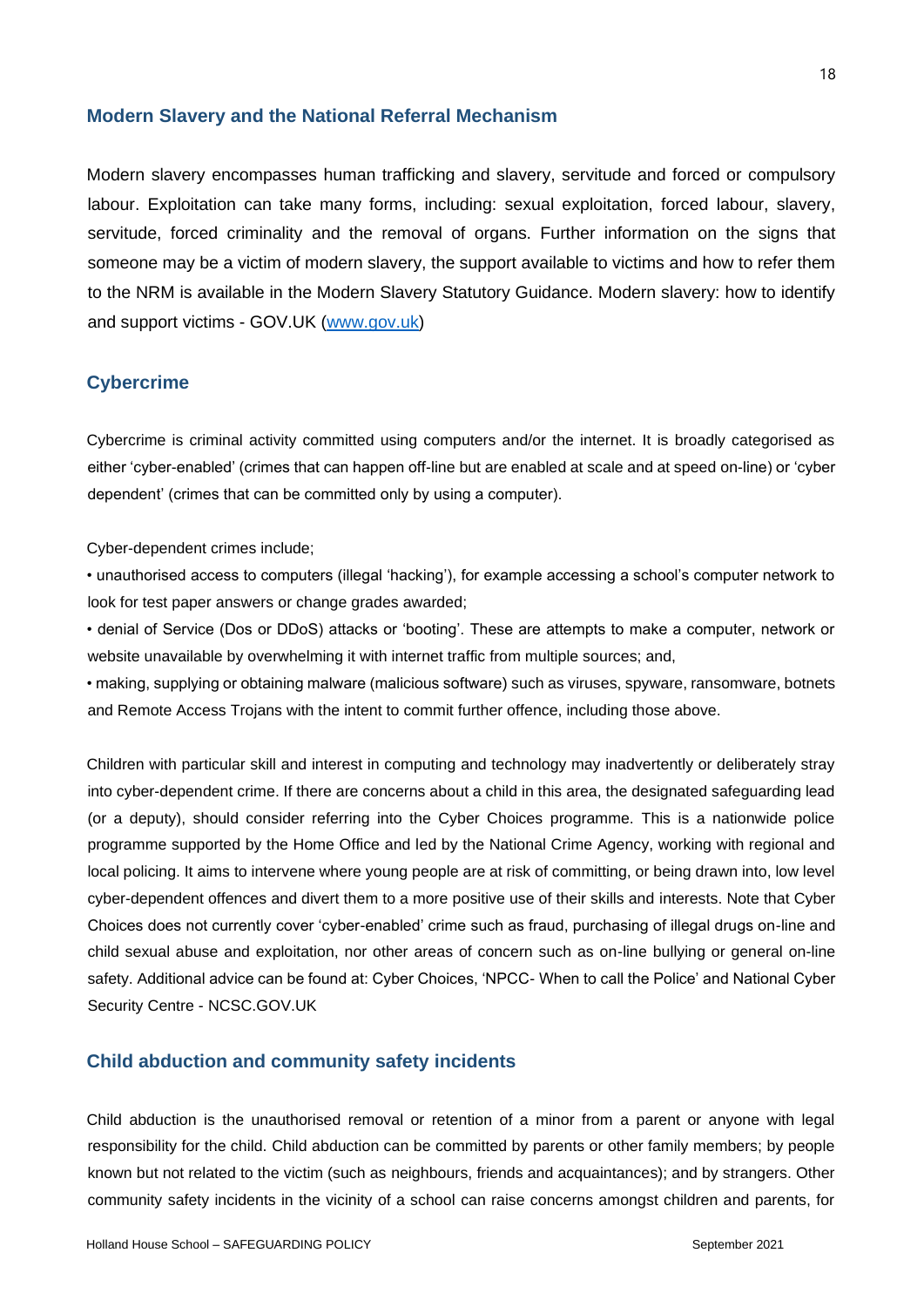example, people loitering nearby or unknown adults engaging children in conversation. As children get older and are granted more independence (for example, as they start walking to school on their own) it is important they are given practical advice on how to keep themselves safe. Many schools provide outdoor-safety lessons run by teachers or by local police staff. It is important that lessons focus on building children's confidence and abilities rather than simply warning them about all strangers. Further information is available at: www.actionagainstabduction.org and [www.clevernevergoes.org.](http://www.clevernevergoes.org/)

### **Children and the court system**

Children are sometimes required to give evidence in criminal courts, either for crimes committed against them or for crimes that have witnesses. There exists an age appropriate guide for children aged 5-11 years old. Making child arrangements via the family courts following separation can be stressful and entrench conflict in families. This can be stressful for children. The Ministry of Justice has launched an online child arrangements information tool with clear and concise information on the dispute resolution service. This may be useful for some parents and carers and the school should direct parents to this if necessary.

#### **Children with family members in prison**

Approximately 200,000 children have a parent in prison each year. These children are at risk of poor outcomes including poverty, stigma, isolation and poor mental health. NICCO provides information designed to support professional working with offenders and their children, to help mitigate negative consequences for those children.

#### **Homelessness**

Being homeless or being at risk of becoming homeless presents a real risk to a child's welfare. The DSL (and deputies) should be aware of contact details and referral routes in to the Local Housing Authority so they can raise/progress concerns at the earliest opportunity.

Indicators that a family may be at risk of homelessness include household debt, rent arrears, domestic abuse and anti-social behaviour, as well as the family being asked to leave a property. Whilst referrals and or discussion with the Local Housing Authority should be progressed as appropriate, this does not, and should not, replace a referral into children's social care where a child has been harmed or is at risk of harm.

#### **Private Fostering**

A private fostering arrangement is one that is made privately (without the involvement of a local authority) for the care of a child under the age of 16 years (under 18, if disabled) by someone other than a parent or close relative, in their own home, with the intention that it should last for 28 days or more.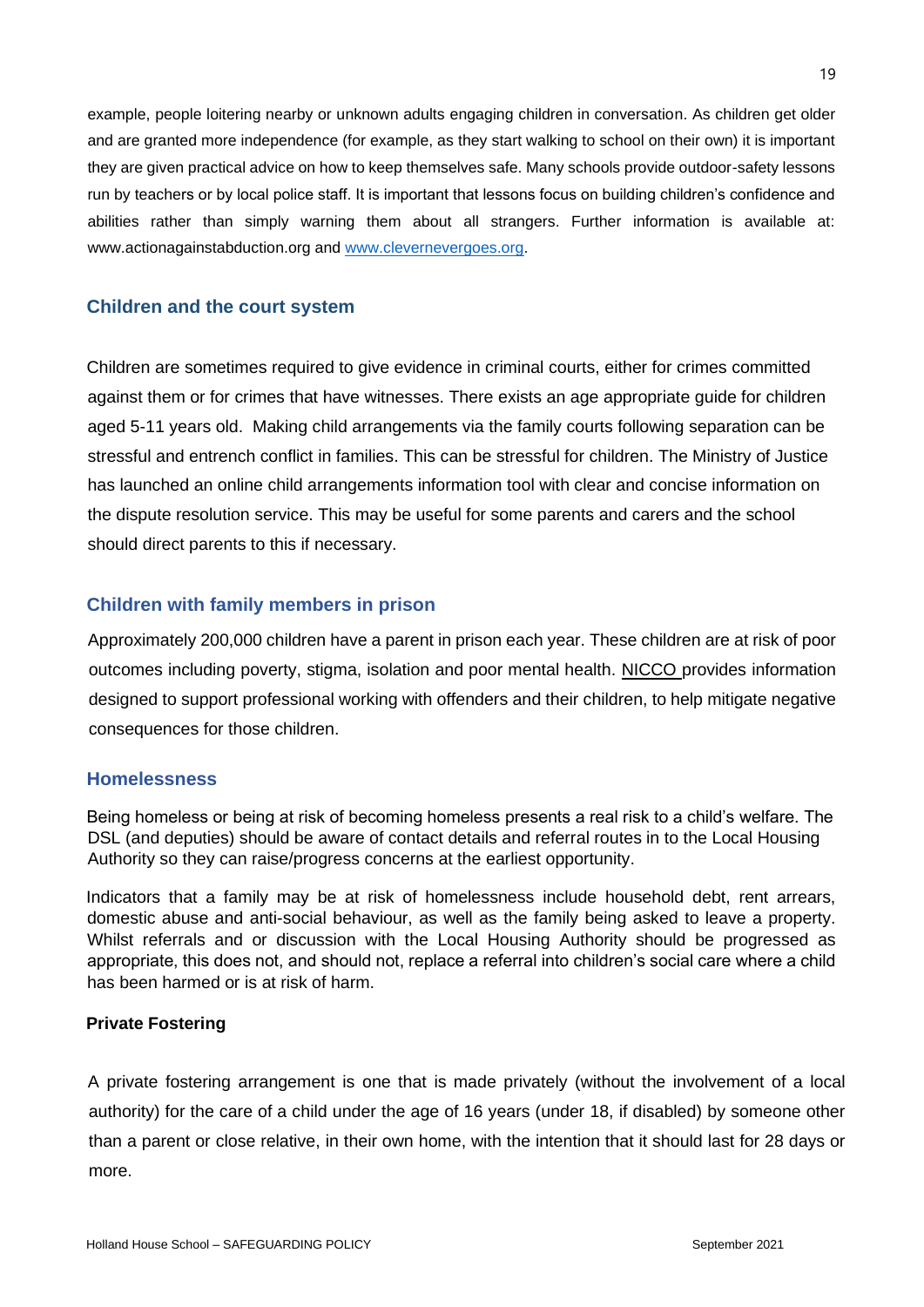A close family member is defined as a 'grandparent, brother, sister, uncle or aunt' and includes halfsiblings and step-parents; it does not include great-aunts or uncles, great grand-parents or cousins.

Parents and private foster carers both have a mandatory duty to inform the relevant local authority at least six weeks before the arrangement is due to start; not to do so is a criminal offence.

Whilst most privately fostered children are appropriately supported and looked after, they are a potentially vulnerable group who should be monitored by the local authority, particularly when the child has come from another country. In some cases, privately fostered children are affected by abuse and neglect, or be involved in trafficking, child sexual exploitation or modern-day slavery.

Holland House School recognises its mandatory duty to report to the local authority where it is aware or suspects that a child is subject to a private fostering arrangement. Although schools have a duty to inform the local authority, there is no duty for anyone, including the private foster carer or social workers to inform the school. However, it should be clear to the school who has parental responsibility.

School staff should notify the DSL when they become aware or private fostering arrangements. The DSL will speak to the family of the child involved to check they are aware of their duty to inform the Local Authority. The school itself has a duty to inform the Local Authority of the private fostering arrangements.

On admission to Holland House School, the school will take steps to verify the relationship of the adults to the child who is being registered.

## **6.7 Mental Health**

All staff should also be aware that mental health problems can, in some cases, be an indicator that a child has suffered or is at risk of suffering abuse, neglect or exploitation. Only appropriately trained professionals should attempt to make a diagnosis of a mental health problem. Staff, however, are well placed to observe children day-to-day and identify those whose behaviour suggests that they may be experiencing a mental health problem or be at risk of developing one. Where children have suffered abuse and neglect, or other potentially traumatic adverse childhood experiences, this can have a lasting impact throughout childhood, adolescence and into adulthood. It is key that staff are aware of how these children's experiences can impact on their mental health, behaviour, and education. If staff have a mental health concern, immediate action should be taken, following the child protection policy,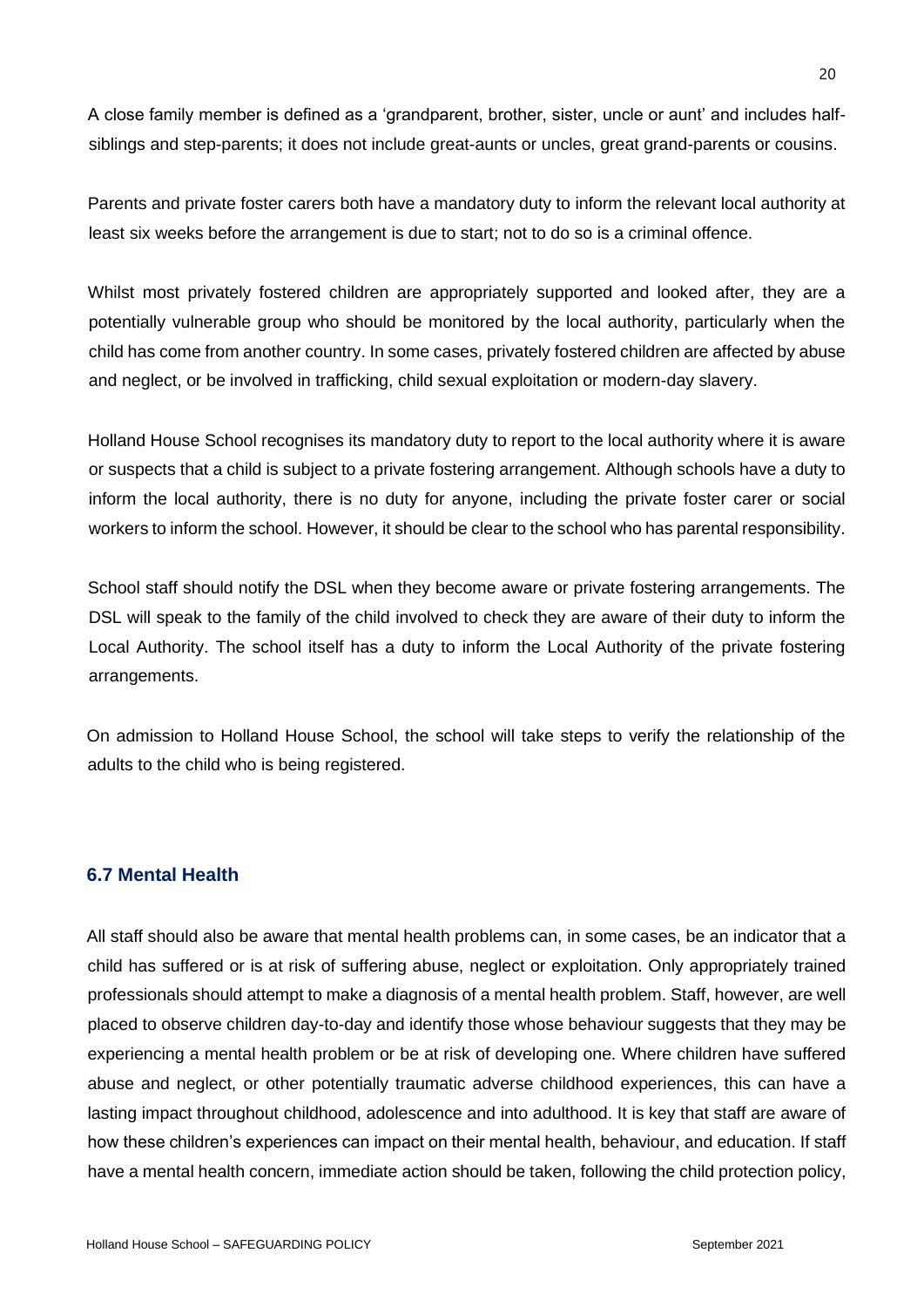and communicating with the DSL. Staff should also refer to the School's Mental Health and Well-being Policy.

### **6.8 So-called Honour Based Abuse**

So-called "honour based" abuse (HBA) encompasses incidents or crimes which have been committed to protect or defend the honour of the family and/or community. Abuse committed in the context of preserving "honour" often involves a wider network of family or community pressure and can include multiple perpetrators. It is important to be aware of this dynamic and additional risk factors when deciding what form of safeguarding action to take. All forms of HBA are abuse (regardless of the motivation) and should be handled and escalated as such. Professionals in all agencies, and individuals and groups in relevant communities, need to be alert to the possibility of a child being at risk of HBA, or already having suffered HBA.

## **6.9** *FGM Mandatory Reporting Duty (For further detail see Appendix G)*

FGM comprises all procedures involving partial or total removal of the external female genitalia or other injury to the female genital organs. It is illegal in the UK and a form of child abuse with long lasting harmful consequences.

Section 5B of the Female Genital Mutilation Act 2003 (as inserted by Section 74 of the Serious Crime Act 2015) places a statutory duty upon teachers along with regulated health and social care professionals in England and Wales, to report to the police, where they discover (either through disclosure by the victim or by visual evidence) that FGM appears to have been carried out on a girl under 18. Those failing to report such cases will face disciplinary sanctions. It will be rare for teachers to see visual evidence, and they should not be examining Pupils, but the same definition of what is meant by "to discover that an act of FGM appears to have been carried out" is used for all professionals to whom this mandatory reporting duty applies.

Staff need to be alert to the possibility of a girl being at risk of FGM, or already having suffered FGM.

Risk factors for FGM include:

- Low level of integration into UK society
- Mother or sister who has undergone FGM
- Girls who are withdrawn from PSHE
- Visiting female elder from the country of origin
- Being taken on a long holiday to the country of origin/'at risk' country (especially before the summer holidays)
- Talk about a 'special' procedure or celebration to become a woman.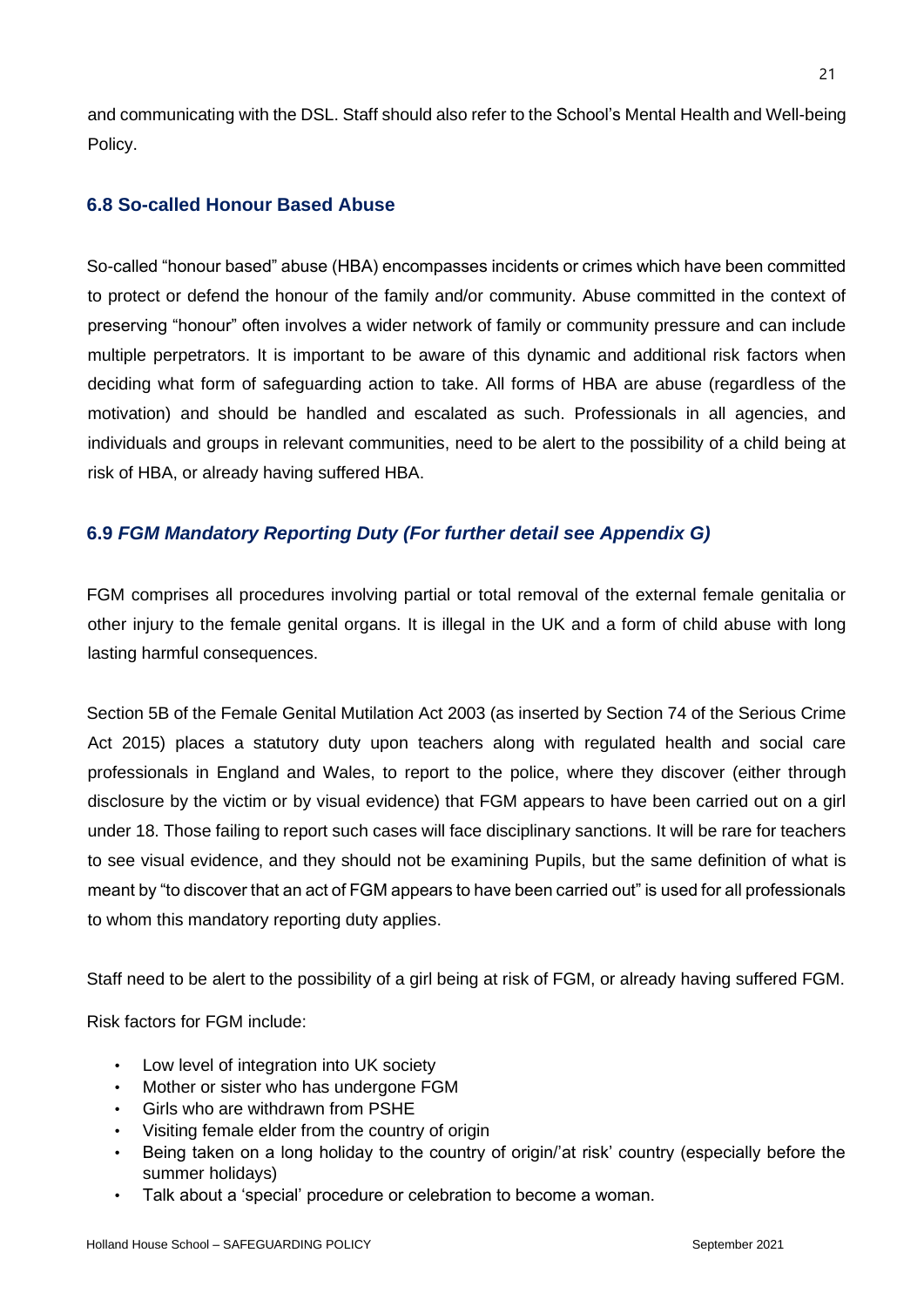• Parents who wish to withdraw their children from learning about FGM

#### Symptoms of FGM:

FGM may be likely if there is a visiting female elder, there is talk of a special procedure or celebration to become a woman, or parents wish to take their daughter out-of-school to visit an 'at risk' country (especially before the summer holidays), or parents who wish to withdraw their children from learning about FGM, Staff should not assume that FGM only happens outside the UK.

Signs and behaviours which may indicate that a child has under gone FGM:

- A girl may talk about pain or discomfort between her legs
- Difficulty walking, sitting or standing and may even look uncomfortable
- Be particularly reluctant to undergo normal medication examinations.
- Confiding in a professional without being explicit about the problem due to embarrassment or fear.
- Prolonged or repeated absences from school, especially with noticeable behaviour changes (e.g. withdrawal or depression) on the girl's return.
- Frequent urinary, menstrual or stomach problems
- Spending longer than normal in the bathroom or toilet due to difficulties urinating.
- Spending long periods of time away from the classroom during the day with bladder or menstrual problems.

If any member of staff is approached by a child who wishes to tell them about abuse or a worry of this kind, they should:

- Take the concerns seriously and listen sympathetically;
- Do not offer confidentiality and explain that you may have to inform someone else;
- Do not ask leading questions;
- Do not make promises
- Hand-write the report, adding signature and the date;
- Immediately report to either DSLs or in their absence, the Headmistress.

If a member of staff discovers that an act of FGM appears to have been carried out, they should report the matter to the police.

#### **6.10 Forced Marriage**

Staff should report to the DSL any Pupil they believe to be vulnerable.

## **6.11 Preventing the Radicalisation of Children and Young People**

The School takes its duty to protect Pupils from the risk of radicalisation very seriously. Radicalisation refers to the process by which a person comes to support terrorism and forms of extremism as defined under Section 26 of the Counter-Terrorism and Security Act 2015. This duty is known as the Prevent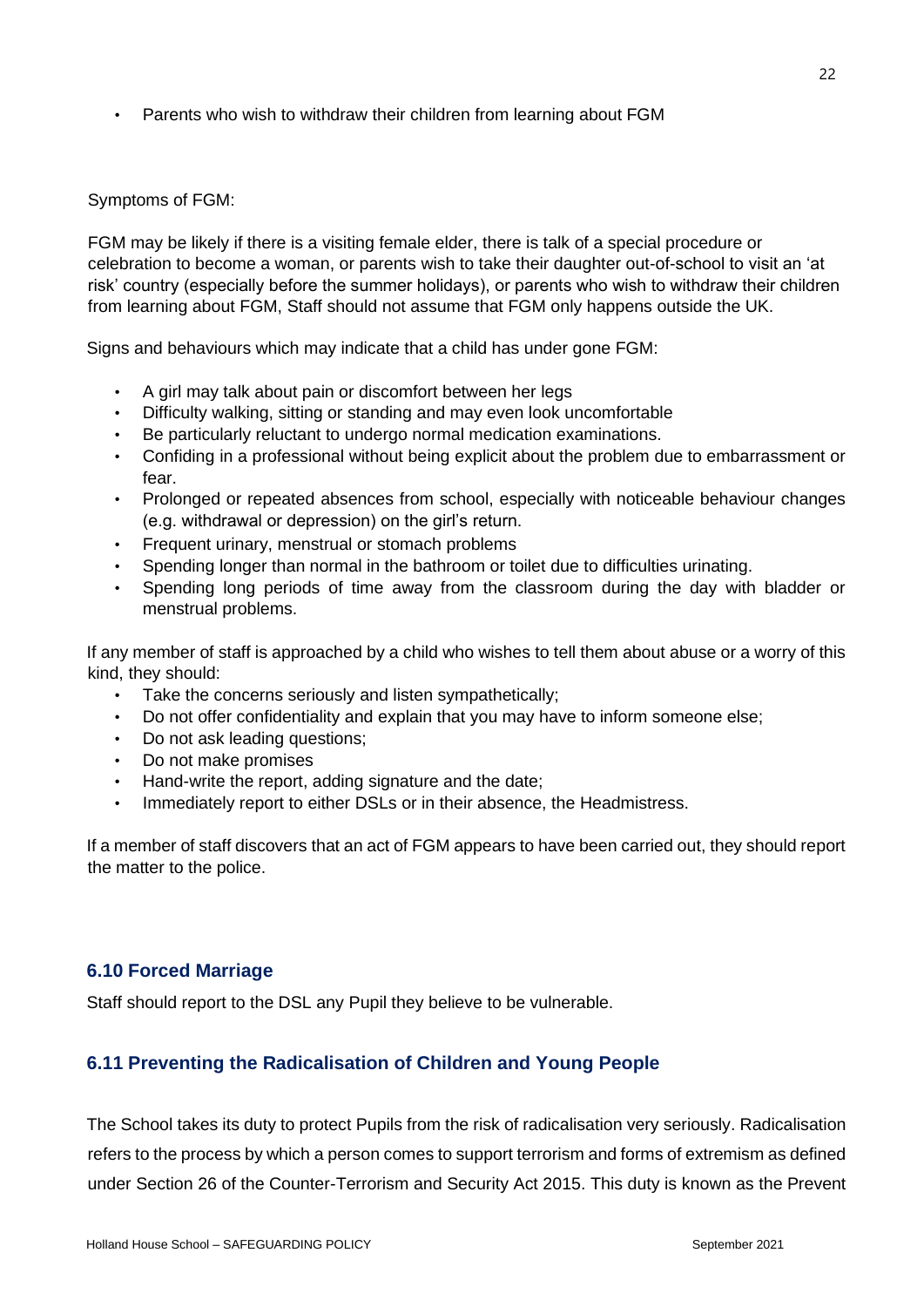duty. Under paragraph 7 of Prevent, extremism is defined as a "vocal or active opposition to fundamental British values, including democracy, the rule of law, individual liberty, and mutual respect and tolerance of different faiths and beliefs. We also include in our definition of extremism calls for the death of members of our armed forces".

The School aims to protect and safeguard Pupils at risk of radicalisation and staff are alert to, and assess the risk of, S being drawn into terrorism and extremist ideology. The School encourages healthy debate and discussion of issues at age appropriate levels and in various areas, not just PSHE, and promotes a tolerant, respectful culture across the School. The School's Bi-weekly assemblies are an example of this. Staff use their professional judgment to identify Pupils who might be at risk of radicalisation and who may be in need of help or protection. If a member of staff has concerns over a Pupil at risk they will share that with the DSL who will refer the issue to the local Children's Social Care/Safeguarding Partnerships and the local Prevent Coordinator and/or Channel Panel, a programme focussing on early support for a child or young person identified as being vulnerable to being drawn into terrorism or radicalisation.

Radicalisation refers to the process by which a person comes to support terrorism and forms of extremism. There is no single way of identifying an individual who is likely to be susceptible to an extremist ideology. It can happen in many different ways and settings. Specific background factors may contribute to vulnerability which are often combined with specific influences such as family, friends or online, and with specific needs for which an extremist or terrorist group may appear to provide an answer. The internet and the use of social media in particular has become a major factor in the radicalisation of young people.

The school recognises its duty under the Counter-Terrorism and Security Act 2015 to have due regard to the need to prevent people from being drawn into terrorism and forms of extremism. The school builds pupils' resilience to radicalisation (the process by which people come to support terrorism and the forms of extremism leading to terrorism) by promoting fundamental values, including democracy, the rule of law, individual liberty and mutual respect and tolerance of different faiths and beliefs, and enabling them to challenge extremist views. This is done in an age appropriate way and takes place in Assemblies, through discussions in class groups and through open debate and learning about values in the classroom.

The school's Senior Leadership Team has conducted a risk assessment regarding radicalisation, and the school maintains awareness of the importance of promoting values through the curriculum and other elements of school life, has built awareness of radicalisation into IT policies.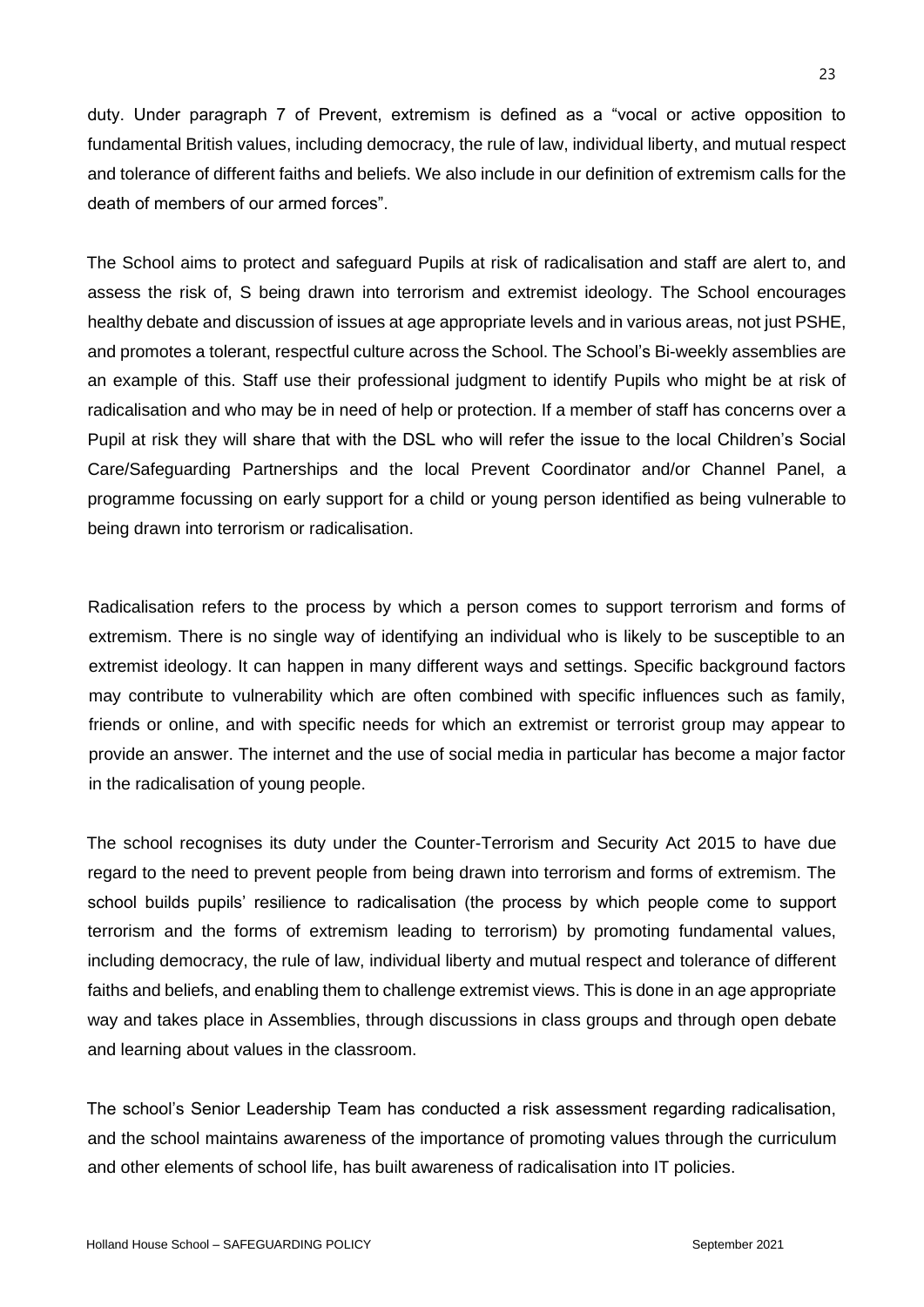The statutory guidance makes clear the need for schools to ensure that children are safe from terrorist and extremist material when accessing the internet in schools. Holland House School ensures that suitable filtering is in place through its ICT provider (currently STORM-IT).

Internet safety is integral to the School's ICT curriculum and is also embedded in PSHE and RSE.

As with other online risks of harm, every teacher needs to be aware of the risks posed by the online activity of extremist and terrorist groups.

All staff receive a briefing on Prevent at Inset and are directed to KCSiE September 2021 for further guidance.

The School uses the curriculum to ensure that children and young people understand how people with extreme views share these with others, especially using the internet. The School is committed to ensuring that its pupils are offered a broad and balanced curriculum that aims to prepare them for life in modern Britain. Teaching the school's core values alongside the fundamental British Values supports quality teaching and learning, whilst making a positive contribution to the development of a fair, just and civil society.

Staff should be alert to changes in children's behaviour, which could indicate that they may be in need of help or protection. Staff should use their judgement in identifying children who might be at risk of radicalisation and act proportionately which may include the DSL (or Deputy) making a Prevent referral.

## **Recognising Extremism**

Staff should be aware of the following early indicators which may be signs of radicalisation or extremism:

- expression of views by a child or the child's family members which suggest that a child may be susceptible or exposed to a terrorist ideology
- showing sympathy for extremist causes
- advocating messages similar to illegal organisations or other extremist groups
- advocating violence towards others
- changes in children's behaviour which could indicate that they may be in need of help or protection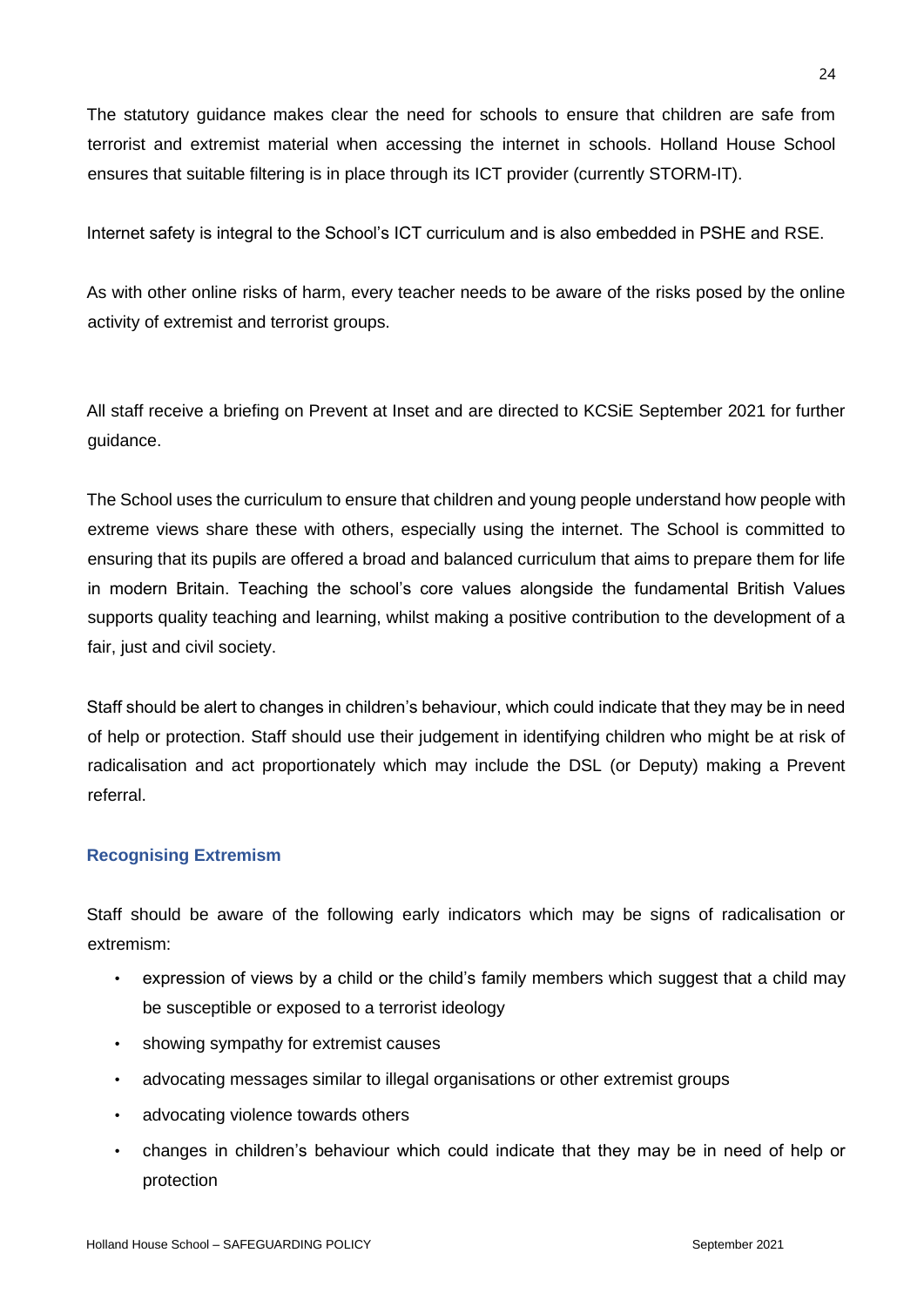- out of character changes in dress, behaviour and peer relationships (but there are also very powerful narratives, programmes and networks that young people can come across online so involvement with particular groups may not be apparent)
- seeking to hide their views
- glorifying violence, especially to other faiths or cultures
- making remarks or comments about being at extremist events or rallies outside school
- evidence of possessing illegal or extremist literature
- online searches or sharing extremist messages or social profiles
- intolerance of difference, including faith, culture, gender, race or sexuality
- graffiti, art work or writing that displays extremist themes
- attempts to impose extremist views or practices on others
- verbalising anti-Western or anti-British views

If staff have concerns about children's vulnerability to radicalisation or if they are concerned that children and young people are developing extremist views or showing signs of becoming radicalised, they should report this to the DSL as with other safeguarding concerns.

The DSL has received training about the Prevent Duty and tackling extremism and is able to support staff with any concerns they may have.

#### **Channel**

Channel is a voluntary, confidential support programme which focuses on providing support at an early stage to people who are identified as being vulnerable to being drawn into terrorism. Prevent referrals may be passed to a multi-agency Channel panel, which will discuss the individual referred to determine whether they are vulnerable to being drawn into terrorism and consider the appropriate support required. A member of the SLT may be asked to attend the Channel panel to help with this assessment. An individual's engagement with the programme is entirely voluntary at all stages. The designated safeguarding lead should consider if it would be appropriate to share any information with the new school or college in advance of a child leaving. For example, information that would allow the new school or college to continue supporting victims of abuse or those who are currently receiving support through the 'Channel' programme, and have that support in place for when the child arrives. Statutory guidance on Channel is available at: Channel guidance.

#### **Additional support**

The Department has published further advice for schools on the Prevent duty. The advice is intended to complement the Prevent guidance and signposts to other sources of advice and support. According to the Prevent duty guidance 'having due regard' means that the authorities should place an appropriate amount of weight on the need to prevent people being drawn into terrorism when they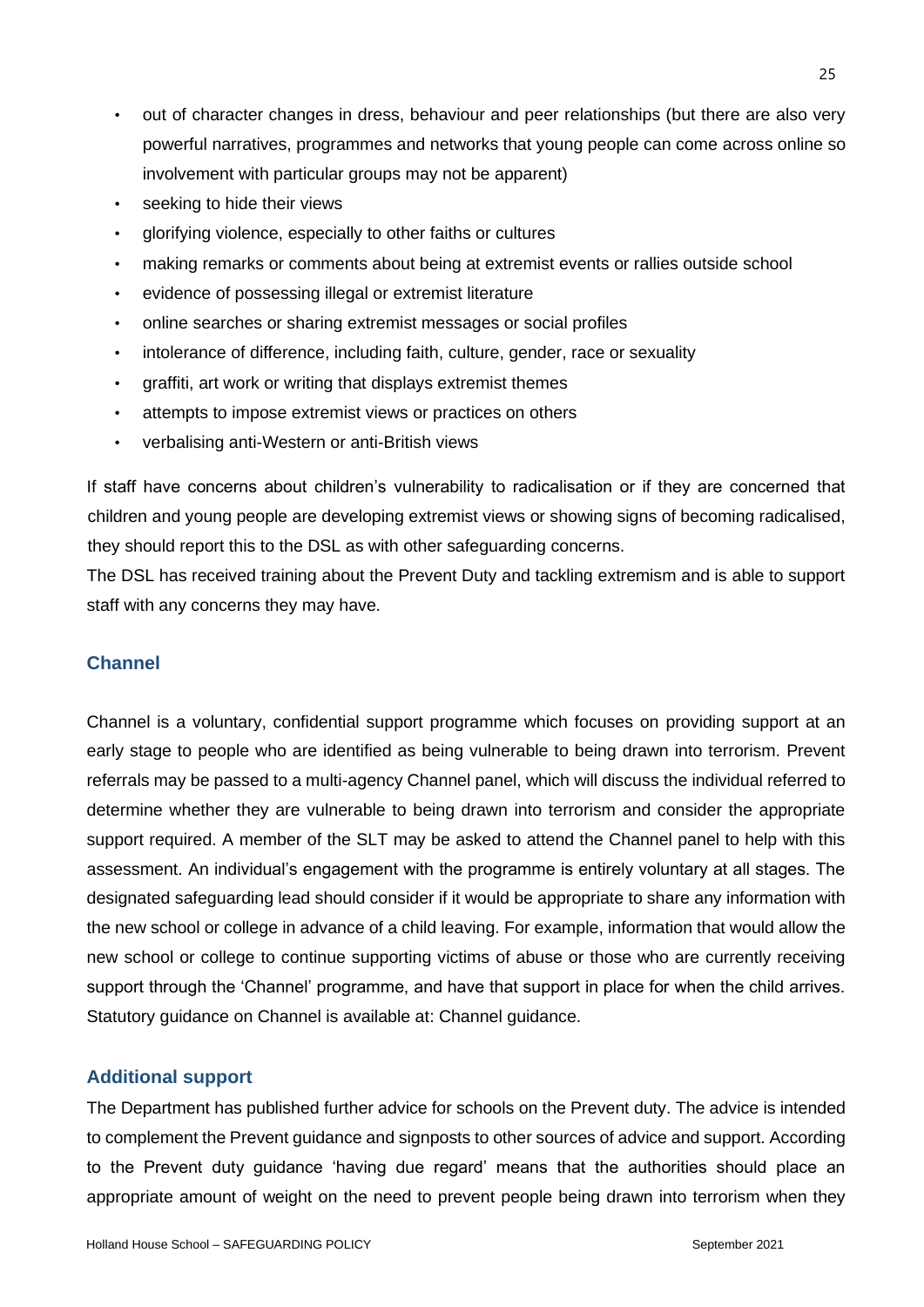consider all the other factors relevant to how they carry out their usual functions. "Terrorism" for these purposes has the same meaning as for the Terrorism Act 2000 (section 1(1) to (4) of that Act).

The Home Office has developed three e-learning modules:

• Prevent awareness e-learning offers an introduction to the Prevent duty.

• Prevent referrals e-learning supports staff to make Prevent referrals that are robust, informed and with good intention.

• Channel awareness e-learning is aimed at staff who may be asked to contribute to or sit on a multiagency Channel panel.

Educate Against Hate, is a government website designed to support school teachers and leaders to help them safeguard their students from radicalisation and extremism. The platform provides free information and resources to help school staff identify and address the risks, as well as build resilience to radicalisation. For advice specific to further education, the Education and Training Foundation (ETF) hosts the Prevent for FE and Training. This hosts a range of free, sector specific resources to support further education settings comply with the Prevent duty. This includes the Prevent Awareness elearning, which offers an introduction to the duty, and the Prevent Referral e-learning, which is designed to support staff to make robust, informed and proportionate referrals. The ETF Online Learning environment provides online training modules for practitioners, leaders and managers, support staff and governors/Board members outlining their roles and responsibilities under the duty

## **6.12 Online Safety and mobile phones**

All staff should be aware that technology is a significant component in many safeguarding and wellbeing issues. Children are at risk of abuse online as well as face to face. In many cases abuse will take place concurrently via online channels and in daily life. Children can also abuse their peers online, this can take the form of abusive, harassing, and misogynistic messages, the non-consensual share of indecent images, especially around group chats, and the sharing of abusive images and pornography, to those who do not want to receive such content. In all cases, if staff are unsure, they should always speak to the DSL or deputy DSL.

The breadth of issues classified within online safety can be categorised into four areas of risk:

- Content (being exposed to illegal or harmful content, e.g. pornography, racism, fake news or extremism
- Contact (being subjected to harmful online interaction e.g. adults posing as children)
- Conduct (personal online harm e.g. the sharing of nudes or sending/receiving explicit images)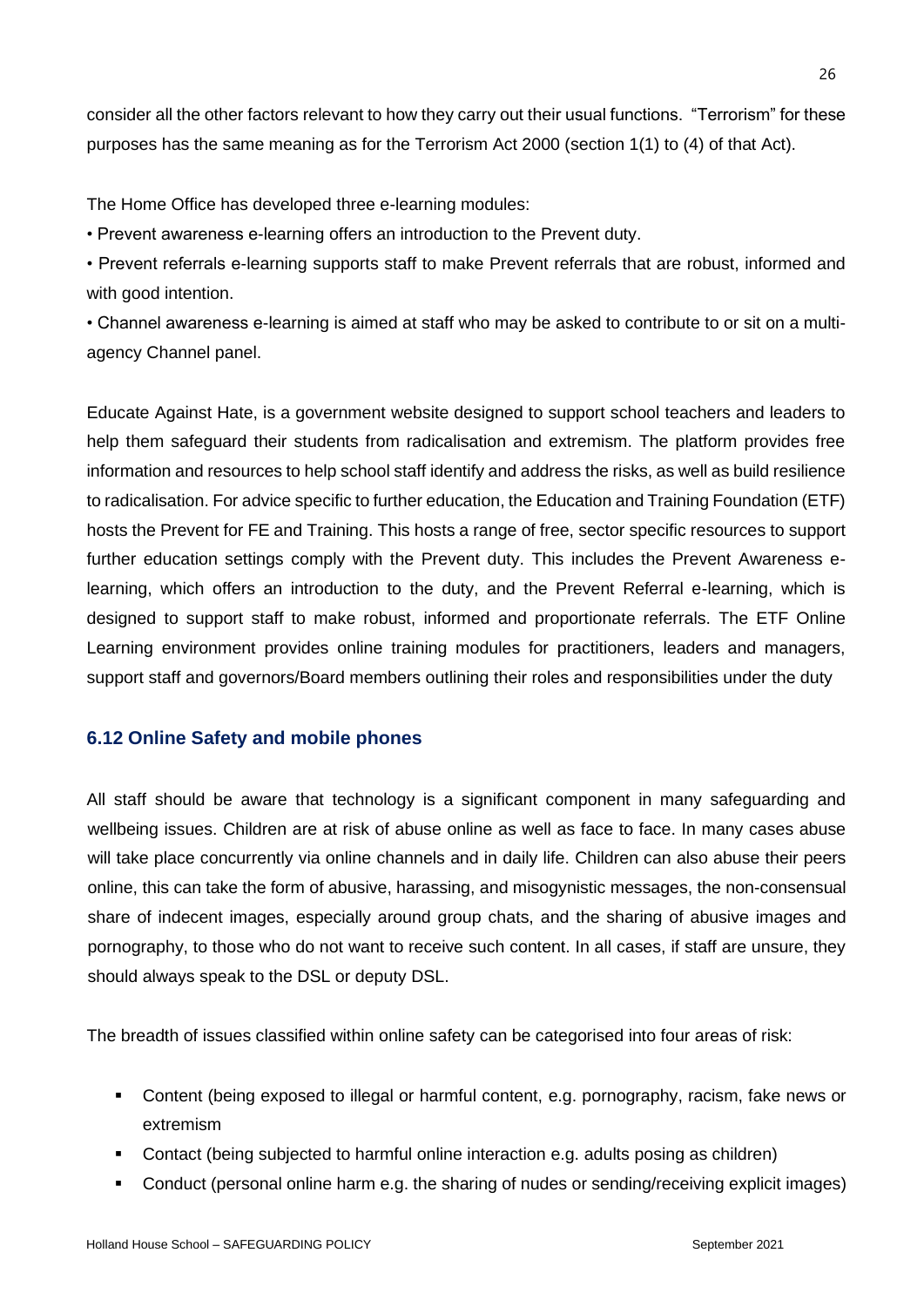■ Commerce (risks such as gambling or financial scams).

Measures are in place for appropriate online filters and monitoring systems to help ensure the online safety of Pupils whilst at School. The School aims to work in close partnership with Parents to ensure that children enjoy the freedom ICT brings whilst also understanding and knowing how to keep themselves safe. The safeguarding training that Staff receive also involves online safety training.

Within the ICT and PSHE curriculums, Pupils are taught a range of topics which include keeping safe on-line.

Pupils are not allowed mobile phones **in** school. Children who walk to and from school are permitted to have mobile phones with them on route to and from school. On arrival at school the mobile phone or smart watch must be handed in to staff on gate duty and from them before exiting the School gate at the end of the day.

In the event that a pupil is found to be in possession of a mobile phone or other electronic device, staff may lawfully search electronic devices, without consent or parental permission, if there is a suspicion that the pupil has a device prohibited by school rules, or the staff member has good reason to suspect the device may be used to:

- Cause harm,
- Disrupt teaching,
- Break school rules,
- Commit an offence,
- Cause personal injury, or
- Damage property.

Any data, files or images that are believed to be illegal must be passed to the police as soon as practicable, including pornographic images of children, without deleting them.

Any data, files or images that are not believed to be unlawful, may be deleted or kept as evidence of a breach of the school's behaviour policy.

## Sanctions:

- Mobile phones are confiscated from pupils. These are handed in to the School Office from where parents may recover them;
- Additional sanctions may be applied if appropriate.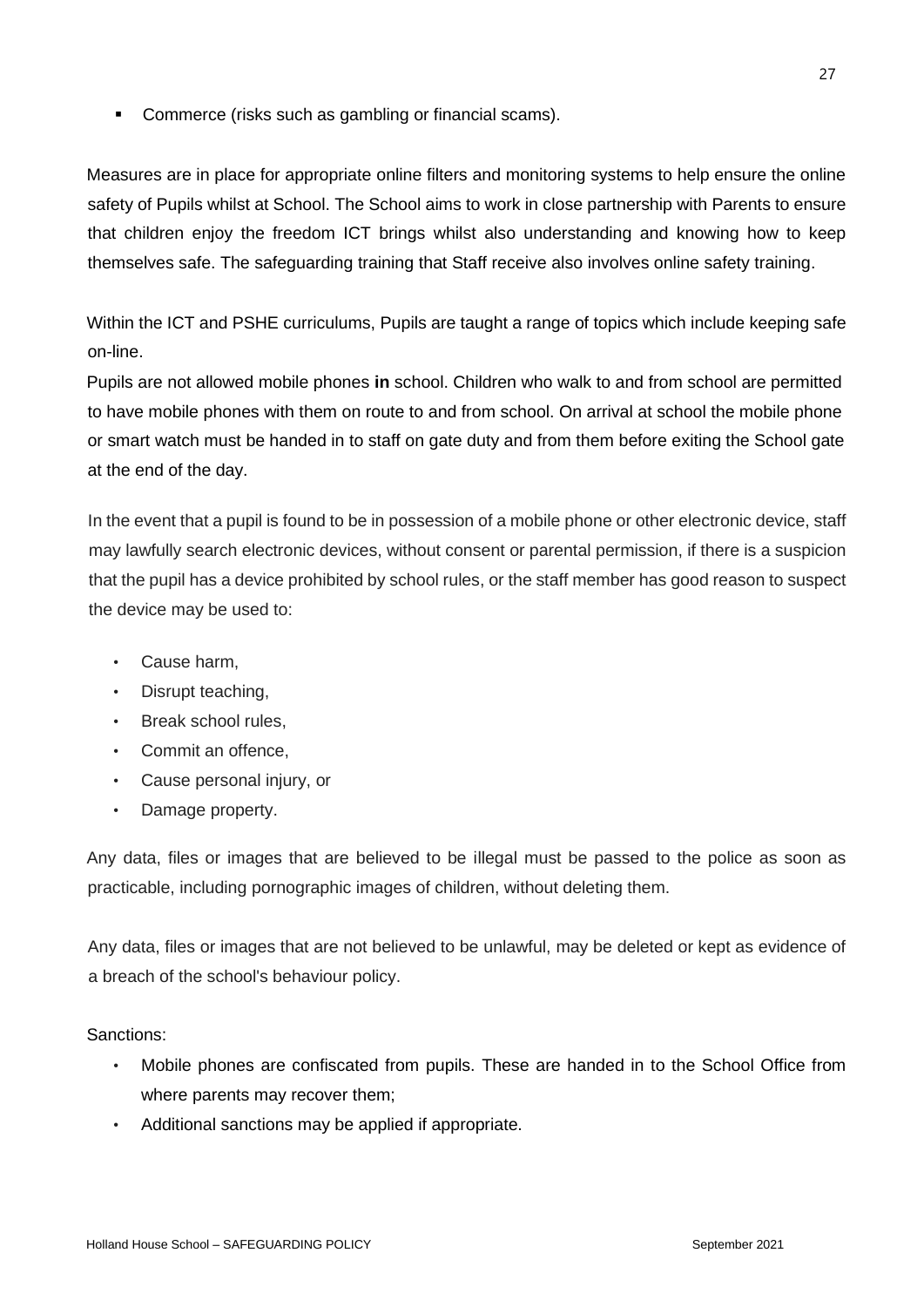## **6.13 Bullying**

The School has an Anti-Bullying Policy. A bullying incident will be treated as a child protection concern if there is reasonable cause to believe the child is suffering or likely to suffer significant harm. No one person works on their own when dealing with a bullying incident and the threshold for referral is discussed in all cases. Details of cases are reported to Governors at the Annual Child Protection review. The School maintains a bullying register.

#### **6.14 Domestic Abuse**

The Domestic Abuse Act 2021 recognises the impact of domestic abuse on children, as victims in their own right, if they see, hear or experience the effects of abuse. Types of domestic abuse include intimate partner violence, abuse by family members, teenage relationship abuse and child/adolescent to parent violence and abuse. Anyone can be a victim of domestic abuse regardless of gender, age, ethnicity, socio-economic status, sexuality or background and domestic abuse can take place inside or outside of the home. Experiencing or witnessing domestic abuse can have a serious, long lasting emotional and psychological effect on children and they may sometimes blame themselves for the abuse.

The definition of Domestic Abuse applies to children if they see or hear, or experience the effects of, the abuse; and they are related to the abusive person.

The National Domestic Abuse helpline can be called free of charge and in confidence, 24 hours a day on 0808 2000 247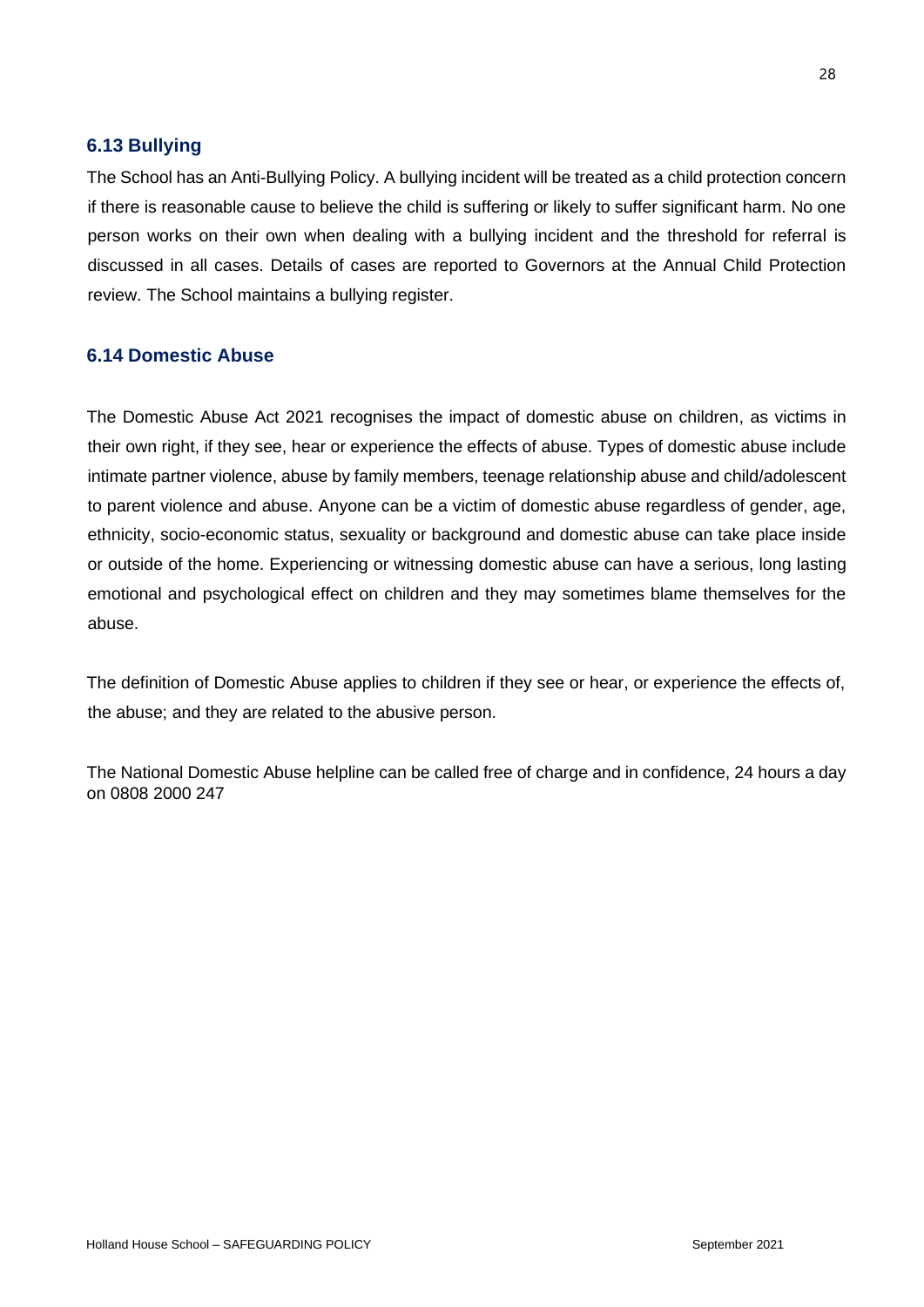#### **6.15 Specific Safeguarding Issues**

Behaviours linked to issues such as drug taking, misuse of alcohol, deliberately missing education, and consensual and non-consensual sharing of nudes and semi-nudes images and/or videos, can be signs that children are at risk. With regards to the latter, we follow the guidance provided by the UK Council for Internet Safety (UKCIS) published in December 2020: 'Sharing nudes and seminudes'. Other safeguarding issues all staff should be aware of are listed below. Further information is to be found in Annex B of KCSIE.

#### **6.16 Peer on Peer Abuse**

All staff should be aware that children can abuse other children (often referred to as peer on peer abuse) and that it can happen both inside and outside of school and online. It is important that all staff recognise the indicators and signs of peer on peer abuse and know how to identify it and respond to reports. All staff should understand that even if there are no reports of peer on peer abuse in the School, it does not mean it is not happening, it may be the case that it is just not being reported. Staff are aware of the important role they have to play in preventing it and responding where they believe a child may be at risk from it. It is more likely that girls will be victims and boys perpetrators but all peer on peer abuse is unacceptable and will be taken seriously.

If a member of staff has any reason to believe that peer on peer abuse may have occurred, they must speak to the DSL (or a deputy) immediately. It is essential that all staff challenge inappropriate behaviours between peers, such as those listed below, that are actually abusive in nature. Downplaying certain behaviours, for example dismissing sexual harassment as "just banter", "just having a laugh", "part of growing up" or "boys being boys" can lead to a culture of unacceptable behaviours, an unsafe environment for children and in worst case scenarios a culture that normalises abuse leading to children accepting it as normal and not coming forward to report it.

Peer on peer abuse is most likely to include, but may not be limited to:

- Bullying (including cyberbullying, prejudiced-based and discriminatory bullying)
- Abuse in intimate personal relationships between peers
- Physical abuse such as hitting, kicking, shaking, biting, hair pulling, or otherwise causing physical harm; (this may involve an online element which facilitates, threatens and/or encourages physical abuse)
- Sexual violence, such as rape, assault by penetration and sexual assault: (this may involve an online element which facilitates, threatens and/or encourages sexual violence)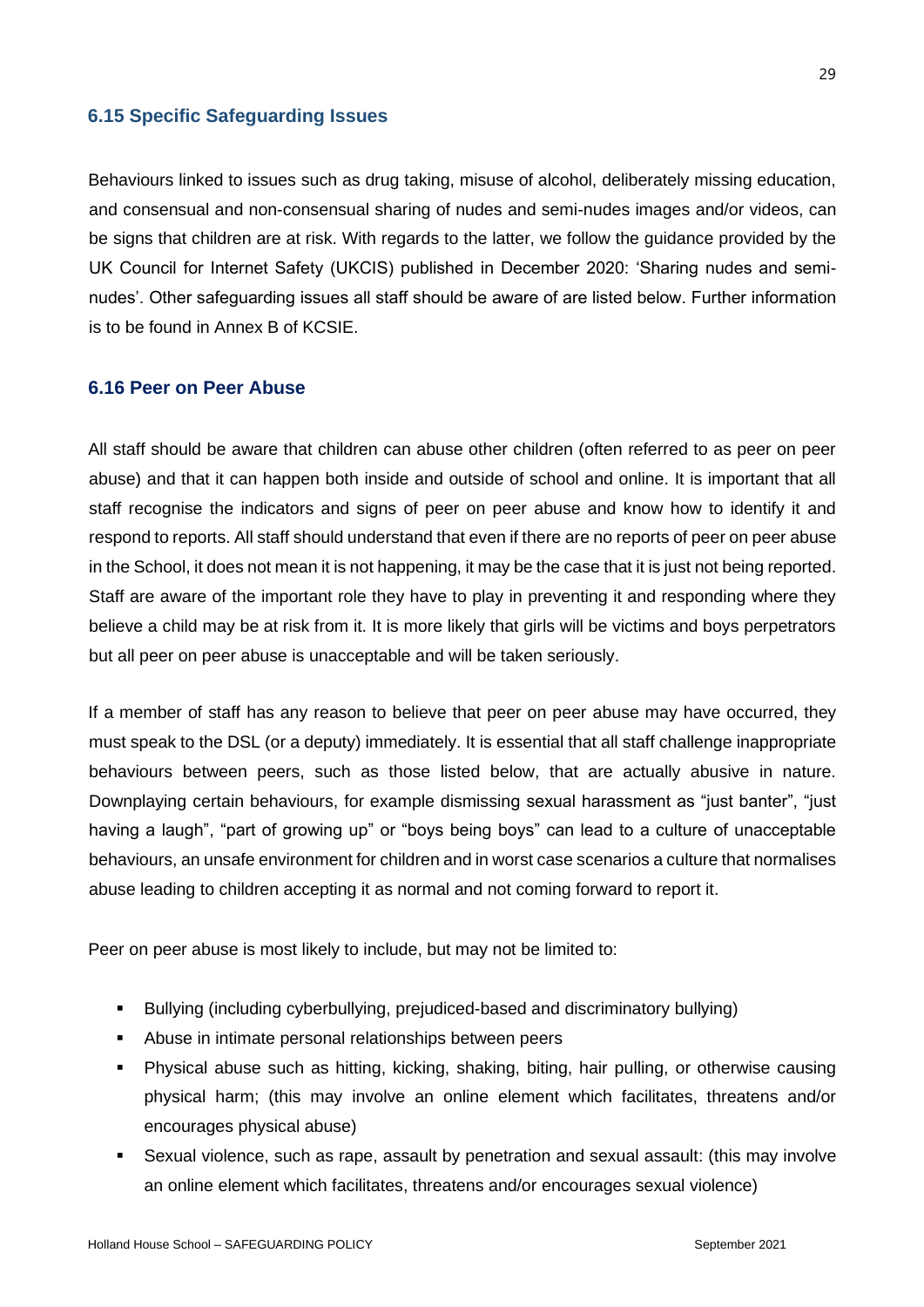- Sexual harassment, such as sexual comments, remarks, jokes and online sexual harassment, which may be stand-alone or part of a broader pattern of abuse
- Causing someone to engage in sexual activity without consent, such as forcing someone to strip or to engage in sexual activity with a third party
- Upskirting, which typically involves taking a picture under a person's clothing without them knowing, without their permission, with the intention of viewing their genitals or buttocks (with or without underwear) to obtain sexual gratification, or cause the victim humiliation, distress or alarm. It is now a criminal offence.
- Consensual and non-consensual sharing of nudes or semi-nudes and / or videos (also known as sexting or youth produced sexual imagery)
- **•** Initiation/hazing type violence and rituals (this could include activities involving harassment, abuse or humiliation used as a way of initiating a person into a group and may also include an online element especially around chat groups, and sharing of abusive images and pornography).

The School's Pupil Behaviour Policy and Anti-bullying Policy make clear the expectations on pupils of acceptable behaviour towards other pupils and the actions that will be taken when behaviour falls short of expectations, pupils will be dealt with in accordance with the behaviour levels contains in 'The School's Pupil Behaviour Policy'. When there is reasonable cause to suspect that a child is suffering, or is likely to suffer significant harm, staff **must** report the peer on peer incident to the DSL. Such incidents are addressed as Child Protection concerns and the DSL will take advice from Local Authority Children's Social Care. All children involved will be treated as being 'at risk'. Staff must seek advice from the DSL if they are in any doubt about whether a child is suffering, or is likely to suffer, significant harm. A record of the behaviour will be kept on a behaviour log by the Head and any behaviour of a sexual nature or the potential for becoming so, will be kept on a sexual harassment log, by the DSL. Both the perpetrator, victim and any other affected children, will be given individual support by the Pastoral Lead or in their absence, the Head, by way of one-to-one discussions.

The School will minimise the risk of Peer-on-Peer abuse by addressing such issues through Assemblies and during PSHE and Relationships lessons. Teachers hold 1-2-1 sessions with each child, at least once a term during which the teacher and child have the opportunity to discuss welfare and friendships. The children are made aware of the PANTS rule (Private are privates, Always remember your body belongs to you, No means no, Talk about secrets that upset you, Speak up, someone can help). From EYFS onwards, children are reminded that they must not touch another child without their consent. This is explained to very young children through role play and educational videos. The children are regularly reminded through these channels that they can speak with any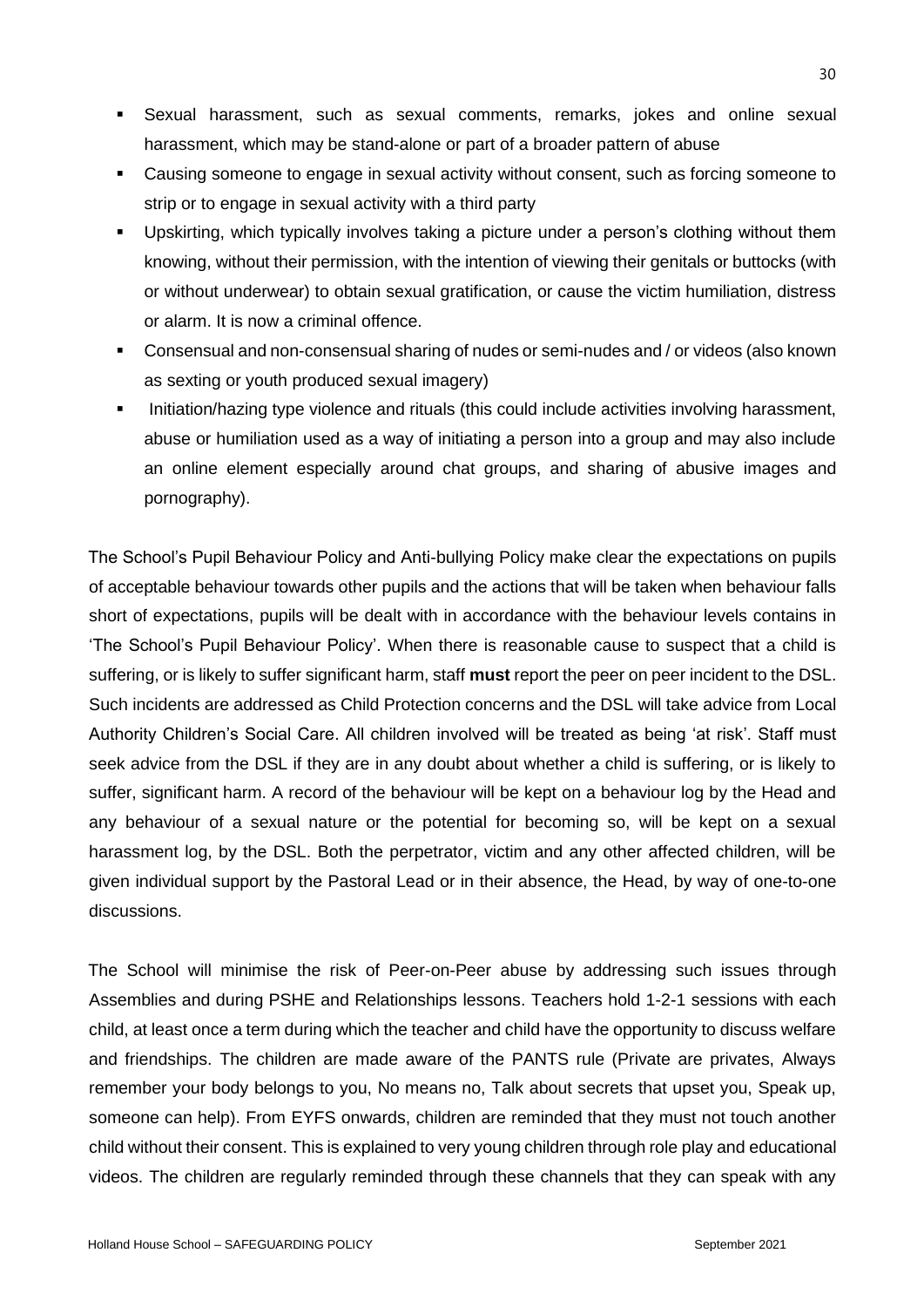member of staff in confidence. They are told that their concerns will be treated seriously and they will be listened to.

## **Sharing nudes and semi-nudes**

In cases of sharing nude and semi-nude images (previously known as sexting) the UK Council for Internet Safety (UKCIS) Guidance: Sharing nudes and Semi-nudes (December 2020) is to be followed. There is no universal definition, but this guidance says, 'The sending or posting of nude or semi-nude images, videos or live streams by young people under the age of 18 online. This could be via social media, gaming platforms, cat apps or forums. It could also involve sharing between devices via services like Apple's Airdrop which works offline.' The guidance only applies to images created or shared by young people under the age of 18. The guidance does **not** apply to:

- Images of under-18s created by adults (refer to police)
- Under-18s sharing adult pornography
- Exchanging text-only sexual content

If handled poorly, an unsafe and unhealthy set of norms can be created which enable peer-on-peer abuse and this can also prevent other children and young people from disclosing.

In respect of Indecent images of children (under 18s; including images of self) making, possessing and distributing any imagery of someone under 18 which is 'indecent' is illegal. Specifically, it is an offence to possess, distribute, show and make indecent images of children. The Sexual Offences Act 2003 (England and Wales) defines a child, for the purposes of indecent images, as anyone under the age of 18. The non-consensual sharing of private sexual images or videos with the intent to cause distress is also illegal.

Indecent imagery does not always mean nudity, however images are likely to be defined as such if they meet one or more of the following criteria:

- Nude or semi-nude sexual posing
- Someone nude or semi-nude touching themselves in a sexual way
- Any sexual activity involving a child
- Someone hurting someone else sexually
- Sexual activity that includes animals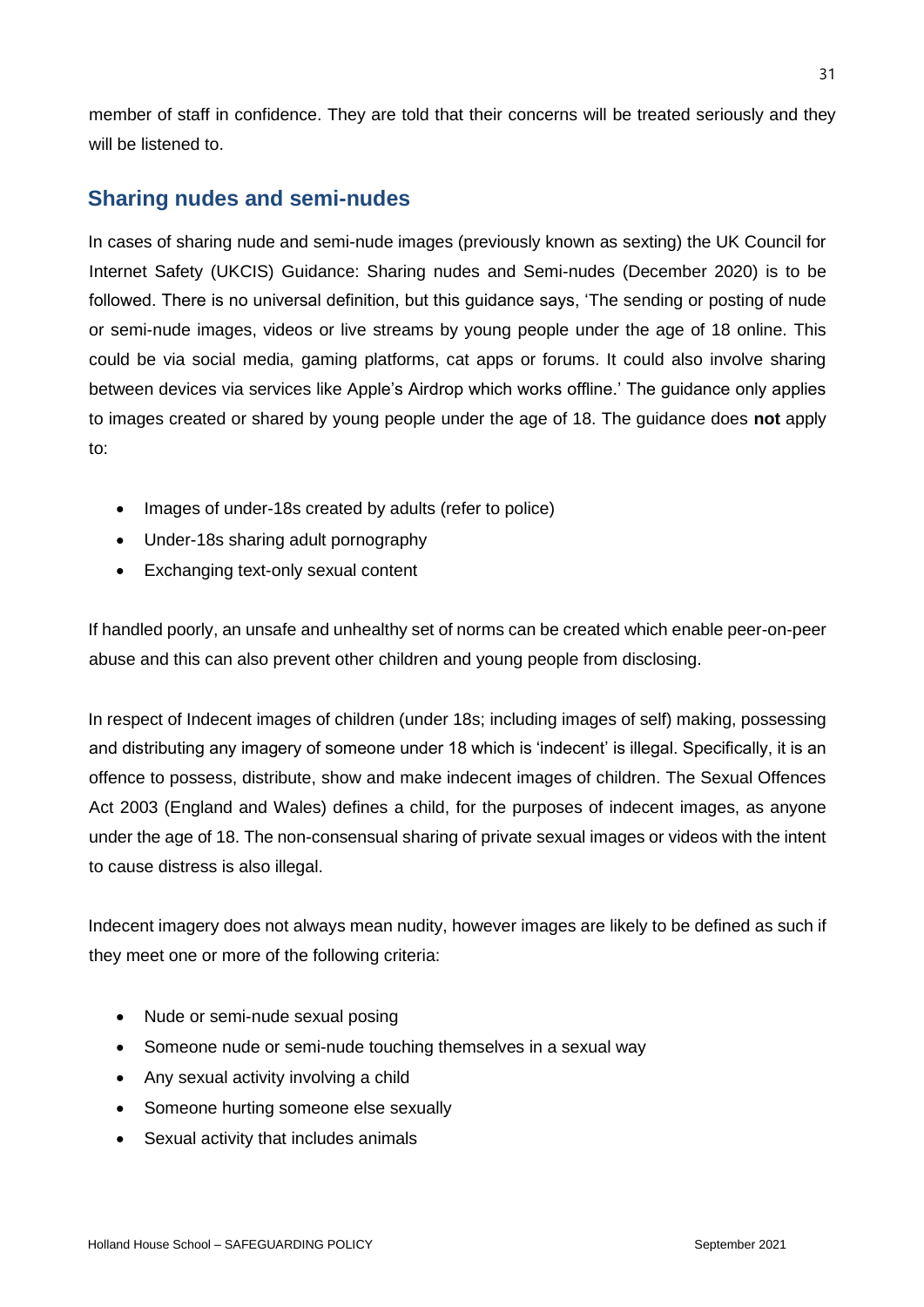Children and young people who share nudes and semi-nudes of themselves, or peers, are breaking the law. However, children and young people should not be unnecessarily criminalised. Whilst children and young people creating and sharing images can be risky, it is often the result of their natural curiosity about sex and their exploration of relationships. Therefore, engaging in the taking or sharing of nudes and semi-nudes may not always be 'harmful' to all children and young people. The police have made it clear that incidents involving sharing nudes and semi-nudes should have an immediate focus on safeguarding children. In many cases, the school may respond to incidents without involving the police, for example where an incident can be defined as 'experimental'. Where there are abusive and/or aggravating factors, incidents should always be referred to the police through the Multi-Agency Safeguarding Hub (MASH). Even when the police are involved, a criminal justice response and formal sanction against a child or young person would only be considered in exceptional circumstances.

#### Youth Produced Sexual Images

Aggravated incidents:

- Incidents involving additional or abusive elements beyond the creation, sending or possession of nudes and semi-nudes
- Adult involved (The images may be solicited by adult offenders Report to police)
- Youth only intent to harm: these can arise from interpersonal conflict, such as break-ups and fights among friends, or criminal/abusive conduct such as blackmail, threats or deception, sexual abuse or exploitation by young people.
- Youth only reckless misuse; no intent to harm but the images are taken or sent without the knowing or willing participation of the young person who is pictured. In these cases, pictures are taken or sent thoughtlessly or recklessly and a victim may have been harmed as a result.

Experimental Incidents:

- Incidents involving the creation and sending of nudes and semi-nudes with no adult involvement, no apparent intent to harm or reckless misuse.
- Romantic Incidents in which young people in ongoing relationships make images for themselves or each other to share only between themselves.
- Sexual attention seeking it is important to note that incidents within this category can be part of normal childhood. A child or young person should not be blamed for taking and sharing their image.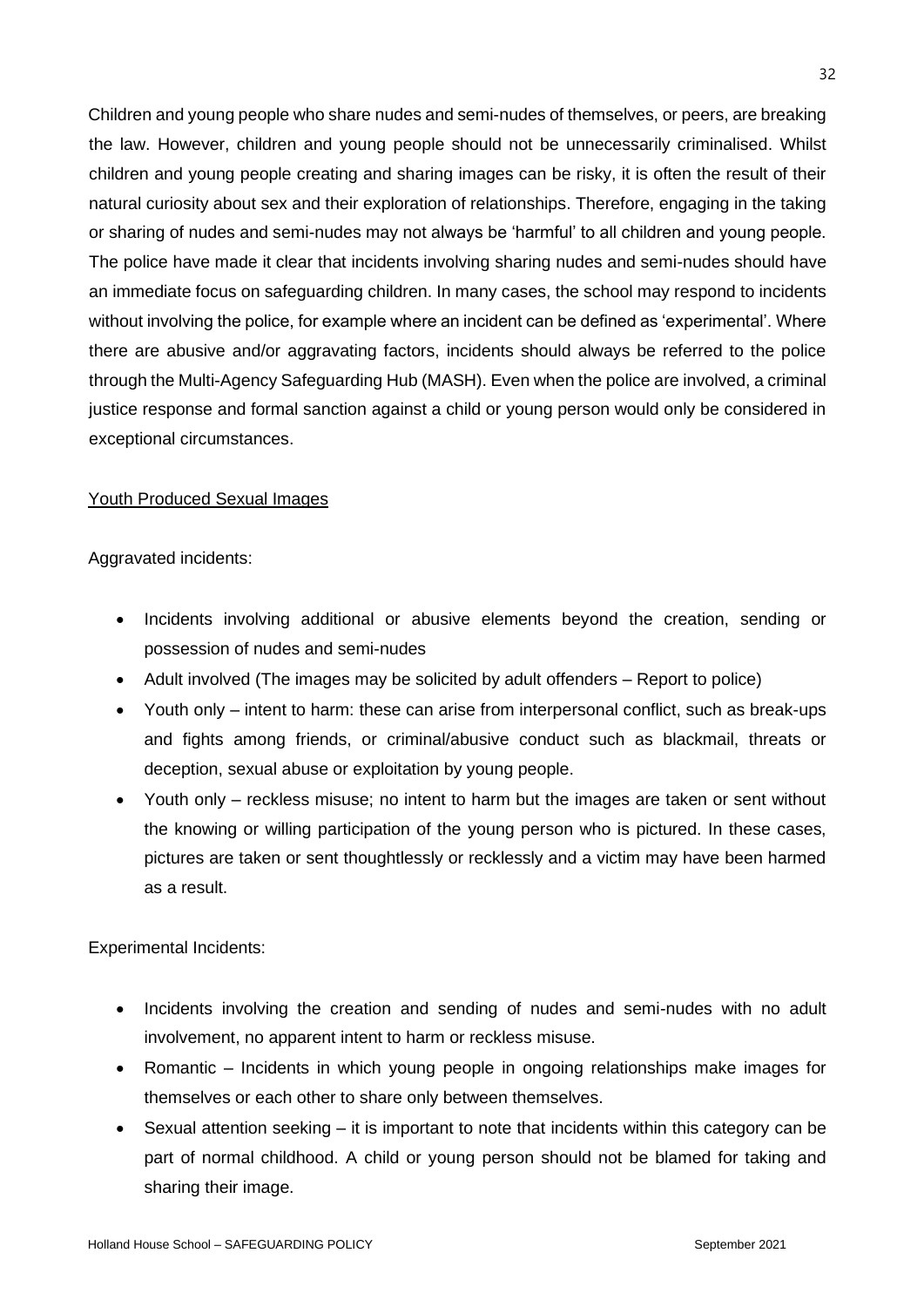• Other – cases that do not appear to have aggravating elements, but also do not fit into these Romantic or Attention Seeking sub-types. These involve either young people taking pictures of themselves for themselves (no evidence of any sending or sharing or intent to do so) or pre-adolescent children (age 9 or younger) who did not appear to have sexual motives.

#### What staff should do:

- Report to the DSL immediately.
- Never view, copy, print, share, store or save the imagery yourself, or ask a child to share or download – this is illegal.
- If you have already viewed the imagery by accident report this to the DSL and seek support. (e.g. if a young person has showed it to you before you could ask them not to).
- Do not delete the imagery or ask the young person to delete it.
- Do not ask the child/children or young person(s) who are involved in the incident to disclose information regarding the imagery. This is the responsibility of the DSL.
- Do not share information about the incident with other members of staff, the young person(s) it involves their parents and/or carers or others.
- Do not say or do anything to blame or shame any young people involved.
- Do explain to them that you need to report it and reassure them that they will receive support and help from the DSL.

#### Initial response

The incident should be reported to the DSL immediately, who will then hold initial review meetings with relevant staff and if appropriate, interview the children involved. Parents/Carers should be informed at an early stage, unless this puts the child/children at risk of harm. A referral must be made to children's social care and/or the police immediately if there is a concern that a child or young person has been harmed or is at risk of immediate harm at any point in the process.

#### Questions to consider

- Do you have any concerns about the young person's vulnerability?
- Why were the nudes and semi-nudes shared? Was the young person put under pressure or coerced or was consent freely given?
- Have the nudes and semi-nudes been shared beyond its intended recipient? Was it shared without the consent of the young person who produced the images?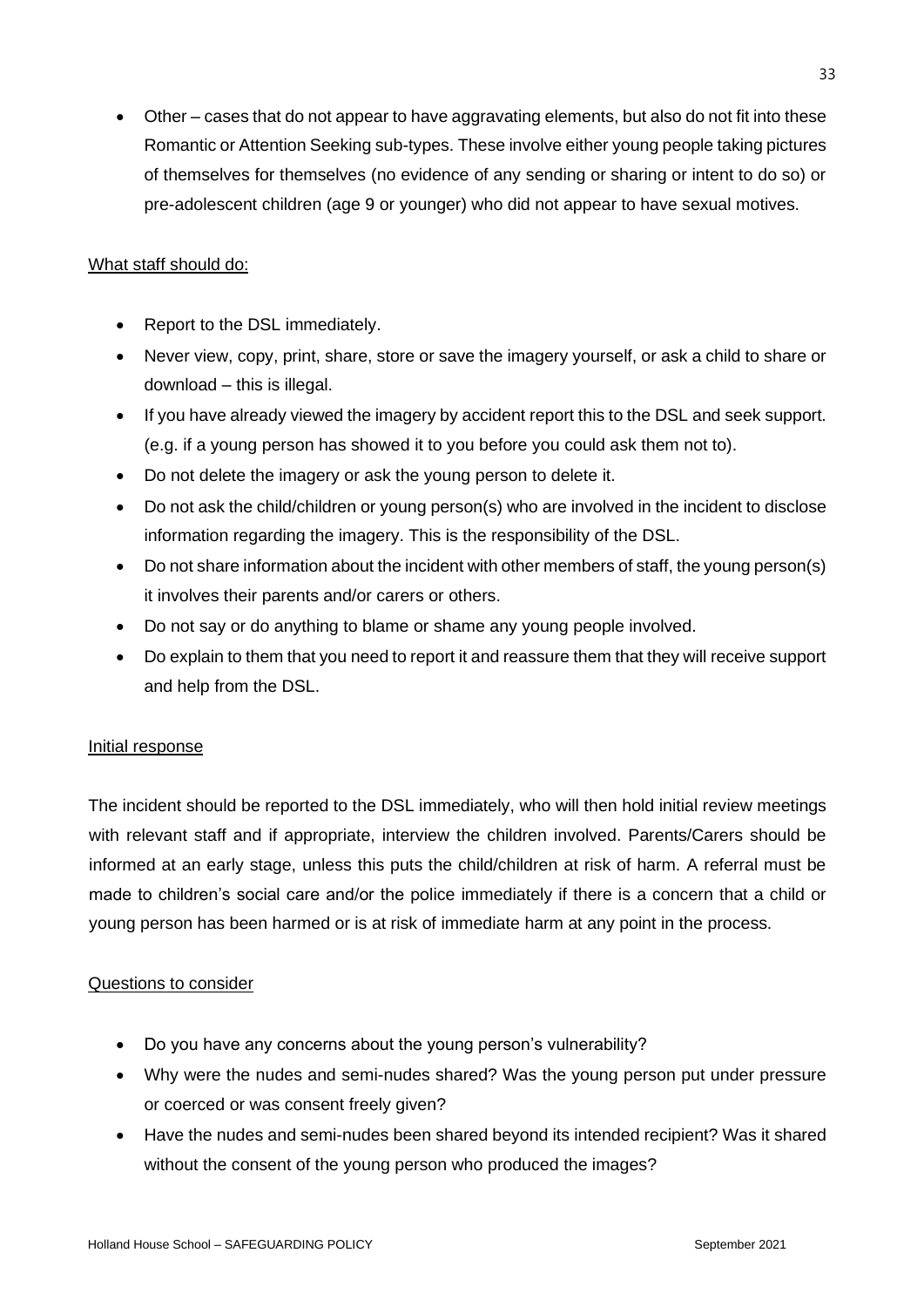- Have the nude and semi-nudes been shared on social media or anywhere else online? If so, what steps have been taken to contain the spread of the images?
- How old is the young person or young people involved?
- Did the young person send nudes and semi-nudes to more than one person?
- Does the young person understand the possible implications of sharing the nudes and seminudes?
- Are there additional concerns if the parents or carers are informed?

The DSLs must not intentionally view any nudes and semi-nudes images unless there is a good and clear reason to do so and requires delegated authority from the Head and the reasons for viewing the images must be recorded. The images should only be viewed in the following circumstances:

- To establish facts because it is not possible to do so from the young person.
- To report to a website, app or suitable reporting agency (such as the Internet watch Foundation - IWF) to have it taken down, or to support the child or young person or parent or career in making a report.
- Is unavoidable because a child or young person has presented it directly to a staff member or nudes or semi-nudes have been found on a education setting's device or network.

#### Should the images be deleted?

If the School has decided that other agencies do not need to be involved, consideration should be given to deleting nudes and semi-nudes from devices and online services. In most cases, children and young people should be asked to delete the imagery and to confirm that they have deleted them. They should be given a deadline for deletion across all devices, online storage or social media sites. If the young person refuses to delete or it is later discovered they did not delete the imagery, they are continuing to commit a criminal offence and the police may become involved. In considering harmful sexual behaviour, refusal or failure to delete would increase risk of further harm.

If the image is not to be deleted, any device that needs to be taken and passed onto the police, must be confiscated and the police called. Disconnect the Wi-Fi and data, immediately turning the device off to avoid the imagery being removed from the device remotely through a cloud storage service. Place the device in a secure place (e.g. locked cupboard or safe) until the police are able to come and collect it.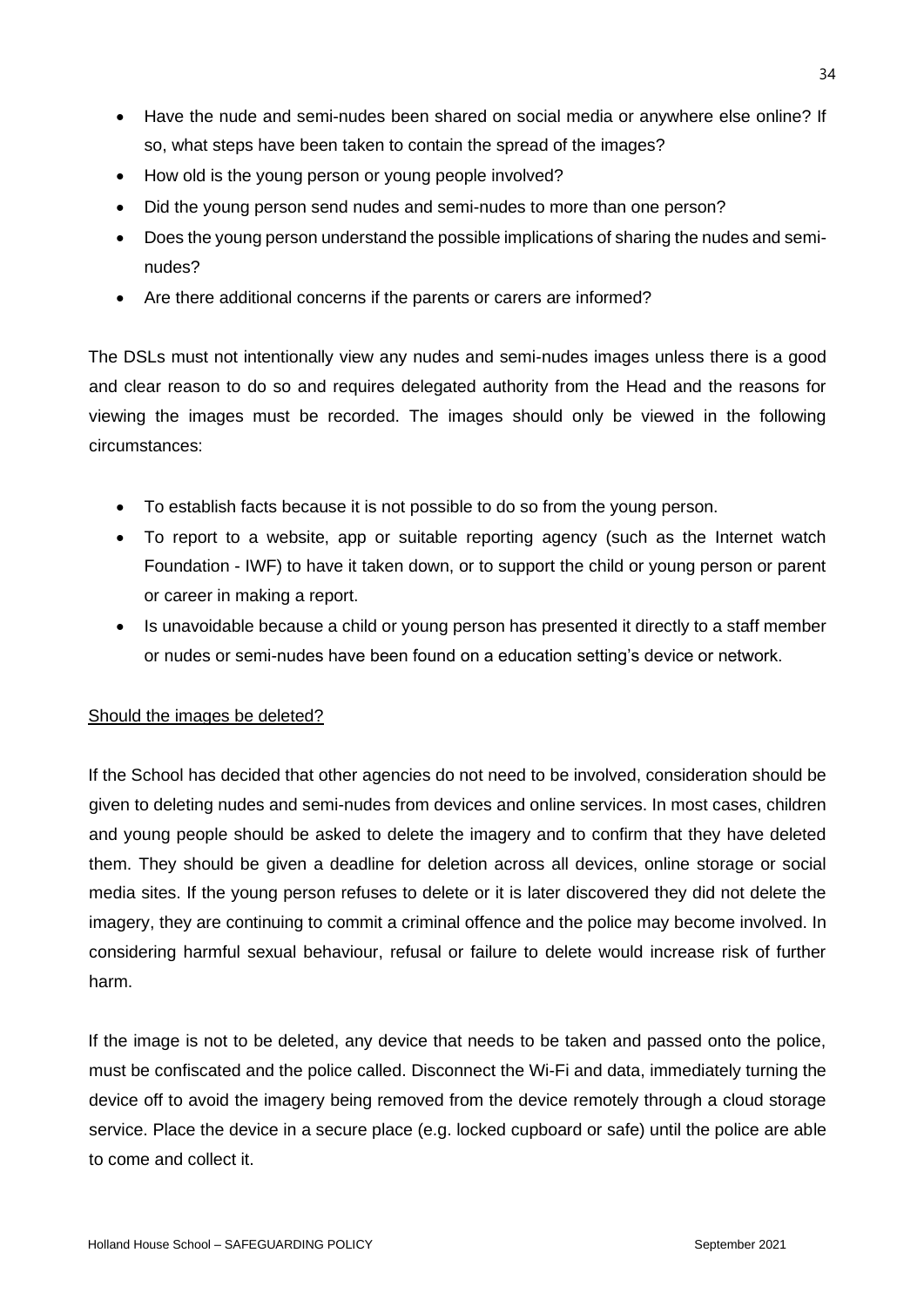The sharing of sexual imagery of children under the age of 18 by adults constitutes child sex abuse and such cases would always be referred to the Police.

## **Sexual violence and sexual harassment between children in schools and colleges (for further detail please see Appendix H)**

Sexual violence and sexual harassment can occur between two children of **any age and sex** from primary through to secondary and into colleges. It can occur online. It can also occur through a group of children sexually assaulting or sexually harassing a single child or group of children.

Children who are victims of sexual violence and sexual harassment will likely find the experience stressful and distressing. This will, in all likelihood, adversely affect their educational attainment and will be exacerbated if the alleged perpetrator(s) attends the same school or college. Sexual violence and sexual harassment exist on a continuum and may overlap, they can occur online and face to face (both physically and verbally) and are never acceptable.

It is essential that **all** victims are reassured that they are being taken seriously and that they will be supported and kept safe. A victim should never be given the impression that they are creating a problem by reporting sexual violence or sexual harassment. Nor should a victim ever be made to feel ashamed for making a report.

Staff should be aware that some groups are potentially more at risk. Evidence shows girls, children with special educational needs and disabilities (SEND) and LGBT children are at greater risk.

Staff should be aware of the importance of:

• challenging inappropriate behaviours;

• making clear that sexual violence and sexual harassment is not acceptable, will never be tolerated and is not an inevitable part of growing up;

• not tolerating or dismissing sexual violence or sexual harassment as "banter", "part of growing up", "just having a laugh" or "boys being boys"; and

• challenging physical behaviours (potentially criminal in nature), such as grabbing bottoms, breasts, and genitalia, pulling down trousers, flicking bras and lifting up skirts. Dismissing or tolerating such behaviours risks normalising them.

## **Upskirting**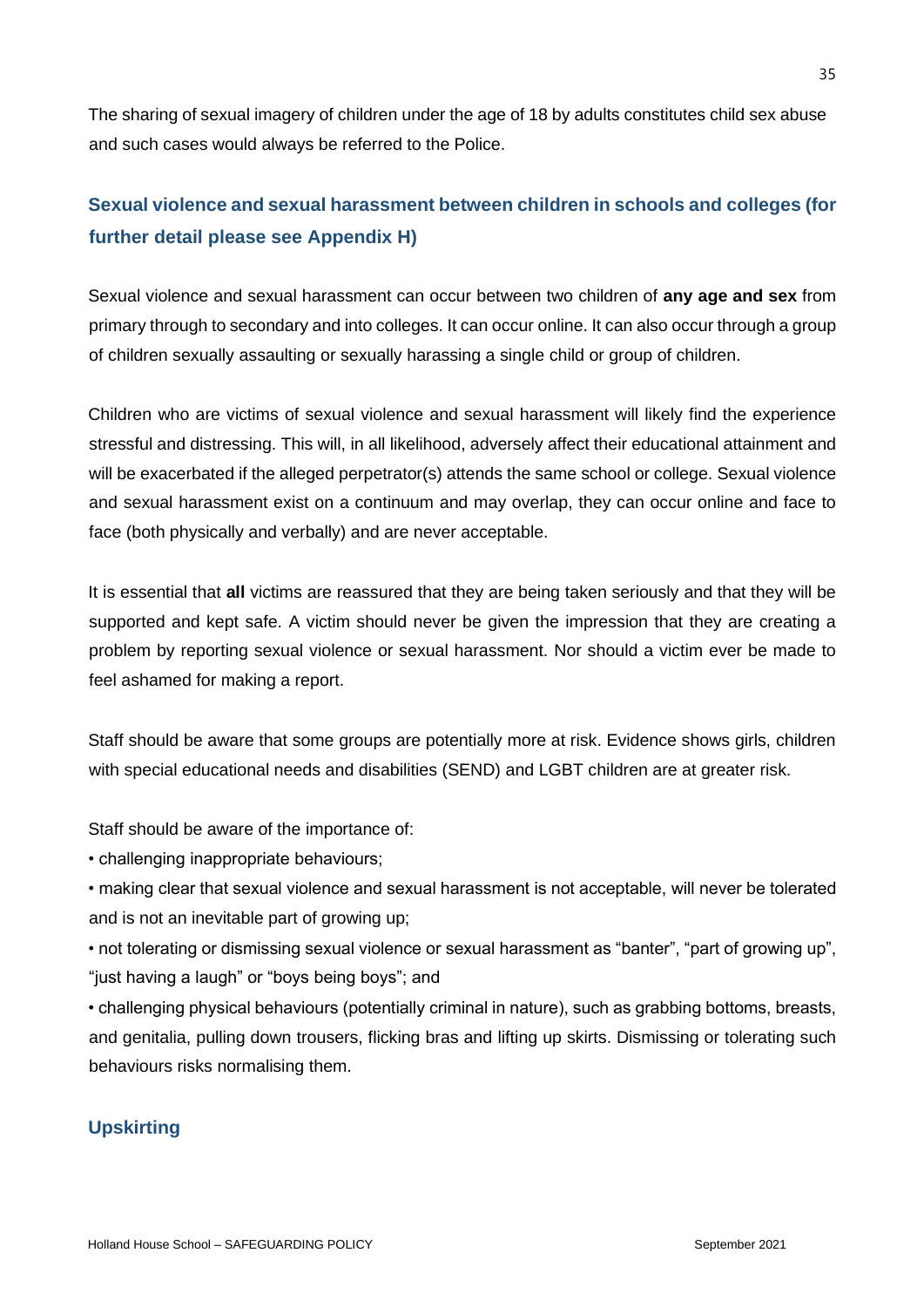The Voyeurism (Offences) Act, which is commonly known as the Upskirting Act, came into force on 12 April 2019. 'Upskirting' is where someone takes a picture under a person's clothing (not necessarily a skirt) without their permission and or knowledge, with the intention of viewing their genitals or buttocks (with or without underwear) to obtain sexual gratification, or cause the victim humiliation, distress or alarm. It is a criminal offence. Anyone of any gender, can be a victim.

See Annex B of KCSIE for further information about sexual harassment and sexual violence, including definitions.

*6.16.1 Responding to Reports of Sexual Violence and Sexual Harassment (KCSIE (September 2021))*

- Pupils may make a report via their Form Teacher/ Head/ School Nurse/ DSL or any teacher they feel comfortable talking to.
- The School's initial response to a report from a child is important. It is essential that ALL victims are reassured that they are being taken seriously and that they will be supported and kept safe.
- A victim should never be given the impression that they are creating a problem by reporting sexual violence or sexual harassment nor should they ever be made to feel ashamed for making a report.
- All staff are trained as part of the annual child protection and safeguarding training how to raise a concern with the DSL.
- If there is 'reasonable cause to suspect that a child is suffering, or likely to suffer, significant harm', a referral will be made to appropriate external agencies.

## *6.16.2 Action following a Report of Sexual Violence and Sexual Harassment*

- Immediate consideration should be given as to how to best support and protect the victim and the alleged perpetrator (and any other children involved/impacted)
- **•** The starting point regarding any report is the School's zero-tolerance approach to any sexual harassment, violence or abuse. Staff will be especially careful not to normalise or allow any implication that such behaviour can be dismissed as 'banter', 'boys being boys' or 'children being children'. The School will carefully consider any report of sexual violence and/or sexual harassment. The DSL (or deputy) is likely to have a complete safeguarding picture and be the most appropriate person to advise on the School's initial response.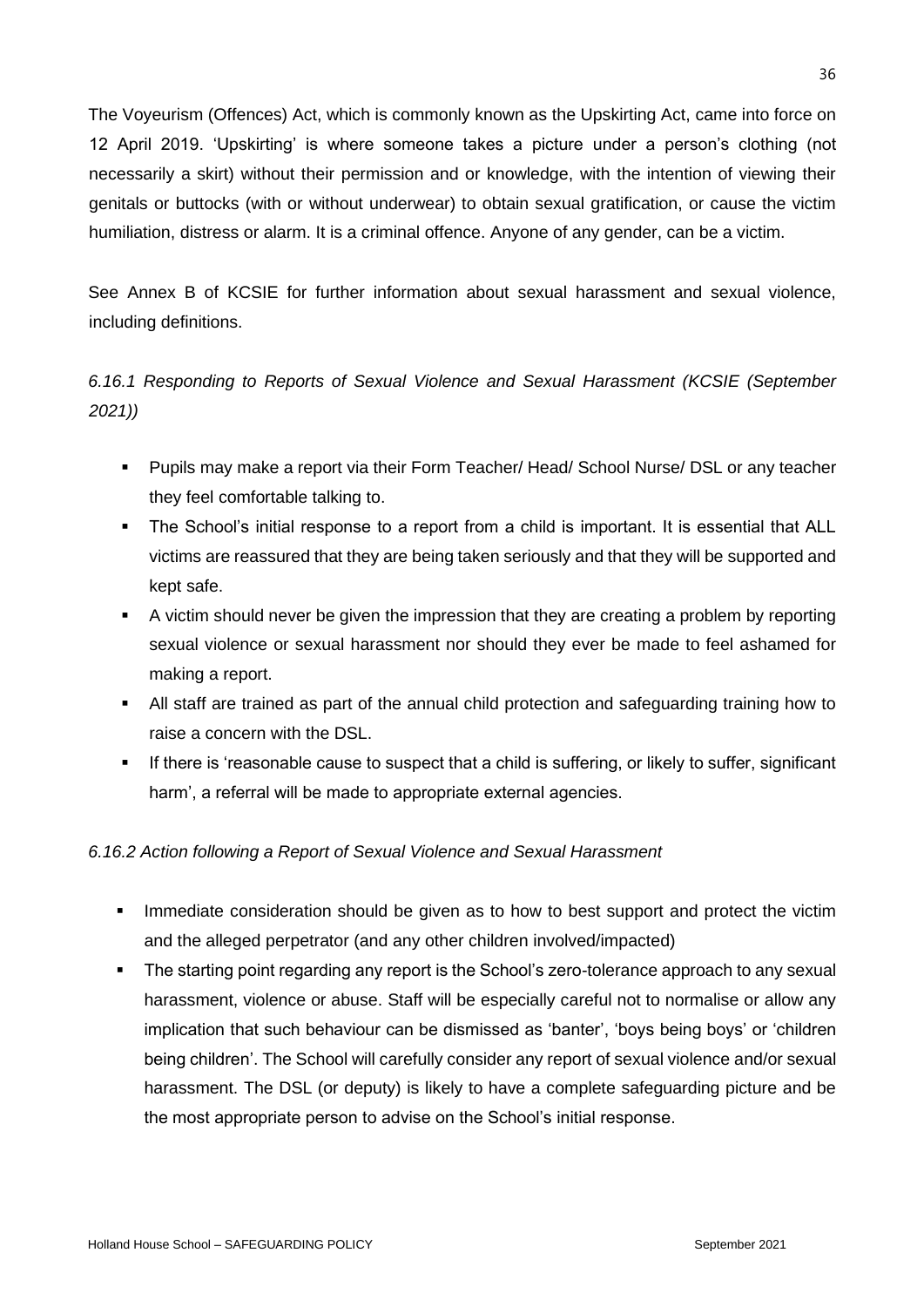- **•** The DSL will take into account the wishes of the victim in terms of how they want to proceed. Victims should be given as much control as is reasonably possible over decisions regarding how any investigation will be progressed and any support that they will be offered.
- The DSL will take into account the ages and developmental stages of the children involved and the nature of the alleged incident(s) including whether a crime may have been committed and consideration of harmful sexual behaviour.
- The DSL will take into account any power imbalance between the children e.g. is the alleged perpetrator significantly older, more mature or more confident? Does the victim have a disability or learning difficulty?
- **•** The DSL will consider if the alleged incident is a one-off or a sustained pattern of abuse and consider if there are any ongoing risks to the victim, other children or the School staff and also consider other related issues and wider context in line with contextual safeguarding.

### *6.16.3 Options to Manage the Report*

Every report will be considered on a case by case basis. There are four likely options to consider when making a report:

- 1. Manage internally if the DSL considers that the child concerned is not in need of early help or statutory intervention then it may be appropriate to handle the incident internally through utilising the School's behaviour and bullying policies and providing pastoral support. It will still be made clear that sexual violence and sexual harassment is never acceptable and will not be tolerated. All concerns, discussions, decisions and reasons for decisions should be recorded.
- 2. Early help this means providing support as soon as a problem emerges and can be particularly helpful to address non-violent harmful sexual behaviour and may prevent escalation to sexual violence. Multi-agency early help will work best alongside the School's policies and engagement with Parents. It will still be made clear that sexual violence and sexual harassment is never acceptable and will not be tolerated. All concerns, discussions, decisions and reasons for decisions should be recorded.
- 3. Referrals to children's social care where a child has been harmed, is at risk of harm, or is in immediate danger the DSL will make a referral to the local children's social care. Unless there is a compelling reason not to, the DSL will inform the Parents. The School will not wait for the outcome of the social care investigation before protecting the victim and other children but will work alongside and co-operate with the relevant lead social worker to ensure the best support possible is implemented for the victim and, where appropriate, the alleged perpetrator and any other children that require support. If the social care's review of the evidence means they do not believe statutory intervention is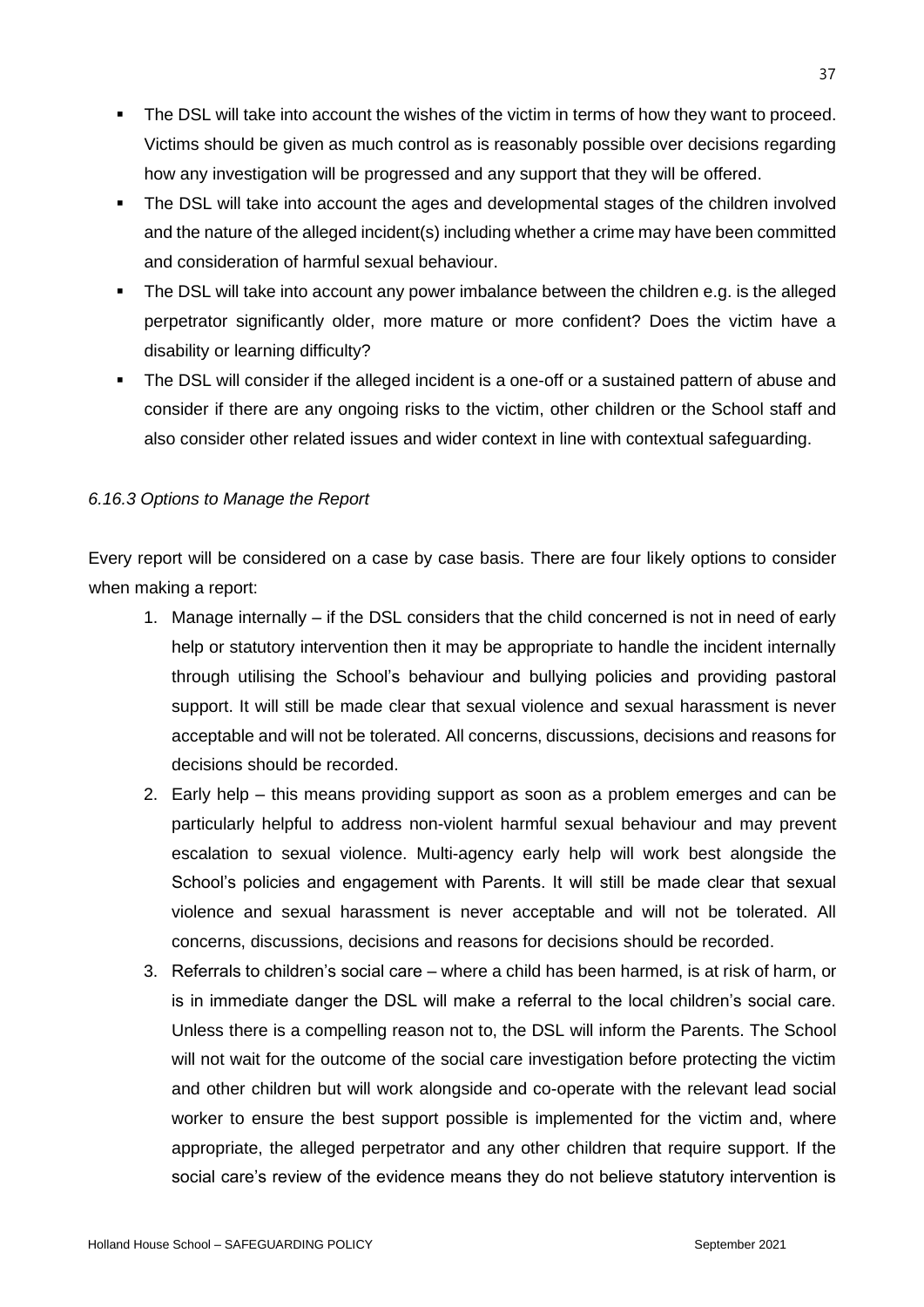relevant, but the DSL is still concerned for the safety of the child, the DSL should be prepared to refer again. It will still be made clear that sexual violence and sexual harassment is never acceptable and will not be tolerated. All concerns, discussions, decisions and reasons for decision should be recorded.

4. Reporting to the police – any report to the police regarding a student aged under 18 will generally be in parallel with a referral to children's social care. The DSL (and deputy) will follow local processes for referrals. Where a report of rape, assault by penetration or sexual assault is made the DSL must pass this on to the police, even if the alleged perpetrator is under ten years old. Unless there are compelling reasons, the School will inform the Parents. It will still be made clear that sexual violence and sexual harassment is never acceptable and will not be tolerated. All concerns, discussions, decisions and reasons for decision should be recorded.

Where there is a safeguarding concern, School leaders should ensure the child's wishes and feelings are taken into account when determining what action to take. No matter what course of action is followed, the School will endeavour to provide support within its own pastoral structures, as well as helping signpost the student(s) to external sources of support where appropriate

### *6.16.4 Ongoing Response for the Victim*

- The School will consider the age and developmental stage of the victim, the nature of the allegations and the potential risk of further abuse
- **•** The needs and wishes of the victim will be paramount. Wherever possible, the victim should be supported to continue in their normal school routine.
- Victims may not disclose the whole picture immediately but provide information on a piecemeal basis. It is essential that dialogue is kept open and encouraged. The victim will find it helpful to have a designated trusted adult to talk to and the School will respect this choice
- If the victim finds it difficult to maintain a full timetable, allowances will be made and a physical space to which the Student can withdraw will, where appropriate and possible, be provided
- The School will do everything it reasonably can to protect the victim from bullying or harassment as a result of any report they have made and provide ongoing support if necessary, continuing to work with social care and other agencies as required
- **•** Efforts will be made to remove the perpetrator from classes they share with the victim and to keep them apart, for example on transport. These actions are in the best interests of the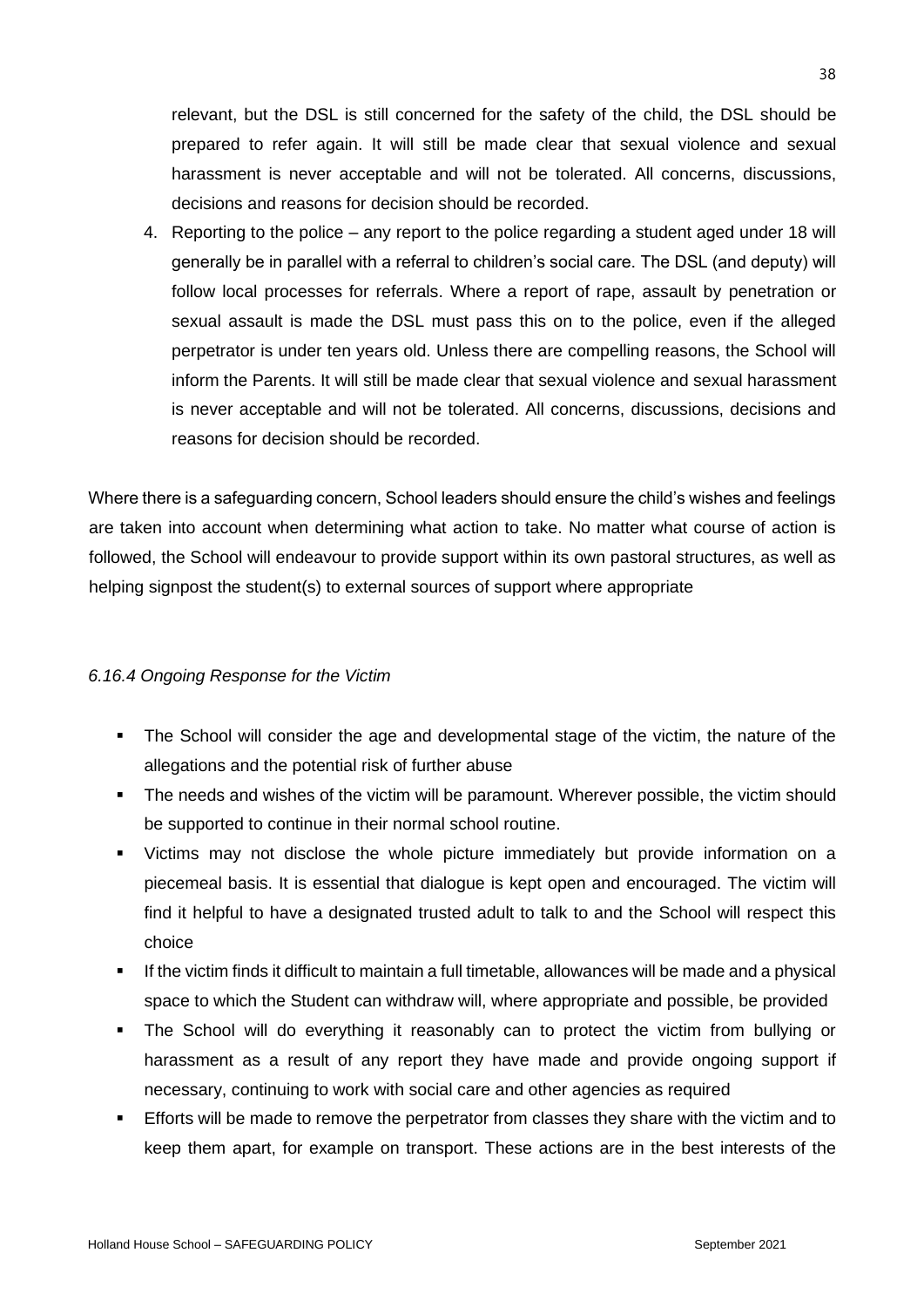children involved and should not be perceived to be a judgement on the guilt of the alleged perpetrator

**•** If the victim moves to another educational institution the School will make them aware of any ongoing support needed; the DSL will ensure this happens, discussing with the victim and their Parents if appropriate. Any CP and safeguarding files will be transferred in accordance with the mandatory processes.

## *6.16.5 Ongoing Response for the Alleged Perpetrator*

- The School will be mindful of the difficult balancing act of safeguarding the victim and providing the alleged perpetrator with an education and safeguarding support as appropriate and implementing any disciplinary sanctions
- The School will consider the age and developmental stage of the alleged perpetrator, and the nature of the allegations
- **•** The School will consider the proportionality of the response and support and sanctions should be considered on a case-by-case basis
- The School will be mindful that, as well as potentially posing a risk of harm to other children, there is a possibility that the alleged perpetrator may have unmet needs. Their own harmful sexual behaviour may be a symptom of either their own abuse or exposure to abusive practices and/or materials. The School may take advice, as appropriate, from children's social care, specialist sexual violence services and the police
- **.** If the alleged perpetrator moves to another educational institution, the DSL must make them aware of any ongoing support needs and where appropriate, potential risk to other children and staff. Any CP and safeguarding files will be transferred in accordance with the mandatory processes.

### *6.16.6 Helpful Contacts*

- Children and Young People's Independent Sexual Violence Advisors (ChISVAs) emotional and practical support for victims of sexual violence accessed via Rape Crisis and The Survivors Trust
- CAMHS child and adolescent mental health services
- Rape Crisis Centre therapeutic support for children who have experienced sexual violence.
- Internet Watch foundation potentially removes illegal images.
- Childline Report Remove Tool: Remove a Nude Image Shared Online
- UKCIS Guidance on Nudes and Semi-Nudes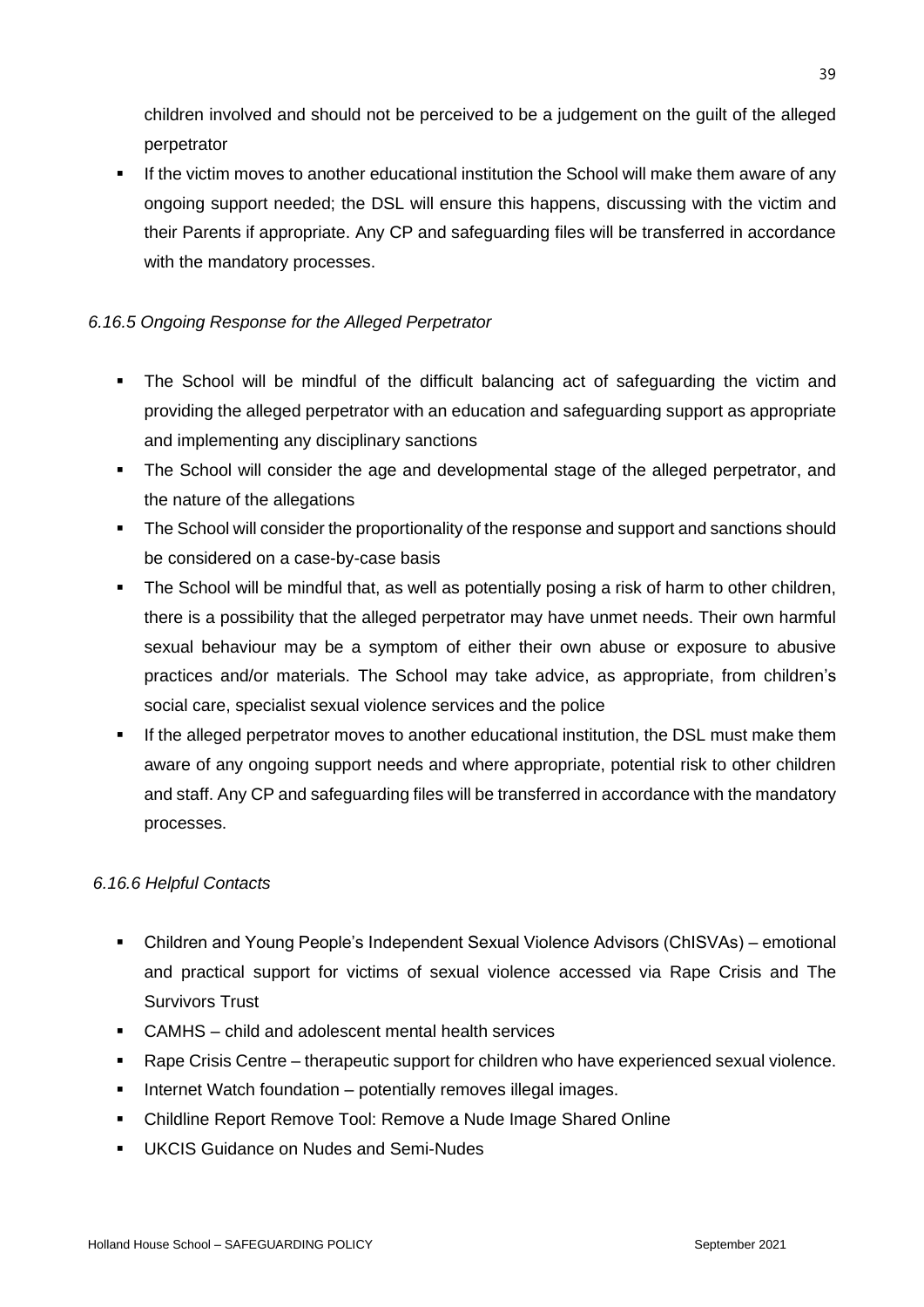## **6.17 Signs of Abuse or where Safeguarding Concerns should be Raised**

Possible signs or indicators of abuse include (but are not limited to):

- Disclosure of abuse or any comment which gives rise to that inference
- **•** There is no reasonable or consistent explanation for a Student's injury; the injury is unusual in kind or location; there are a number of injuries or a pattern to them
- The Pupil's behaviour changes suddenly, or their behaviour stands out as being extremely challenging behaviour or possibly extreme model behaviour
- **The Pupil asks to drop subjects with a particular teacher and seems reluctant to discuss the** reasons
- The Pupil's development is delayed
- The Pupil loses or gains weight
- Self-harming behaviour, including cutting and drug and alcohol abuse
- The Pupil uses inappropriate sexual language
- The Pupil displays a high level of anxiety
- The Pupil isolates themselves and becomes withdrawn
- **•** The Pupil appears neglected, for example, hungry or inadequately clothed
- **•** The Pupil is reluctant to go home, or has been openly rejected by Parents
- **•** The Pupil's friendship circle in or out of the School changes significantly and/or suddenly.

# **7. Reporting Concerns**

All pupils at the School are made aware of the opportunities they have to express their concerns:

- through speaking to Form Teachers, welfare staff, the Head or the Deputy

- Independent Helplines.
- Posters around the school list the Childline contact number.

All staff are aware that there are times when a child must be given the opportunity to be listened to. Any member of staff may become aware of a child in distress or suspicious that a child may have been maltreated. The abuse or suspected abuse may have taken place at home, school or elsewhere. It may involve parents, relations, staff, other adults or pupils. The welfare of the child at risk is the first priority. Staff are trained to use the TED (Tell me… Explain... Describe…) questioning technique.

Early help is recognised as essential in any situation where there are concerns about a child. This will mean that the school will seek to provide support as soon as a problem emerges at any point in a child's life. In the first instance staff should discuss the need for early help with the DSL. Early help may involve support from the class teacher or personal tutor or from another member of the staff who is able to offer suitable pastoral counselling; judgment as to the member of staff with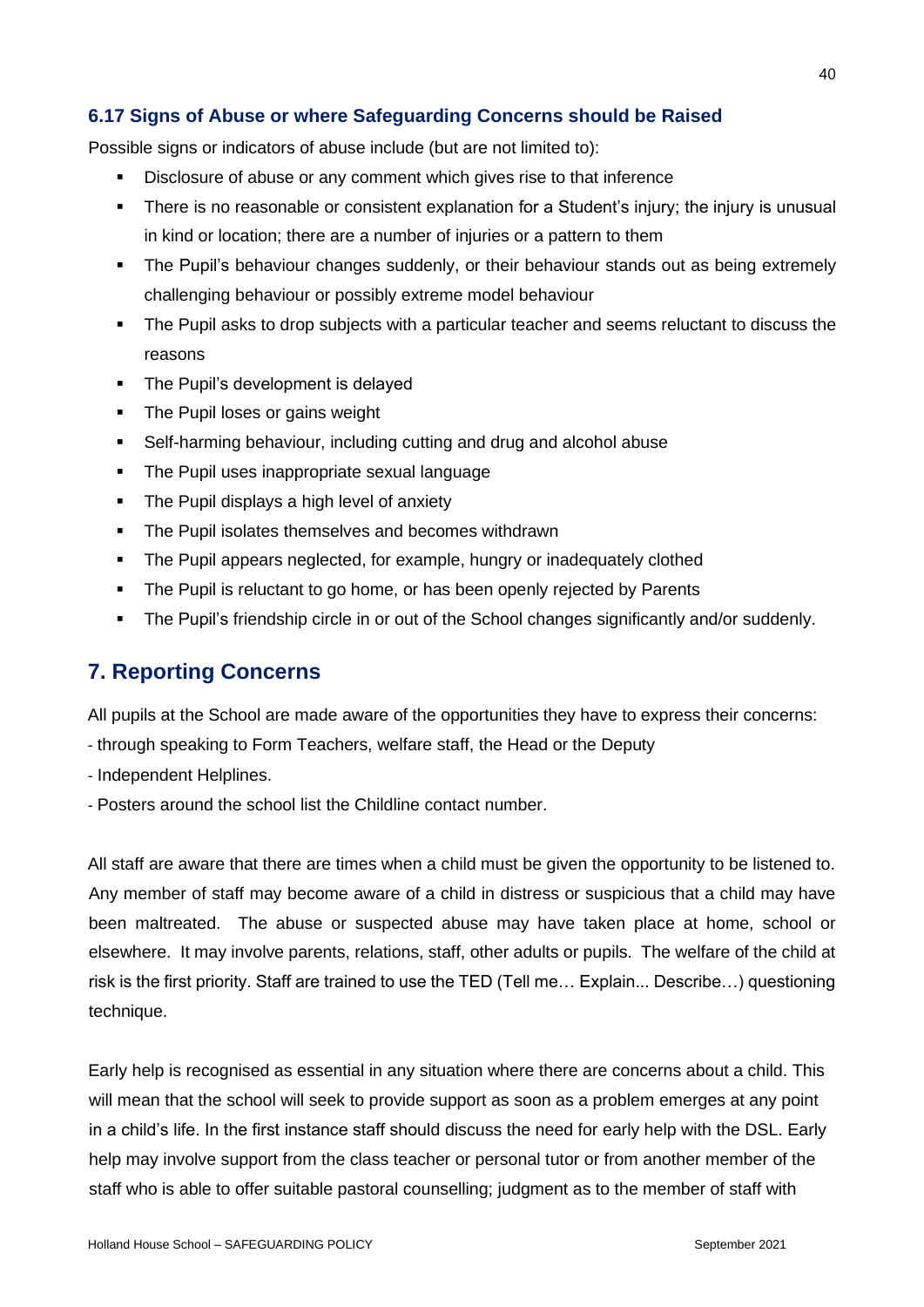whom a particular child is likely to be most open will be exercised. The engagement of parents at this stage will also be considered.

All staff (including supply staff and volunteers) have a professional duty to take immediate action on suspicions of abuse or reported allegations of abuse concerning Pupils. They also have a professional duty to report wider concerns about Pupils so that prompt action and early intervention can be taken to ensure they have the best outcomes. Staff should not assume a colleague will take action or share information that might be critical in keeping children safe.

Every report, disclosure or suspicion of abuse from within or outside the School will be taken seriously. Staff are aware, from training and from their reading of KCSIE (September 2021) that concerns raised by a child should be raised immediately with the Designated Safeguarding Lead, who will make a referral to children's social care. The DSL will offer advice to staff reporting concerns and keep the Head informed of all actions. If the allegation involves a staff member including the DSL, supply staff, contractors and volunteers, this should be reported directly to the Head. If the Head is the subject of the complaint, this should be reported should directly to the Chair of Governors, Mr Richard May via richardmay@hollandhouase.org.uk. Concerns should be raised using either the concerns forms located in the staffroom or on a piece of paper to hand, with the date and time of the disclosure or cause for concern noted, and naming others present so that accurate records are maintained. Should a child be at risk of immediate harm, the staff member should also see the DSL or deputy in person without delay. Staff are aware of the need to respond immediately and to record accurately as records may be required to be disclosed in possible court proceedings. Any potential evidence must be safeguarded and preserved (for example, scribbled notes, mobile phones containing messages or screenshots of online evidence, clothing, and computers). All staff are aware that confidentiality must not be promised and that leading, or closed-type questions, must not be asked. If a child makes a disclosure staff must listen carefully to the child and keep an open mind. Staff should not take a decision as to whether or not abuse has taken place. Any discussions will be handled with tact and sympathy and staff are made aware that the way in which they talk to a child may affect the evidence if the matter proceeds to court. The child will be reassured that they have done the right thing in coming forward and that information will only be shared with those who need to know.

If any member of staff is approached by a child who wishes to tell them about abuse or a worry of this kind, they should:

- Take the concerns seriously and listen sympathetically;
- Do not offer confidentiality and explain that you may have to inform someone else;
- Do not ask leading questions;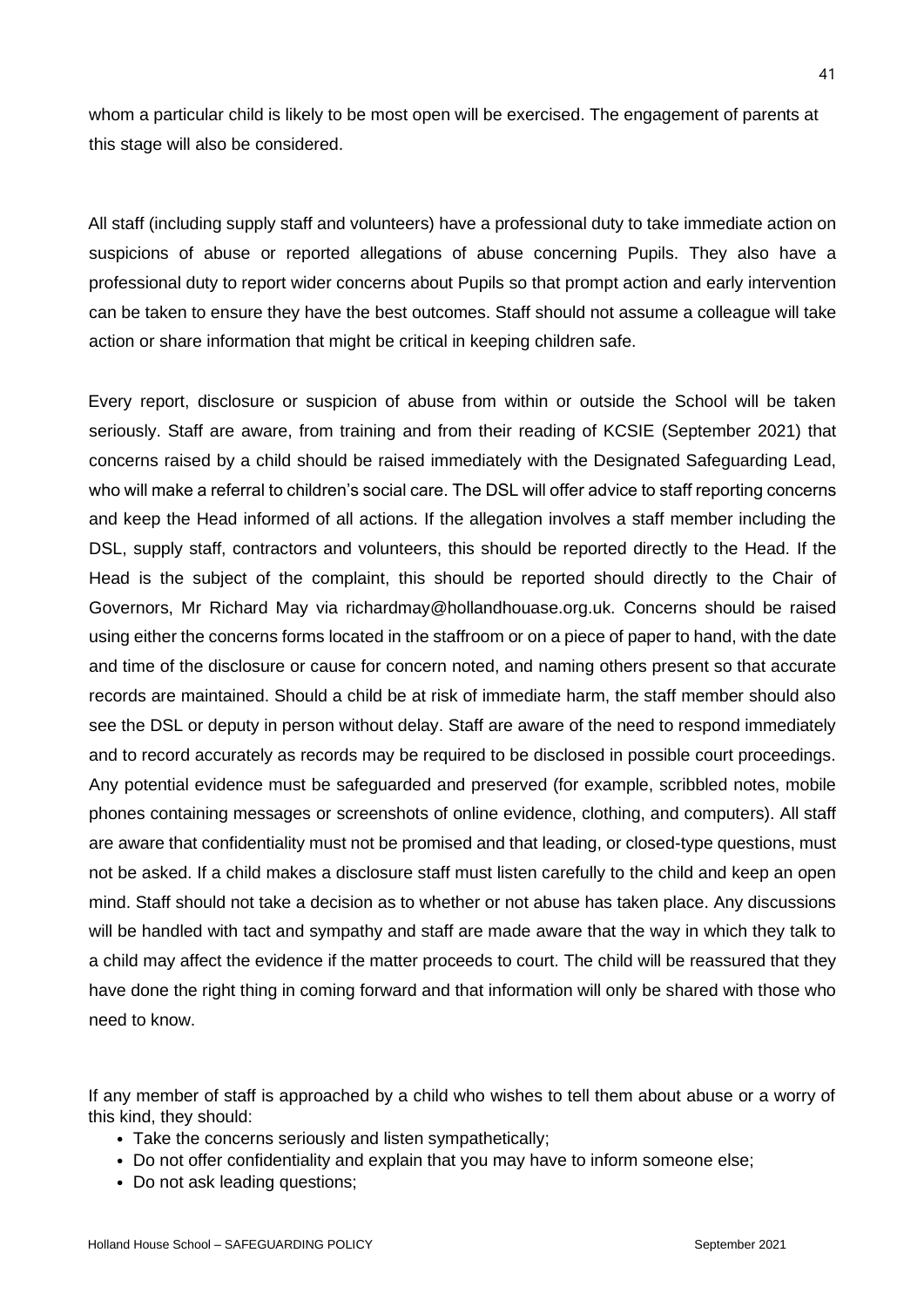- Do not make promises
- Hand-write the report, adding signature and the date;

Immediately report to either DSLs or in their absence, the Head.

Staff should be aware of the issues in regard to mental health which may show themselves in anxiety, eating disorders, concerns over body image and self-harm.

Staff should be particularly alert to pupils' relationships with each other and the potential for peer abuse across the rest of the school. Staff should also note that children with SEN and disabilities are more likely to be abused or neglected and should be especially alert to the well-being of these pupils.

Staff are to report any Safeguarding concerns about a child as a 'record of concern' to the DSL or DDSL. 'Record of Concern' forms can be found on the notice board in the staffroom.

### **7.1 Options for Action**

The DSL will take into consideration contextual safeguarding which means assessments of Pupils will consider whether wider environmental factors are present in a child's life that are a threat to their safety and/or welfare.

The DSL might co-ordinate or initiate further support or early help for the child and the family via an inter-agency assessment or perhaps working with the child's General Practitioner (GP) in order to prevent needs escalating to the point where intervention might be needed by children's services.

The DSL might seek advice from the Safeguarding Partnerships using, for example, the (MASH) Team on 020 8359 4066. This is a Barnet Multi-Agency Team providing a safeguarding consultation to practitioners with advice and guidance when the threshold for referral might not be met or the safeguarding needs of the child are unclear. It is not anonymous, and the DSL will share information about the Pupil, including their name. The DSL is under an obligation to act on advice given by this service, or that provided by another local Safeguarding Partnership.

This might be followed by a CAF (Common Assessment Framework) or a TAC (Team Around the Child) in order to assess a child's needs with other agencies and to co-ordinate support in the School and/or with external agencies. The school follows the procedures of the London Borough of Barnet The School will listen to the views of the child and the DSL will take these views into account in their decision-making. There may be times when the situation is so serious that decisions may need to be taken, after all appropriate consultation, that override a Pupil's wishes. The DSL and all staff will always act in the best interest of the child.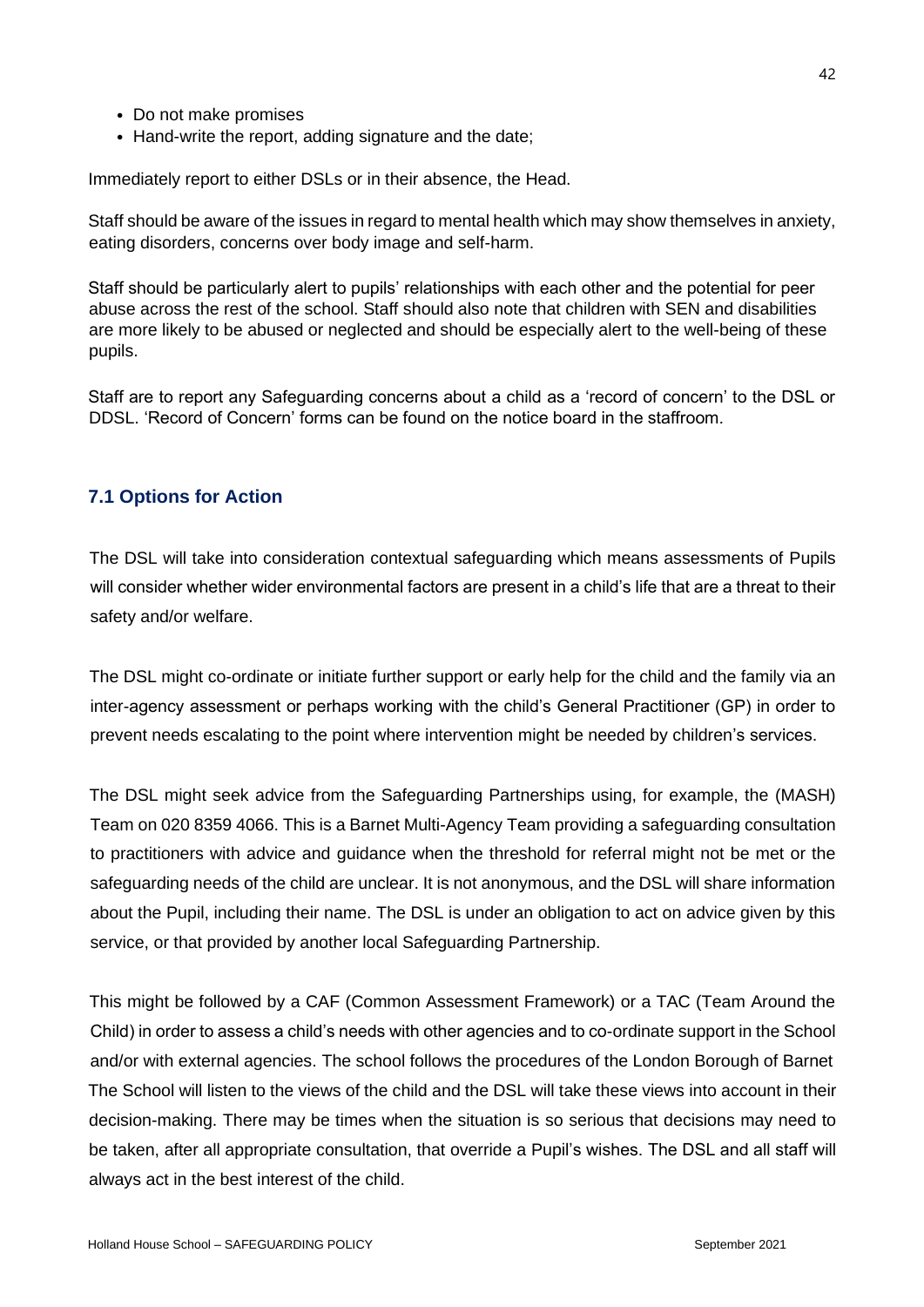If, at any point, there is a risk of immediate serious harm to a child a referral will be made to children's social care immediately (see contact numbers). The Parents will be informed about the need to refer whenever possible, except where, in doing so, the School would expose the child to further risk. The School is not required to gain the consent of Parents before referring an incident to the Designated Officer.

It is important to note that in exceptional circumstances where a DSL or Deputy DSL is not available, this should not delay appropriate action taking place and any staff member can refer their concerns directly to the relevant children's social care department. The local authority should make a decision within one working day of a referral being made about the type of response that is required and should let the referrer know the outcome.

Contact details for Barnet and other local authorities can be found at the end of this policy. There is a flow chart outlining this process in KCSIE (September 2021).

## **7.2 Data Protection**

The Data Protection Act 2018 and GDPR do not prevent the sharing of information for the purposes of keeping children safe. Fears about sharing information must not be allowed to stand in the way of the need to safeguard and promote the welfare and protect the safety of children.

# **8 Allegations**

## **8.1 Guidelines for Allegations against Teachers, Support Staff or Volunteers**

The School will take all reasonable measures to design and operate procedures which, so far as possible, ensure that teachers and others who are innocent are not prejudiced by false allegations (referring to Part Four of KCSIE (September 2021) which looks at allegations of abuse made against teachers and other staff).

The School has procedures for dealing with allegations against staff and volunteers who work with children that aim to strike a balance between the need to protect children from abuse and the need to protect staff and volunteers from false, malicious or unfounded allegations. These procedures, to be found in Appendix B, follow the guidance in KCSIE (September 2021) (Part Four: Allegations of abuse made against teachers and other staff).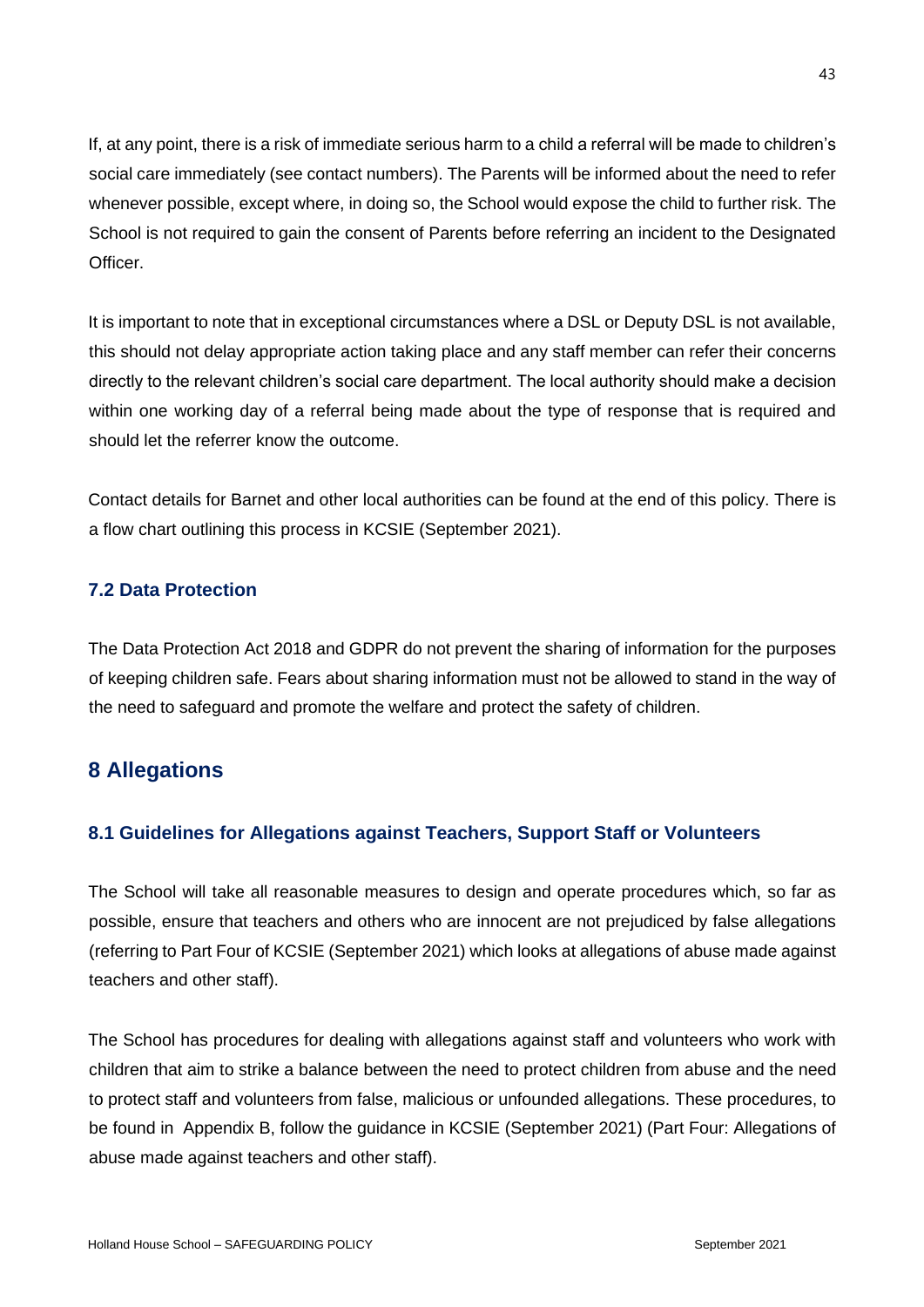Allegations of abuse, or anyone who becomes aware of such an allegation, against a member of staff or volunteer will be referred to the Head or in her absence the Chair of Governors', who will contact the Designated Officer, Barnet, promptly and within one working day, without any prior investigation undertaken by the School. Any doubts or concerns over an allegation of abuse against a member of staff or apparently borderline cases can be discussed informally with the Designated Officer.

Where appropriate the Head may consult with the DSL before reporting to the Designated Officer, unless the allegation is against the DSL in which case the Head will go straight to the Designated Officer. The accused person will be informed as soon as possible after the Designated Officer has been consulted. Appropriate support will be provided, and a representative will be appointed to keep the accused person informed of the progress of the case as appropriate. The School would seek suitable legal advice as to due process and appropriate procedure.

Where an allegation is made against the Head, the person receiving the allegation should immediately inform the Chair of Governors or nominated governor, without first notifying the Head. Similarly, any allegation made against the Chair of Governors should be made to the Head. Any such allegations will be discussed with the Designated Officer before any further action is taken. In the case of serious harm, the police should be informed from the outset.

In some circumstances schools and colleges will have to consider an allegation against an individual not directly employed by them, where its disciplinary procedures do not fully apply, for example, supply teachers provided by an employment agency. The school will ensure that any such allegation is dealt with properly, and in no circumstances will the school decide to cease to use a supply teacher due to safeguarding concerns, without find out the facts and liaising with the local authority to determine a suitable outcome. The School will fully involve agencies in any enquiries from the Designated Officer, police and/or children's services, but understands that, as the organisation with direct access to Pupils and other School staff, it is likely that it will usually take the lead in any investigation involving a supply teacher.

Suspension will not be an automatic response to an allegation. The School has a duty of care to its employees and will offer appropriate advice when allegations are made and following guidance in KCSIE (September 2021) (Part Four: Allegations of abuse made against teachers and other staff). The Designated Officer will be consulted as to the appropriate action to take and full consideration given to all the options, subject to the need to ensure:

The safety and welfare of the Pupils or Pupil concerned.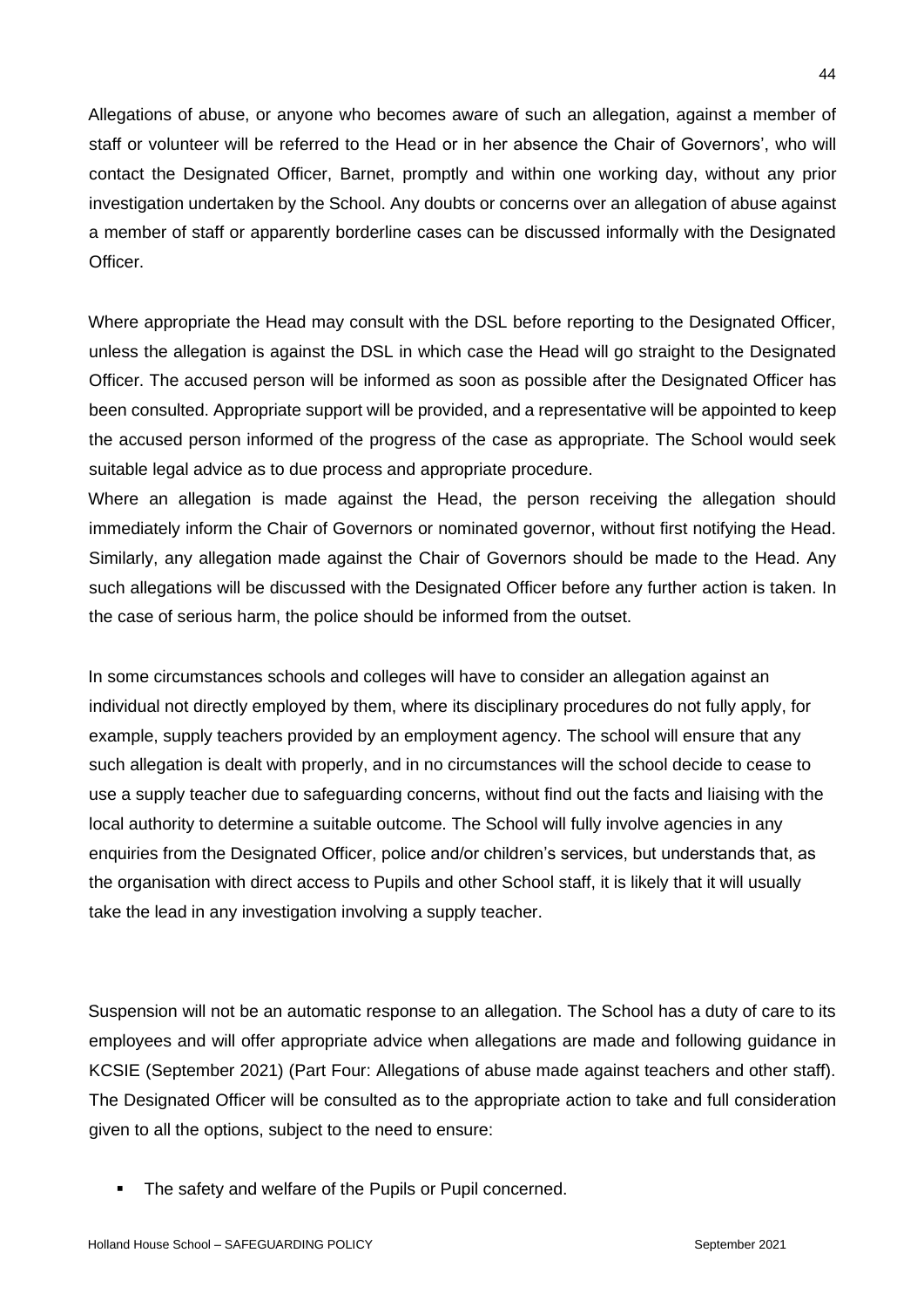**•** The need for a full and fair investigation.

Where an allegation by a Pupil is shown to have been deliberately invented or malicious, the Head will consider whether to take disciplinary action in accordance with the School's Behaviour, Rewards and Sanctions Policy.

Where Parents have made a deliberately invented or malicious allegation the Head will consider (in accordance with the School's terms and conditions) whether to require Parents to withdraw their child or children from the School on the basis that they have treated the School or a member of staff unreasonably. The School reserves the right to contact the police to determine whether any action might be appropriate, whether or not the person making the allegation is a Student or Parents.

Staff are given clear and detailed guidance in the Code of Conduct for Staff on ensuring their behaviour or actions do not place them at risk of harm or of allegations of harming a Student.

If the School ceases to use the services of a member of staff (or governor or volunteer) because they are unsuitable to work with children, a compromise agreement will not be used and there will be a prompt and detailed report to the Disclosure and Barring Service (DBS). Any such incident will be followed by a review of the safeguarding procedures in the School, with a report presented to governors without delay. Where a member of staff resigns and there are child protection concerns this will also be reported to the DBS. The School will inform the Teaching Regulation Agency (TRA) in both such cases.

Where the School becomes aware of an allegation against a former member of staff the School will seek advice and guidance from the Designated Officer and/or the police.

For low level concerns about staff, for example where an adult behaves in a way which is inconsistent with the School's Code of Conduct or causes concern, even if they don't meet the harms threshold for the referral to the local authority, this must be reported to the Head or to the Chair of Governors' if the concern relates to the Head. The report should be recorded and dealt with proportionately and appropriately. Such examples might include but are not limited to staff being over-friendly with children, having favourites, taking photographs of Pupils on personal mobiles or using inappropriate sexualised language. Where there is a conflict of interest in reporting the matter to the Head, the report can be made to the Designated Officer directly.

For complaints or concerns about a contractor, the matter will be reported to the Head who will then direct the complaint to follow the external provider's own complaints procedure.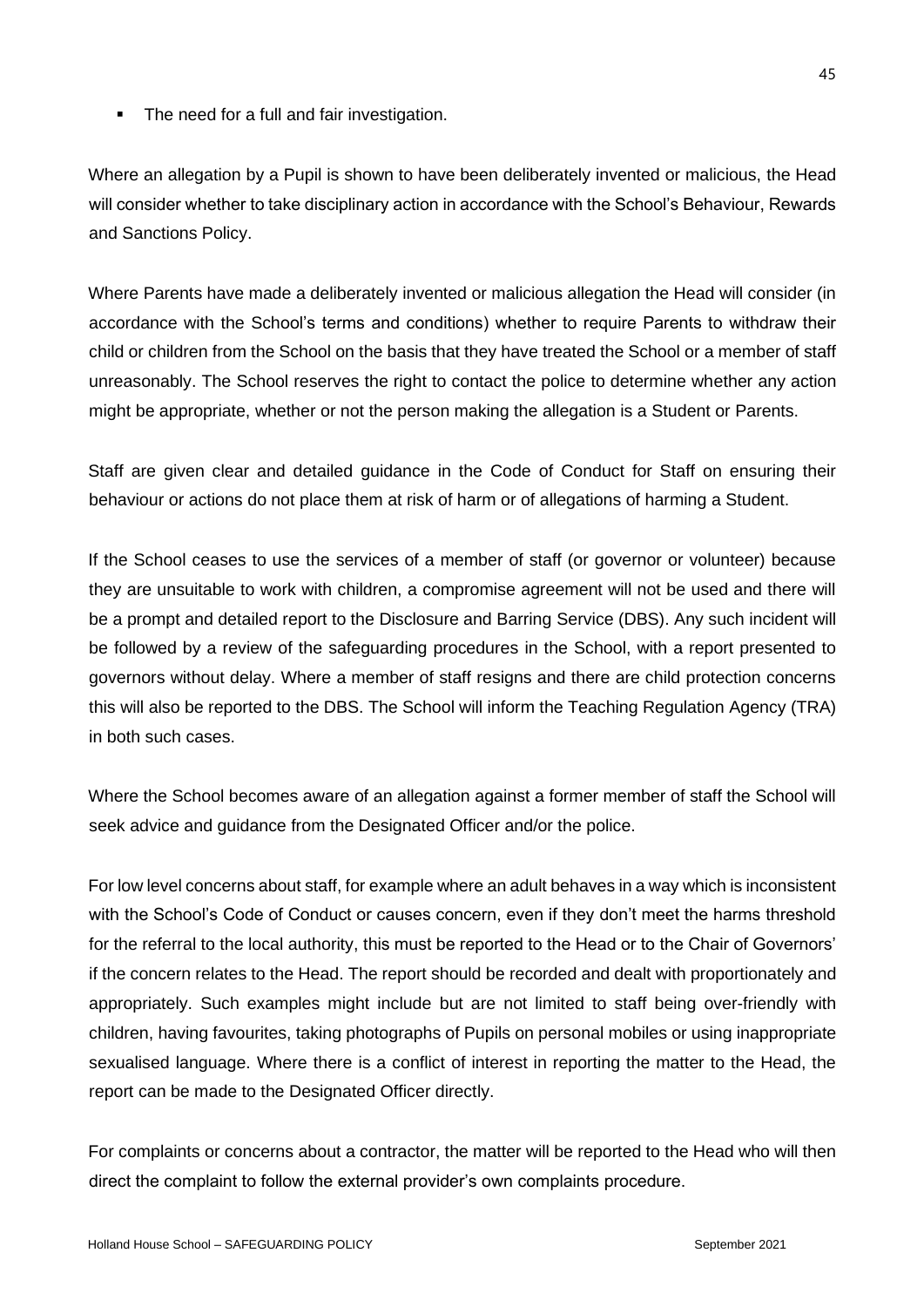The purpose of the policy is to create and embed a culture of openness, trust and transparency in which the school's values and expected behaviour as in the staff code of conduct are constantly lived, monitored and reinforced by all staff.

The Head will decide whether the concern is an allegation or low-level concern. The term 'low-level' concern does not mean that it is insignificant, it means that the behaviour towards a child does not meet the threshold for referral to the Designated Officer.

Concerns may be graded Low-level if the concern does not meet the criteria for an allegation; and the person has acted in a way that is inconsistent with the staff code of conduct, including inappropriate conduct outside of work.

If the concern has been raised via a third party, the Head should collect as much evidence as possible by speaking:

- Directly to the person who raised the concern, unless it has been raised anonymously;
- To the individual involved and any witnesses.

Reports about supply staff and contractors should be notified to their employers, so any potential patterns of inappropriate behaviour can be identified.

Staff should be encouraged and feel confident to self-refer, where, for example, they have found themselves in a situation which could be misinterpreted, might appear compromising to others, and/or on reflection they believe they have behaved in such a way that they could consider falls below the expected professional standards.

Low-level concerns should be recorded in writing, including:

- Name of individual sharing their concerns. (If the individual wishes to remain anonymous then that should be respected as far as reasonably possible)
- Details of the concern
- Context in which the concern arose
- Action taken

Records must be kept confidential, held securely and comply with the Data Protection Act 2018. The School will decide how long to retain such information for, but it is recommended that it is kept at least until the individual leaves their employment.

Records should be reviewed so that potential patterns of concerning, problematic or inappropriate behaviour can be identified.

If a concerning pattern of behaviour is identified and now meets the criteria for an allegation, then the matter should be referred to the Designated Officer.

The records' review might identify that there are wider cultural issues within the school that enabled the behaviour to occur. This might mean that policies or processes could be revised or extra training delivered to minimise the risk of it happening again.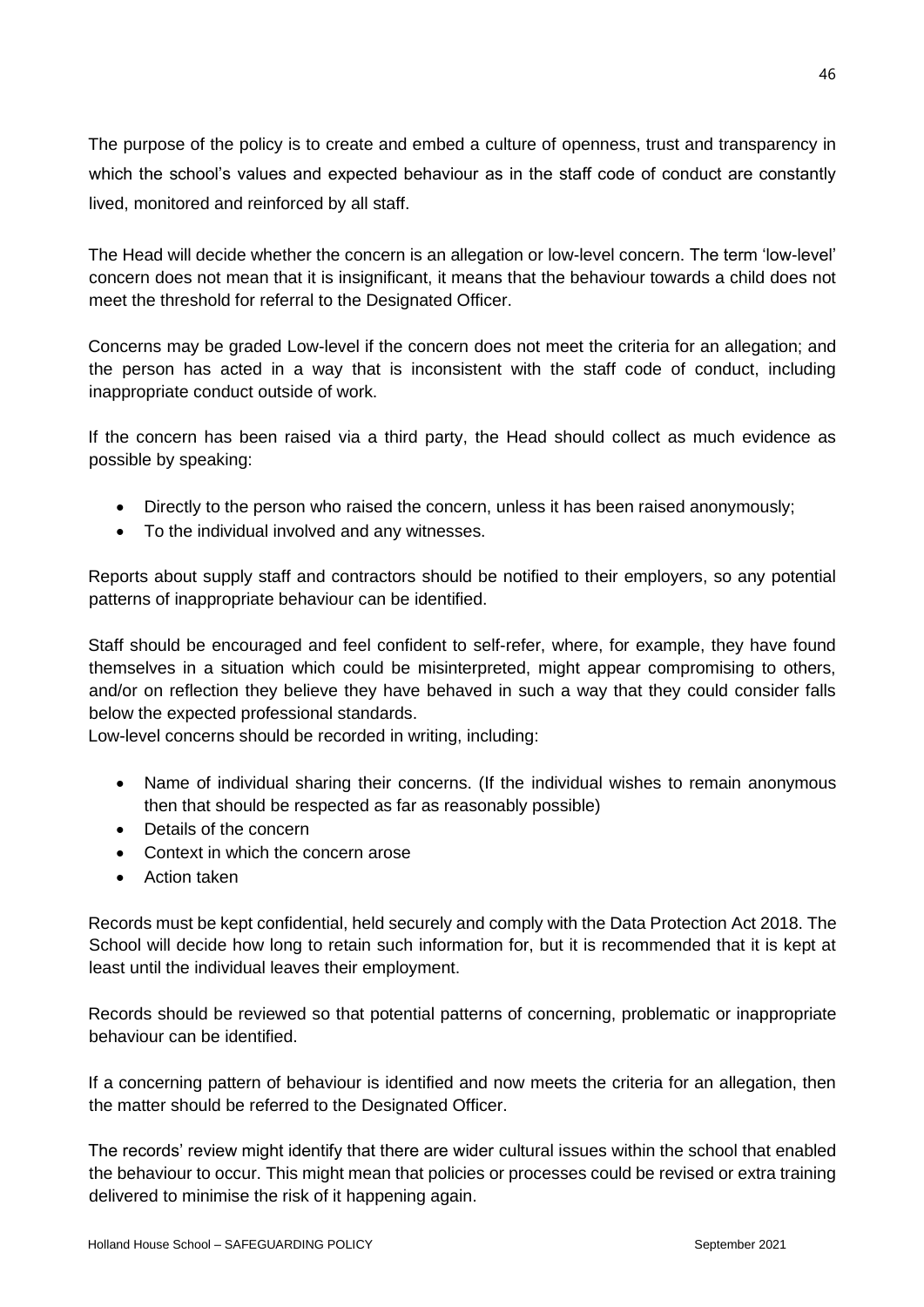## **8.2 Whistleblowing**

The School has a Whistleblowing Policy which can be found on the School Website and a copy can be obtained upon request from the School Office. What follows is a brief summary of the Whistleblowing Policy.

The school's Whistle Blowing Policy makes it clear that it is the duty of employees and volunteers to report any concerns or allegations about behaviour of colleagues or practices which are likely to put children at risk of abuse or serious harm. The report should be made to the Head, or the Chair of the Governors in their absence. There will be no retribution or disciplinary action taken against a member of staff for making a report, provided that it is done in good faith.

Where there are concerns about the way that safeguarding is carried out in the school, staff should refer to the Whistle-blowing Policy.

A whistleblowing disclosure must be about something that affects the general public such as:

- A criminal offence has been committed, is being committed or is likely to be committed.
- A legal obligation has been breached
- There has been a miscarriage of justice
- The health and safety of any individual has been endangered
- The environment has been damaged
- Information about any of the above has been concealed

The whistle blower is guaranteed confidentiality until, or if, the police are informed. Where a member of staff feels unable to raise a whistleblowing issue within school or feels that their genuine concerns are not being addressed, other whistleblowing channels are open to them including the NSPCC whistleblowing helpline (0808 800 5000).

## **8.3 Guidelines for Allegations by one Student Against Another**

A Pupil against whom an allegation of abuse has been made may be suspended from the School during the investigation process and the School's policy on behaviour, discipline and sanctions will apply. The School will take advice from the relevant children's social care and/or the police on the investigation of such allegations and take all appropriate action to ensure the safety and welfare of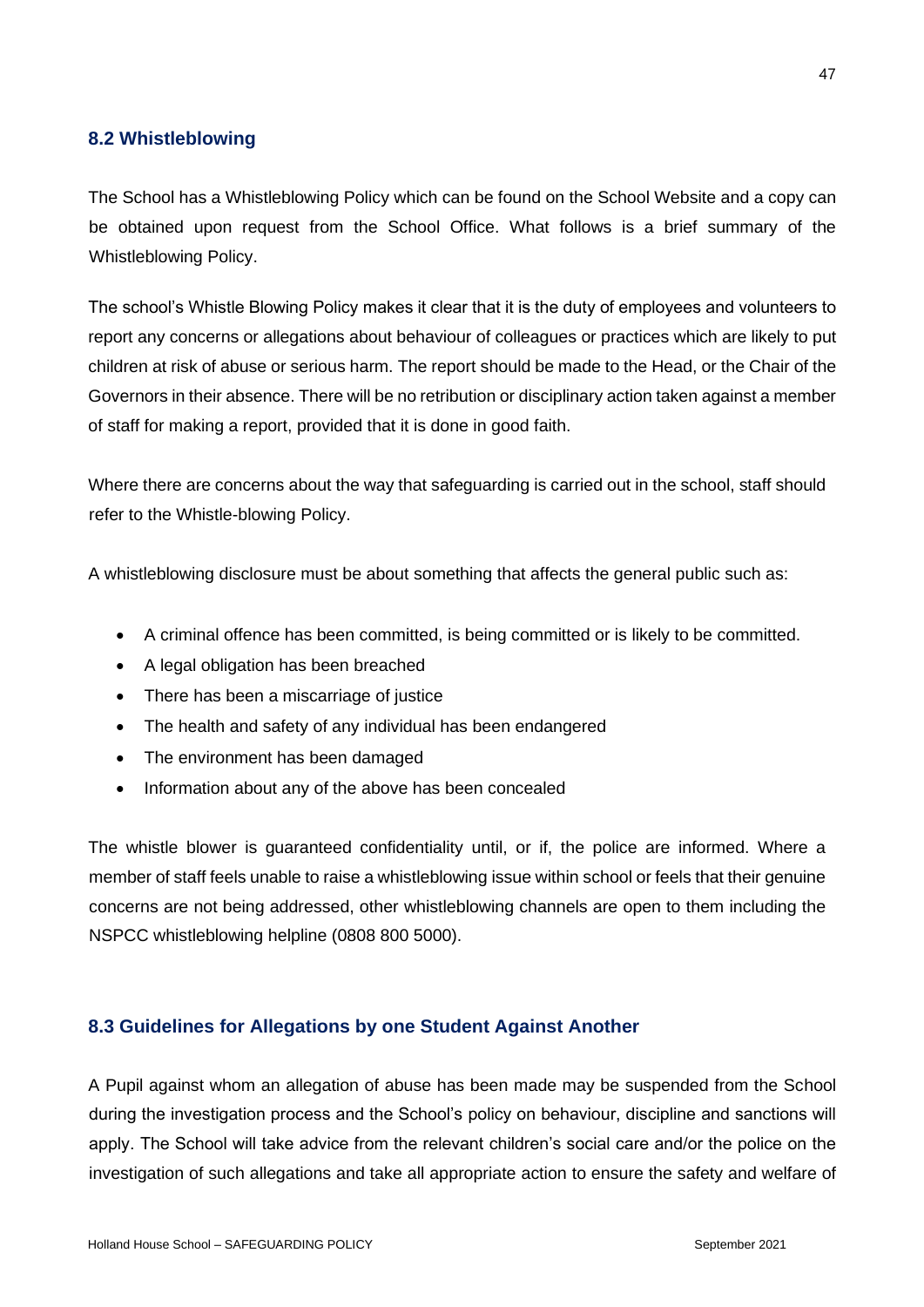all Pupils involved including the Pupil or Pupils accused of abuse. If it is necessary for a Pupil to be interviewed by the police in relation to allegations of abuse, the School will ensure that, subject to the advice of the relevant children's social care, Parents are informed as soon as possible and that the Pupil is supported during the interview by an adult.

# **9 The Appointment of Staff and the Recruitment of Volunteers**

The School recruits all staff and governors in accordance with the Recruitment, Selection and Disclosure Policy. The School will take all reasonable measures to:

- Ensure that it practises safer recruitment in checking the suitability of staff and volunteers (including staff employed by another organisation) to work with children and young people in accordance with KCSIE (September 2021) (Part Three: Safer Recruitment – recruitment, selection and pre-employment vetting).
- **Ensure that it carries out all necessary checks on the suitability of people who serve on the** governing body in accordance with paragraph 237 and 241 of KCSIE (September 2021) (Part Three: Safer Recruitment – Secretary of State Section 128 Direction)
- Ensure that where the School ceases to use the services of any person (whether employed, contracted, a volunteer or Pupil) because that person was considered unsuitable to work with children, a prompt and detailed report is made to the Disclosure and Barring Service (DBS) and TRA where appropriate
- **Ensure that where staff from another organisation are working with the Pupils on another** site, it receives assurances that appropriate child protection checks, and procedures apply to those staff
- **Ensure that any visiting speaker, whether invited by staff or Pupils, has been suitably vetted** in accordance with the Prevent statutory guidance
- Ensure that sufficient relevant staff are trained in safer recruitment processes and at least one member of all interview panels are safer recruitment trained.

## **Volunteer Risk Assessments**

The School has a policy that under no circumstances should a volunteer in respect of whom no checks have been obtained be left unsupervised or allowed to work in regulated activity.

Volunteers who, on an unsupervised basis, teach or look after children regularly, or provide personal care on a one-off basis in the School, are deemed to be in regulated activity. The School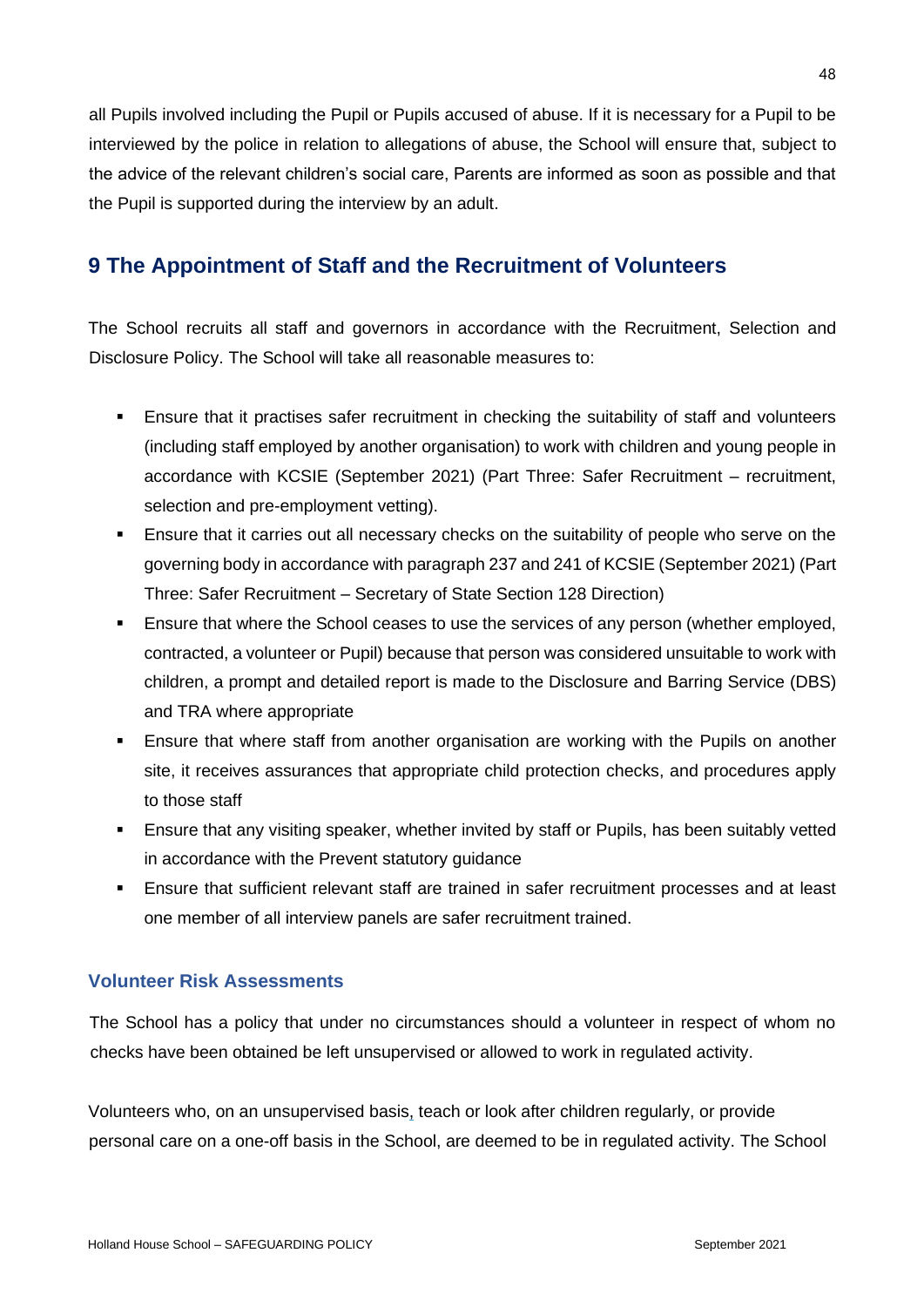will obtain an enhanced DBS certificate (which should include barred list information) for all volunteers who are new to working in any regulated activity.

The School follows Government guidelines and considers that there are certain circumstances where it may obtain an enhanced DBS certificate (not including barred list information), for volunteers who are not engaging in regulated activity. This is set out in DBS workforce guides, which can be found on GOV.UK.

The School undertakes a risk assessment and uses its professional judgement and experience when deciding whether to obtain an enhanced DBS certificate for any volunteer not engaging in regulated activity. In doing so, Holland House School considers:

- The nature of the work with children;
- What Holland House School knows about the volunteer, including formal or informal information offered by staff, parents and other volunteers;
- Whether the volunteer has other employment or undertakes voluntary activities where referees can advise on suitability;
- Whether the role is eligible for an enhanced DBS check; and

Details of the risk assessment are recorded.

In making this decisions, where an individual is supervised, to help determine the appropriate level of supervision, the School has regard to the statutory guidance issued by the Secretary of State which requires that, for a person to be considered supervised, the supervision must be:

- By a person who is in regulated activity
- Regular and day to day; and
- "reasonable in all the circumstances to ensure the protection of children"

## **Alternative provisions**

Holland House School is responsible for the safeguarding of its pupils when they are placed in an alternative provision. Holland House School obtains a written statement from any provider that they have completed all vetting and barring checks that are necessary on our staff.

Holland House School – SAFEGUARDING POLICY September 2021

49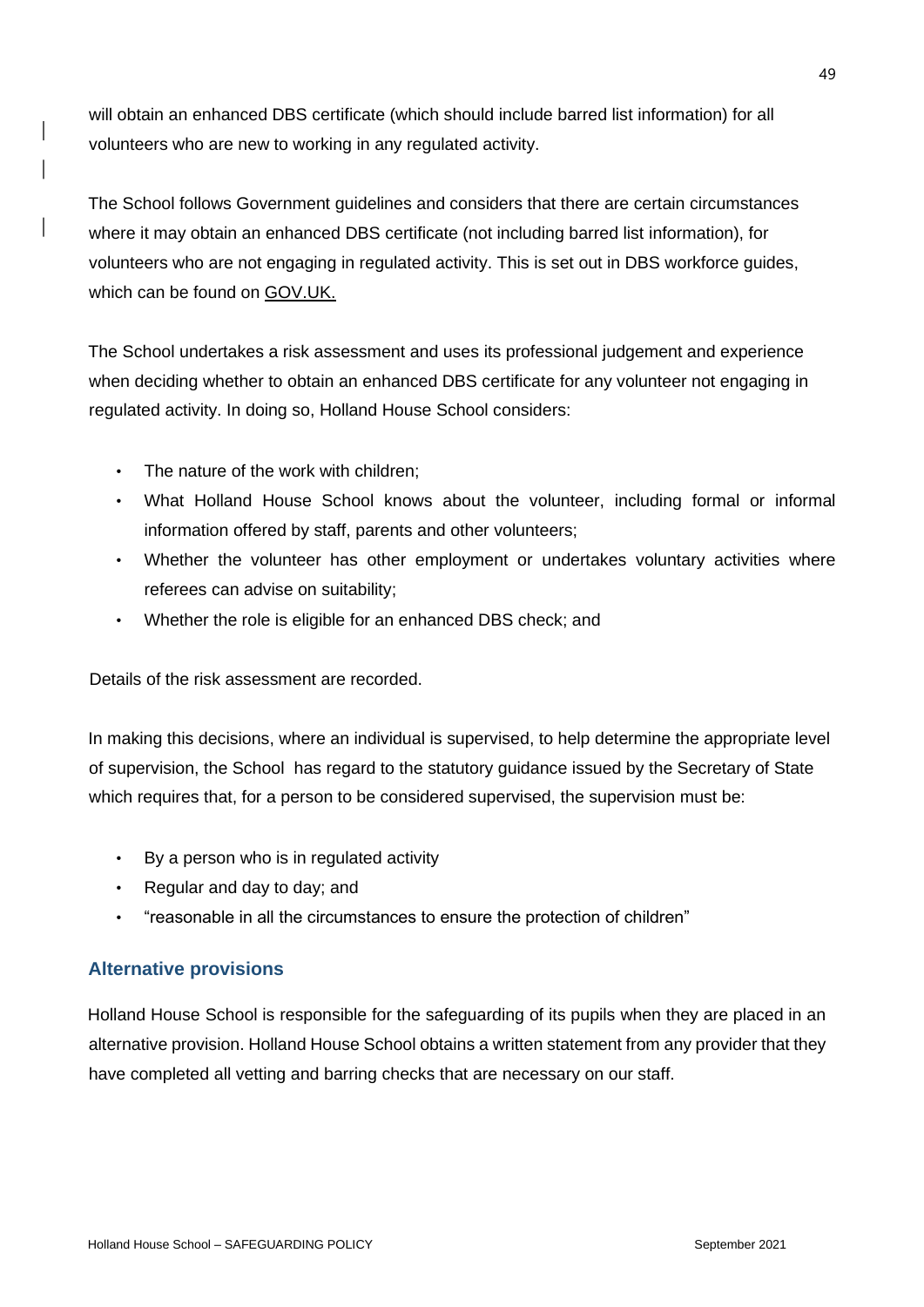# **10 The EYFS (Early Years Foundation Setting) for when Reception starts**

The practitioner responsible for safeguarding in the Early Years setting is Mrs Raksha Dave, DSL who is a member of the Senior Leadership Team (SLT).

In the EYFS setting, only a camera or mobile device belonging to the School may be used to capture images. Pictures or moving images taken of the Pupils in the setting on the camera should be downloaded onto the School's secure network only. Pictures on the camera or mobile device are deleted from it immediately on downloading. Photographs of the Pupils that are printed out are used in the School setting only or on promotional material unless consent is withdrawn by Parents in writing. Staff, Parents, visitors and Pupils in the setting may not take photographs on their own cameras, mobile phones or other devices at any School event.

The use of personal mobile phones in the setting to send or receive messages and phone calls by any member of staff, Parents, visitors or Pupils is also not permitted while the children are in the setting. When Pupils in the EYFS setting go on a School trip, only the School camera may be used to capture images of them. Any volunteer helpers on the trip are made aware of this requirement before the trip commences. Photographs taken on the trip on the School camera are downloaded onto the School's secure network only and deleted from the camera at the same time.

# **11 Confidentiality and Information Sharing/Record Keeping**

All concerns, discussions and decisions made, and the reasons for those decisions, should be recorded in writing. Records should include a clear, comprehensive summary of the concern, details of how the concern was followed up and a note of any action taken, decisions reached and the outcome.

The School (the DSL) will keep all child protection records confidential and secure, allowing disclosure only to those who need the information in order to safeguard and promote the welfare of children. The School will co-operate with police and children's social care to ensure that all relevant information is shared for the purposes of child protection investigations under the statutory requirements of The Children Act 1989.

In accordance with Working Together to Safeguard Children (July 2018) the School recognises that effective sharing of information between professionals and local agencies is essential for effective identification, assessment and service provision. While Pupil consent to share information will in all normal circumstances be sought, the School recognises that fears about sharing information cannot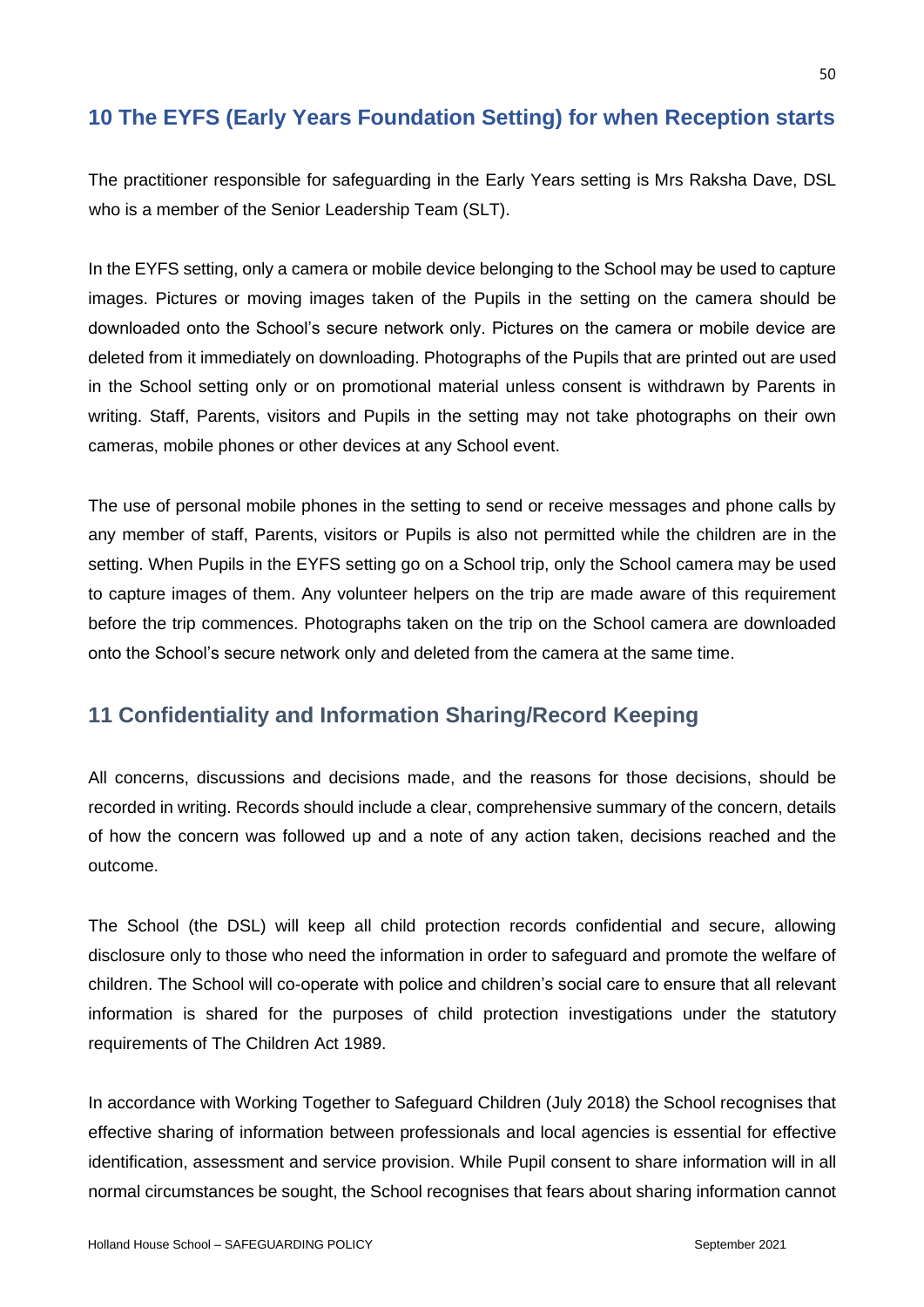be allowed to stand in the way of the need to promote the welfare and protect the safety of children. The child's views will be taken into account where possible, but the DSL and the Head will discuss each case where information might need to be shared with another agency and, if necessary, refer to Information Sharing: Advice for Practitioners providing safeguarding services to children, young people, parents and carers (2015) or seek legal advice.

In line with its obligations the School will pass on child protection records when a child or young person changes School. These will be sent confidentially and using a "signed for" delivery service/confirmation of receipt obtained. A copy may be kept until safe delivery at the new School and the copy will then be destroyed. Reasonable steps will be taken to ensure similar records are obtained from feeder schools and EYFS providers. When the School is unsure of the Student's next educational setting, it will fulfil its duty to inform the Local Authority that the Student may be missing in education. The School will also pass on information verbally to the child's new school so that they can support a pupil from the instant he/she starts at their new school.

# **12 Contact Numbers**

### **London Borough of Barnet contact details:**

- London Borough of Barnet Emergency Duty Team– 020 8359 2000
- MASH Team 020 8359 4066 N.B. The Multi Agency Support Hub (MASH)/Children's Service Referral and Assessment is a single point of referral for all agencies or the general public in relation to care and welfare concerns about children.
- Designated Officer Shrimatie Bissessar 020 8359 4066 This is our first port of call for questions, queries and advice regarding Safeguarding and our children.
- Barnet Safeguarding Children Partnership (BarnetSCP) Chris Miller (Independent Chair) 020 8359 4519 – barnetscb@barnet.gov.uk **Prevent contact details:**
- Prevent coordinator Ben Taylor 020 8359 2995 OR 07921 277713 ben.taylor@barnet.gov.uk or ben.taylor@barnet.gcsx.gov.uk (for personal and/or sensitive information about a person)
- N.B. Channel referrals should be sent to the MASH Team and/or advice sought from the Prevent coordinator
- Anti-Terrorism Hotline 0800 789 321 **General contact details:**
- London Child Protection Procedures www.londonscp.gov.uk
- Local Police Child Protection Team Call 101 http://content.met.police.uk/Borough/Barnet/Contact
- N.B. In an emergency, please call 999
- NSPCC (Worried about a child contact number) 0808 800 5000 help@nspcc.org.uk
- NSPCC Whistleblowing Helpline 0800 028 0285 help@nspcc.org.uk
- The Samaritans 116 123 jo@samaritans.org
- Childline UK 0800 11 11 11
- Barnardo's 0808 800 5000
- Child Exploitation and Online Protection Centre (CEOP) 0370 496 7622 (available 24/7) OR 0870 000 3344 – communication@nca.x.gsi.gov.uk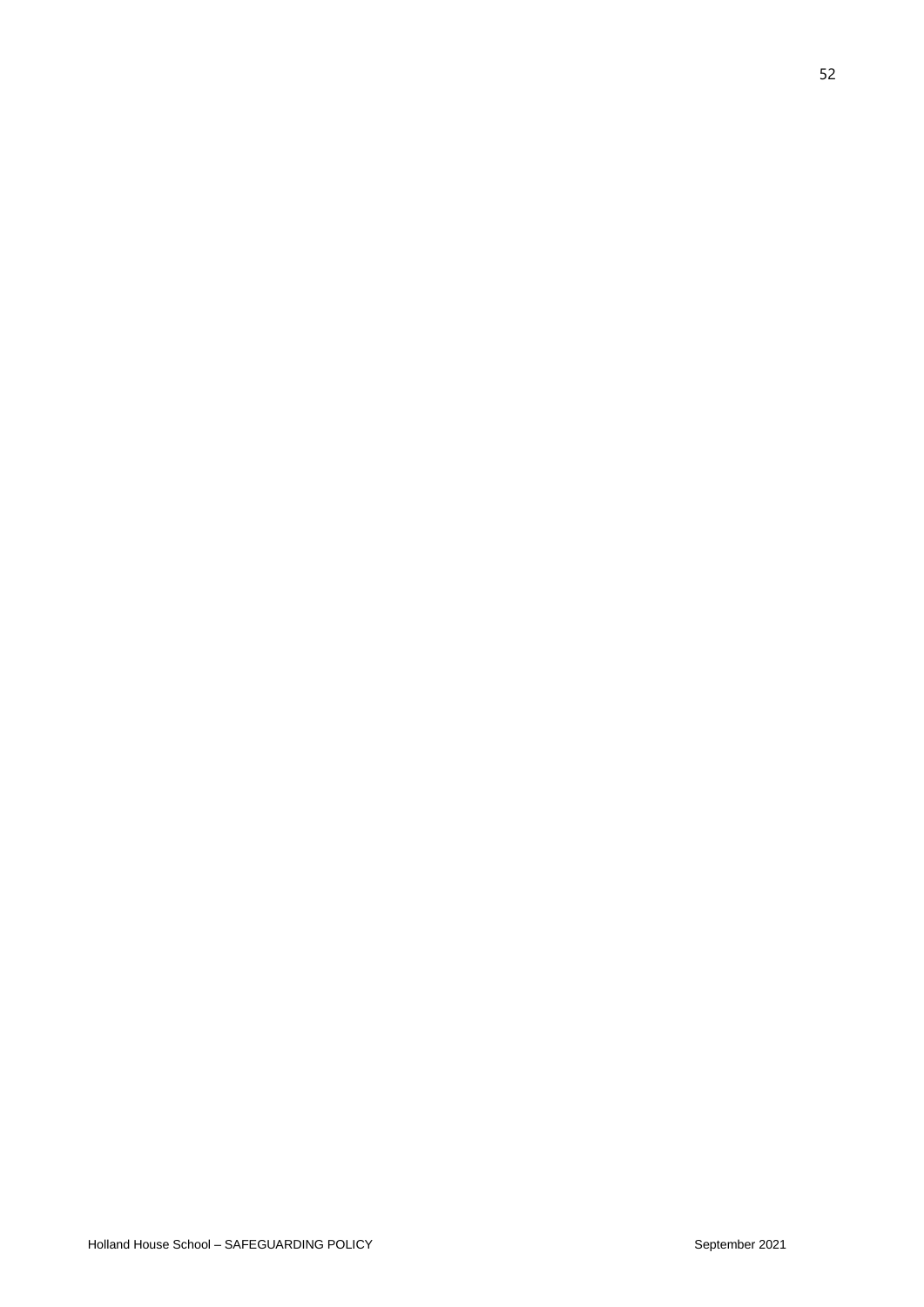

#### Diagrammatic Representation of the School's Internal Procedures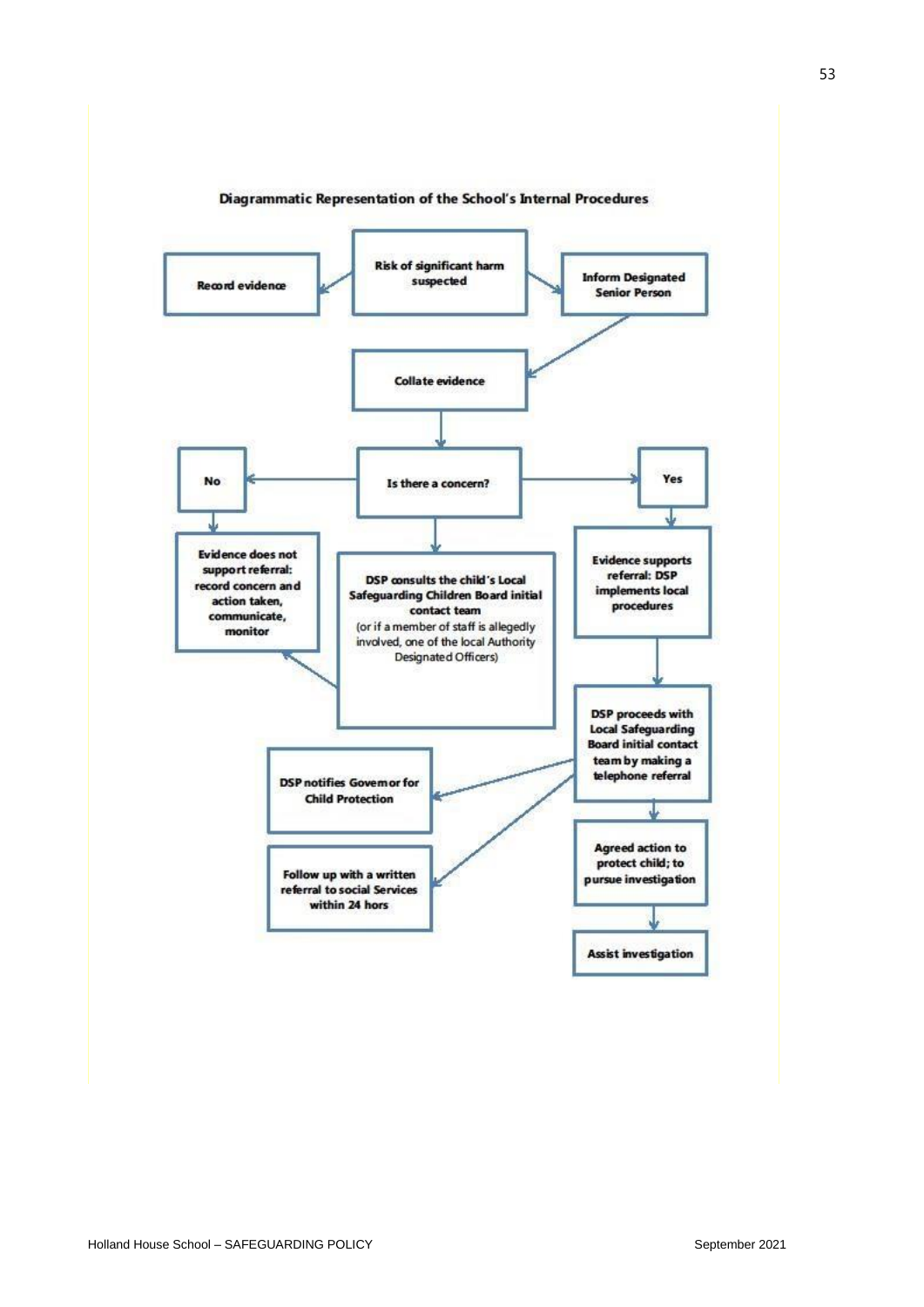# **Appendix A - Roles of the Designated Safeguarding Lead (DSL) and Safeguarding Governor**

Governing bodies and proprietors should ensure an appropriate senior member of staff, from the school or college leadership team, is appointed to the role of designated safeguarding lead. The designated safeguarding lead should take lead responsibility for safeguarding and child protection (including online safety). This should be explicit in the role holder's job description. This person should have the appropriate status and authority within the school or college to carry out the duties of the post. The role of the designated safeguarding lead carries a significant level of responsibility, and they should be given the additional time, funding, training, resources and support they need to carry out the role effectively. Their additional responsibilities include providing advice and support to other staff on child welfare, safeguarding and child protection matters, taking part in strategy discussions and interagency meetings, and/or supporting other staff to do so, and to contributing to the assessment of children.

### **Deputy Designated Safeguarding Leads**

It is a matter for individual schools and colleges as to whether they choose to have one or more deputy designated safeguarding leads. Any deputies should be trained to the same standard as the designated safeguarding lead and the role should be explicit in their job description. Whilst the activities of the designated safeguarding lead can be delegated to appropriately trained deputies, the ultimate lead responsibility for child protection, as set out above, remains with the designated safeguarding lead, this lead responsibility should not be delegated.

### **1.Availability**

During term time the designated safeguarding lead (or a deputy) should always be available (during school or college hours) for staff in the school or college to discuss any safeguarding concerns. Whilst generally speaking the designated safeguarding lead (or deputy) would be expected to be available in person, it is a matter for individual schools and colleges, working with the designated safeguarding lead, to define what "available" means and whether in exceptional circumstances availability via phone and or Skype or other such media is acceptable. It is a matter for individual schools and colleges and the designated safeguarding lead to arrange adequate and appropriate cover arrangements for any out of hours/out of term activities.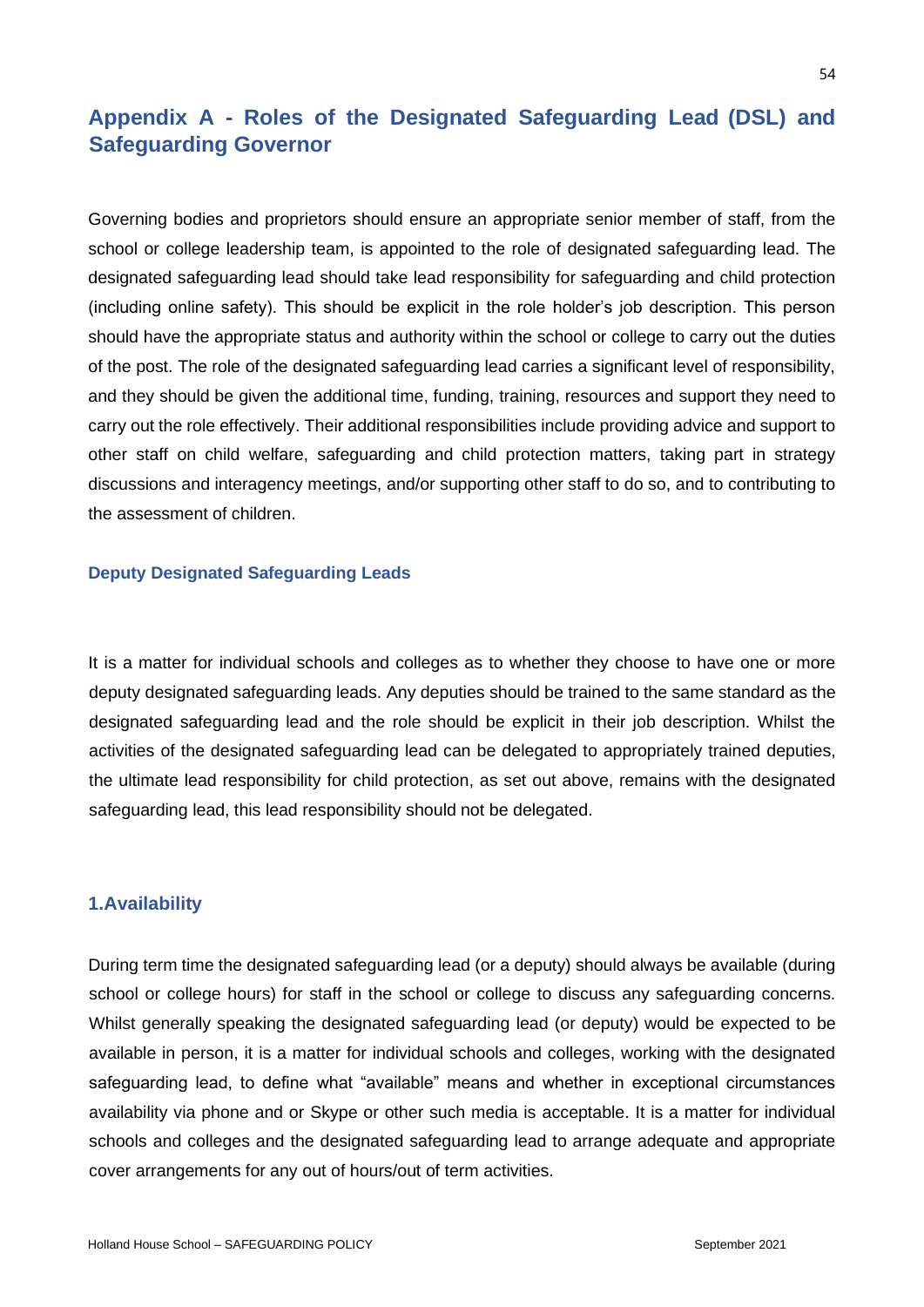### **2. Manage Referrals**

The designated safeguarding lead is expected to refer cases:

• of suspected abuse and neglect to the local authority children's social care as required and support staff who make referrals to local authority children's social care;

• to the Channel programme where there is a radicalisation concern as required and support staff who make referrals to the Channel programme;

• where a person is dismissed or left due to risk/harm to a child to the Disclosure and Barring Service as required; and

• where a crime may have been committed to the Police as required. NPCC - When to call the police should help understand when to consider calling the police and what to expect when working with the police.

[https://www.npcc.police.uk/documents/Children%20and%20Young%20people/When%20to%20call](https://www.npcc.police.uk/documents/Children%20and%20Young%20people/When%20to%20call%20the%20police%20guidance%20for%20schools%20and%20colleges.pdf) [%20the%20police%20guidance%20for%20schools%20and%20colleges.pdf](https://www.npcc.police.uk/documents/Children%20and%20Young%20people/When%20to%20call%20the%20police%20guidance%20for%20schools%20and%20colleges.pdf)

### **3. Working with Others**

The Designated Safeguarding Lead is expected to:

- act as a source of support, advice and expertise for all staff;
- act as a point of contact with the safeguarding partners;

• liaise with the headteacher or principal to inform him or her of issues- especially ongoing enquiries under section 47 of the Children Act 1989 and police investigations;

• as required, liaise with the "case manager" (as per Part four) and the Designated Officer(s) for child protection concerns in cases which concern a staff member;

• liaise with staff (especially teachers, pastoral support staff, school nurses, IT Technicians, senior mental health leads and special educational needs coordinators (SENCOs), or the named person with oversight for SEN in a college and Senior Mental Health Leads) on matters of safety and safeguarding and welfare (including online and digital safety) and when deciding whether to make a referral by liaising with relevant agencies so that children's needs are considered holistically;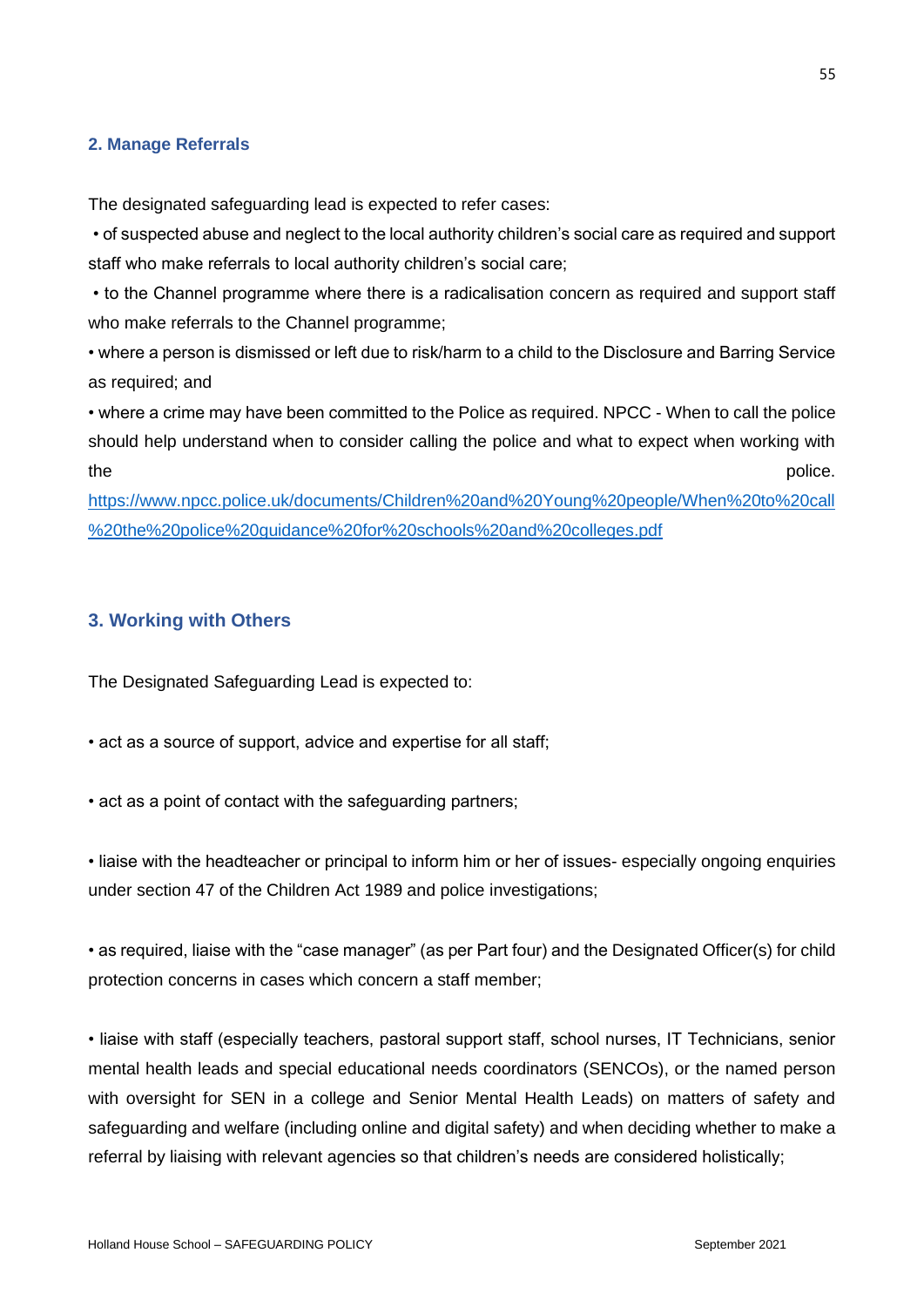• liaise with the senior mental health lead and, where available, the Mental Health Support Team, where safeguarding concerns are linked to mental health;

• promote supportive engagement with parents and/or carers in safeguarding and promoting the welfare of children, including where families may be facing challenging circumstances;

• work with the headteacher and relevant strategic leads, taking lead responsibility for promoting educational outcomes by knowing the welfare, safeguarding and child protection issues that children in need are experiencing, or have experienced, and identifying the impact that these issues might be having on children's attendance, engagement and achievement at school or college. This includes:

- o ensure that the school or college knows who its cohort of children who have or have had a social worker are, understanding their academic progress and attainment, and maintaining a culture of high aspirations for this cohort; and,
- o support teaching staff to provide additional academic support or reasonable adjustments to help children who have or have had a social worker reach their potential, recognising that even when statutory social care intervention has ended, there is still a lasting impact on children's educational outcomes.

## **4. Information sharing and managing the child protection file**

The designated safeguarding lead is responsible for ensuring that child protection files are kept up to date. Information should be kept confidential and stored securely. It is good practice to keep concerns and referrals in a separate child protection file for each child.

Records should include:

- a clear and comprehensive summary of the concern;
- details of how the concern was followed up and resolved;
- a note of any action taken, decisions reached and the outcome.

They should ensure the file is only accessed by those who need to see it and where the file or content within it is shared, this happens in line with information sharing advice as set out in Part one and Part two of KCSiE 2021.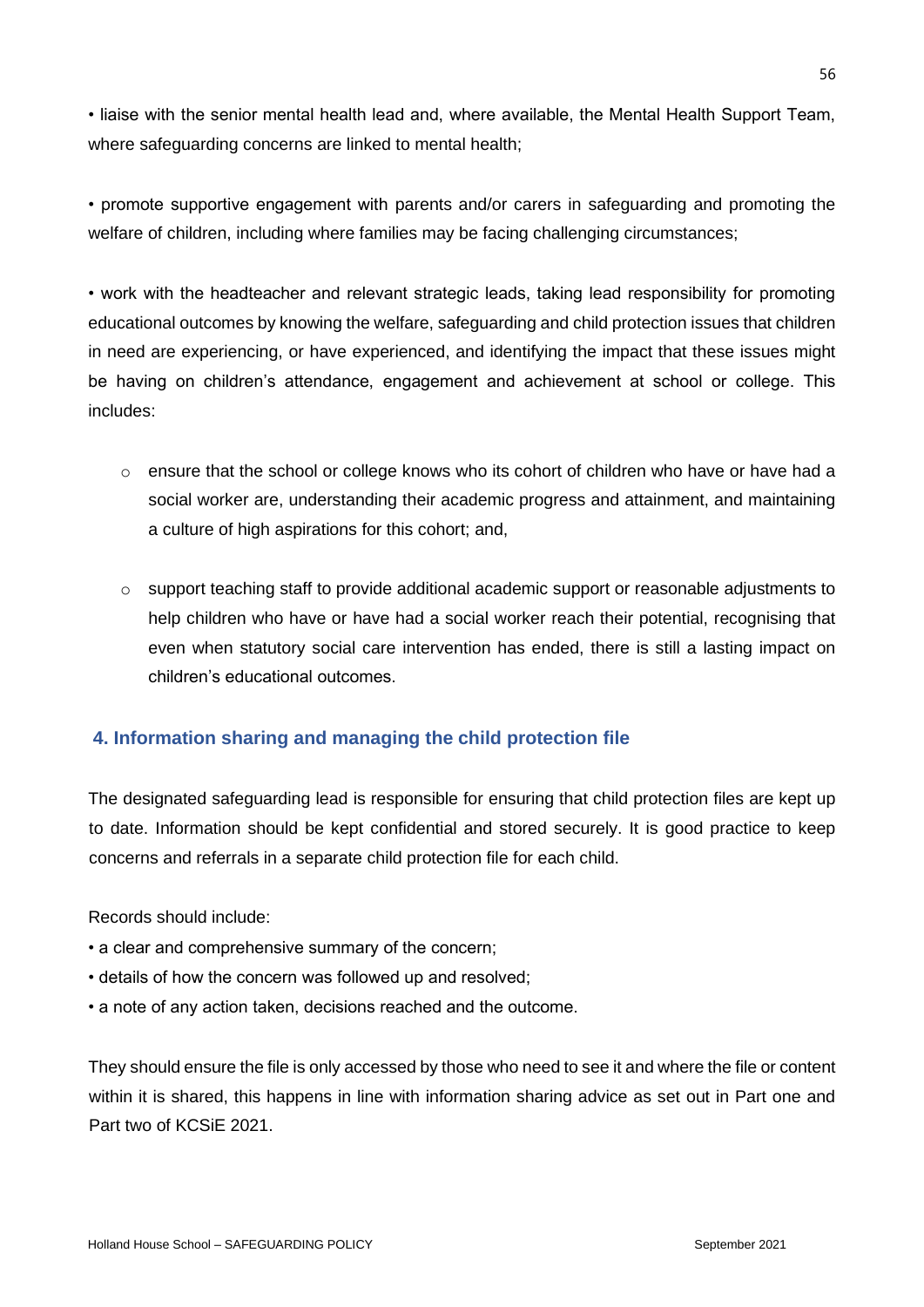Where children leave the school or college (including in year transfers) the designated safeguarding lead should ensure their child protection file is transferred to the new school or college as soon as possible, and within 5 days for an in-year transfer or within the first 5 days of the start of a new term. This should be transferred separately from the main pupil file, ensuring secure transit, and confirmation of receipt should be obtained. Receiving schools and colleges should ensure key staff such as designated safeguarding leads and SENCOs or the named person with oversight for SEN in colleges, are aware as required.

Lack of information about their circumstances can impact on the child's safety, welfare and educational outcomes. In addition to the child protection file, the designated safeguarding lead should also consider if it would be appropriate to share any additional information with the new school or college in advance of a child leaving to help them put in place the right support to safeguard this child and to help the child thrive in the school or college. For example, information that would allow the new school or college to continue supporting children who have had a social worker and been victims of abuse and have that support in place for when the child arrives.

### **5. Raise Awareness**

The designated safeguarding lead should:

• ensure each member of staff has access to, and understands, the school's or college's child protection policy and procedures, especially new and part-time staff;

• ensure the school's or college's child protection policy is reviewed annually (as a minimum) and the procedures and implementation are updated and reviewed regularly, and work with governing bodies or proprietors regarding this;

• ensure the child protection policy is available publicly and parents are aware of the fact that referrals about suspected abuse or neglect may be made and the role of the school or college in this;

• link with the safeguarding partner arrangements to make sure staff are aware of any training opportunities and the latest local policies on local safeguarding arrangements; and,

• help promote educational outcomes by sharing the information about the welfare, safeguarding and child protection issues that children who have or have had a social worker are experiencing with teachers and school and college leadership staff.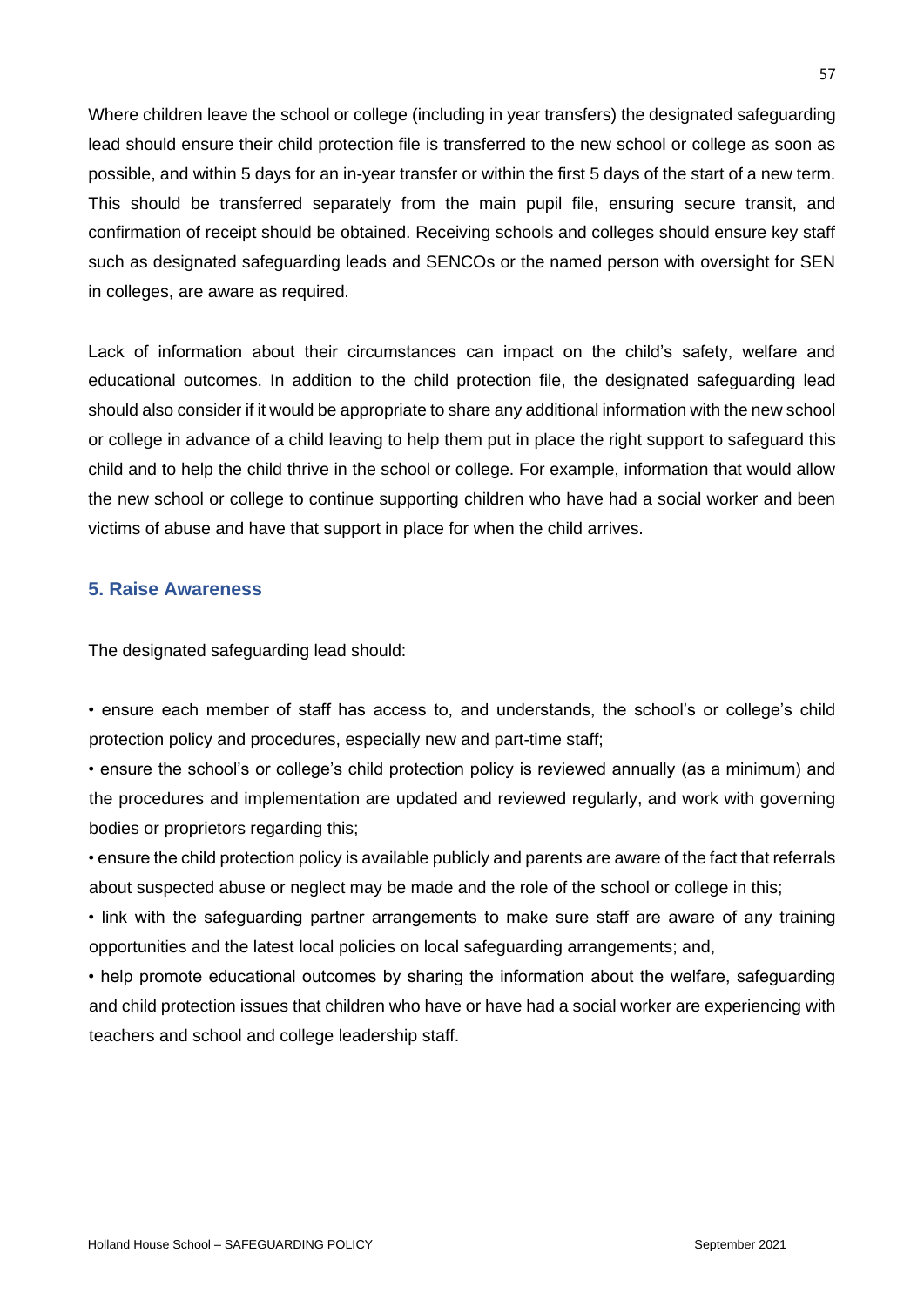### **6. Training, Knowledge and Skills**

The designated safeguarding lead (and any deputies) should undergo training to provide them with the knowledge and skills required to carry out the role. This training should be updated at least every two years. The designated safeguarding lead should undertake Prevent awareness training. Training should provide designated safeguarding leads with a good understanding of their own role, how to identify, understand and respond to specific needs that can increase the vulnerability of children, as well as specific harms that can put children at risk, and the processes, procedures and responsibilities of other agencies, particularly children's social care, so they:

• understand the assessment process for providing early help and statutory intervention, including local criteria for action and local authority children's social care referral arrangements;

• have a working knowledge of how local authorities conduct a child protection case conference and a child protection review conference and be able to attend and contribute to these effectively when required to do so; • understand the importance of the role the designated safeguarding lead has in providing information and support to children social care in order to safeguard and promote the welfare of children;

• understand the lasting impact that adversity and trauma can have, including on children's behaviour, mental health and wellbeing, and what is needed in responding to this in promoting educational outcomes;

• are alert to the specific needs of children in need, those with special educational needs and disabilities (SEND), those with relevant health conditions and young carers;

• understand the importance of information sharing, both within the school and college, and with the safeguarding partners, other agencies, organisations and practitioners;

• understand and support the school or college with regards to the requirements of the Prevent duty and are able to provide advice and support to staff on protecting children from the risk of radicalisation;

• are able to understand the unique risks associated with online safety and be confident that they have the relevant knowledge and up to date capability required to keep children safe whilst they are online at school or college;

• can recognise the additional risks that children with special educational needs and disabilities (SEND) face online, for example, from online bullying, grooming and radicalisation and are confident they have the capability to support children with SEND to stay safe online;

• obtain access to resources and attend any relevant or refresher training courses; and,

• encourage a culture of listening to children and taking account of their wishes and feelings, among all staff, in any measures the school or college may put in place to protect them. In addition to the formal training set out above, their knowledge and skills should be refreshed (this might be via e-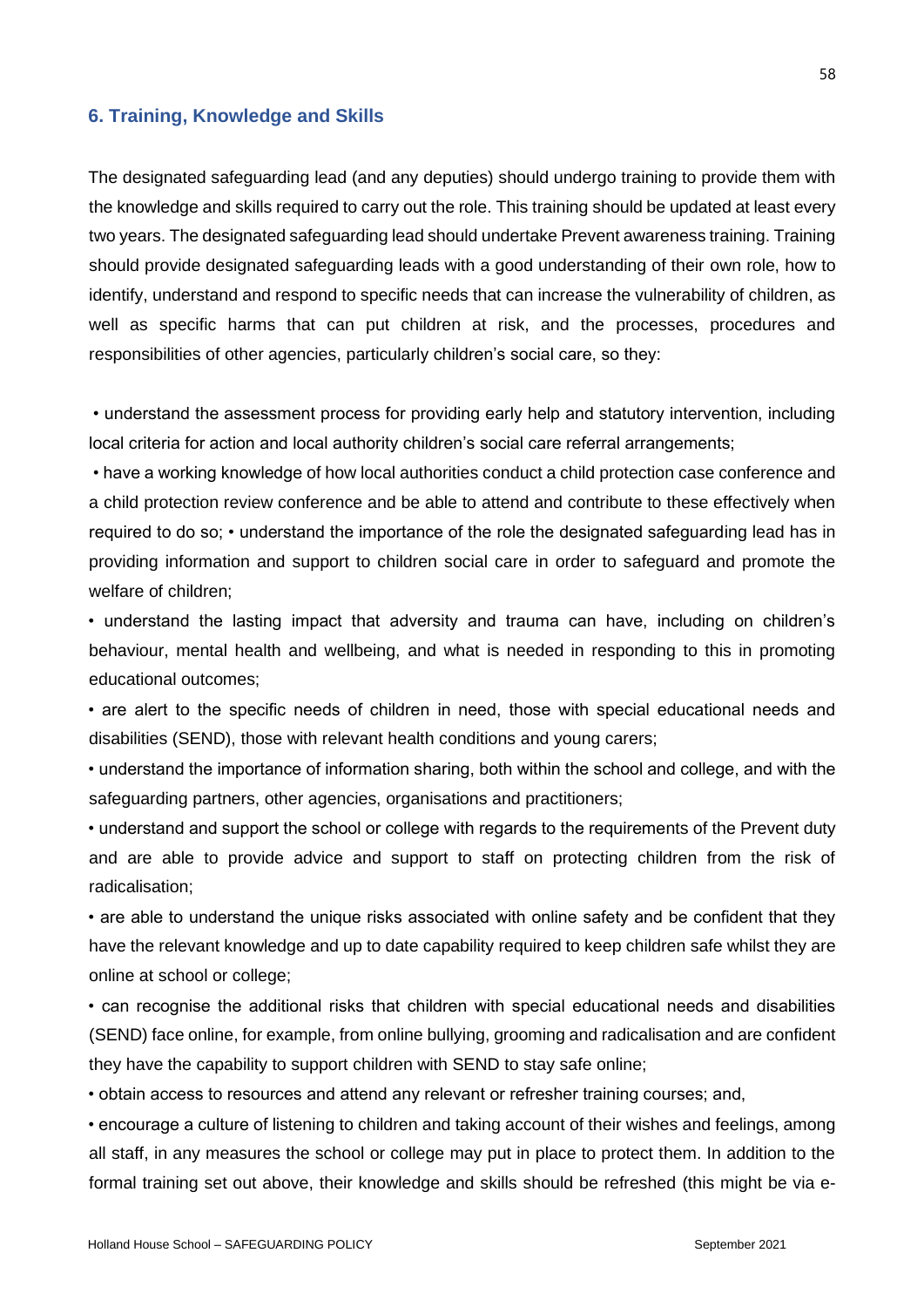bulletins, meeting other designated safeguarding leads, or simply taking time to read and digest safeguarding developments) at regular intervals, as required, and at least annually, to allow them to understand and keep up with any developments relevant to their role.

## **7.Providing support to staff**

Training should support the designated safeguarding lead in developing expertise, so they can support and advise staff and help them feel confident on welfare, safeguarding and child protection matters. This includes specifically to:

• ensure that staff are supported during the referrals processes; and

• support staff to consider how safeguarding, welfare and educational outcomes are linked, including to inform the provision of academic and pastoral support.

## **8.Understanding the views of children**

It is important that children feel heard and understood. Therefore, designated safeguarding leads should be supported in developing knowledge and skills to:

• encourage a culture of listening to children and taking account of their wishes and feelings, among all staff, and in any measures the school or college may put in place to protect them; and, • understand the difficulties that children may have in approaching staff about their circumstances and consider how to build trusted relationships which facilitate communication.

## **9. Holding and Sharing Information**

The critical importance of recording, holding, using and sharing information effectively is set out in Parts one, two and five of KCSiE 2021, and therefore the designated safeguarding lead should be equipped to:

• understand the importance of information sharing, both within the school and college, and with other schools and colleges on transfer including in-year and between primary and secondary education, and with the safeguarding partners, other agencies, organisations and practitioners;

• understand relevant data protection legislation and regulations, especially the Data Protection Act 2018 and the UK General Data Protection Regulation (UK GDPR); and,

• be able to keep detailed, accurate, secure written records of concerns and referrals and understand the purpose of this record-keeping.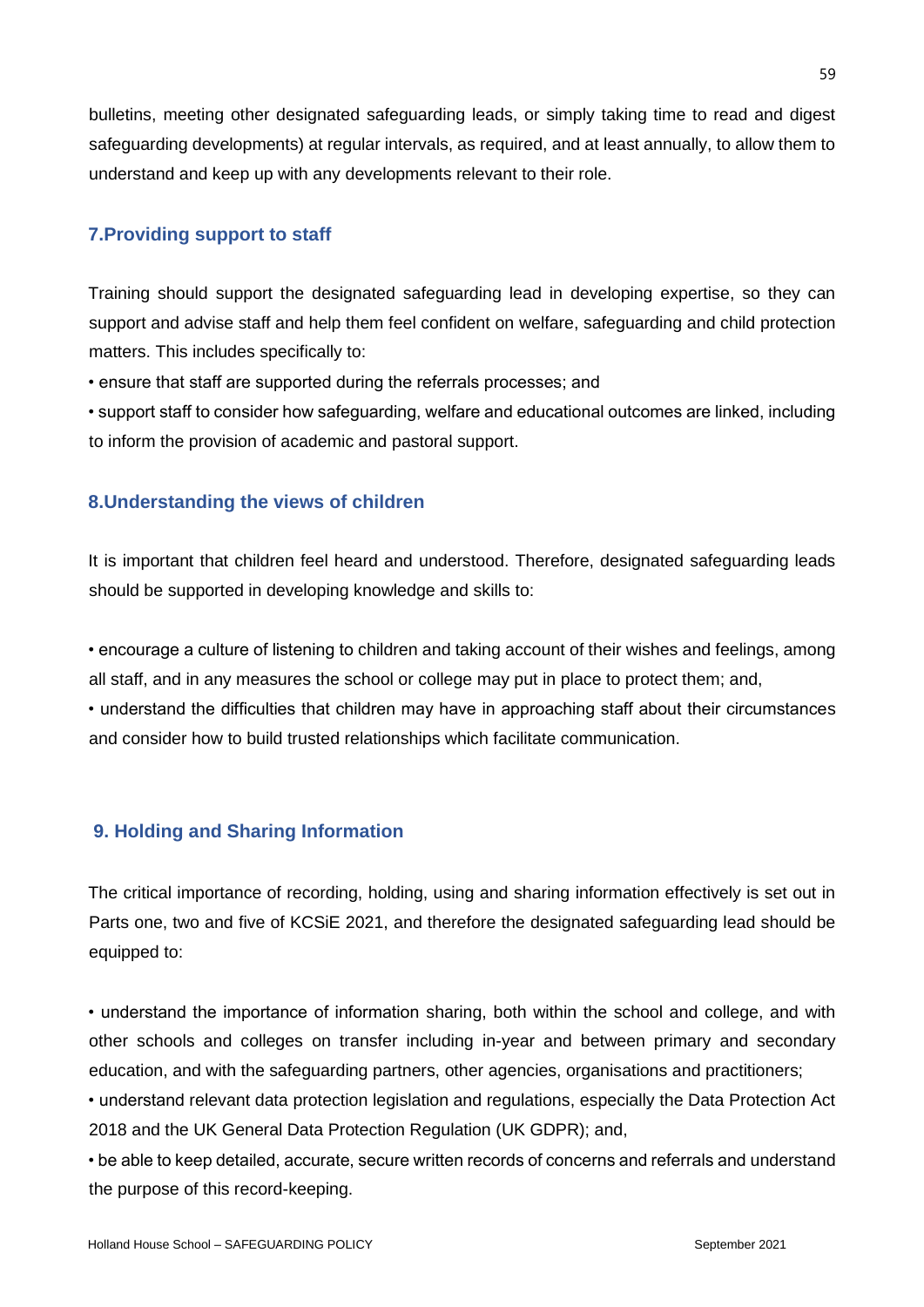## **10. The Role of the Designated Safeguarding Governor**

### *The Safeguarding Governor:*

- Meets with the DSL on a regular basis to undertake reviews of the safeguarding procedures including overseeing the annual Safeguarding Report;
- **•** Discusses any action points to be raised from the annual reports and monitors progress of these;
- **EXT** Is informed immediately of any staff related safeguarding concerns and ensures contact/referral is made with any outside bodies as necessary.
- Checks that the School is compliant with statutory quidance.

# **Appendix B – Procedure for Dealing with Allegations Against Staff**

The School has procedures for dealing with allegations against staff, governors and volunteers who work with children that aim to strike a balance between the need to protect children from abuse and the need to protect staff and volunteers from false or unfounded allegations. These procedures will be used where the member of staff or volunteer has:

- Behaved in a way that has harmed a child, or may have harmed a child
- Possibly committed a criminal offence against or related to a child
- Behaved towards a child or children in a way that indicates he or she may pose a risk of harm if he or she work regularly or closely with children
- Behaved or may have behaved in a way that indicates they may not be suitable to work with children
- Been perceived to have failed the 'harm test'.

## **1. Allegations against Staff**

The Designated Officer should be informed of all allegations that come to the School's attention and appear to meet the criteria. Where an allegation or complaint is made against the DSL or any other member of staff or a volunteer, the matter should be reported immediately to the Head. Where appropriate, the Head will consult with the DSL and all allegations will be discussed with the Designated Officer before further action is taken. A report is made to OFSTED within 14 days if there is an allegation of serious harm or abuse by any person living, working or looking after children at the premises or elsewhere, or any other abuse on the premises. If the allegation is about the welfare of a child, then children's social care should be contacted directly.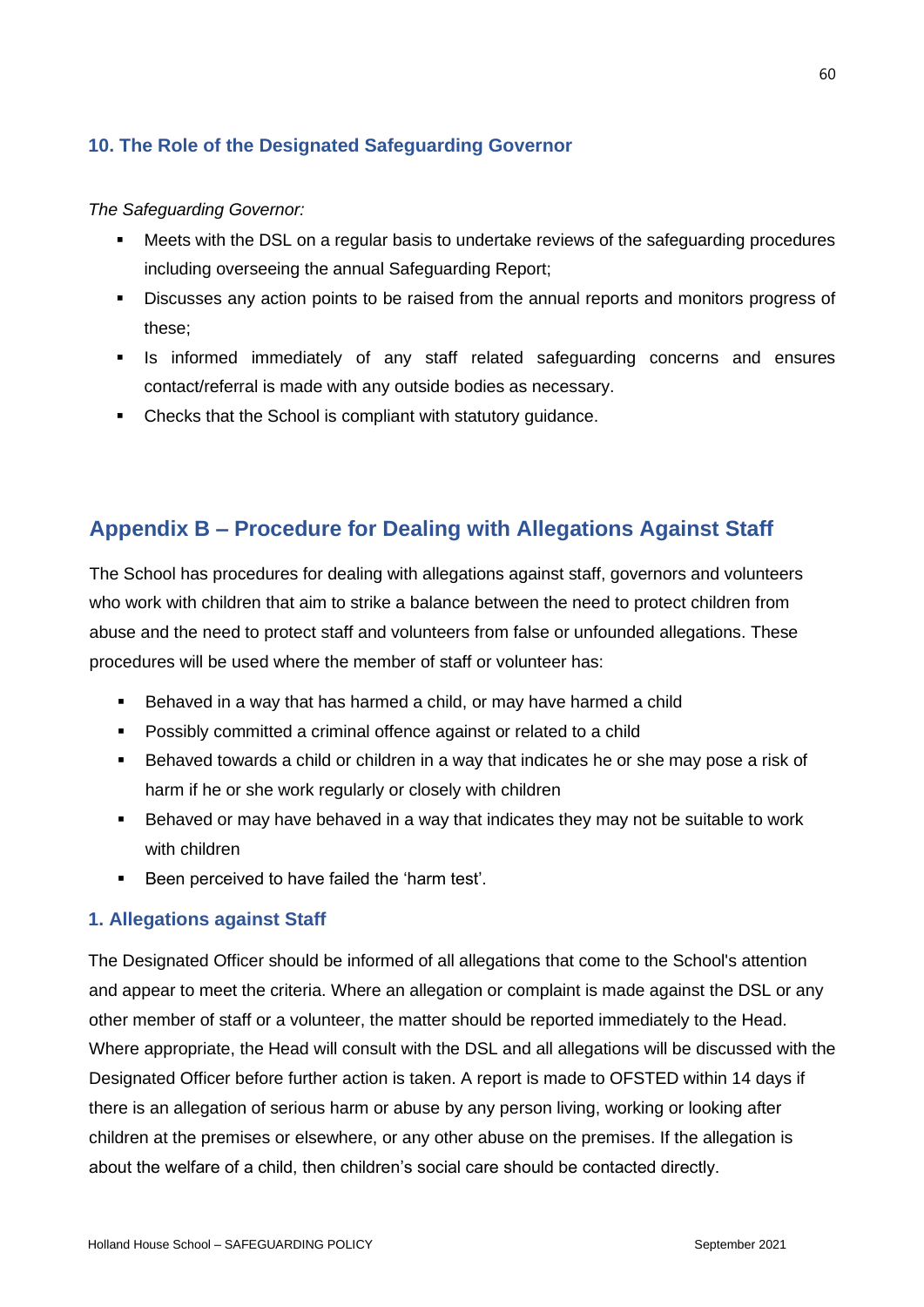### **2. Allegations against the Head or Chair of Governors**

Where an allegation or complaint is made against the Head, the person receiving the allegation should immediately inform the Chair of Governors' without first notifying the Head. Similarly, if an allegation is made against the Chair of Governors, the allegation should be reported to the Head. Again, any such allegations will be discussed with the Designated Officer before further action is taken.

## **3. Allegations against Supply Teachers**

In some circumstances schools and colleges will have to consider an allegation against an individual not directly employed by them, where its disciplinary procedures do not fully apply, for example, supply teachers provided by an employment agency. The school will ensure that any such allegation is reported to the Head and is dealt with properly, and in no circumstances will the school decide to cease to use a supply teacher due to safeguarding concerns, without finding out the facts and liaising with the local authority to determine a suitable outcome. The School will fully involve agencies in any enquiries from the Designated Officer, police and/or children's services, but understands that, as the organisation with direct access to Pupils and other School staff, it is likely that it will usually take the lead in any investigation involving a supply teacher.

### **4. Disclosure of Information**

The Head will inform the accused person of the allegation as soon as possible after the Designated Officer has been consulted. The Parents of the child involved will be informed of the allegation as soon as possible if they do not already know of it. Where the Designated Officer advises that a strategy discussion is needed, or the police or the local authority's social care services need to be involved, the Head should not inform the accused or Parents until these agencies have been consulted and it has been agreed what information can be disclosed. The Parents should be kept informed of the progress of the case, including the outcome of any disciplinary process.

### **5. Support**

A School has a duty of care towards its employees and as such, it must ensure that effective support is provided for anyone facing an allegation. Individuals should be informed of concerns or allegations as soon as possible and given an explanation of the likely course of action, unless external agencies object to this. A representative will be appointed to keep him or her informed of the progress of the case and to consider what other support is available for the individual, as appropriate.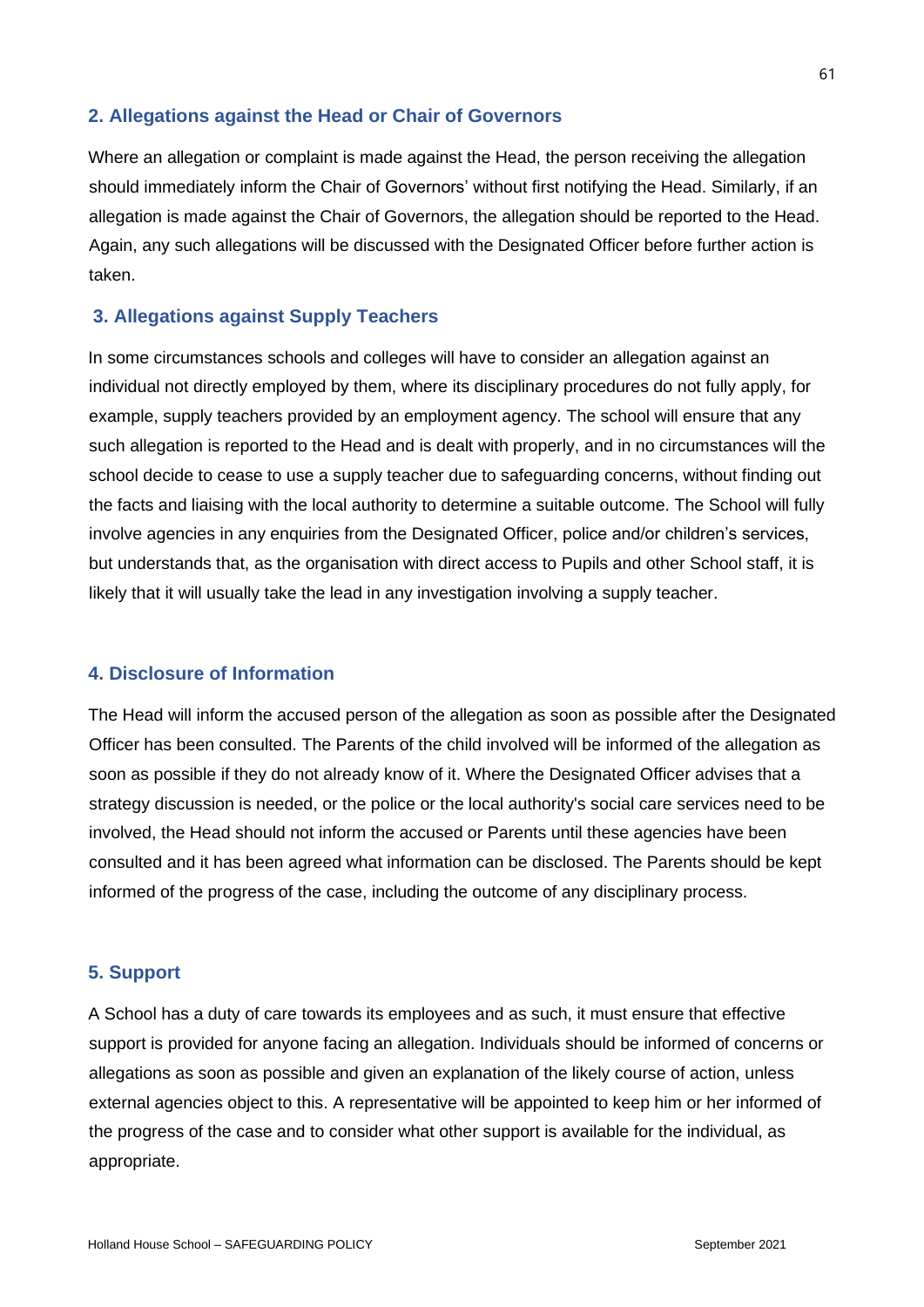## **6. Action to be taken against the Accused**

Where an investigation by the police or the local authority children's social care services is unnecessary, the Designated Officer will discuss the steps to be taken with the Head (or the Chair of Governors where the allegation is against the Head). The appropriate action will depend on the nature and circumstances of the allegation and will range from taking no further action to summary dismissal or a decision not to use the person's services in the future.

It may be necessary to undertake a further investigation to determine the appropriate action. If so, the Designated Officer will discuss with the Head how and by whom the investigation will be undertaken. The appropriate person will usually be a senior member of staff, but in some instances, it may be appropriate to appoint an independent investigator as advised by the Local Safeguarding Partnership.

## **7. Suspension**

Suspension must not be an automatic response to an allegation and should only be considered in a case where:

- there is cause to suspect a child or other children at the School is or are at risk of significant harm
- the allegation warrants investigation by the police or
- the allegation is so serious that it might be grounds for dismissal.

The professional reputational damage that can arise from suspension where an allegation is later found to be unsubstantiated, unfounded or malicious must be considered. It may be that the result that would be achieved by suspension could be obtained by alternative arrangements, for example, redeployment.

## **8. Criminal Proceedings**

The School will consult with the Designated Officer following the conclusion of a criminal investigation or prosecution as to whether any further action, including disciplinary action, is appropriate and if so, how to proceed. The options will depend on the circumstances of the case, including the result of the police investigation or trial and the standards of proof applicable.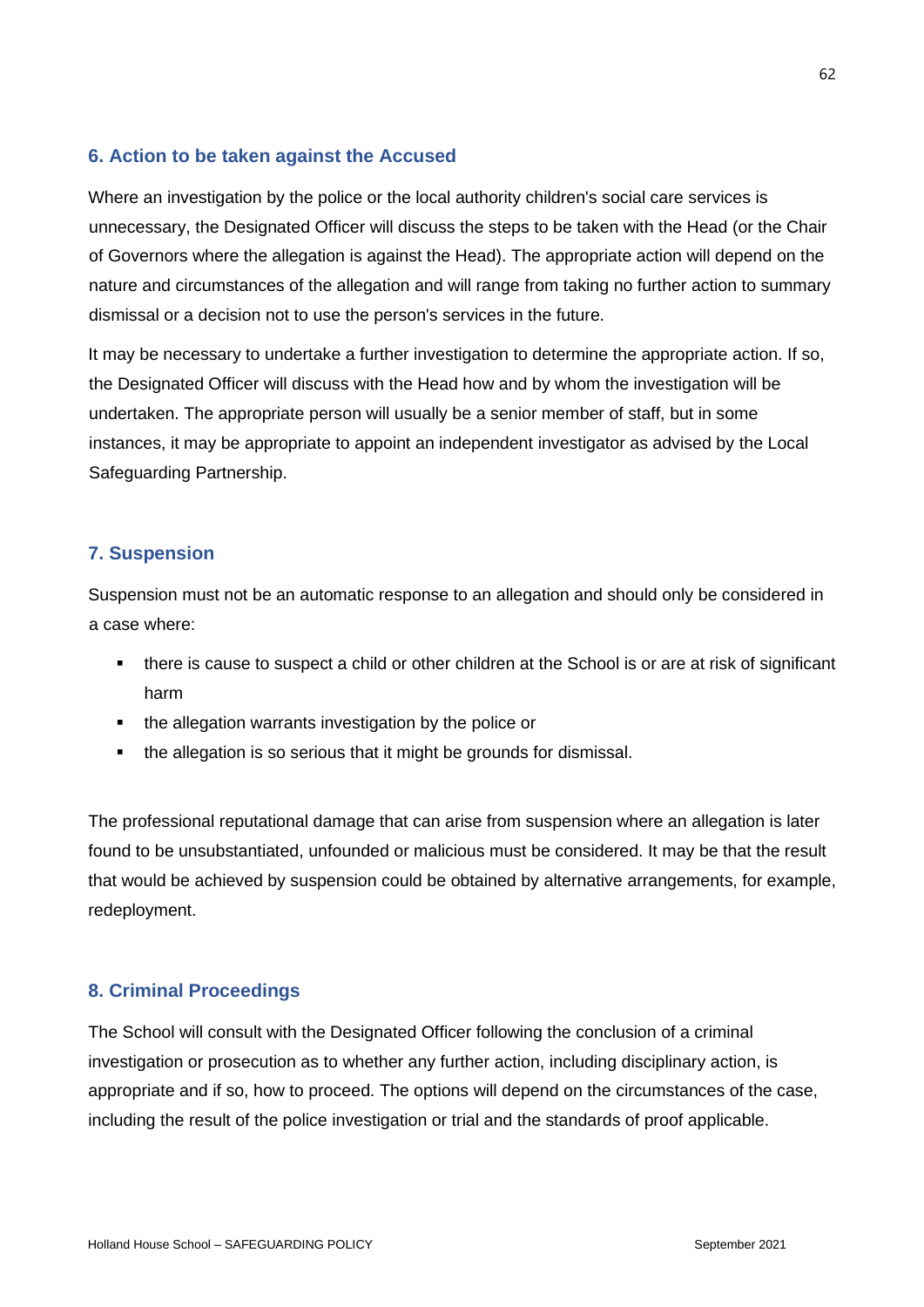### **9. Return to Work**

If it is decided that the person who has been suspended should return to work, the School should consider how to facilitate this, for example, a phased return may be appropriate and/or the provision of a mentor to provide assistance in the short term. The School should also consider how to manage the contact with the child who made the allegation.

### **10. Ceasing to Use Staff**

If the School ceases to use the services of a member of staff (or a governor or volunteer) because they are unsuitable to work with children, a compromise agreement will not be used and there will be a prompt and detailed report to the Disclosure and Barring Service. Any such incidents will be followed by a review of the safeguarding procedures within the School, with a report being presented to the Governors within one month. Where the individual is involved with teaching, the TRA will also be notified if the issue is unacceptable professional conduct, conduct that may bring the profession into disrepute, or a conviction at any time for a relevant offence.

### **11. Resignation**

If a member of staff (or a governor or volunteer) tenders his or her resignation, or ceases to provide his or her services, any child protection allegations will still be followed up by the School. Resignation will not prevent a detailed report being made to the Disclosure and Barring Service within one month in appropriate circumstances. Where the individual is involved with teaching, the TRA will also be notified if the issue is unacceptable professional conduct, conduct that may bring the profession into disrepute, or a conviction at any time for a relevant offence.

### **12. Timescales**

All allegations must be dealt with as a priority. Where it is clear immediately that the allegation is unfounded or malicious, the case should be resolved within one week. It is expected that most cases of allegations of abuse against staff will be resolved within one month with exceptional cases being completed within 12 months. If the nature of the allegation does not require formal disciplinary action, the Head should institute appropriate action within three working days. If a disciplinary hearing is required and can be held without further investigation, it should be held within 15 working days.

### **13. Unfounded or Malicious Allegations**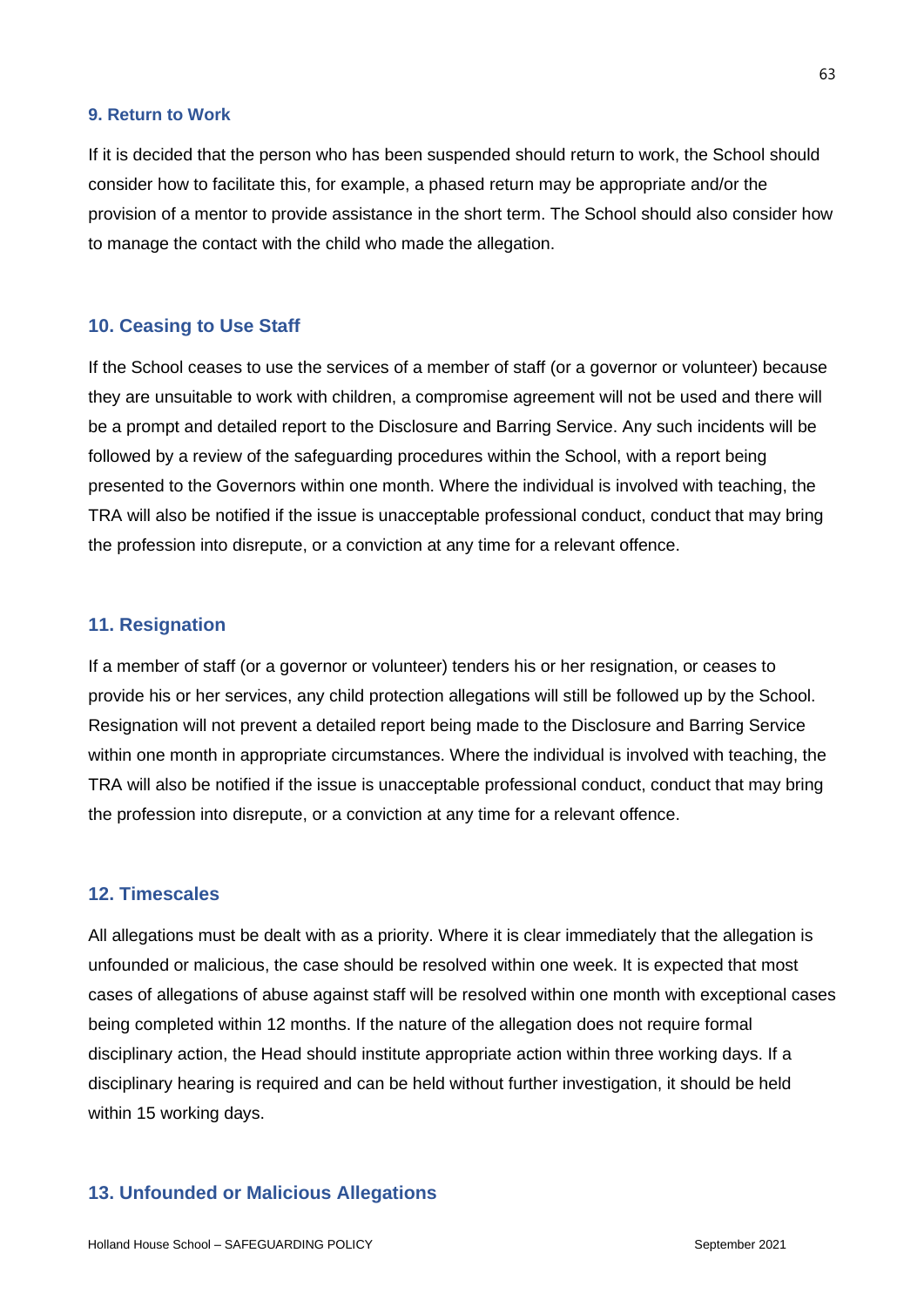Where an allegation by a Pupil is shown to have been deliberately invented or malicious, the Head will consider whether to take disciplinary action in accordance with the School's policy on behaviour, discipline and sanctions.

Where Parents have made a deliberately invented or malicious allegation, the Head will consider whether to require that Parents withdraw their child or children from the School on the basis that they have treated the School or a member of staff unreasonably.

Whether or not the person making the allegation is a Student or Parents (or other member of the public), the School reserves the right to contact the police to determine whether any action might be appropriate.

## **14. Record Keeping**

Details of an allegation will be recorded on the employee's file and retained at least until the employee reaches the normal retirement age or for a period of ten years from the date of the allegation, if this is longer, unless the allegation was found to have been malicious, in which case it will be removed from the employee's records.

## **Appendix C Some of the following signs may be indicators of physical abuse:**

### **Bruising**

It is often possible to differentiate between accidental and inflicted bruises. The following must be considered as non-accidental unless there is evidence, or an adequate explanation provided:

- Bruising in or around the mouth.
- Two simultaneous bruised eyes, without bruising to the forehead (rarely accidental, though a single bruised eye can be accidental or abusive).
- Repeated or multiple bruising on the head or on sites unlikely to be injured accidentally, for example the back, mouth, cheek, ear, stomach, chest, under the arm, neck, genital and rectal areas
- Variation in colour possibly indicating injuries caused at different times.
- The outline of an object used e.g. belt marks, hand/finger marks etc.
- Linear bruising at any site, particularly on the buttocks, back or face.
- Bruising or tears around, or behind, the earlobe/s indicating injury by pulling or twisting.
- Bruising around the face.
- Grasp marks to the upper arms, forearms or legs.
- Petechial haemorrhages (pinpoint blood spots under the skin). Commonly associated with slapping, smothering/suffocation, strangling and squeezing.

#### **Fractures**

Fractures may cause pain, swelling and discolouration over a joint. It is unlikely that a child will have a fracture without the carers being aware of the child's distress. If the child is not using a limb, has pain on movement and/or swelling of the limb, there may be a fracture. There are grounds for concern if: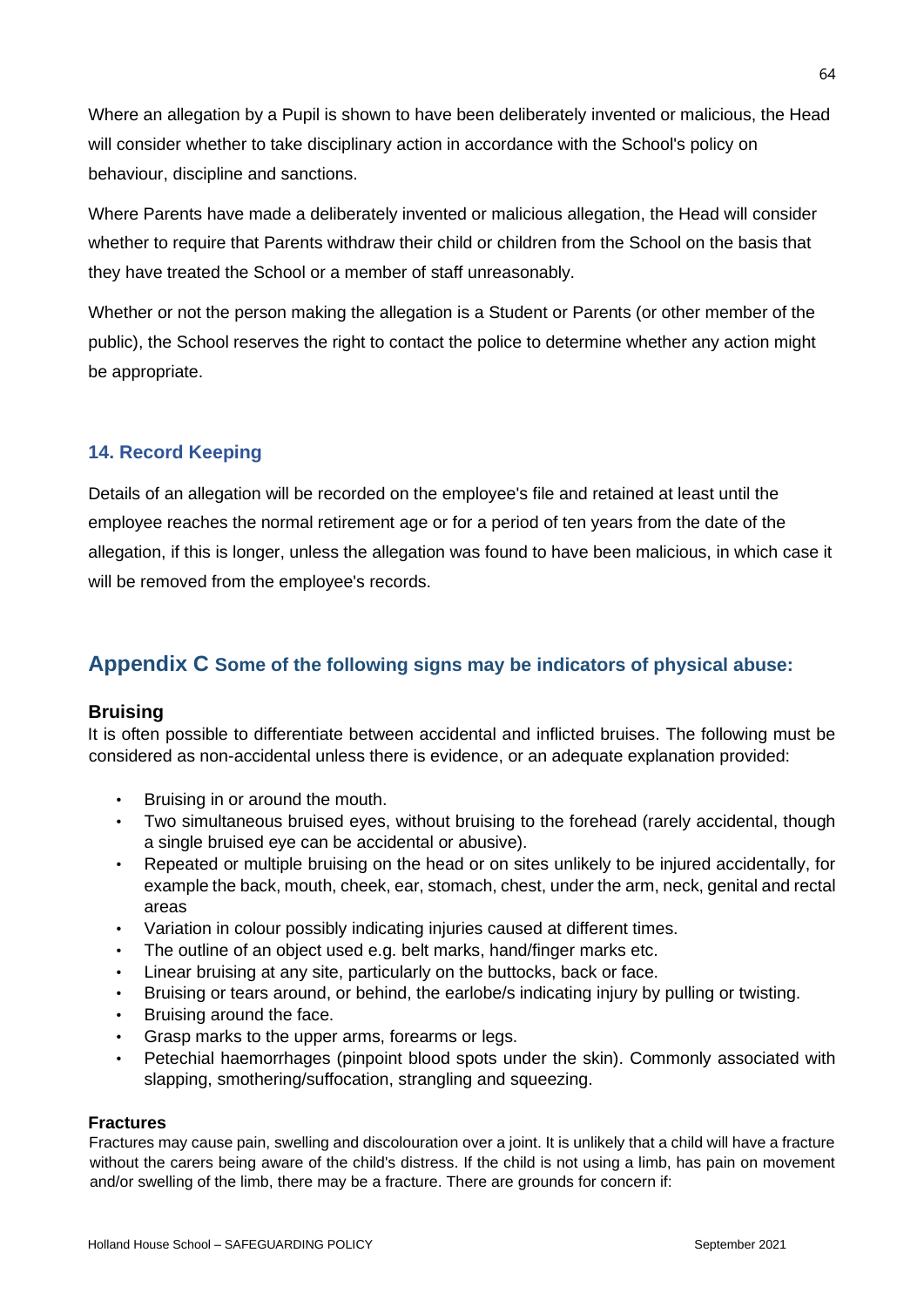- The history provided is vague, non-existent or inconsistent.
- There are associated old fractures.
- Medical attention is sought after a period of delay when the fracture has caused symptoms such as swelling, pain or loss of movement.

Rib fractures are possibly primarily caused in major trauma such as a road traffic accident, a severe shaking injury or a direct injury such as a kick.

Skull fractures are uncommon in ordinary falls i.e. from three feet or less. The injury is usually witnessed, the child will cry and if there is a fracture, there is likely to be swelling on the skull developing over two to three hours. All fractures of the skull should be taken seriously.

### **Mouth Injuries**

Tears to the frenulum (tissue attaching upper lip to gum) often indicates force feeding of a baby or a child with a disability. There is often finger bruising to the cheeks and around the mouth. Rarely, there may also be grazing on the palate.

### **Poisoning**

Ingestion of tablets or domestic poisoning in children under 5 is usually due to the carelessness of a parent or carer, but it may be self-harm even in young children.

### **Fabricated or Induced illness**

Teacher and School staff may be concerned at the possibility of a child suffering significant harm as a result of having illness fabricated or induced by their carer. Possible concerns are:

- Discrepancies between reported and observed medical conditions, such as the incidence of fits.
- Attendance at various hospitals, in different geographical areas.
- Development of feeding/eating disorders, as a result of unpleasant feeding interactions.
- The child developing abnormal attitudes to their own health.
- Non-organic failure to thrive a child does not put on weight and height and there is no underlying medical cause.
- Speech, language or motor development delays.
- Dislike of close physical contact.
- Attachment disorders.
- Low self-esteem.
- Poor quality or no relationships with peers because social interactions are restricted.
- Poor attendance at school and under-achievement.

#### **Bite Marks**

Bite marks can leave clear impressions of the teeth when seen shortly after the injury has been inflicted. The shape then becomes a more defused ring bruise or oval or crescent shaped. Those over 3cm in diameter are more likely to have been caused by an adult or older child.

A medical/dental opinion, preferably within the first 24 hours, should be sought where there is any doubt over the origin of the bite.

#### **Burns and Scalds**

It can be difficult to distinguish between accidental and non-accidental burns and scalds. Scalds are the most common intentional burn injury recorded.

Any burn with a clear outline may be suspicious e.g. circular burns from cigarettes, linear burns from hot metal rods or electrical fire elements, burns of uniform depth over a large area, scalds that have a line indicating immersion or poured liquid.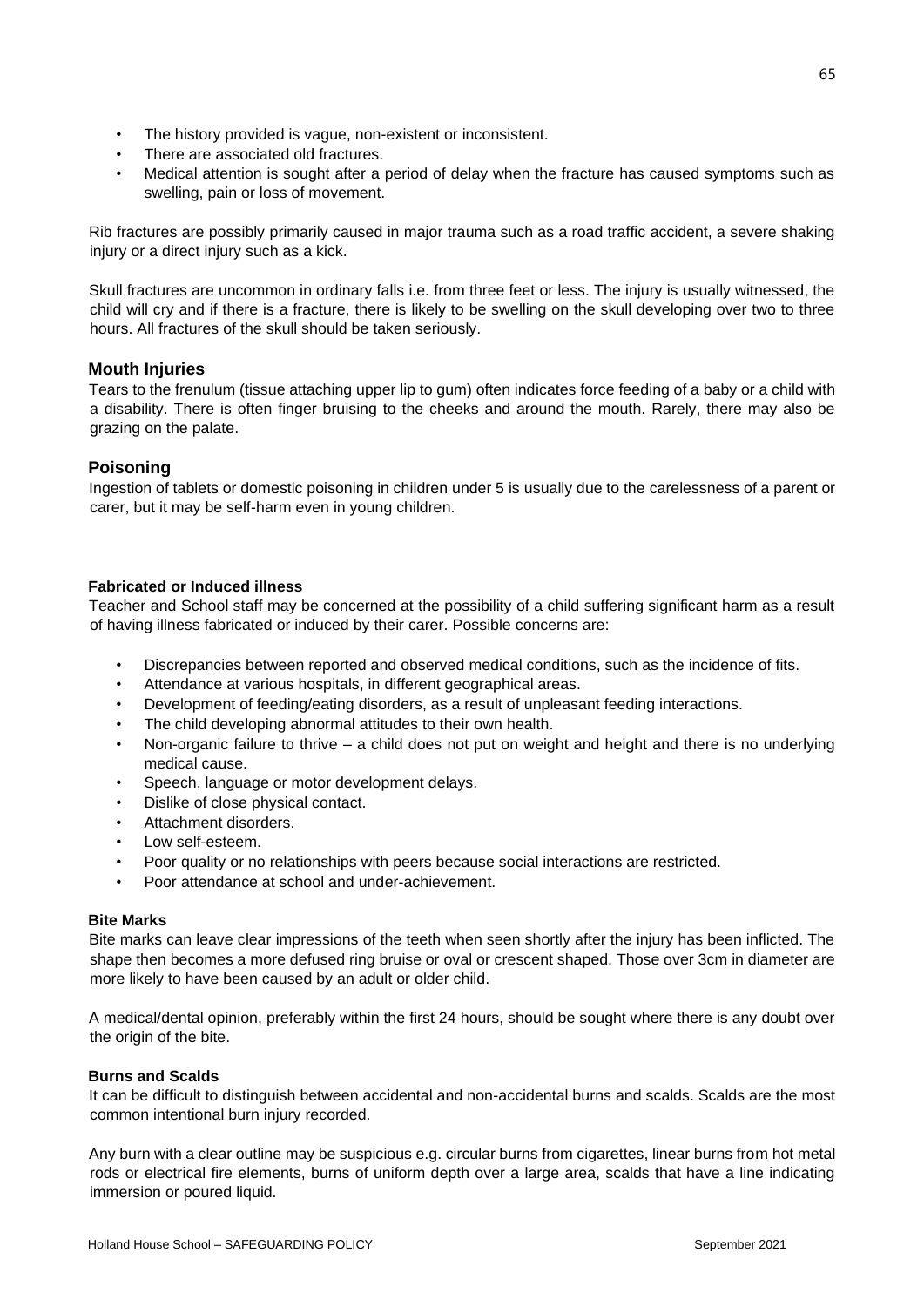Old scars indicating previous burns/scalds which did not have appropriate treatment or adequate explanation. Scalds to the buttocks of a child, particularly in the absence of burns to the feet, are indicative of dipping into a hot liquid or bath.

The following points are also worth remembering:

- A responsible adult checks the temperature of the bath before the child gets in.
- A child is unlikely to sit down voluntarily in a hot bath and cannot accidentally scald its bottom without also scalding his/her feet.
- A child getting into too hot water of his/her own accord will struggle to get out and there will be splash marks.

#### **Scars**

A large number of scars and scars of different sizes and ages, or on different parts of the body, or unusually shaped, may suggest abuse.

#### **Emotional/behavioural presentation**

- Refusal to discuss injuries.
- Admission of punishment which appears excessive.
- Fear of parents being contacted and fear of returning home.
- Withdrawal from physical contact.
- Arms and legs kept covered in hot weather.
- Fear of medical help.
- Aggression towards others.
- Frequently absent from school.
- An explanation which is inconsistent with an injury.
- Several different explanations provided for an injury.

#### **Indicators in the parent**

May have injuries themselves that suggest domestic abuse. Not seeking medical help/unexplained delay in seeking treatment. Reluctant to give information or mention previous injuries. Absent without good reason when their child is presented for treatment. Disinterested or undisturbed by accident or injury. Aggressive towards child or others.

- Unauthorised attempts to administer medication.
- Tries to draw the child into their own illness.
- Past history of childhood abuse, self-harm, or false allegations of physical or sexual assault.
- Parent/carer may be over involved in participating in medical tests, taking temperatures and measuring bodily fluids.
- Observed to be intensely involved with their children, never taking a much needed break nor allowing anyone else to undertake their child's care.
- May appear unusually concerned about the results of investigations which may indicate physical illness in the child.
- Wider parenting difficulties; may/may not be associated with this form of abuse.
- Parent/carer has convictions for violent crimes.

#### **Indicators in the family/environment**

- Marginalised or isolated by the community.
- History of mental health, alcohol or drug misuse or domestic abuse.
- History of unexplained, illness or multiple surgery in parents and/or siblings of the family.
- Past history of childhood abuse, self-harm, or false allegations of sexual assault or a culture of physical chastisement.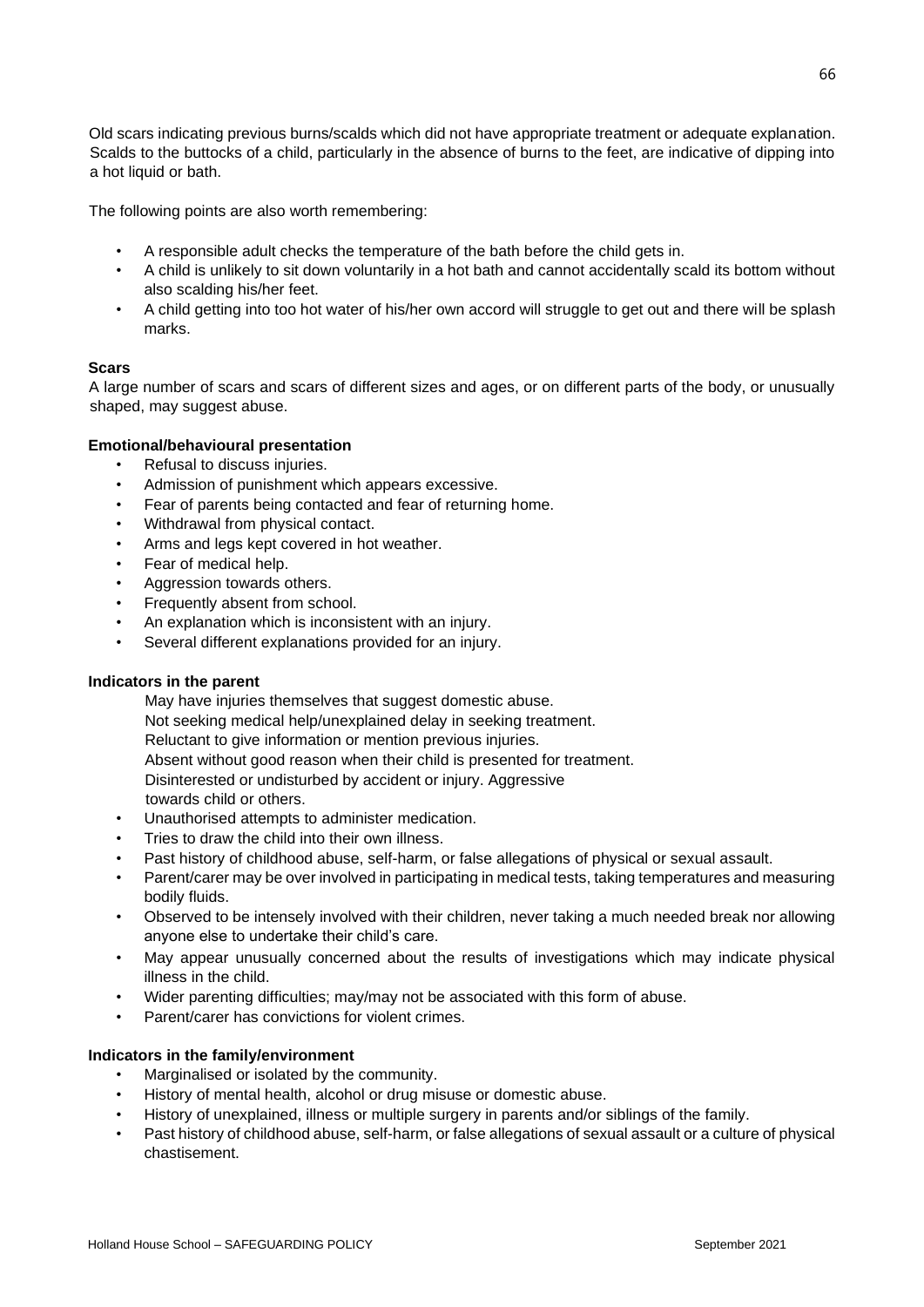## **Appendix D** Some of the following signs may be indicators of emotional abuse.

#### **Indicators in the child**

- Developmental delay.
- Abnormal attachment between a child and parent/carer e.g. anxious, indiscriminate or no attachment.
- Aggressive behaviour towards others.
- Child scapegoated within the family.
- Frozen watchfulness, particularly in pre-school children.
- Low self-esteem and lack of confidence.
- Withdrawn or seen as a "loner" difficulty relating to others.
- Over-reaction to mistakes.
- Fear of new situations.
- Inappropriate emotional responses to painful situations.
- Neurotic behaviour (e.g. rocking, hair twisting, thumb sucking)
- Self-harm.
- Fear of parents being contacted.
- Extremes of passivity or aggression.
- Drug/solvent abuse.
- Chronic running away.
- Compulsive stealing.
- Air of detachment "don't care" attitude.
- Social isolation does not join in and has few friends.
- Depression, withdrawal.
- Behavioural problems e.g. aggression, attention seeking, hyperactivity, poor attention, low selfesteem, lack of confidence, fearful, distressed, anxious.

#### **Indicators in the parent**

Domestic abuse, adult mental health problems and parental substance misuse may be features in families where children are exposed to abuse.

- Abnormal attachment to child e.g. overly anxious or disinterest in the child.
- Scapegoats one child in the family.
- Imposes inappropriate expectations on the child e.g. prevents the child's developmental exploration or learning, or normal social interaction through overprotection.
- Wider parenting difficulties, may/may not be associated with this form of abuse.

#### **Indicators on the family/environment**

- Lack of support from family or social network.
- Marginalised or isolated in the community.
- History of mental health, alcohol or drug misuse or domestic abuse.
- History of unexplained death, illness or multiple surgery in parents and/or siblings of the family.
- Past history of childhood abuse, self-harm or false allegations of physical or sexual assault or a culture of physical chastisement.

### **Appendix E Some of the following signs may be indicators of sexual abuse.**

### **Indicators in the child**

#### **Physical Presentation**

- Urinary infection, bleeding or soreness in the genital or anal areas.
- Recurrent pain on passing urine or faeces.
- Blood on undergarments.
- Sexually transmitted infections.
- Vaginal soreness or bleeding.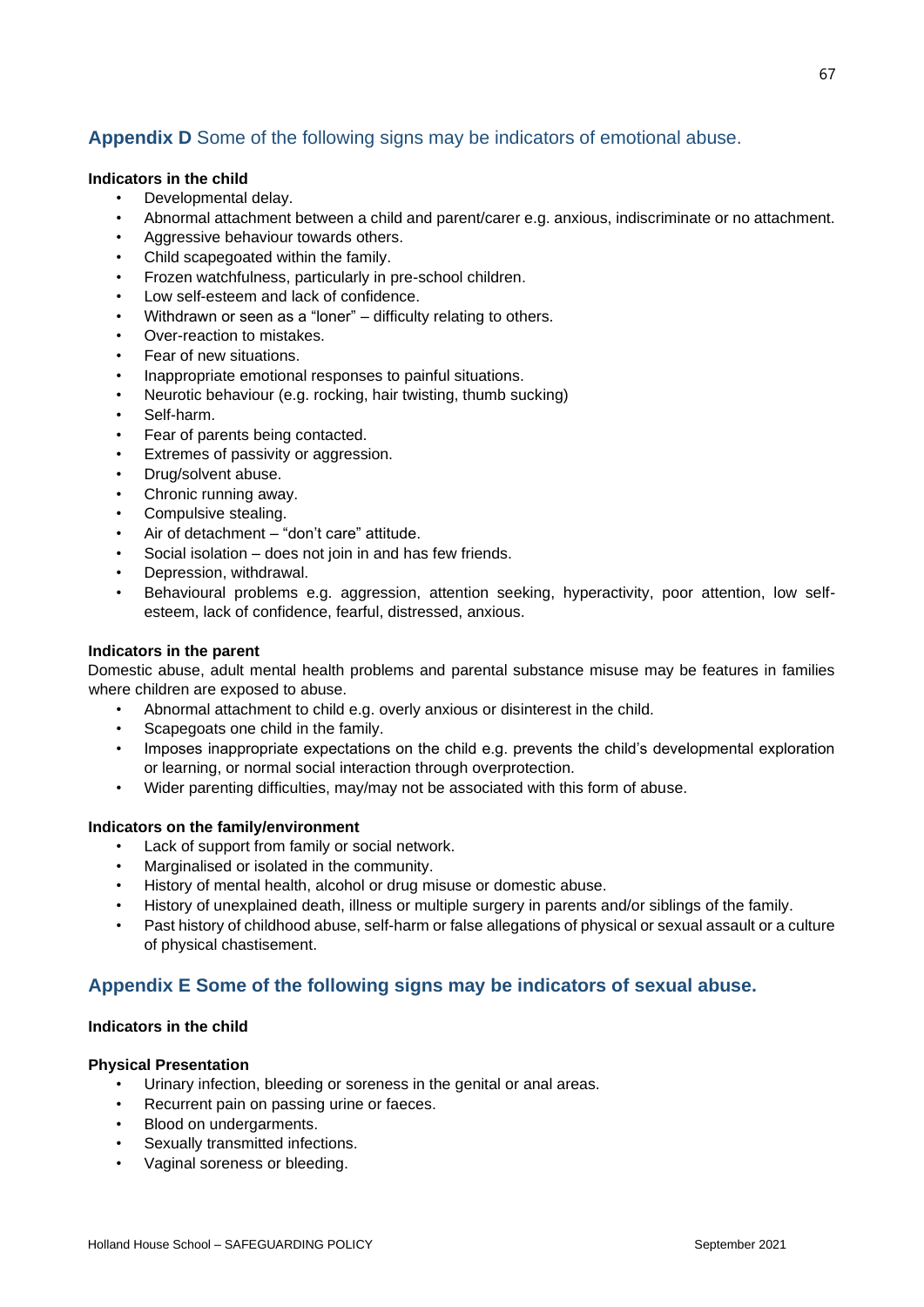Physical symptoms such as injuries to the genital or anal area, bruising to buttocks, abdomen and thighs, sexually transmitted disease, presence of semen on vagina, anus, external genitalia or clothing.

### **Emotional/behavioural presentation**

- Makes a disclosure.
- Demonstrates sexual knowledge or behaviour inappropriate to age/stage of development, or that is unusually explicit.
- Inexplicable changes in behaviour, such as becoming aggressive or withdrawn.
- Self-harm eating disorders, self-mutilation and suicide attempts.
- Poor self-image, self-harm, self-hatred.
- Reluctant to undress for P.E.
- Running away from home.
- Poor attention/concentration (world of their own).
- Sudden changes in school work habits e.g. fails to complete homework.
- Withdrawal, isolation or excessive worrying.
- Inappropriate sexualised conduct.
- Wetting or other regressive behaviours e.g. thumb sucking.
- Draws sexually explicit pictures.
- Depression.

#### **Indicators in parents**

- Comments made by the parent/carer about the child.
- Lack of sexual boundaries.
- Wider parenting difficulties or vulnerabilities.
- Grooming behaviour.
- Parent is a sex offender.

### **Indicators in the family/environment**

- Marginalised or isolated by the community.
- History of mental health, alcohol or drug misuse or domestic abuse.
- History of unexplained death, illness or multiple surgery in parents and/or siblings of the family.
- Past history of childhood abuse, self-harm or false allegations of physical or sexual assault or a culture of physical chastisement.
- Family member is a sex offender.

## **Appendix F Some of the following signs may be indicators of Neglect**

#### **Indicators in the child Physical presentation**

- Failure to thrive or, in older children, short stature.
- **Underweight**
- Frequent hunger
- Dirty, unkempt condition
- Inadequately clothed, clothing in a poor state of repair.
- Red/Purple mottled skin, particularly on the hands and feet, seen in the winter due to cold.
- Swollen limbs with sores that are slow to heal, usually associated with old injury.
- Abnormal voracious appetite.
- Drv, sparse hair
- Recurrent/untreated infections or skin conditions e.g eczema or persistent head lice/scabies/diarrhoea
- Unmanaged/untreated health/medical conditions including poor dental health
- Frequent accidents or injuries.

#### **Development**

- General delay, especially speech and language delay
- Inadequate social skills and poor socialisation.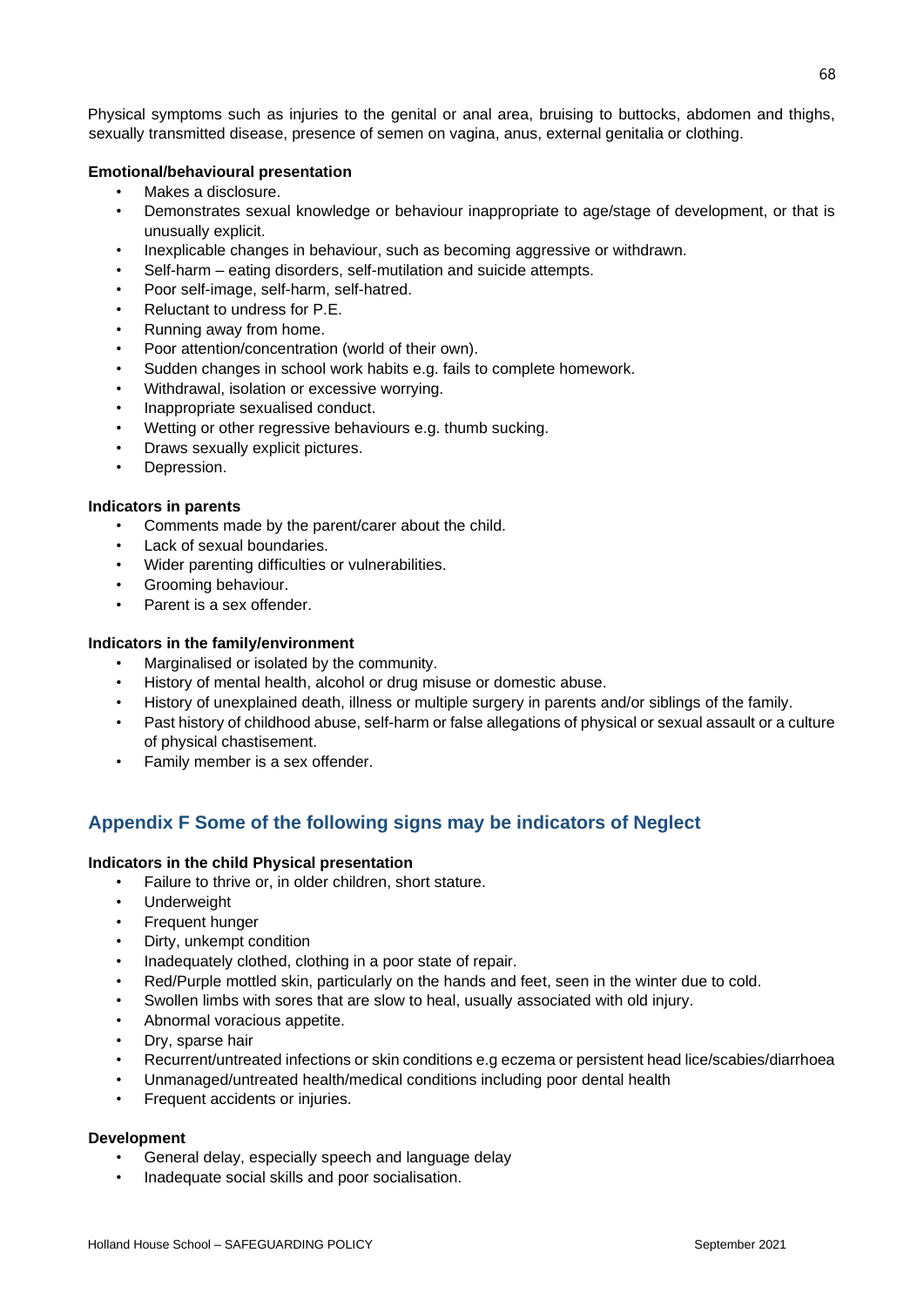- Attachment disorders
- Absence of normal social responsiveness
- Indiscriminate behaviour in relationships with adults
- Emotionally needy
- Compulsive stealing
- Constant tiredness
- Frequently absent or late at school
- Poor self-esteem
- Destructive tendencies
- Thrives away from the home environment
- Aggressive and impulsive behaviour
- Disturbed peer relationships
- Self-harming behaviour.

#### **Indicators in the parent**

- Dirty, unkempt presentation
- Inadequately clothed.
- Inadequate social skills and poor socialisation
- Abnormal attachment to the child e.g. anxious
- Low self-esteem and lack of confidence.
- Failure to meet the basic essential needs e.g. adequate food, clothes, warmth, hygiene.
- Failure to meet the child's health and medical needs e.g. poor dental health; failure to attend or keep appointments with GP or hospital; lack of GP registration; failure to seek or comply with appropriate medical treatment; failure to address parental substance misuse during pregnancy.
- Child left with adults who are intoxicated or violent.
- Child abandoned or left alone for excessive periods
- Wider parenting difficulties may/may not be associated with this form of abuse.

#### **Indicators in the family/environment**

- History of neglect in the family
- Family marginalised or isolated by the community
- Family has history of mental health, alcohol or drug misuse or domestic abuse.
- History of unexplained death, illness or multiple surgery in parents and/or siblings of the family.
- Family has a past history of childhood abuse, self-harm or false allegations of physical or sexual assault or a culture of physical chastisement.
- Dangerous or hazardous home environment including failure to use home safety equipment, risk from animals.
- Poor state of home environment e.g. unhygienic facilities, lack of appropriate sleeping arrangements, inadequate ventilation (including passive smoking) and lack of adequate heating.
- Lack of opportunities for child to play and learn.

## **Appendix G Mandatory reporting of Female Genital Mutilation (FGM)**

#### **Background**

As of 31st October 2015, the Home Office introduced a mandatory reporting duty which requires all health and social care professionals and teachers in England and Wales to report "known" cases of FGM in under 18s which they identify in the course of their professional work to the Police.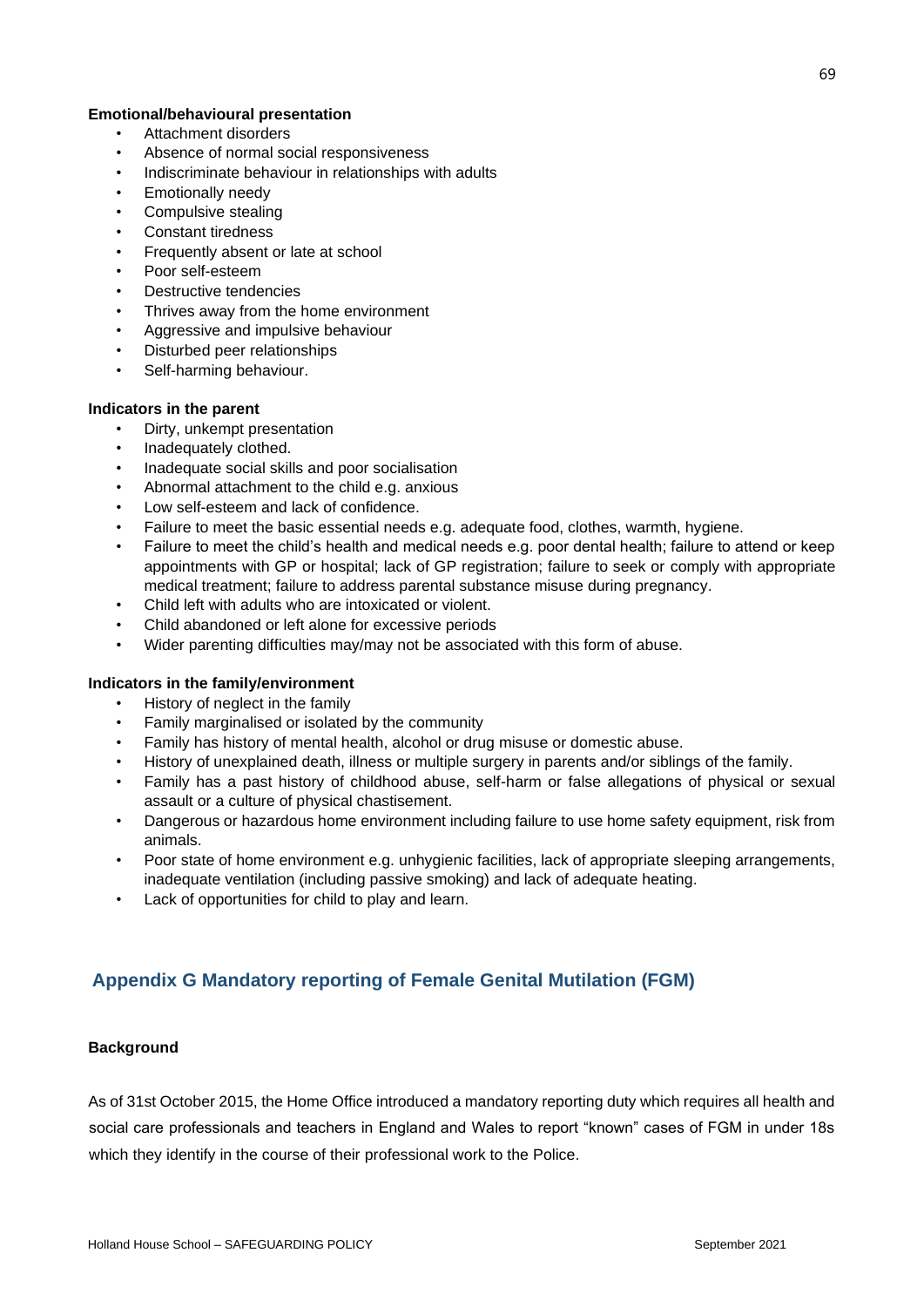The duty applies to any teacher who is employed or engaged to carry out 'teaching work', whether or not they have qualified teacher status, in maintained schools, academies, free schools, independent schools, nonmaintained special schools, sixth form colleges, 16-19 academies, relevant youth accommodation or children's homes in England.

"Teaching work" is defined as being each of the following activities: planning and preparing lessons and courses for pupils; delivering lessons to pupils; assessing and/or reporting on the development, progress and attainment of pupils.

Please note that, in addition to complying with this duty, professionals should continue to have regard to their wider safeguarding responsibilities, which require consideration and action to be taken whenever there is any identified or known risk to a child. This is in relation to FGM or any other safeguarding matter.

### **Making a report**

The FGM mandatory reporting duty is a legal duty provided for in the FGM Act 2003 (as amended by the Serious Crime Act 2015). The legislation requires regulated health and social care professionals and teachers in England and Wales to make a report to the police where, in the course of their professional duties, they either:

are informed by a girl under 18 that an act of FGM has been carried out on her; or observe physical signs which appear to show that an act of FGM has been carried out on a girl under 18 and they have no reason to believe that the act was necessary for the girl's physical or mental health or for purposes connected with labour or birth (see section 2.1a for further information).

For the purposes of the duty, the relevant age is the girl's age at the time of the disclosure/identification of FGM (i.e. it does not apply where a woman aged 18 or over discloses she had FGM when she was under 18).

It is important for staff to note that this duty is a personal duty which requires the individual professional who becomes aware of the case to make a report; the responsibility cannot be transferred. Staff must discuss any such cases with the Designated Safeguarding Lead and children's social care. The only exception to this is if you know that another individual from your profession has already made a report; there is no requirement to make a second report. The duty to personally report to the police does not apply in relation to at risk or suspected cases.

Cases of failure to comply with the duty will be dealt with in accordance with the existing staff disciplinary procedures already in place at Holland House School. Staff are reminded that FGM is a recognised form of child abuse and, as such, should expect Holland House School to pay due regard to the seriousness of any breach of this duty.

### *A breach of this duty may lead to dismissal.*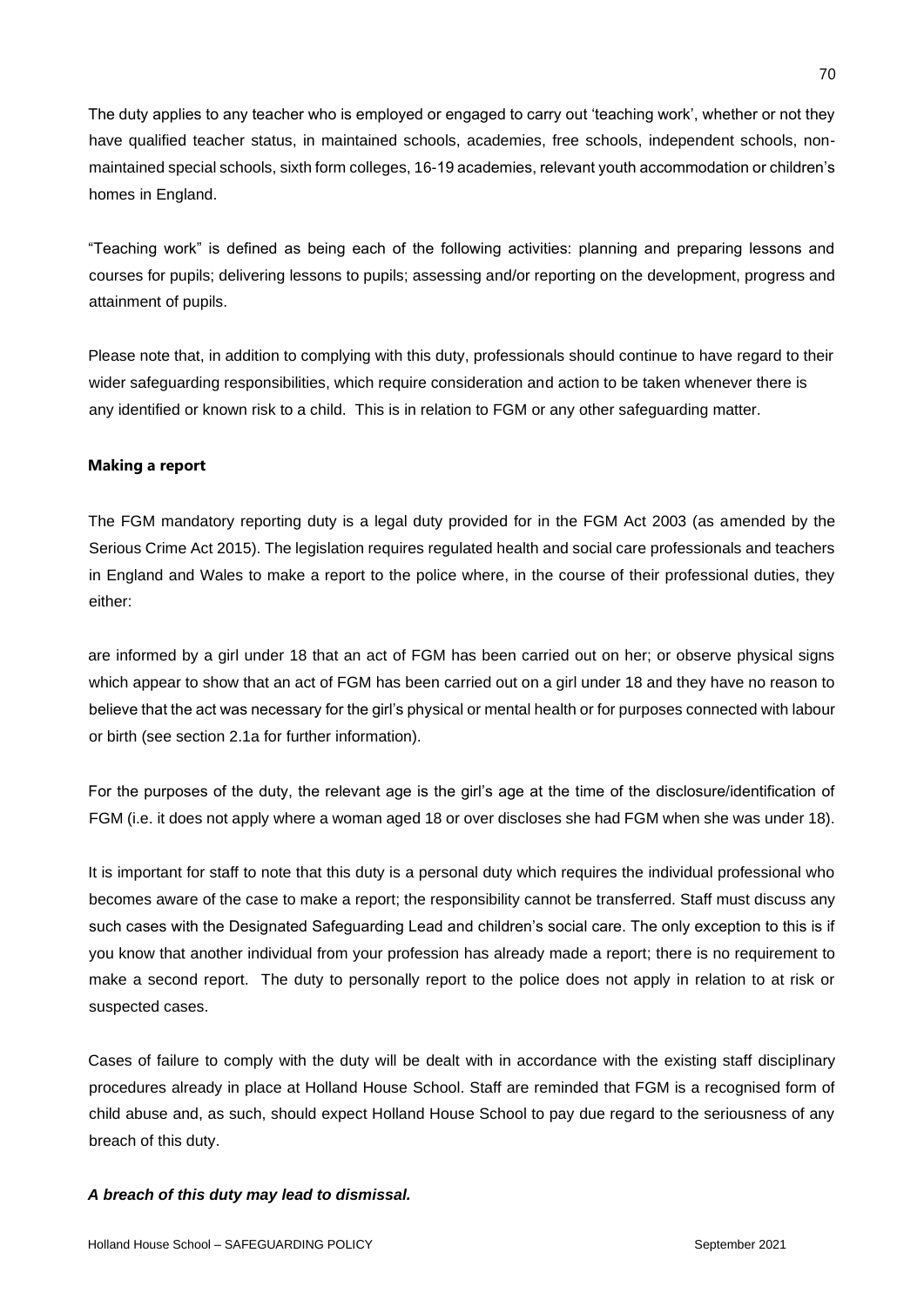Where there is a risk to life or likelihood of serious immediate harm, professionals should report the case immediately to police, including dialling 999 if appropriate.

### **Visually identified cases – when you might see FGM**

The duty applies to cases you discover in the course of your professional work.

If you do not currently undertake genital examinations in the course of delivering your job, then the duty does not change this.

Most professionals will only visually identify FGM as a secondary result of undertaking another action.

For teachers and social workers, there are no circumstances in which you should be examining a girl. It is possible that a teacher, perhaps assisting a young child in the toilet or changing a nappy, may see something which appears to show that FGM may have taken place. In such circumstances, the teacher must make a report under the duty, but should not conduct any further examination of the child.

#### **Verbally disclosed cases**

If you are a relevant professional and a girl discloses to you that she has had FGM (whether she uses the term 'female genital mutilation' or any other term or description, e.g. 'cut') then the duty applies. If, in the course of delivering safe and appropriate care to a girl you would usually ask if she has had FGM, you should continue to do so.

The duty applies to cases directly disclosed by the victim; if a parent, guardian, sibling or other individual discloses that a girl under 18 has had FGM, the duty does not apply and a report to the police is not mandatory. Any such disclosure should, however, be handled in line with wider safeguarding responsibilities - in England, this is likely to include referral to children's social services, and in Wales the disclosure must be immediately referred to the local authority.

Further information, including advice and support on how to talk to girls and parents/guardians about FGM, is available in the multi-agency guidance on FGM.

#### **Timeframe for reports**

Reports under the duty should be made as soon as possible after a case is discovered and best practice is for reports to be made by the close of the next working day. You should act with at least the same urgency as is required by Holland House School's safeguarding processes.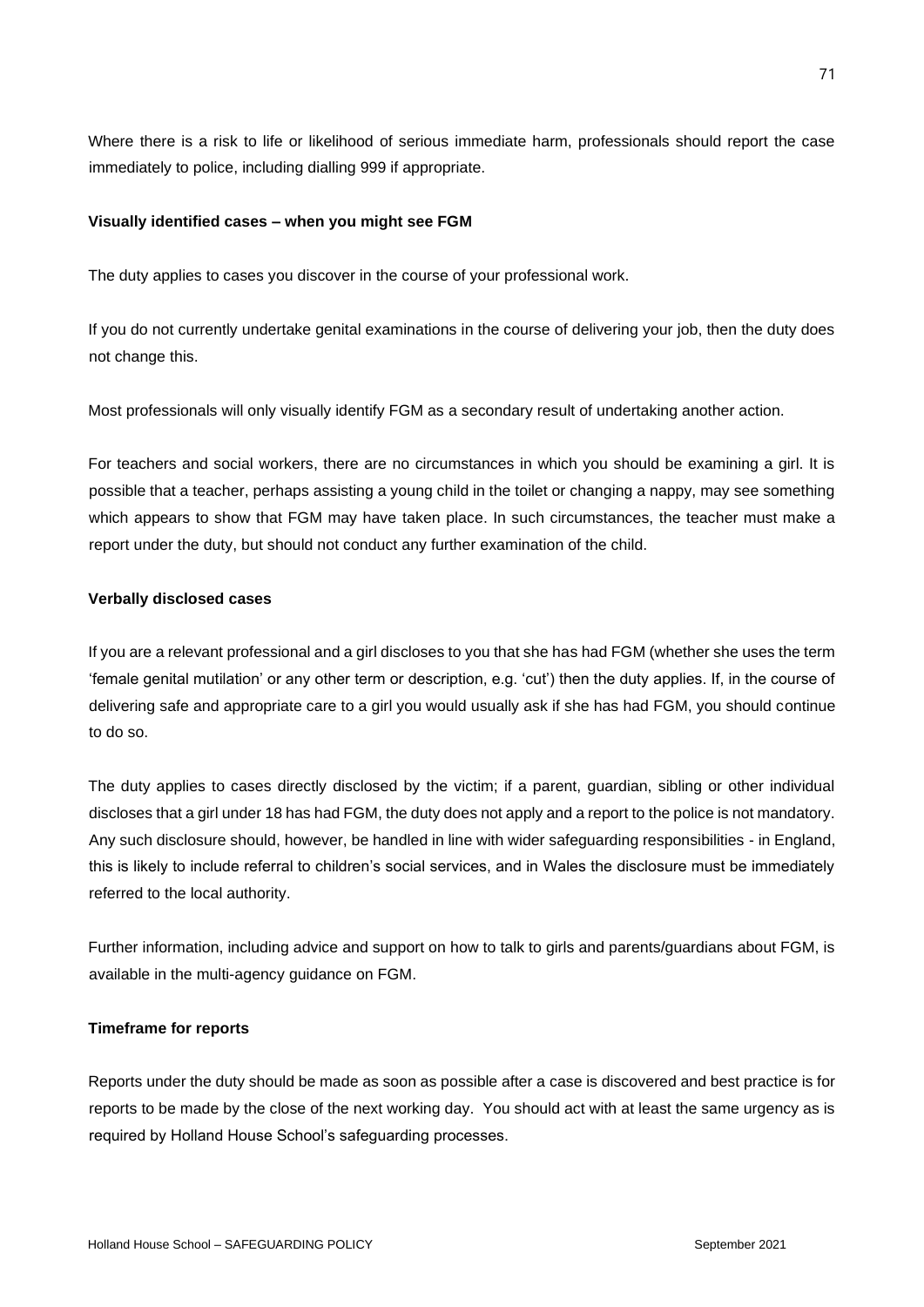In order to allow for exceptional cases, a maximum timeframe of one month from when the discovery is made applies for making reports. However, the expectation is that reports will be made much sooner than this.

### **Making a report**

Where you become aware of a case, the legislation requires you to make a report to the police force area within which the girl resides. The legislation allows for reports to be made orally or in writing.

It is recommended that you make a report orally by calling 101, the single non-emergency number.

When you call 101, the system will determine your location and connect you to the police force covering that area. You will hear a recorded message announcing the police force you are being connected to. You will then be given a choice of which force to be connected to – if you are calling with a report relating to an area outside the force area which you are calling from, you can ask to be directed to that force.

Calls to 101 are answered by trained police officers and staff in the control room of the local police force. The call handler will log the call and refer it to the relevant team within the force, who will call you back to ask for additional information and discuss the case in more detail.

You should be prepared to provide the call handler with the following information:

- Explain that you are making a report under the FGM mandatory reporting duty
- Your details:
- Name
- Contact details (work telephone number and e-mail address) and times when you will be available to be called back
- Role
- Place of work details of your organisation's designated safeguarding lead
- Name
- contact details (work telephone number and e-mail address)
- Place of work
- The girl's details
- name
- age/date of birth
- address

If applicable, confirm that you have undertaken, or will undertake, safeguarding actions, as required by "Working Together to Safeguard Children" and as appropriate.

You will be given a reference number for the call and should ensure that you document this in your records.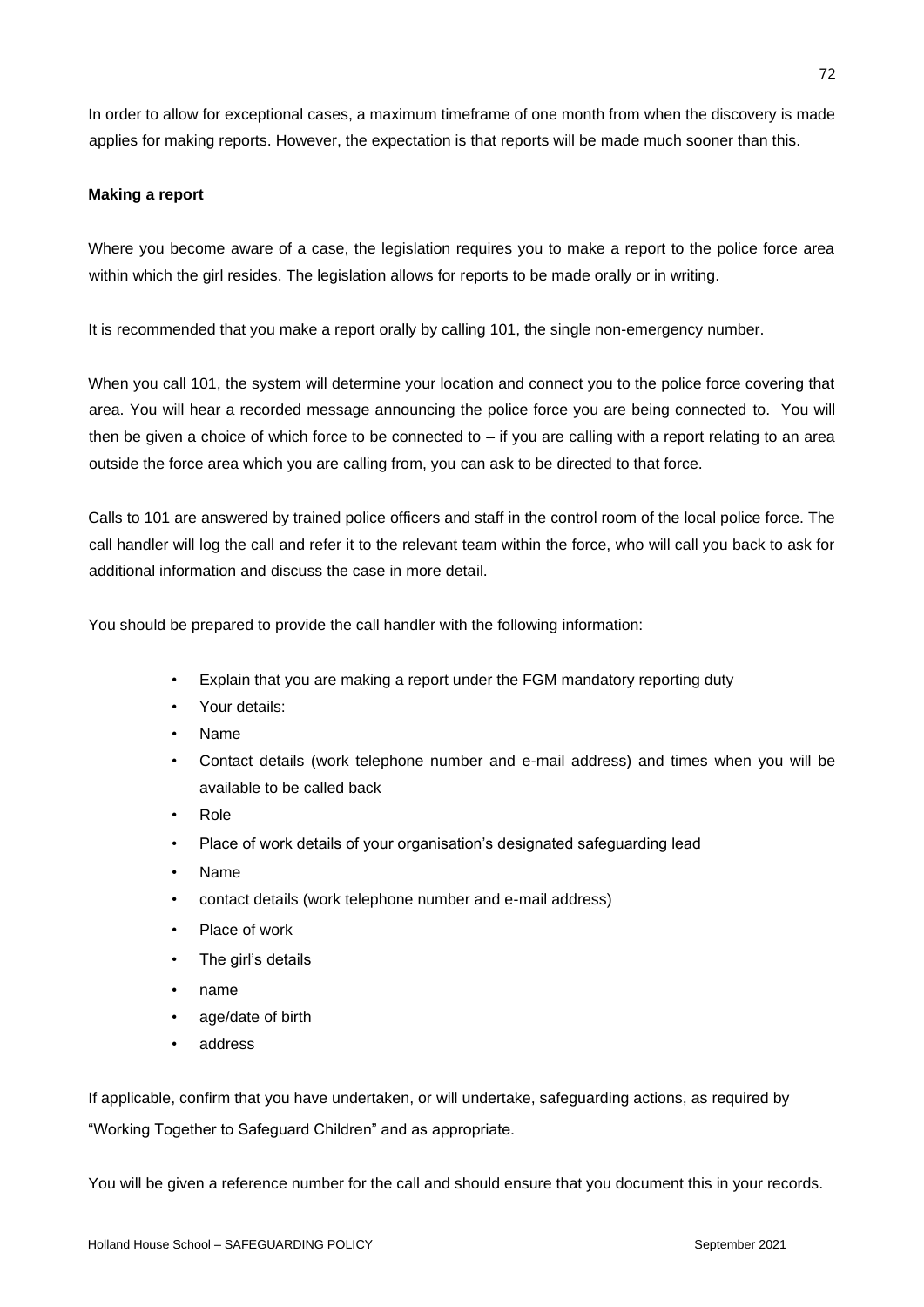#### **Informing the child's family**

If you have made a report, the Designated Safeguarding Lead and/or the Head should be informed. A discussion will then take place as to whether it is safe to contact the girl and/or her parents or guardians to explain the report, why it is being made, and what it means. Wherever possible, this discussion should be held in advance of/in parallel to the report being made.

Advice and support on how to talk to girls and parents/guardians about FGM is available in the multi-agency guidance on FGM.

If the Designated Safeguarding Lead and the Head believe that telling the child/parents about the report may result in a risk of serious harm to the child or anyone else, or of the family fleeing the country, then information will be shared with the appropriate agencies and advice sought as to how best to proceed. This may include a further phone call to the Police.

#### **Your responsibilities after you have made a report**

In relation to any next steps, staff are expected to continue to have regard to their wider safeguarding and professional responsibilities.

Depending on the member of staff's role and the specific circumstances of the case, individuals may be required to contribute to the multi-agency response or other follow up to the case which will follow any report made.

If any member of staff is unsure as to their responsibilities, they should seek advice from the Designated Safeguarding Lead or Head.

# **Appendix H Child on child sexual violence and sexual harassment KCSiE (2021) Part 5**

KCSiE 2021 Part 5 and the separate guidance 'Sexual violence and sexual harassment between children in schools and colleges' sets out how schools and colleges should respond to reports of sexual violence and sexual harassment.

Sexual violence or sexual harassment occurs between children of any age and sex in Primary through Secondary Schools and Colleges. It can also occur through a group of children sexually assaulting or sexually harassing a single child or group of children. Sexual violence and sexual harassment exist on a continuum and may overlap, occurring online and face to face. It is more likely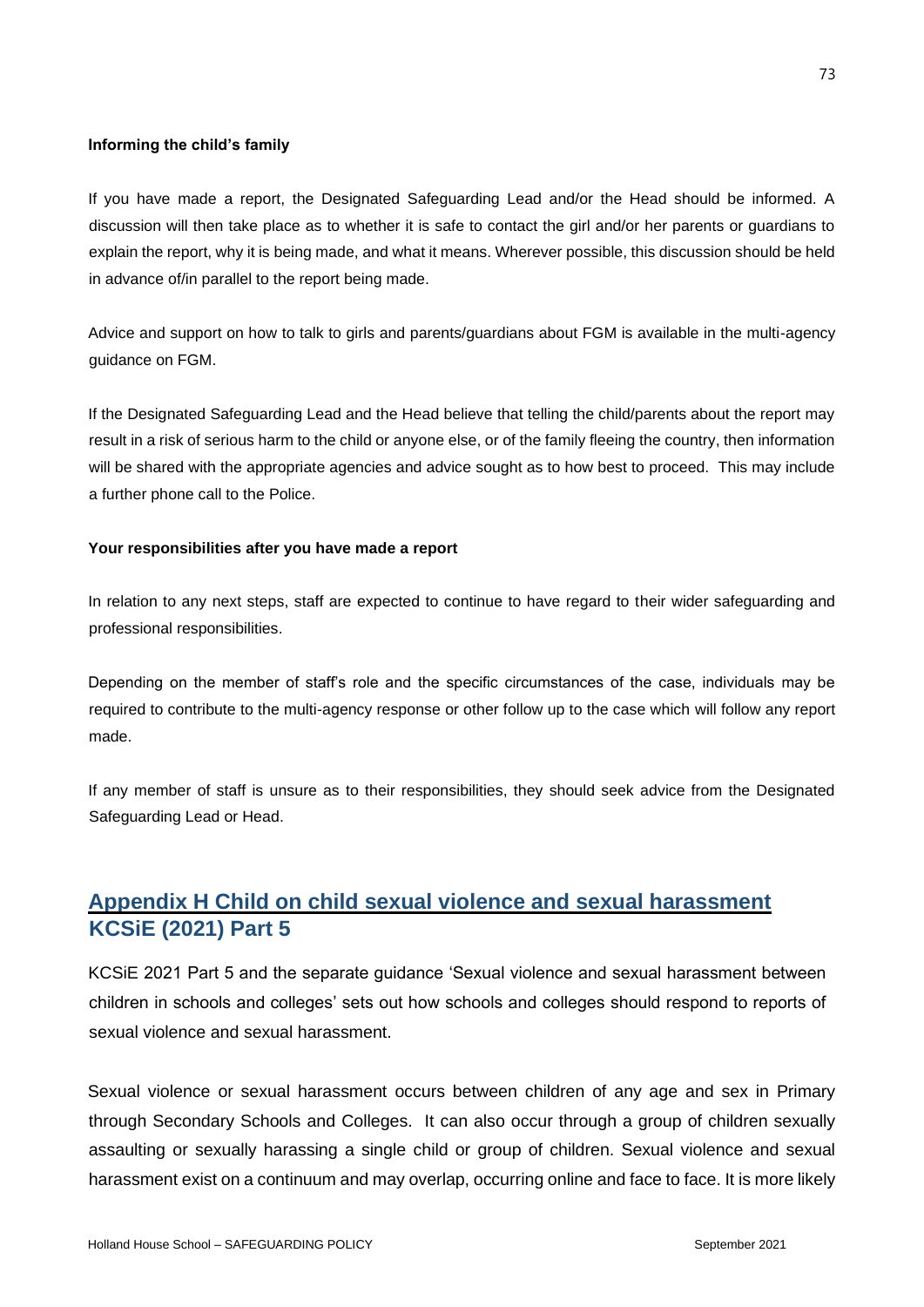that girls will be the victims of sexual violence and sexual harassment; and more likely it will be perpetrated by boys.

Staff need to understand:

- consent
- power-imbalance
- developmental stages
- harmful sexual behaviour
- how to respond

Holland House School recognises that the school culture is important. Not recognising, acknowledging or understanding the scale of harassment and abuse and/or downplaying some behaviours can lead to a culture of unacceptable behaviour. Not tackling peer-on-peer abuse can lead to an unsafe environment, a culture that normalises abuse leading to children accepting it as normal and not coming forward to report it.

Staff should address any inappropriate behaviour (even if it appears to be relatively innocuous) as this **can** be an important intervention that helps prevent problematic, abusive and/or violent behaviour in the future.

#### **Sexual Violence**

Sexual violence is those sexual offences under the Sexual Offences Act 2003 as described below:

- Rape A person (A) commits an offence of rape if: he intentionally penetrates the vagina, anus or mouth of another person (B) with his penis, B does not consent to the penetration and A does not reasonably believe that B consents.
- Assault by penetration A person (A) commits an offence if: s/he intentionally penetrates the vagina or anus of another person (B) with a part of his/her body or anything else, the penetration is sexual, B does not consent to the penetration and A does not reasonably believe that B consents.
- Sexual assault A person (A) commits an offence of sexual assault if: s/he intentionally touches another person (B), the touching is sexual, B does not consent to the touching and A does not reasonably believe B consents. Touching can be through clothing.

#### **Consent**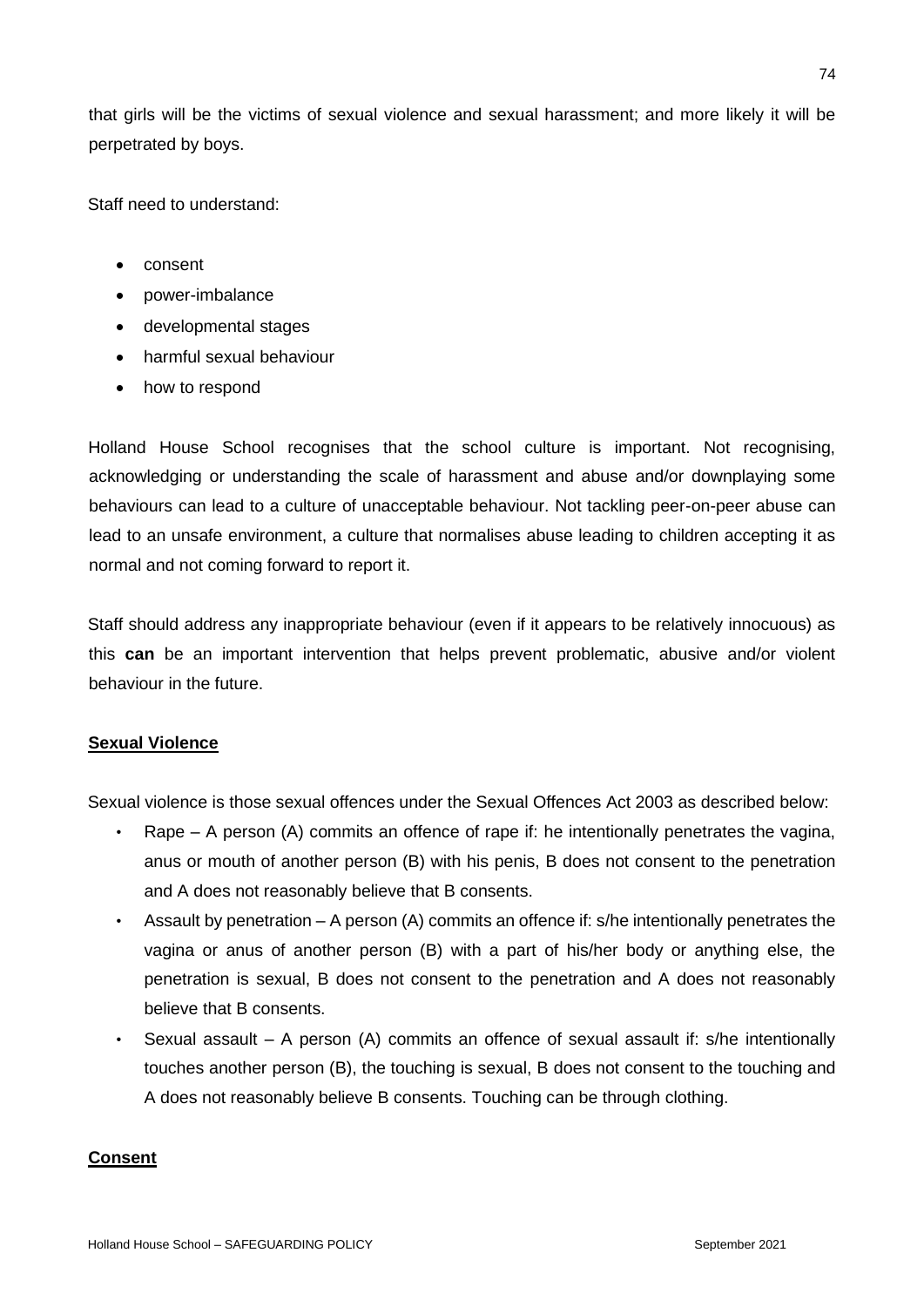Consent is about having the freedom and capacity to choose. Consent to sexual activity may be given to one sort of sexual activity but not another e.g. to vaginal but not anal sex or penetration with conditions such as wearing a condom. Consent can be withdrawn at any time during sexual activity and each time activity occurs. Someone consents to vaginal, anal or penetration only if s/he agrees by choice to that penetration and has the freedom and capacity to make that choice.

Some situations are statutorily clear:

- A child under the age of 13 can never consent to any sexual activity;
- The age of consent is 16;
- Sexual intercourse without consent is rape.
- Rape, assault by penetration and sexual assaults are defined in law;
- Making and sharing sexual photos and videos of under 18s is illegal. This includes children making and sharing sexual images and videos of themselves.

### **Sexual Harassment**

Sexual harassment is 'unwanted conduct of a sexual nature' that can occur online and offline. Sexual harassment is likely to:

- Violate a child's dignity, and/or
- Make them feel intimidated, degraded or humiliated and/or
- Create a hostile, offensive or sexualised environment.

Sexual harassment can include:

- sexual comments, such as: telling sexual stories, making lewd comments, making sexual remarks about clothes an appearance and calling someone sexualised names.
- Sexual "jokes" or taunting;
- Physical behaviour such as deliberately brushing against someone, interfering with someone's clothes and displaying pictures, photos or drawings of a sexual nature; and
- Online sexual harassment. This may be standalone, or part of a wider pattern of sexual harassment and/or sexual violence. It may include:
	- Non-consensual sharing of sexual images and videos;
	- Sexualised online bullying:
	- Unwanted sexual comments and messages, including, on social media; and
	- Sexual exploitation; coercion and threats.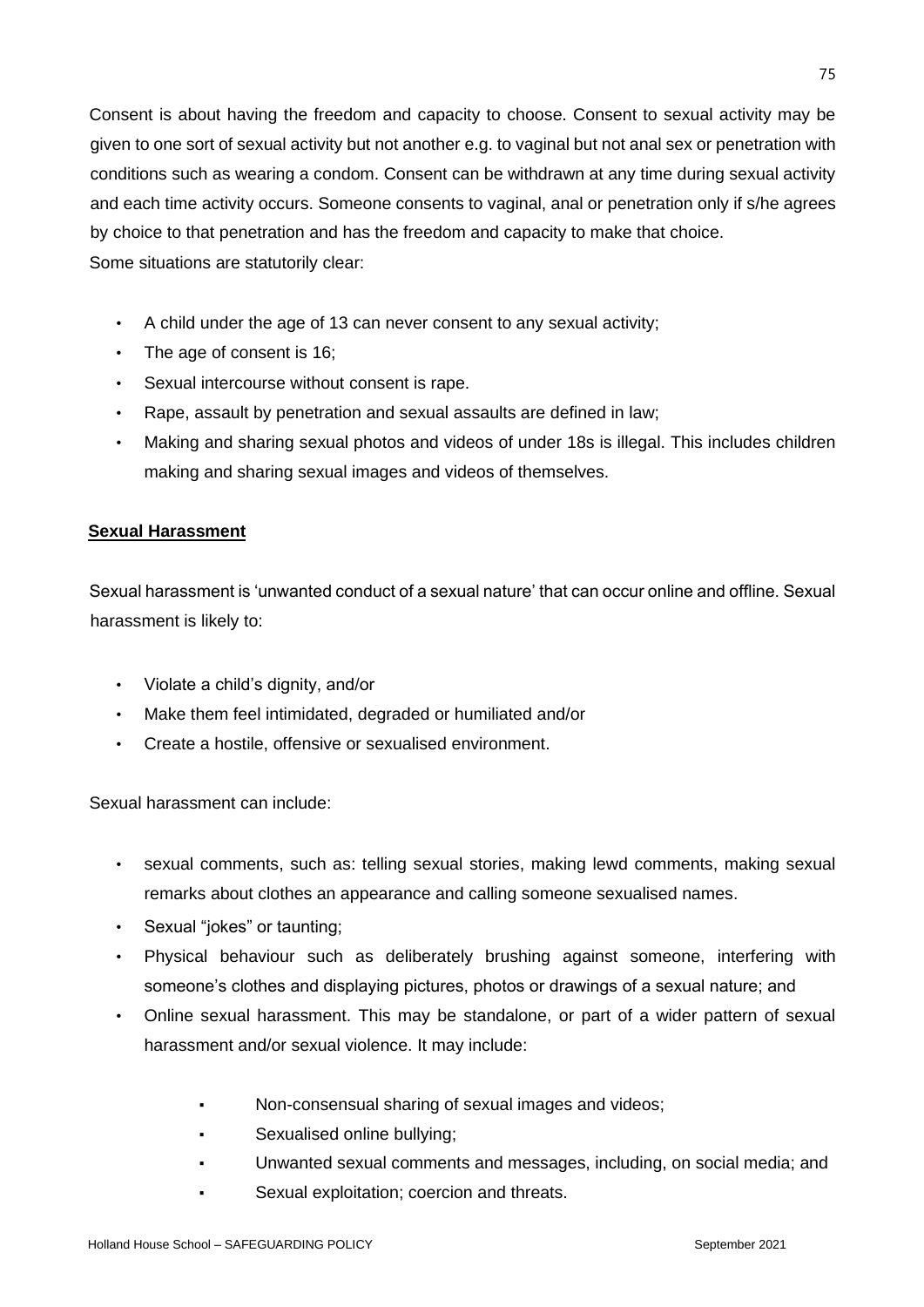Harmful sexual behaviours:

Harmful sexual behaviours are problematic, abusive and violent sexual behaviours that are developmentally inappropriate and may cause developmental damage. Sexual behaviour between children can be considered harmful if one of the children is much older, particularly if there is more than two years' difference in age or if one of the children is pre-pubescent and the other is not. Children displaying harmful sexual behaviours have often experienced their own abuse and trauma.

#### Examples include:

- Touching the genitals of other young people
- Forcing others into sexual activity
- Exposing themselves or masturbating in public
- Sexually explicit talk to or touching of younger children.

It is vital for professionals to distinguish normal from abnormal sexual behaviours. A child's sexual behaviour should be considered abnormal if it:

- Occurs at a frequency greater than would be developmentally expected
- Interferes with the child's development
- Occurs with coercion, intimidation, or force
- Is associated with emotional distress
- Occurs between children of divergent ages r developmental abilities
- Repeatedly recurs in secrecy after intervention by caregivers

Holland House School acknowledges its statutory duty to safeguard and promote the welfare of the children at the school and as part of this duty it:

- Considers the makeup of the student body, including gender and age range of its pupils, and whether additional support for children with protected characteristics – who are potentially at greater risk – is appropriate.
- Considers what it can do to foster healthy and respectful relationships between boys and girls through personal, social, health and economic education (PSHEE)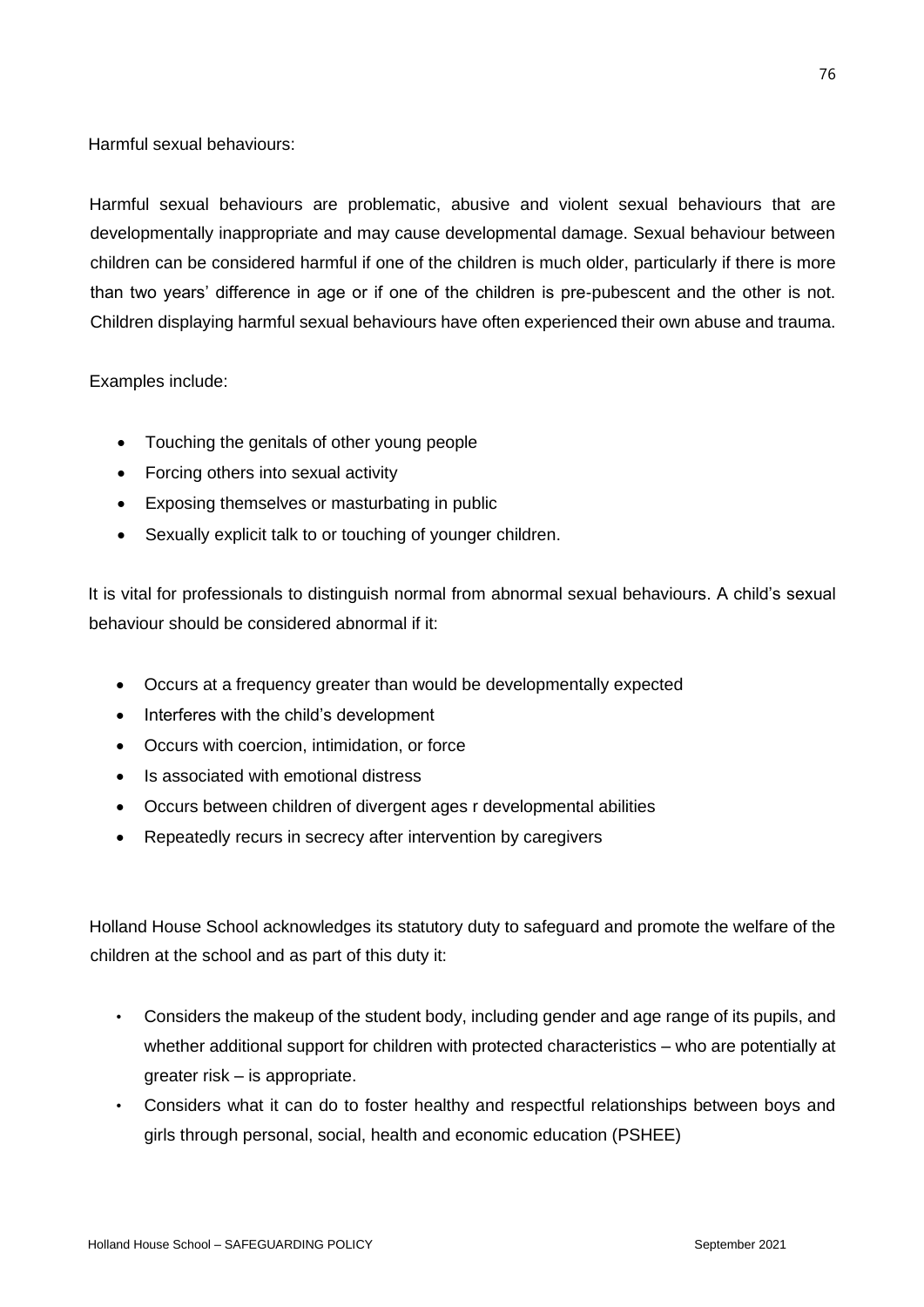• Ensures that its response to boy on boy and girl on girl sexual violence and sexual harassment is equally robust as it is for sexual violence and sexual harassment between children of the opposite sex.

#### **Response to a Report/Managing the Disclosure**

It is essential that the child providing the disclosure is reassured that they are being taken seriously and that they will be supported and kept safe. Staff should be aware that Children with SEND are more likely to be victims of sexual violence.

Children may well not directly verbalise their abuse to adults but it may be shown in their behaviour, information may come form a friend or an overheard conversation.

Effective safeguarding practice includes:

- Not promising confidentiality as it is very likely a concern will have to be shared further.
- Listening carefully to the child, being non-judgmental, being clear about boundaries and how the disclosure will be progressed.
- Only recording the facts as the child presents them.
- Don't ask leading questions.
- Only prompt the child where necessary using open questions, like where, when, what, etc.
- Informing the designated safeguarding lead, or Deputy as soon as practically possible.
- DSL will review the report; and then carry out a risk and needs assessment.
- Give information about how the report will be progressed.

How the report is dealt with, will affect whether others will come forward in future. A child is likely to report to someone they trust – this could be **anyone.** The victim mustn't feel like they're a nuisance for reporting their concerns. They need to feel listened to and be taken seriously. A written report recording only the facts as reported, is essential.

One-off incidents will be dealt with under the school's behaviour policy or anti-bullying policy. Early help will be made available for non-violent harmful sexual behaviours. All incidents where a child has been harmed, is at risk of harm or in immediate danger. All incidents of rape, assault by penetration or sexual assault will be reported to the Police.

#### **Confidentiality**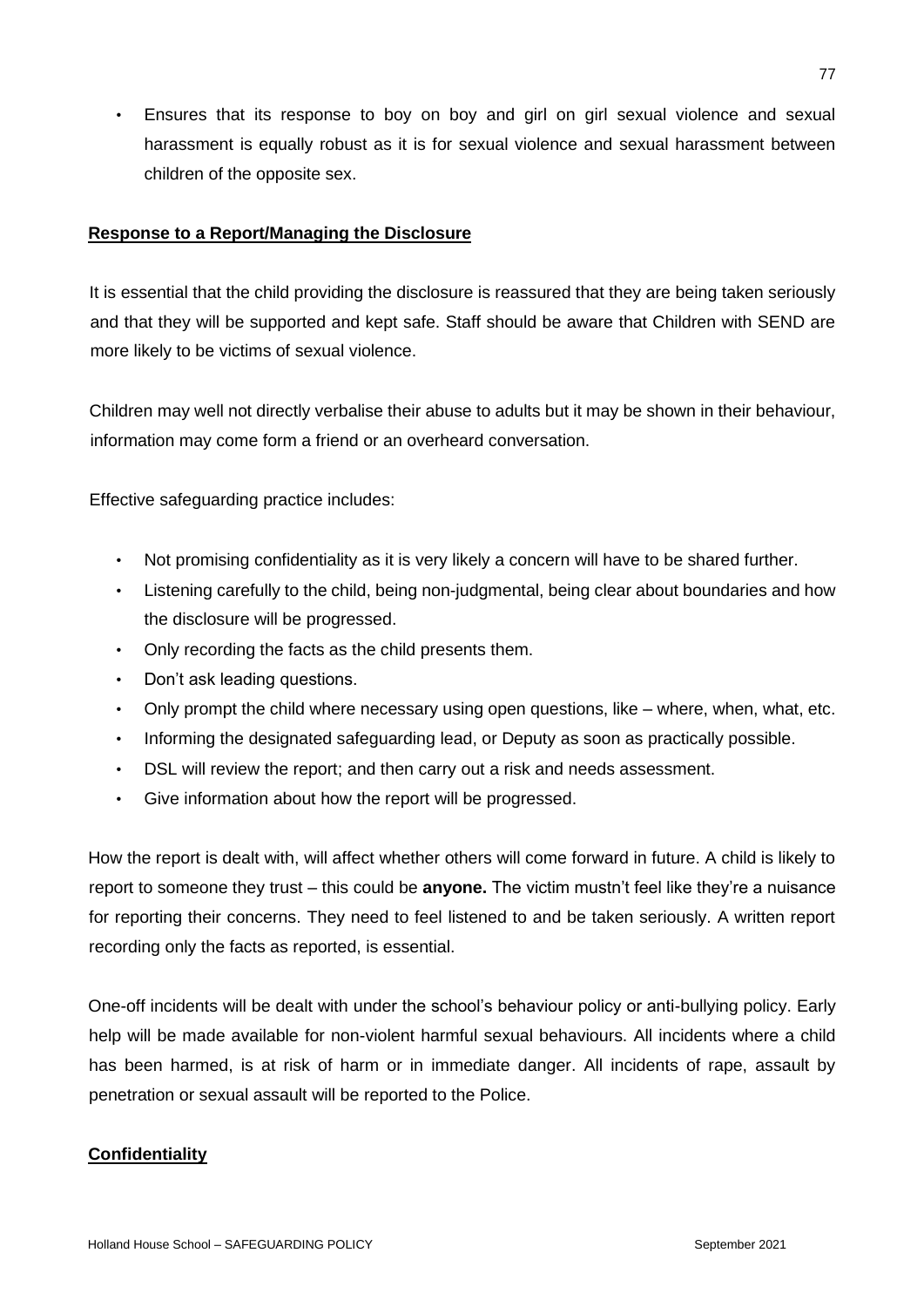Staff taking disclosure should never promise confidentiality. The designated safeguarding lead, or a deputy, should consider the following:

- Parents and carers should normally be informed unless this would put the child at greater risk.
- If a child is at risk of harm, is in immediate danger or has been harmed then a referral should be made to children's social care.
- Rape, assault by penetration and sexual assaults are criminal offences and should be passed to the police.

## **Anonymity**

Where an allegation of sexual violence or sexual harassment is progressing through the criminal justice system, the school will be aware of anonymity, witness support and the criminal process in general so it can offer support and act appropriately. Further information is available from CPS: Safeguarding children as victims and witnesses.

### **Risk Assessment**

In the event that a report of sexual violence has been received, the Designated Safeguarding Lead or a deputy should make an immediate risk and needs assessment. Where there has been a report of sexual harassment, the need for a risk assessment should be considered on a case by case basis. The risk and needs assessment should consider the:

- Child making the disclosure
- Alleged perpetrator
- Both other children and, if appropriate, staff at the school.

Risk assessments should be recorded, either written or electronically, and should be kept under review. The designated safeguarding lead or a deputy should ensure they are engaging with children's social care and specialist services as required. Where there has been a report of sexual violence it is likely that professional risk assessments by social workers and or sexual violence specialists will be required.

## **Action following a report of sexual violence and/or sexual harassment**

The Designated Safeguarding Lead will give consideration to: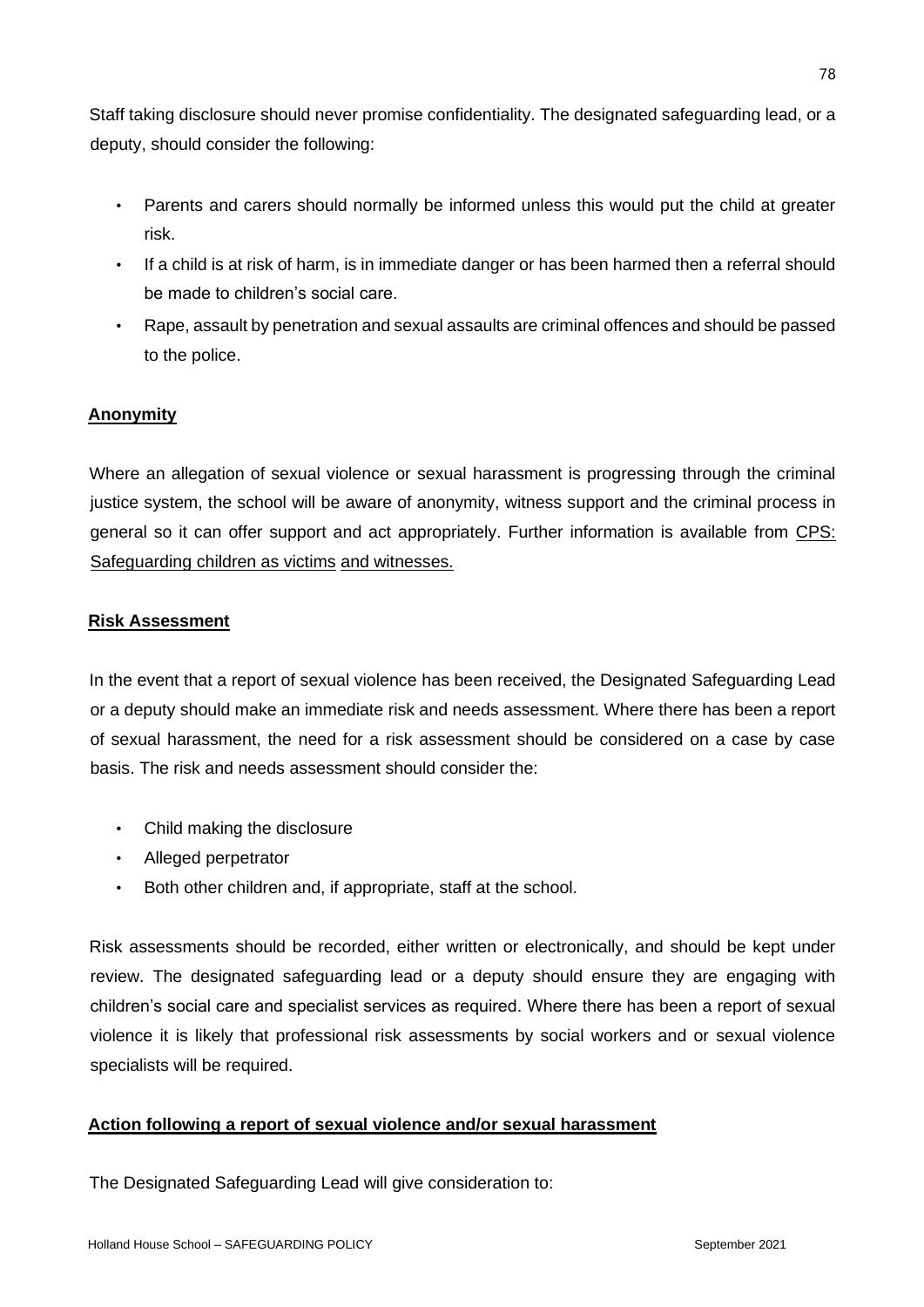- The nature of the alleged incident(s), including whether a crime has been committed and consideration of harmful sexual behaviour.
- The ages of the children involved.
- The developmental stages of the children involved
- Any power imbalance between the children, for example if the alleged perpetrator is significantly older.
- If the alleged incident is an isolated incident or a sustained pattern of abuse.

The starting point regarding any report should always be that sexual violence and sexual harassment are not acceptable and will not be tolerated.

### **Children sharing a classroom**

Following a report of rape and assault by penetration, while the school establishes the facts of the case, and starts the process of liaising with Children's social care and the police;

- The alleged perpetrator should be removed from any classes they share with the victim.
- The school should also consider how best to keep the victim and alleged perpetrator a reasonable distance apart on school premises and on transport to and from school.

Following a report of sexual violence and sexual harassment, the proximity of the victim and alleged perpetrator and considerations regarding shared classes, sharing school premises and school transport, should be considered immediately.

Where a criminal investigation into a rape or assault by penetration leads to a conviction or caution, in all but the most exceptional of circumstances, the rape or assault is likely to constitute a serious breach of discipline and lead to the view that allowing the perpetrator to remain in the same school would seriously harm the education or welfare of the victim and potentially other pupils.

Where a criminal investigation into sexual assault leads to a conviction or caution, the school should consider any suitable sanctions in light of its behaviour policy, including consideration of permanent exclusion. Where the perpetrator is going to remain at the school, the victim and the perpetrator should continue to be kept in separate classes and continue to manage potential contact on school premises and transport.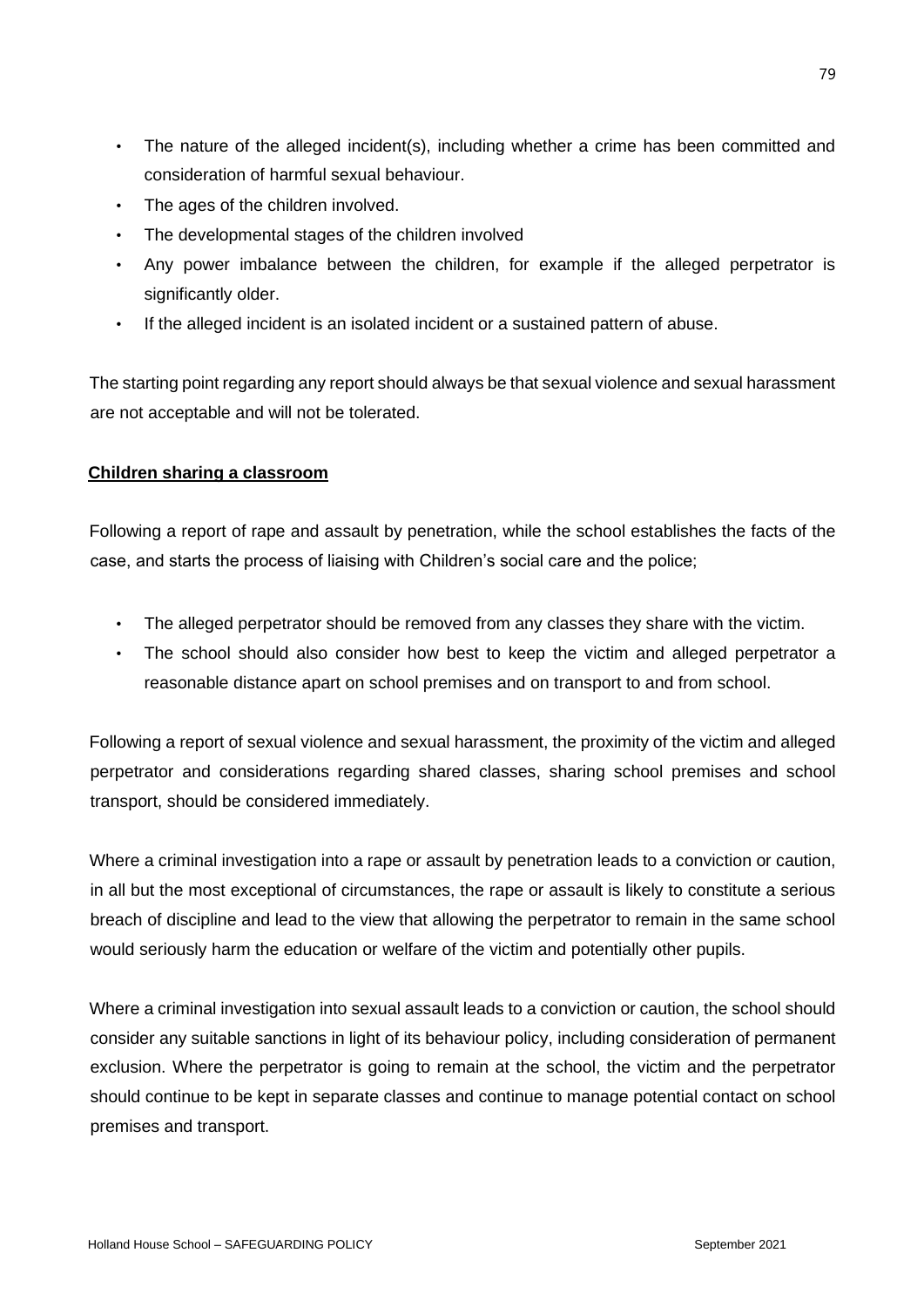In all circumstances, the school should record and be able to justify its decision making. All of the above should be considered with the needs of the victim at the heart of the process, supported by parents and cares as appropriate. Any arrangements should be kept under review.

#### **Ongoing response**

#### Safeguarding and supporting the victim

Victims may not disclose the whole picture immediately. They may be more comfortable providing information on a piecemeal basis. It is essential that dialogue is kept open and encouraged. When it is clear that ongoing support will be required, the school should ask the victim if they would find it helpful to have a designated trusted adult, for example their form tutor or designated safeguarding lead, to talk to about their needs.

A victim of sexual violence is likely to be traumatised and, in some cases, may struggle in a normal classroom environment. There may be times when the victim finds it difficult to maintain a full-time timetable and may express a wish to withdraw from lessons and activities.

If the trauma results in the victim being unable to remain in school, alternative provision or a move to another school should be considered to enable them to continue to receive suitable education. This should only be at the request of the victim and following discussion with their parents or carers.

## Safeguarding and supporting the alleged perpetrator

The school will balance safeguarding the victim and the wider student body, with providing the alleged perpetrator with an education, safeguarding support as appropriate and implementing disciplinary sanctions.

Consideration should be given to:

- The age and the developmental stage of the alleged perpetrator and nature of the allegations. Any child will likely experience stress as a result of being the subject of allegations and/or negative reactions by their peers to the allegations against them.
- The proportionality of the response. Support and sanctions should be considered on a case by case basis.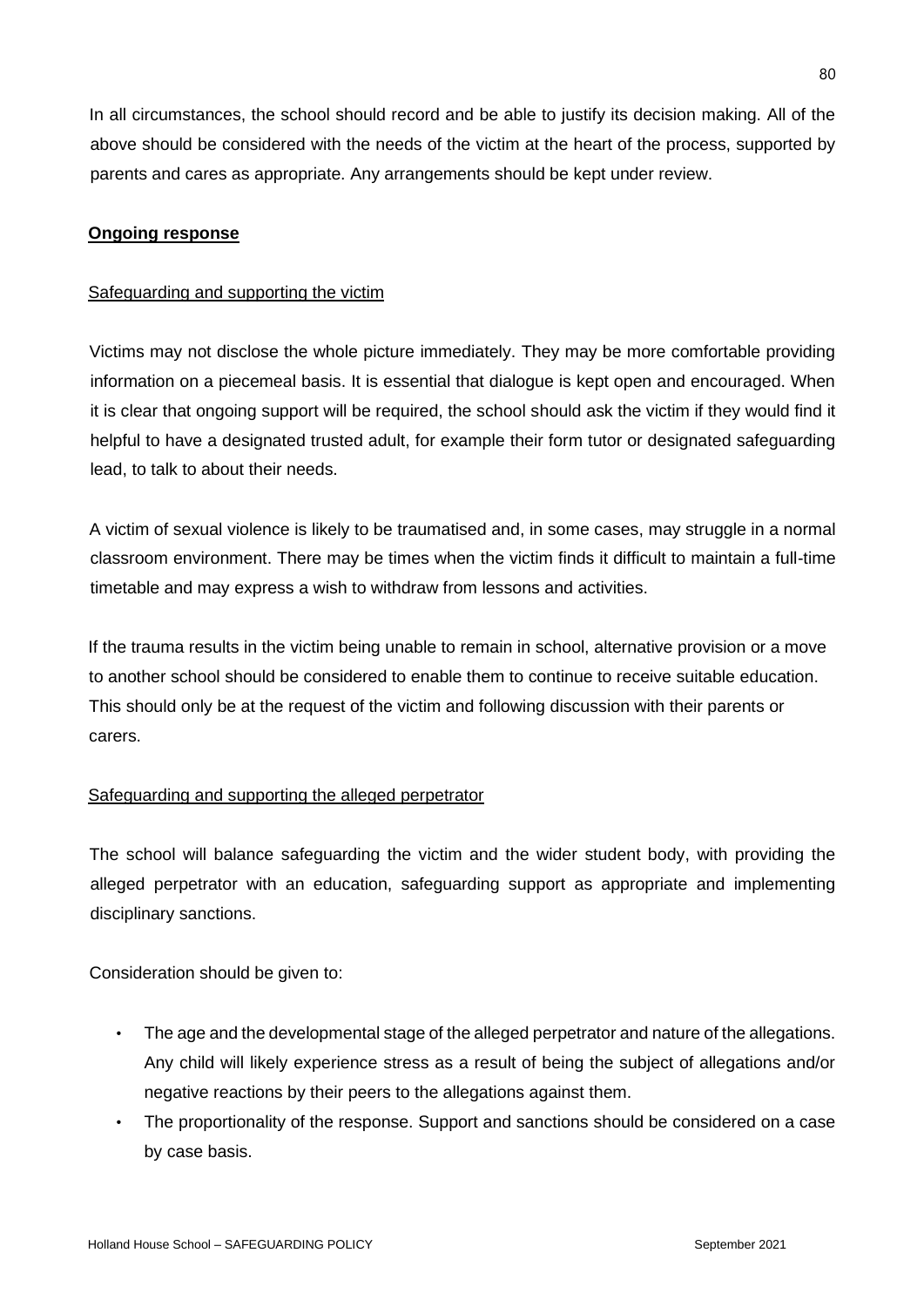#### Discipline and the alleged perpetrator

Disciplinary action can be taken whilst other investigations by the police and/or children's social care are ongoing. The fact that another body is investigating or has investigated an incident does not in itself prevent the school from coming to its own conclusion, on the balance of probabilities, about what happened, and imposing a penalty accordingly.

#### Working with parents and carers

The school will, in most instances, engage with both the victim's and the alleged perpetrator's parents or carers when there has been a report of sexual violence. This might not be necessary or proportionate in the case of sexual harassment and should be considered on a case by case basis. The exception will be if there is a reason to believe informing a parent will put a child at additional risk.

The school should meet the victim's parents and carers with the victim present to discuss what arrangements are being put in place to safeguard the victim and understand their wishes in terms of support they may need and how the report will be progressed.

The school should meet with the alleged perpetrator's parents or carers to discuss any arrangements that are being put into place that impact the alleged perpetrator.

#### Safeguarding other children

Consideration should be given to supporting children who have witnessed sexual violence, especially rape and assault by penetration. Witnessing such an event is likely to be traumatic and support may be required.

The school will do all it can to ensure both the victim and alleged perpetrator, and any witnesses, are not being bullied or harassed, including online or by social media.

The school adopts a whole school approach to safeguarding, a culture that makes clear that sexual violence and sexual harassment is always unacceptable, and a strong preventative education programme through PSHEE lessons will help create an environment in which all children at the school are supportive and respectful to their peers when reports or sexual violence or sexual harassment are made.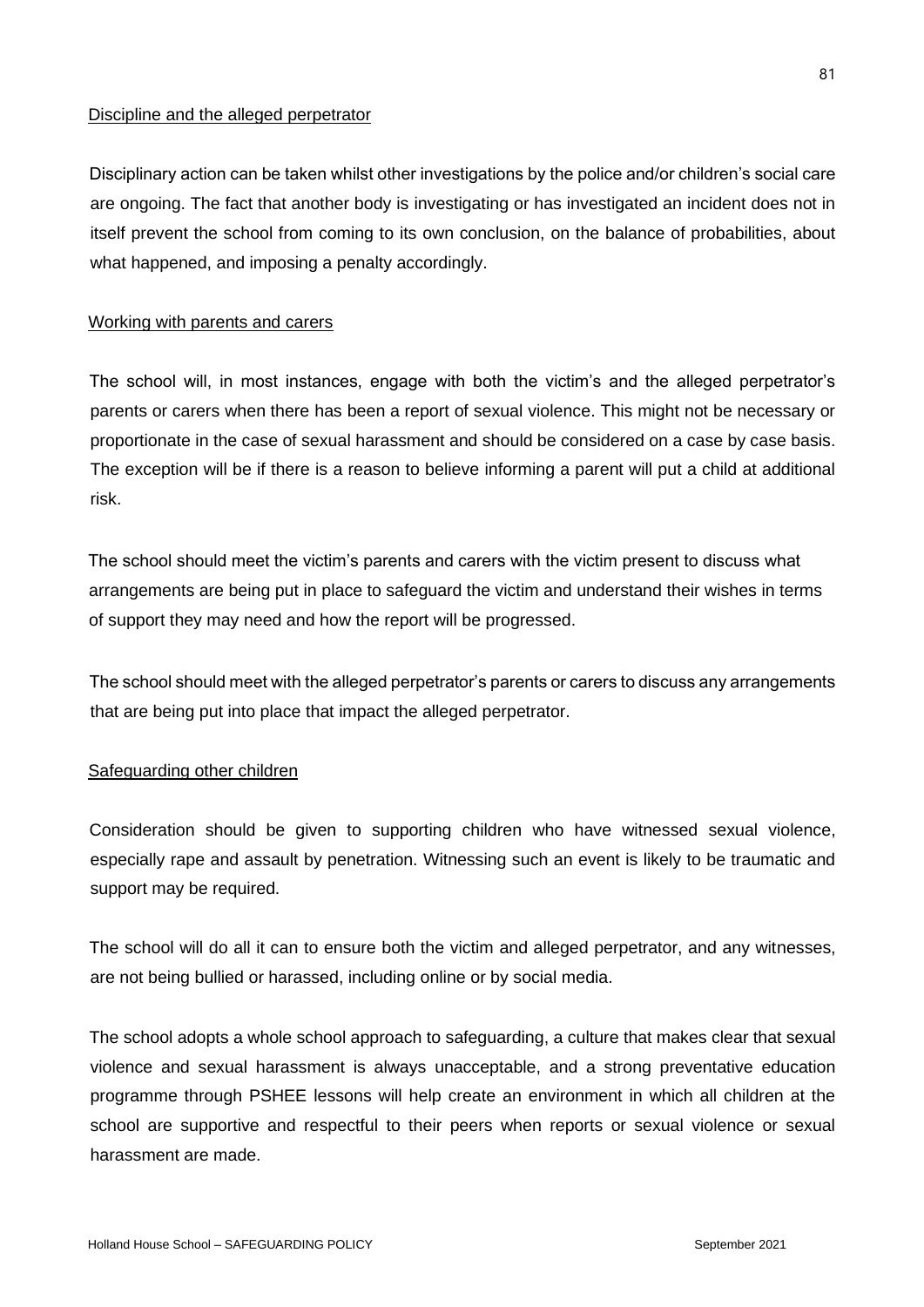# **Appendix I Child Protection During The COVID-19 Measures**

### 1. Context

The way schools and colleges are currently operating in response to Coronavirus (COVID-19) is fundamentally different to business as usual.

Schools have been asked to provide care for children who are vulnerable and children whose parents are critical to the COVID-19 response and cannot be safely cared for at home.

This document will be reviewed by the Designated Safeguarding Lead (DSL) or a Deputy DSL on a regular basis as circumstances continue to evolve, or following updated Department for Education advice or guidance.

The school will ensure that on any given day, all staff in attendance will be aware of who the DSL and Deputy DSL's are, and how they can contact them.

## 2. Safeguarding Priority

During these challenging times, the safeguarding of all children at the school – whether they are currently at home or in attendance – continues to be the top priority. The following fundamental safeguarding principles remain the same:

- The best interests of children continue to come first
- If anyone in the school has a safeguarding concern, they will act immediately
- A DSL or Deputy DSL will always be available by email or phone
- Children who continue to be protected when they are online

## 3. Safeguarding Partners' Advice

The school continues to work closely with the safeguarding partners and will ensure this appendix is consistent with their advice. This will include expectations for supporting children with education, health and care (EHC) plans, the local authority designated officer and children's social care, reporting mechanisms, referral thresholds and children in need. The current advice can be found by the link below:

[http://www.thegrid.org.uk/info/welfare/child\\_protection/referral/consultation.shtml](http://www.thegrid.org.uk/info/welfare/child_protection/referral/consultation.shtml)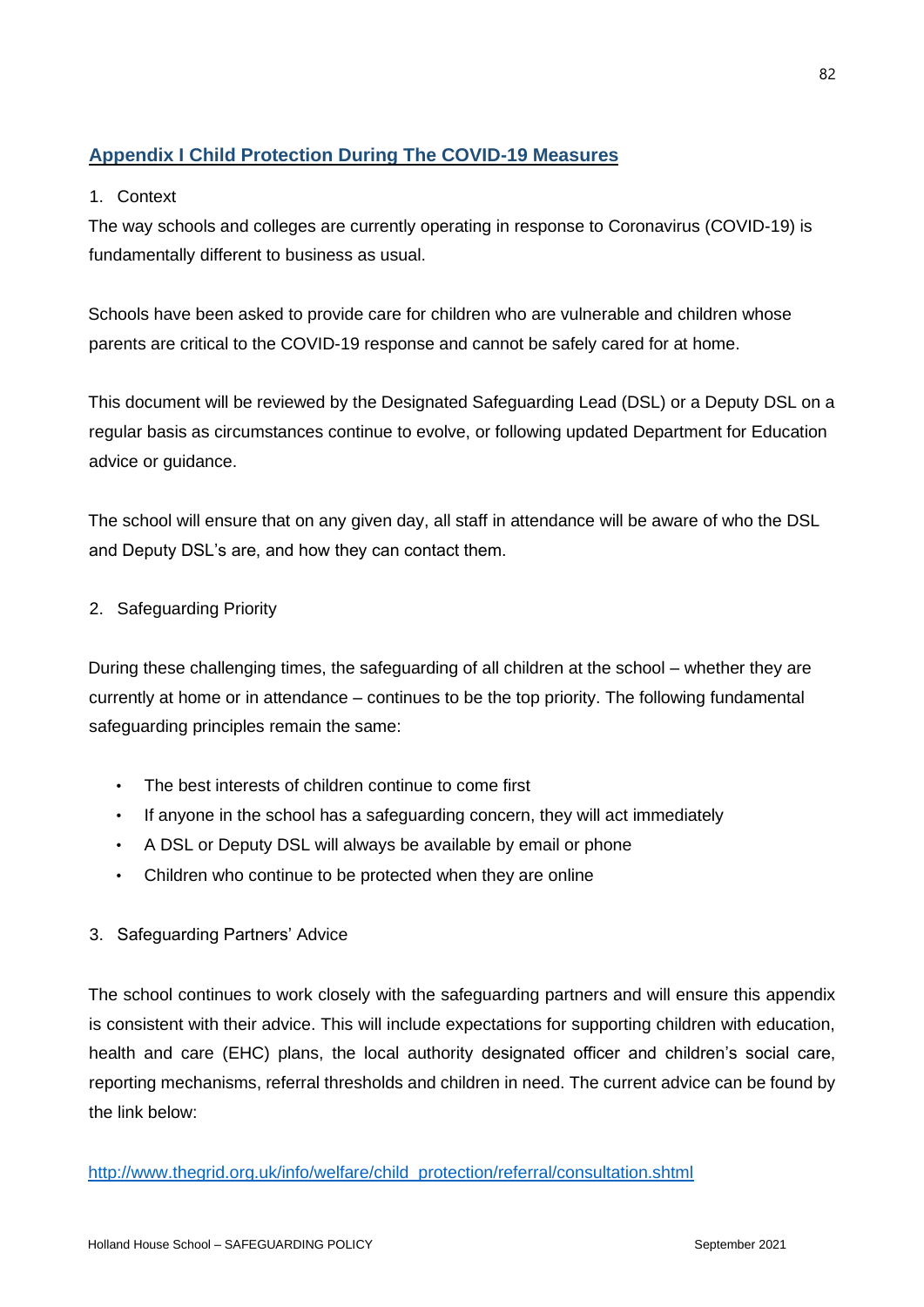### 4. Roles and Responsibilities

The roles and responsibilities for safeguarding in Schools remain in line with the safeguarding policy. A DSL or Deputy DSL will be available by phone and/or online video. The Designated Safeguarding Lead (DSL) is Raksha Dave, contact details: email [rakshadave@hollandhouse.org.uk,](mailto:rakshadave@hollandhouse.org.uk) telephone 07977 994441.

The Deputy Designated Safeguarding Lead (Deputy DSL) for child protection is the Head, Emily Brown, contact details: email [emilybrown@hollandhouse.org.uk,](mailto:emilybrown@hollandhouse.org.uk) telephone 07846 158153.

### 5. Vulnerable Children

Vulnerable children include those who have a social worker and those children and young people up to the age of 25 with EHC plans.

Those who have a social worker include children who have a child protection plan and those who are looked after by the local authority. A child may also be deemed to be vulnerable if they have been assessed as being in need or otherwise meet the definition in section 17 of the Children Act 1989.

There is an expectation that vulnerable children who have a social worker will attend school, so long as they do not have underlying health conditions that put them at risk. Where a parent does not want their child to attend school, and their child is considered vulnerable, the school will discuss this with the social worker and explore the reasons for this directly with parent.

#### 6. Increased Vulnerability or Risk

Negative experiences and distressing life events, such as the current circumstances, can affect the mental health of pupils and their parents. Staff will be aware of this in setting expectations of pupils'' work where they are at home. Where the school is providing for children of critical workers and vulnerable children on-site, it will ensure appropriate support is in place for them. Staff will be aware of the mental health of children and their parents and carers, and will contact the DSLs if they have any concerns.

#### 7. Reporting Concerns about Children or Staff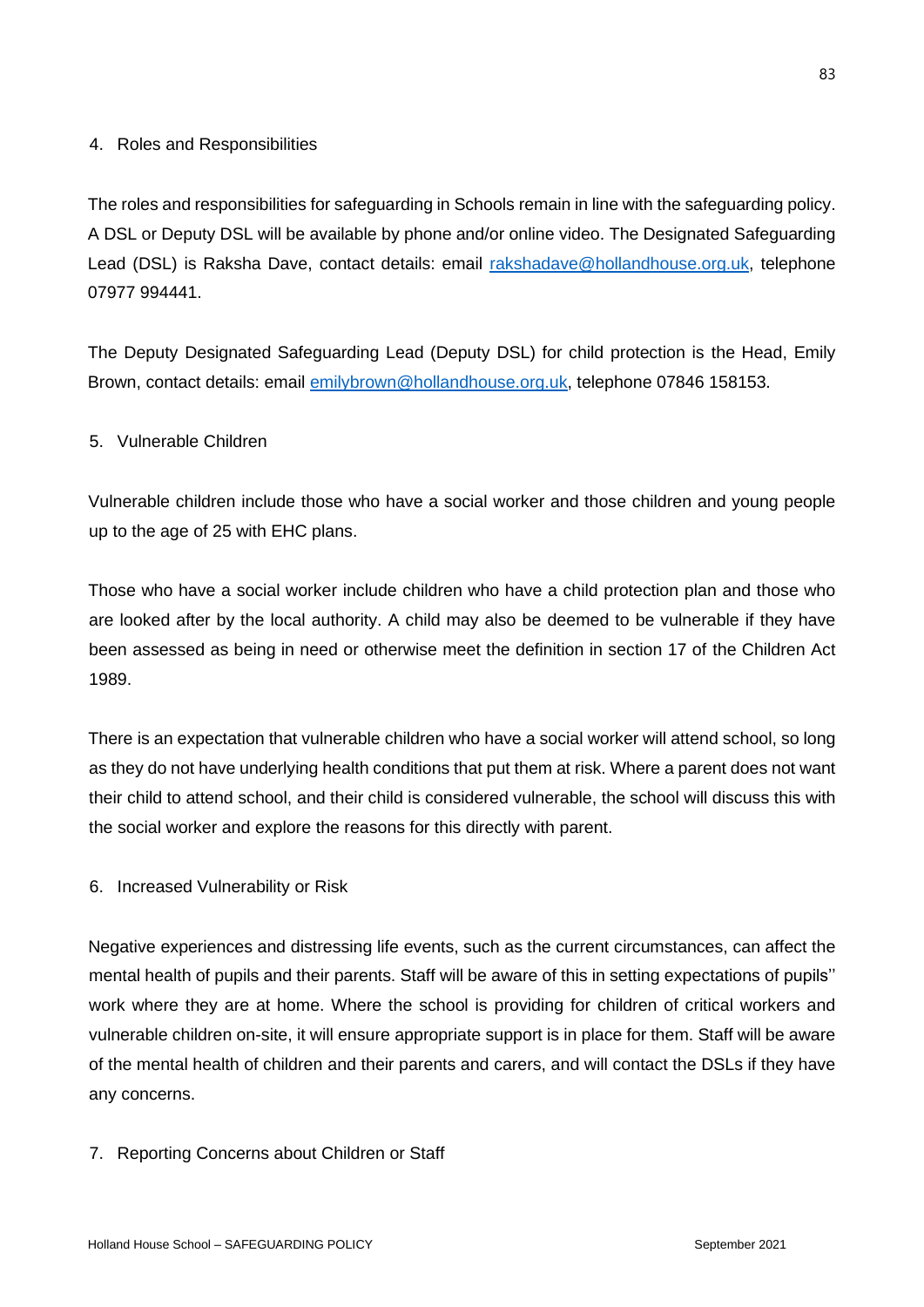The importance of all staff acting immediately on any safeguarding concerns remains. Staff will continue to follow Child Protection procedures as described in this safeguarding policy, and advise the DSL of any concerns they have had about any child, including those who are not attending school.

### 8. Staff Training

For the duration of the COVID-19 measures, staff training will be kept up-to-date.

### 9. Peer-on-Peer Abuse

The school recognises that children can abuse their peers and staff are clear about the school's policy and procedures regarding peer-on-peer abuse. All peer-on-peer abuse is unacceptable and will be taken seriously. The school also recognises that abuse can still occur during the school closure or partial closure and between those children who do attend the school site during these measures. Staff will remain vigilant to the signs of peer-on-peer abuse and will follow the process set-out in this safeguarding policy.

### 10. Online Safety

It is likely that children will be using the internet and engaging with social media far more during this time. Staff are aware of the signs cyber bullying and other online risks, and the school's filtering and monitoring software remains in use for children who are in school during this time to safeguard and support children.

Staff will follow the process for online safety set out in the guidance below – important safeguarding advice for livestreaming lessons.

Staff who interact with children online will continue to look out for signs the child may be at risk. If the staff member is concerned about the child, that staff member will report the concern to the DSL.

11. Important Safeguarding Reminder for Livestreaming Lessons

When staff start to record or livestream lessons via an online platform, in order to assess any risks and take appropriate actions to minimise harm and protect themselves and pupils, things that will be considered include: